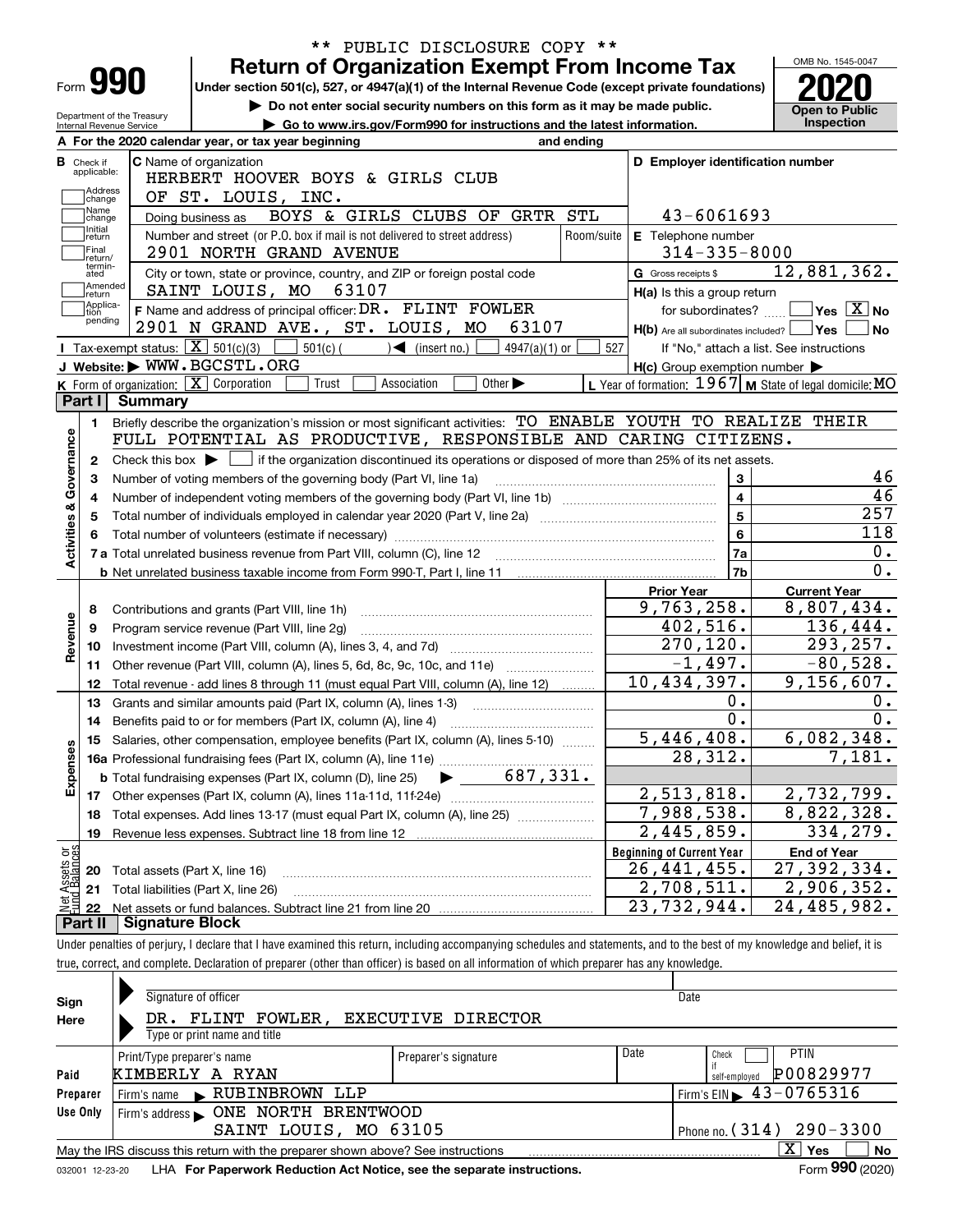| Form 990 (2020)<br>Part III I | <b>Statement of Program Service Accomplishments</b>                                                                                          |
|-------------------------------|----------------------------------------------------------------------------------------------------------------------------------------------|
|                               | $\overline{\mathbf{x}}$                                                                                                                      |
| 1                             | Briefly describe the organization's mission:                                                                                                 |
|                               | TO INSPIRE AND ENABLE YOUTH AGES 6 TO 18 TO REALIZE THEIR FULL                                                                               |
|                               | POTENTIAL AS PRODUCTIVE, RESPONSIBLE AND CARING CITIZENS, THE BOYS AND                                                                       |
|                               | GIRLS CLUB OF ST. LOUIS PROVIDES RECREATIONAL, ATHLETIC AND                                                                                  |
|                               | EDUCATIONAL FACILITIES FOR YOUTH IN THE METROPOLITAN ST. LOUIS                                                                               |
| $\mathbf{2}$                  | Did the organization undertake any significant program services during the year which were not listed on the                                 |
|                               | $\overline{\ }$ Yes $\overline{\phantom{a}X}$ No<br>prior Form 990 or 990-EZ?                                                                |
|                               | If "Yes," describe these new services on Schedule O.                                                                                         |
|                               | $\overline{\ }$ Yes $\overline{\ \ X}$ No                                                                                                    |
| 3                             | Did the organization cease conducting, or make significant changes in how it conducts, any program services?                                 |
|                               | If "Yes," describe these changes on Schedule O.                                                                                              |
| 4                             | Describe the organization's program service accomplishments for each of its three largest program services, as measured by expenses.         |
|                               | Section 501(c)(3) and 501(c)(4) organizations are required to report the amount of grants and allocations to others, the total expenses, and |
|                               | revenue, if any, for each program service reported.                                                                                          |
| 4a                            | 51,096.<br>2,063,375. including grants of \$<br>(Expenses \$<br>) (Revenue \$<br>(Code:                                                      |
|                               | (FORMALLY SPORTSMAN PARK) - THIS FACILITY CURRENTLY<br>HERBERT HOOVER                                                                        |
|                               | SERVES OVER 3,000 YOUTH WITH AN AVERAGE OF 250 YOUTH ATTENDING DAILY.                                                                        |
|                               | THE 78,000 SQUARE-FOOT FACILITY<br>OPEN 48 WEEKS A YEAR, FIVE DAYS A WEEK,                                                                   |
|                               | HOUSES A VISION CLINIC, AQUATICS CENTER, LEARNING CENTER, AND SPORTS                                                                         |
|                               | FIELD, AS WELL AS A DENTAL CLINIC, READING ROOM, SCIENCE ROOM,                                                                               |
|                               | GAME ROOM, TENNIS COURTS, FOOTBALL FIELD, GYMNASIUM,<br>TECHNOLOGY CENTER,                                                                   |
|                               | ART ROOM, TEEN CENTER, PERFORMING ARTS/DANCE STUDIO, MULTI-PURPOSE                                                                           |
|                               | ROOM, CAFETERIA AND KITCHEN, FITNESS CENTER, AND A NEW MUSIC STUDIO.                                                                         |
|                               |                                                                                                                                              |
|                               |                                                                                                                                              |
|                               | 944, 549. including grants of \$<br>38,821.<br>(Expenses \$<br>) (Revenue \$<br>(Code:                                                       |
|                               | THIS FACILITY CURRENTLY SERVES 650 CHILDREN WITH 130<br>ADAMS PARK CLUB -                                                                    |
|                               | MEMBERS ATTENDING DAILY. THE 28,000 SQUARE-FOOT CENTER OFFERS                                                                                |
|                               | EDUCATIONAL, RECREATIONAL AND SOCIAL ACTIVITIES, AS WELL AS                                                                                  |
|                               | TEEN-FOCUSED PROGRAMS. THE FACILITY INCLUDES A GYM, DANCE STUDIO,                                                                            |
|                               | FITNESS CENTER, GAME ROOM, COMPUTER LAB, EYECARE CLINIC, AND SPORTS                                                                          |
| 4b                            | FIELD.                                                                                                                                       |
|                               |                                                                                                                                              |
|                               |                                                                                                                                              |
|                               |                                                                                                                                              |
|                               |                                                                                                                                              |
|                               |                                                                                                                                              |
|                               |                                                                                                                                              |
|                               |                                                                                                                                              |
|                               | 26,460.<br>528, 323. including grants of \$<br>Expenses \$<br>) (Revenue \$<br>(Code:                                                        |
|                               | MENTOR ST. LOUIS - MENTOR ST. LOUIS SERVES APPROXIMATLEY 300 YOUTH                                                                           |
|                               | THE PROGRAM MATCHES CARING ADULTS WITH ELEMENTARY SCHOOL<br>ANNUALLY.                                                                        |
|                               | TO ENHANCE LITERACY AND READING SKILLS,<br>TRIGGER DISCUSSIONS,<br>CHILDREN                                                                  |
|                               | THINKING AND BUILD STUDENTS'<br>SELF-ESTEEM.<br>THE SCHOOL-BASED<br>CREATIVE                                                                 |
|                               | MODEL OPERATES A MENTORING PROGRAM AT FIVE ST. LOUIS PUBLIC ELEMENTARY                                                                       |
|                               | SCHOOLS; AND IN ROOSEVELT AND NORMANDY HIGH SCHOOLS, THROUGH BOYS AND                                                                        |
|                               | BE GREAT: GRADUATE PROGRAM.<br>THE AFTERSCHOOL MODEL TAKES<br>GIRLS CLUBS'                                                                   |
|                               | PLACE AT ALL CLUB LOCATIONS.                                                                                                                 |
|                               |                                                                                                                                              |
|                               |                                                                                                                                              |
|                               |                                                                                                                                              |
| 4c                            |                                                                                                                                              |
| 4d -                          | Other program services (Describe on Schedule O.)                                                                                             |
|                               | 3,484,136. including grants of \$<br>20,067.<br>(Expenses \$<br>(Revenue \$                                                                  |
|                               | 7,020,383.<br>Total program service expenses ▶                                                                                               |
|                               | Form 990 (2020)                                                                                                                              |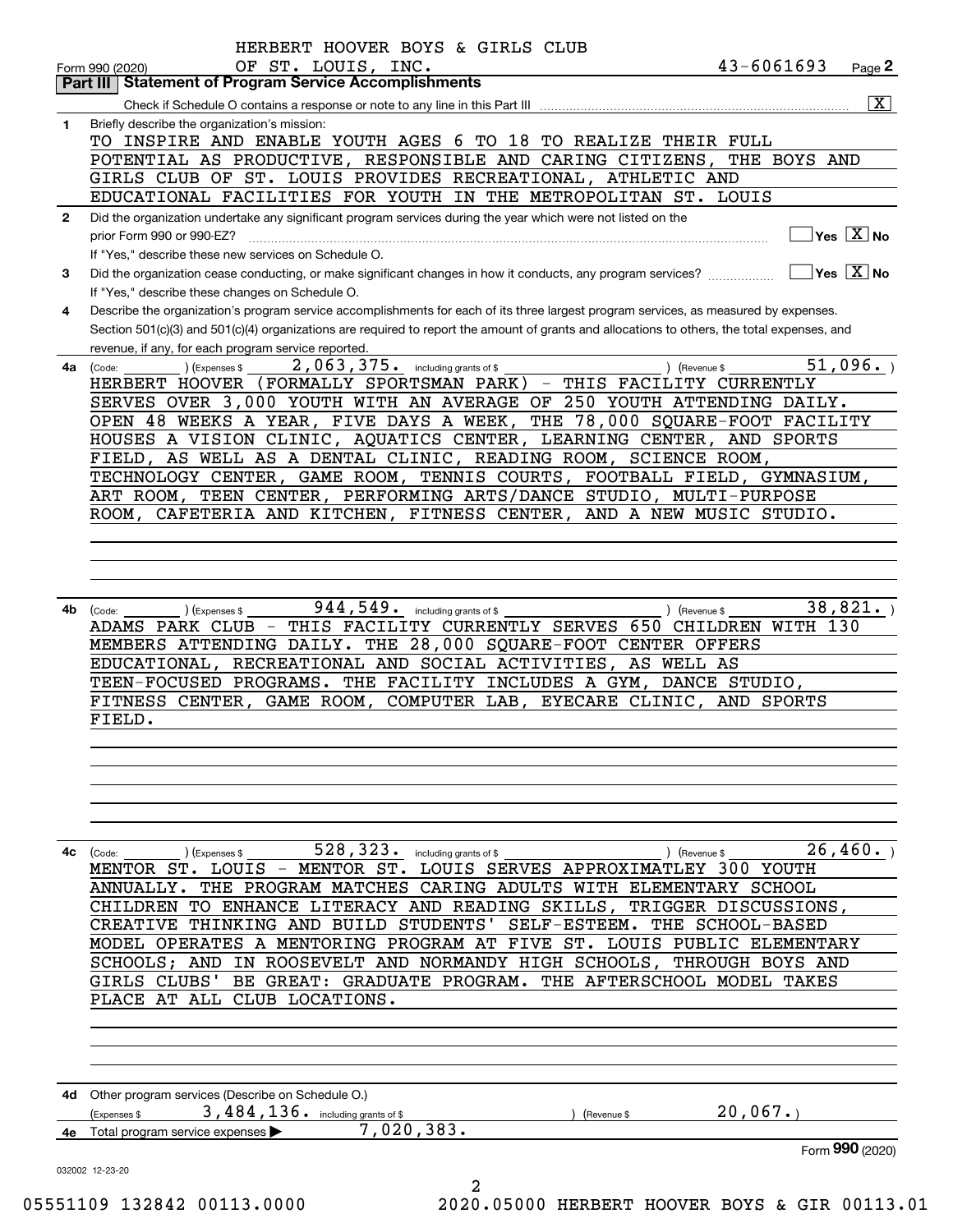|     |                                                                                                                                  |                 |             | Yes   No        |
|-----|----------------------------------------------------------------------------------------------------------------------------------|-----------------|-------------|-----------------|
| 1   | Is the organization described in section $501(c)(3)$ or $4947(a)(1)$ (other than a private foundation)?                          |                 |             |                 |
|     |                                                                                                                                  | 1               | x           |                 |
| 2   |                                                                                                                                  | $\mathbf{2}$    | $\mathbf X$ |                 |
| 3   | Did the organization engage in direct or indirect political campaign activities on behalf of or in opposition to candidates for  |                 |             |                 |
|     |                                                                                                                                  | 3               |             | x               |
| 4   | Section 501(c)(3) organizations. Did the organization engage in lobbying activities, or have a section 501(h) election in effect |                 |             |                 |
|     |                                                                                                                                  | 4               |             | x               |
| 5   | Is the organization a section 501(c)(4), 501(c)(5), or 501(c)(6) organization that receives membership dues, assessments, or     |                 |             |                 |
|     |                                                                                                                                  | 5               |             | x               |
| 6   | Did the organization maintain any donor advised funds or any similar funds or accounts for which donors have the right to        |                 |             |                 |
|     | provide advice on the distribution or investment of amounts in such funds or accounts? If "Yes," complete Schedule D, Part I     | 6               |             | x               |
| 7   | Did the organization receive or hold a conservation easement, including easements to preserve open space,                        |                 |             | x               |
|     |                                                                                                                                  | $\overline{7}$  |             |                 |
| 8   | Did the organization maintain collections of works of art, historical treasures, or other similar assets? If "Yes," complete     |                 |             | x               |
|     |                                                                                                                                  | 8               |             |                 |
| 9   | Did the organization report an amount in Part X, line 21, for escrow or custodial account liability, serve as a custodian for    |                 |             |                 |
|     | amounts not listed in Part X; or provide credit counseling, debt management, credit repair, or debt negotiation services?        |                 |             | x               |
|     |                                                                                                                                  | 9               |             |                 |
| 10  | Did the organization, directly or through a related organization, hold assets in donor-restricted endowments                     | 10              | х           |                 |
| 11  | If the organization's answer to any of the following questions is "Yes," then complete Schedule D, Parts VI, VII, VIII, IX, or X |                 |             |                 |
|     | as applicable.                                                                                                                   |                 |             |                 |
| a   | Did the organization report an amount for land, buildings, and equipment in Part X, line 10? If "Yes," complete Schedule D.      |                 |             |                 |
|     |                                                                                                                                  | 11a             | X           |                 |
|     | Did the organization report an amount for investments - other securities in Part X, line 12, that is 5% or more of its total     |                 |             |                 |
|     |                                                                                                                                  | 11 <sub>b</sub> |             | x               |
|     | Did the organization report an amount for investments - program related in Part X, line 13, that is 5% or more of its total      |                 |             |                 |
|     |                                                                                                                                  | 11c             |             | x               |
|     | d Did the organization report an amount for other assets in Part X, line 15, that is 5% or more of its total assets reported in  |                 |             |                 |
|     |                                                                                                                                  | 11d             |             | x               |
|     |                                                                                                                                  | <b>11e</b>      |             | $\mathbf X$     |
| f   | Did the organization's separate or consolidated financial statements for the tax year include a footnote that addresses          |                 |             |                 |
|     | the organization's liability for uncertain tax positions under FIN 48 (ASC 740)? If "Yes," complete Schedule D, Part X           | 11f             |             | x               |
|     | 12a Did the organization obtain separate, independent audited financial statements for the tax year? If "Yes." complete          |                 |             |                 |
|     |                                                                                                                                  | 12a             |             | x               |
|     | <b>b</b> Was the organization included in consolidated, independent audited financial statements for the tax year?               |                 |             |                 |
|     | If "Yes," and if the organization answered "No" to line 12a, then completing Schedule D, Parts XI and XII is optional            | 12 <sub>b</sub> | X           |                 |
| 13  | Is the organization a school described in section $170(b)(1)(A)(ii)?$ If "Yes," complete Schedule E                              | 13              |             | X               |
| 14a | Did the organization maintain an office, employees, or agents outside of the United States?                                      | 14a             |             | X               |
| b   | Did the organization have aggregate revenues or expenses of more than \$10,000 from grantmaking, fundraising, business,          |                 |             |                 |
|     | investment, and program service activities outside the United States, or aggregate foreign investments valued at \$100,000       |                 |             |                 |
|     |                                                                                                                                  | 14b             |             | x               |
| 15  | Did the organization report on Part IX, column (A), line 3, more than \$5,000 of grants or other assistance to or for any        |                 |             |                 |
|     |                                                                                                                                  | 15              |             | x               |
| 16  | Did the organization report on Part IX, column (A), line 3, more than \$5,000 of aggregate grants or other assistance to         |                 |             |                 |
|     |                                                                                                                                  | 16              |             | x               |
| 17  | Did the organization report a total of more than \$15,000 of expenses for professional fundraising services on Part IX,          |                 |             |                 |
|     |                                                                                                                                  | 17              |             | x               |
| 18  | Did the organization report more than \$15,000 total of fundraising event gross income and contributions on Part VIII, lines     |                 |             |                 |
|     |                                                                                                                                  | 18              | x           |                 |
| 19  | Did the organization report more than \$15,000 of gross income from gaming activities on Part VIII, line 9a? If "Yes."           |                 |             |                 |
|     |                                                                                                                                  | 19              |             | x               |
| 20a |                                                                                                                                  | <b>20a</b>      |             | X               |
|     | b If "Yes" to line 20a, did the organization attach a copy of its audited financial statements to this return?                   | 20 <sub>b</sub> |             |                 |
| 21  | Did the organization report more than \$5,000 of grants or other assistance to any domestic organization or                      |                 |             |                 |
|     |                                                                                                                                  | 21              |             | x               |
|     | 032003 12-23-20                                                                                                                  |                 |             | Form 990 (2020) |

032003 12-23-20

3 05551109 132842 00113.0000 2020.05000 HERBERT HOOVER BOYS & GIR 00113.01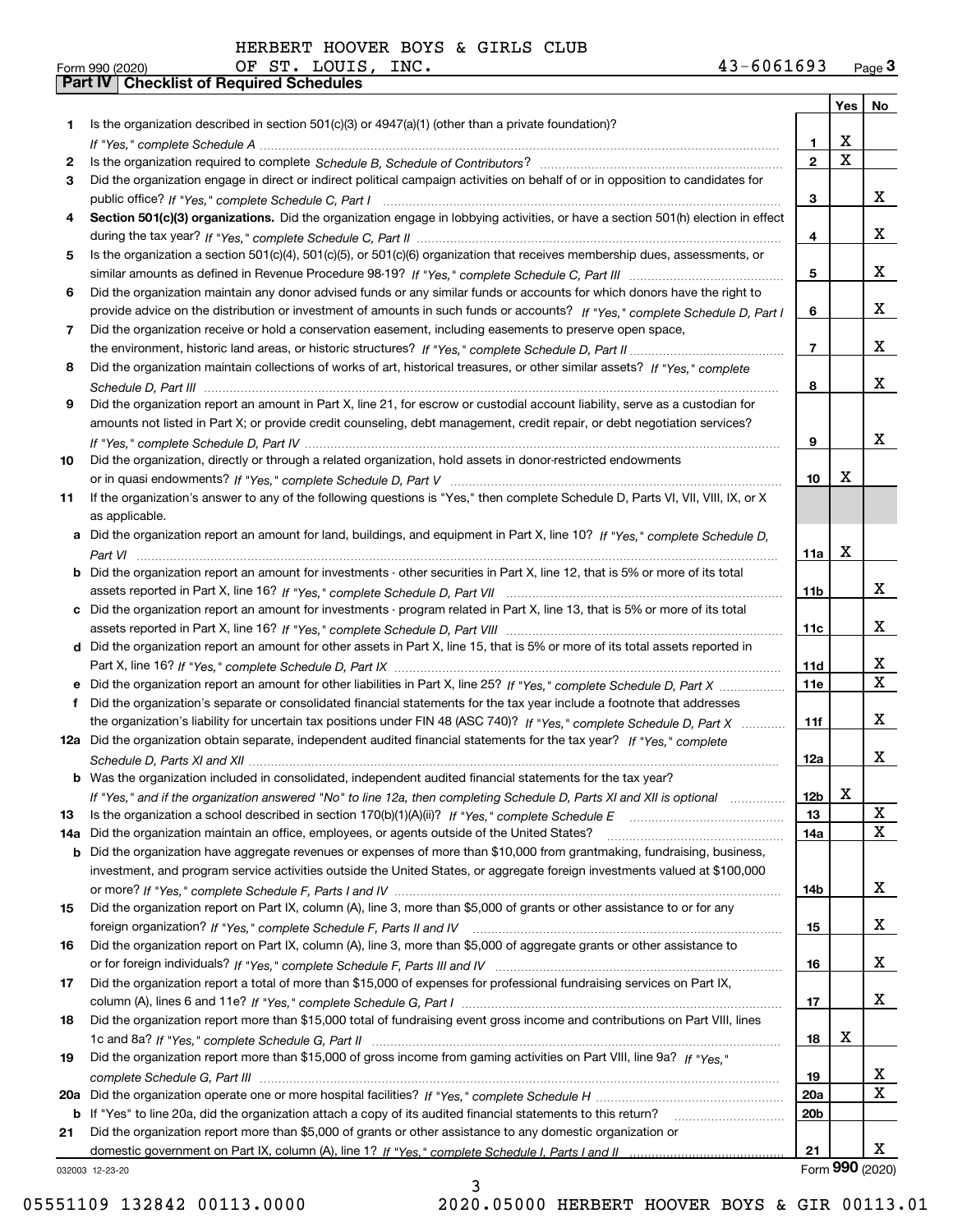|    | 43-6061693<br>OF ST. LOUIS, INC.<br>Form 990 (2020)                                                                                                                                                                        |                 |             | Page 4                  |
|----|----------------------------------------------------------------------------------------------------------------------------------------------------------------------------------------------------------------------------|-----------------|-------------|-------------------------|
|    | Part IV   Checklist of Required Schedules (continued)                                                                                                                                                                      |                 |             |                         |
|    |                                                                                                                                                                                                                            |                 |             | Yes   No                |
| 22 | Did the organization report more than \$5,000 of grants or other assistance to or for domestic individuals on                                                                                                              |                 |             |                         |
|    |                                                                                                                                                                                                                            | 22              |             | X                       |
| 23 | Did the organization answer "Yes" to Part VII, Section A, line 3, 4, or 5 about compensation of the organization's current                                                                                                 |                 |             |                         |
|    | and former officers, directors, trustees, key employees, and highest compensated employees? If "Yes," complete                                                                                                             | 23              | x           |                         |
|    | 24a Did the organization have a tax-exempt bond issue with an outstanding principal amount of more than \$100,000 as of the                                                                                                |                 |             |                         |
|    | last day of the year, that was issued after December 31, 2002? If "Yes," answer lines 24b through 24d and complete                                                                                                         |                 |             |                         |
|    |                                                                                                                                                                                                                            | 24a             |             | x                       |
|    |                                                                                                                                                                                                                            | 24 <sub>b</sub> |             |                         |
|    | c Did the organization maintain an escrow account other than a refunding escrow at any time during the year to defease                                                                                                     |                 |             |                         |
|    |                                                                                                                                                                                                                            | 24c             |             |                         |
|    |                                                                                                                                                                                                                            | 24d             |             |                         |
|    | 25a Section 501(c)(3), 501(c)(4), and 501(c)(29) organizations. Did the organization engage in an excess benefit                                                                                                           |                 |             |                         |
|    |                                                                                                                                                                                                                            | 25a             |             | X                       |
|    | b Is the organization aware that it engaged in an excess benefit transaction with a disqualified person in a prior year, and                                                                                               |                 |             |                         |
|    | that the transaction has not been reported on any of the organization's prior Forms 990 or 990-EZ? If "Yes," complete                                                                                                      |                 |             | x                       |
|    | Schedule L, Part I                                                                                                                                                                                                         | 25b             |             |                         |
| 26 | Did the organization report any amount on Part X, line 5 or 22, for receivables from or payables to any current<br>or former officer, director, trustee, key employee, creator or founder, substantial contributor, or 35% |                 |             |                         |
|    |                                                                                                                                                                                                                            | 26              |             | X                       |
| 27 | Did the organization provide a grant or other assistance to any current or former officer, director, trustee, key employee,                                                                                                |                 |             |                         |
|    | creator or founder, substantial contributor or employee thereof, a grant selection committee member, or to a 35% controlled                                                                                                |                 |             |                         |
|    | entity (including an employee thereof) or family member of any of these persons? If "Yes," complete Schedule L, Part III                                                                                                   | 27              |             | x                       |
| 28 | Was the organization a party to a business transaction with one of the following parties (see Schedule L, Part IV                                                                                                          |                 |             |                         |
|    | instructions, for applicable filing thresholds, conditions, and exceptions):                                                                                                                                               |                 |             |                         |
|    | a A current or former officer, director, trustee, key employee, creator or founder, or substantial contributor? If                                                                                                         |                 |             |                         |
|    |                                                                                                                                                                                                                            | 28a             |             | х                       |
|    |                                                                                                                                                                                                                            | 28b             |             | $\overline{\mathbf{X}}$ |
|    | c A 35% controlled entity of one or more individuals and/or organizations described in lines 28a or 28b? If                                                                                                                |                 |             | X                       |
| 29 |                                                                                                                                                                                                                            | 28c<br>29       | $\mathbf X$ |                         |
| 30 | Did the organization receive contributions of art, historical treasures, or other similar assets, or qualified conservation                                                                                                |                 |             |                         |
|    |                                                                                                                                                                                                                            | 30              |             | x                       |
| 31 | Did the organization liquidate, terminate, or dissolve and cease operations? If "Yes," complete Schedule N, Part I                                                                                                         | 31              |             | $\overline{\mathbf{x}}$ |
| 32 | Did the organization sell, exchange, dispose of, or transfer more than 25% of its net assets? If "Yes," complete                                                                                                           |                 |             |                         |
|    | Schedule N, Part II                                                                                                                                                                                                        | 32              |             | х                       |
| 33 | Did the organization own 100% of an entity disregarded as separate from the organization under Regulations                                                                                                                 |                 |             |                         |
|    |                                                                                                                                                                                                                            | 33              |             | x                       |
| 34 | Was the organization related to any tax-exempt or taxable entity? If "Yes," complete Schedule R, Part II, III, or IV, and                                                                                                  |                 |             |                         |
|    |                                                                                                                                                                                                                            | 34              | X<br>X      |                         |
|    | 35a Did the organization have a controlled entity within the meaning of section 512(b)(13)?                                                                                                                                | 35a             |             |                         |
|    | b If "Yes" to line 35a, did the organization receive any payment from or engage in any transaction with a controlled entity                                                                                                |                 |             | х                       |
| 36 | Section 501(c)(3) organizations. Did the organization make any transfers to an exempt non-charitable related organization?                                                                                                 | 35b             |             |                         |
|    |                                                                                                                                                                                                                            | 36              |             | х                       |
| 37 | Did the organization conduct more than 5% of its activities through an entity that is not a related organization                                                                                                           |                 |             |                         |
|    |                                                                                                                                                                                                                            | 37              |             | x                       |
| 38 | Did the organization complete Schedule O and provide explanations in Schedule O for Part VI, lines 11b and 19?                                                                                                             |                 |             |                         |
|    |                                                                                                                                                                                                                            | 38              | X           |                         |
|    | <b>Statements Regarding Other IRS Filings and Tax Compliance</b><br><b>Part V</b>                                                                                                                                          |                 |             |                         |
|    | Check if Schedule O contains a response or note to any line in this Part V                                                                                                                                                 |                 |             |                         |
|    |                                                                                                                                                                                                                            |                 | Yes∣        | No                      |
|    | 64<br>1a                                                                                                                                                                                                                   | $\Omega$        |             |                         |
|    | <b>b</b> Enter the number of Forms W-2G included in line 1a. Enter -0- if not applicable<br>1b<br>c Did the organization comply with backup withholding rules for reportable payments to vendors and reportable gaming     |                 |             |                         |
|    | (gambling) winnings to prize winners?                                                                                                                                                                                      | 1c              |             |                         |
|    | 032004 12-23-20                                                                                                                                                                                                            |                 |             | Form 990 (2020)         |
|    | 4                                                                                                                                                                                                                          |                 |             |                         |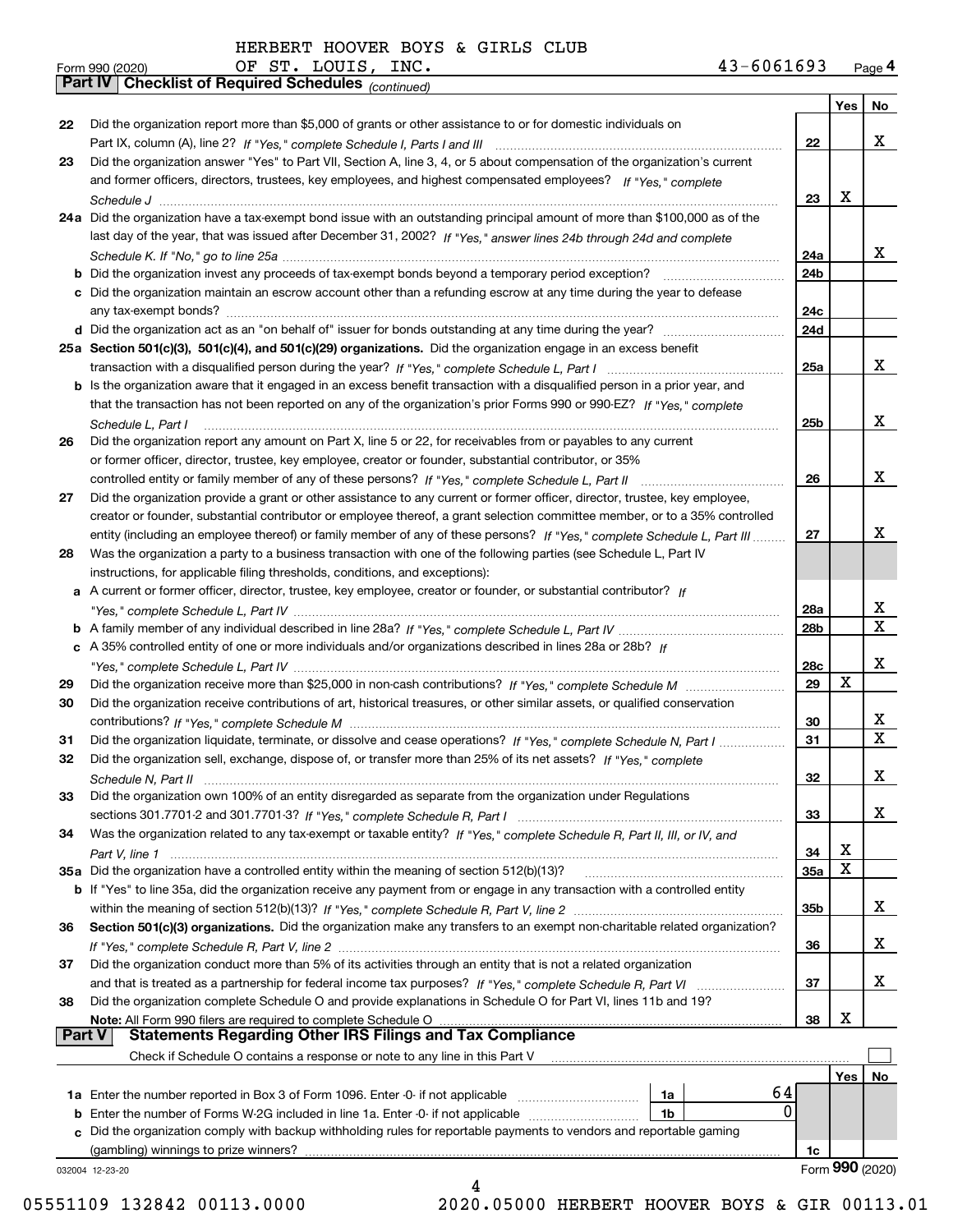| HERBERT HOOVER BOYS & GIRLS CLUB |  |  |  |
|----------------------------------|--|--|--|
|                                  |  |  |  |

|               | OF ST. LOUIS, INC.<br>43-6061693<br>Form 990 (2020)                                                                                                                                                                                  |                |   | Page <sub>5</sub> |  |  |  |  |  |  |  |
|---------------|--------------------------------------------------------------------------------------------------------------------------------------------------------------------------------------------------------------------------------------|----------------|---|-------------------|--|--|--|--|--|--|--|
| <b>Part V</b> | Statements Regarding Other IRS Filings and Tax Compliance (continued)                                                                                                                                                                |                |   |                   |  |  |  |  |  |  |  |
|               |                                                                                                                                                                                                                                      |                |   | Yes   No          |  |  |  |  |  |  |  |
|               | 2a Enter the number of employees reported on Form W-3, Transmittal of Wage and Tax Statements,                                                                                                                                       |                |   |                   |  |  |  |  |  |  |  |
|               | 257<br>filed for the calendar year ending with or within the year covered by this return<br>2a                                                                                                                                       |                |   |                   |  |  |  |  |  |  |  |
|               |                                                                                                                                                                                                                                      | 2 <sub>b</sub> | х |                   |  |  |  |  |  |  |  |
|               |                                                                                                                                                                                                                                      |                |   |                   |  |  |  |  |  |  |  |
|               | 3a Did the organization have unrelated business gross income of \$1,000 or more during the year?                                                                                                                                     |                |   |                   |  |  |  |  |  |  |  |
|               |                                                                                                                                                                                                                                      | 3 <sub>b</sub> |   |                   |  |  |  |  |  |  |  |
|               | 4a At any time during the calendar year, did the organization have an interest in, or a signature or other authority over, a                                                                                                         |                |   |                   |  |  |  |  |  |  |  |
|               |                                                                                                                                                                                                                                      |                |   |                   |  |  |  |  |  |  |  |
|               | <b>b</b> If "Yes," enter the name of the foreign country $\triangleright$                                                                                                                                                            |                |   |                   |  |  |  |  |  |  |  |
|               | See instructions for filing requirements for FinCEN Form 114, Report of Foreign Bank and Financial Accounts (FBAR).                                                                                                                  |                |   |                   |  |  |  |  |  |  |  |
|               |                                                                                                                                                                                                                                      | 5a             |   | х                 |  |  |  |  |  |  |  |
| b             |                                                                                                                                                                                                                                      | 5b             |   | х                 |  |  |  |  |  |  |  |
| с             |                                                                                                                                                                                                                                      | 5c             |   |                   |  |  |  |  |  |  |  |
|               | 6a Does the organization have annual gross receipts that are normally greater than \$100,000, and did the organization solicit                                                                                                       |                |   |                   |  |  |  |  |  |  |  |
|               |                                                                                                                                                                                                                                      | 6a             |   | х                 |  |  |  |  |  |  |  |
|               | <b>b</b> If "Yes," did the organization include with every solicitation an express statement that such contributions or gifts                                                                                                        |                |   |                   |  |  |  |  |  |  |  |
|               | were not tax deductible?                                                                                                                                                                                                             | 6b             |   |                   |  |  |  |  |  |  |  |
| 7             | Organizations that may receive deductible contributions under section 170(c).                                                                                                                                                        |                |   |                   |  |  |  |  |  |  |  |
| a             | Did the organization receive a payment in excess of \$75 made partly as a contribution and partly for goods and services provided to the payor?                                                                                      | 7a             | х |                   |  |  |  |  |  |  |  |
|               | <b>b</b> If "Yes," did the organization notify the donor of the value of the goods or services provided?                                                                                                                             | 7b             | х |                   |  |  |  |  |  |  |  |
|               | c Did the organization sell, exchange, or otherwise dispose of tangible personal property for which it was required                                                                                                                  |                |   |                   |  |  |  |  |  |  |  |
|               |                                                                                                                                                                                                                                      | 7c             |   | х                 |  |  |  |  |  |  |  |
|               | 7d<br>d If "Yes," indicate the number of Forms 8282 filed during the year [11] [11] No. 2010 [12] Henry Marian Marian Marian Marian Marian Marian Marian Marian Marian Marian Marian Marian Marian Marian Marian Marian Marian Maria |                |   |                   |  |  |  |  |  |  |  |
| е             | Did the organization receive any funds, directly or indirectly, to pay premiums on a personal benefit contract?                                                                                                                      | 7e             |   | х                 |  |  |  |  |  |  |  |
| f             | Did the organization, during the year, pay premiums, directly or indirectly, on a personal benefit contract?                                                                                                                         | 7f             |   | х                 |  |  |  |  |  |  |  |
| g             | If the organization received a contribution of qualified intellectual property, did the organization file Form 8899 as required?                                                                                                     |                |   |                   |  |  |  |  |  |  |  |
| h.            | If the organization received a contribution of cars, boats, airplanes, or other vehicles, did the organization file a Form 1098-C?                                                                                                   | 7h             |   |                   |  |  |  |  |  |  |  |
| 8             | Sponsoring organizations maintaining donor advised funds. Did a donor advised fund maintained by the                                                                                                                                 |                |   |                   |  |  |  |  |  |  |  |
|               | sponsoring organization have excess business holdings at any time during the year?                                                                                                                                                   | 8              |   |                   |  |  |  |  |  |  |  |
| 9             | Sponsoring organizations maintaining donor advised funds.                                                                                                                                                                            |                |   |                   |  |  |  |  |  |  |  |
| а             | Did the sponsoring organization make any taxable distributions under section 4966?                                                                                                                                                   | 9a             |   |                   |  |  |  |  |  |  |  |
| b             | Did the sponsoring organization make a distribution to a donor, donor advisor, or related person?                                                                                                                                    | 9b             |   |                   |  |  |  |  |  |  |  |
| 10            | Section 501(c)(7) organizations. Enter:                                                                                                                                                                                              |                |   |                   |  |  |  |  |  |  |  |
|               | 10a                                                                                                                                                                                                                                  |                |   |                   |  |  |  |  |  |  |  |
|               | 10b <br>Gross receipts, included on Form 990, Part VIII, line 12, for public use of club facilities                                                                                                                                  |                |   |                   |  |  |  |  |  |  |  |
| 11            | Section 501(c)(12) organizations. Enter:                                                                                                                                                                                             |                |   |                   |  |  |  |  |  |  |  |
| a             | 11a                                                                                                                                                                                                                                  |                |   |                   |  |  |  |  |  |  |  |
|               | b Gross income from other sources (Do not net amounts due or paid to other sources against                                                                                                                                           |                |   |                   |  |  |  |  |  |  |  |
|               | 11b                                                                                                                                                                                                                                  |                |   |                   |  |  |  |  |  |  |  |
|               | 12a Section 4947(a)(1) non-exempt charitable trusts. Is the organization filing Form 990 in lieu of Form 1041?                                                                                                                       | 12a            |   |                   |  |  |  |  |  |  |  |
|               | 12b<br><b>b</b> If "Yes," enter the amount of tax-exempt interest received or accrued during the year                                                                                                                                |                |   |                   |  |  |  |  |  |  |  |
| 13            | Section 501(c)(29) qualified nonprofit health insurance issuers.                                                                                                                                                                     |                |   |                   |  |  |  |  |  |  |  |
|               | <b>a</b> Is the organization licensed to issue qualified health plans in more than one state?                                                                                                                                        | 13a            |   |                   |  |  |  |  |  |  |  |
|               | Note: See the instructions for additional information the organization must report on Schedule O.<br><b>b</b> Enter the amount of reserves the organization is required to maintain by the states in which the                       |                |   |                   |  |  |  |  |  |  |  |
|               | 13b                                                                                                                                                                                                                                  |                |   |                   |  |  |  |  |  |  |  |
|               | 13с                                                                                                                                                                                                                                  |                |   |                   |  |  |  |  |  |  |  |
| 14a           | Did the organization receive any payments for indoor tanning services during the tax year?                                                                                                                                           | 14a            |   | x                 |  |  |  |  |  |  |  |
|               | <b>b</b> If "Yes," has it filed a Form 720 to report these payments? If "No," provide an explanation on Schedule O                                                                                                                   | 14b            |   |                   |  |  |  |  |  |  |  |
| 15            | Is the organization subject to the section 4960 tax on payment(s) of more than \$1,000,000 in remuneration or                                                                                                                        |                |   |                   |  |  |  |  |  |  |  |
|               |                                                                                                                                                                                                                                      | 15             |   | X                 |  |  |  |  |  |  |  |
|               | If "Yes," see instructions and file Form 4720, Schedule N.                                                                                                                                                                           |                |   |                   |  |  |  |  |  |  |  |
| 16            | Is the organization an educational institution subject to the section 4968 excise tax on net investment income?                                                                                                                      | 16             |   | х                 |  |  |  |  |  |  |  |
|               | If "Yes," complete Form 4720, Schedule O.                                                                                                                                                                                            |                |   |                   |  |  |  |  |  |  |  |
|               |                                                                                                                                                                                                                                      |                |   |                   |  |  |  |  |  |  |  |

5

Form (2020) **990**

032005 12-23-20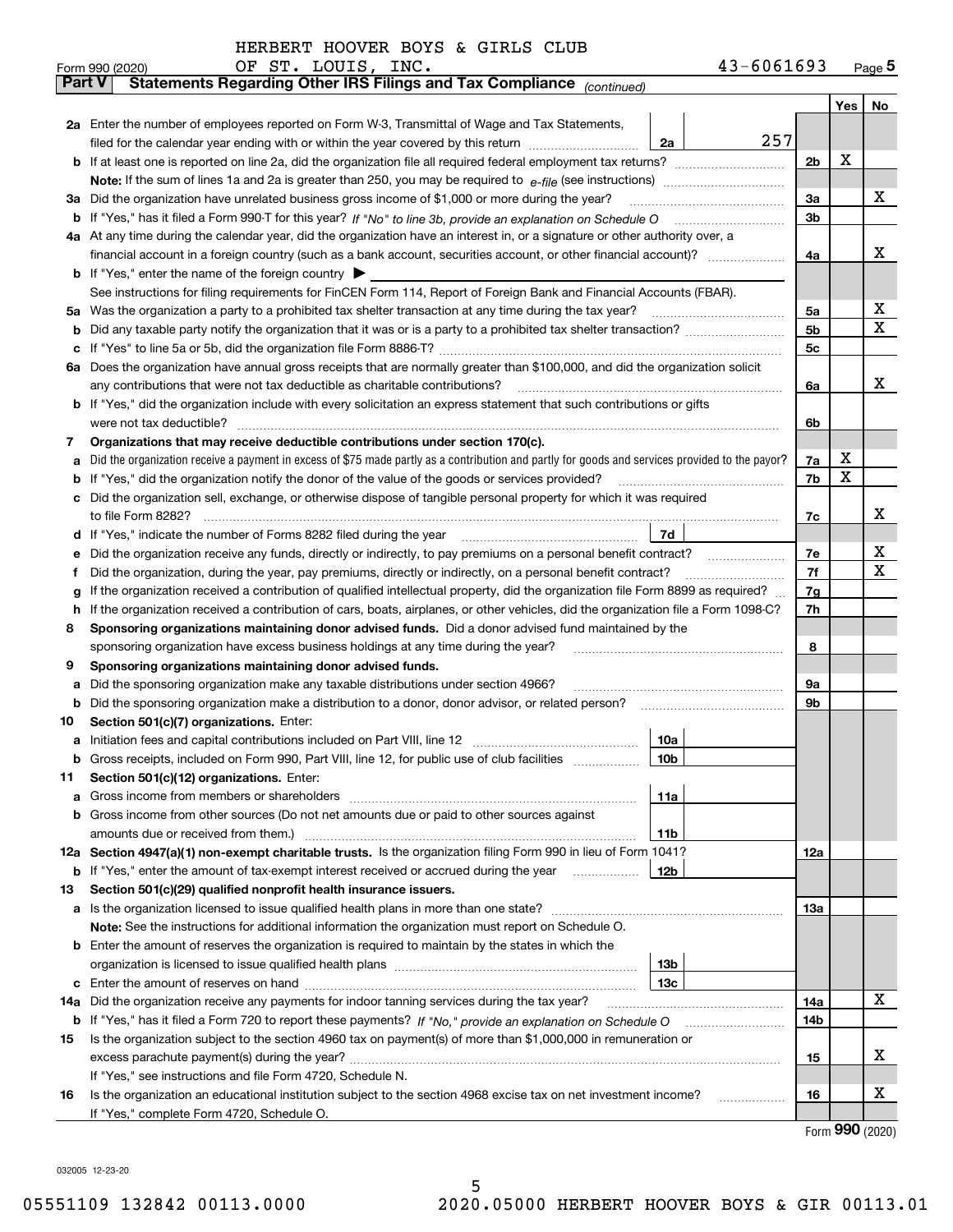*For each "Yes" response to lines 2 through 7b below, and for a "No" response to line 8a, 8b, or 10b below, describe the circumstances, processes, or changes on Schedule O. See instructions.* Form 990 (2020) **CHECT. LOUIS, INC.** Page 6<br>**Part VI Governance, Management, and Disclosure** For each "Yes" response to lines 2 through 7b below, and for a "No" response

|     | <b>Section A. Governing Body and Management</b>                                                                                                                            |    |  |                 |                  |                                                    |  |  |  |  |  |
|-----|----------------------------------------------------------------------------------------------------------------------------------------------------------------------------|----|--|-----------------|------------------|----------------------------------------------------|--|--|--|--|--|
|     |                                                                                                                                                                            |    |  | 46              | Yes <sub>1</sub> | No                                                 |  |  |  |  |  |
|     | <b>1a</b> Enter the number of voting members of the governing body at the end of the tax year<br>.                                                                         | 1a |  |                 |                  |                                                    |  |  |  |  |  |
|     | If there are material differences in voting rights among members of the governing body, or if the governing                                                                |    |  |                 |                  |                                                    |  |  |  |  |  |
|     | body delegated broad authority to an executive committee or similar committee, explain on Schedule O.                                                                      |    |  |                 |                  |                                                    |  |  |  |  |  |
|     | <b>b</b> Enter the number of voting members included on line 1a, above, who are independent <i>manumum</i>                                                                 | 1b |  | 46              |                  |                                                    |  |  |  |  |  |
| 2   | Did any officer, director, trustee, or key employee have a family relationship or a business relationship with any other                                                   |    |  |                 |                  |                                                    |  |  |  |  |  |
|     | officer, director, trustee, or key employee?                                                                                                                               |    |  | $\mathbf{2}$    |                  | X                                                  |  |  |  |  |  |
| 3   | Did the organization delegate control over management duties customarily performed by or under the direct supervision                                                      |    |  |                 |                  |                                                    |  |  |  |  |  |
|     |                                                                                                                                                                            |    |  | 3               |                  | х                                                  |  |  |  |  |  |
| 4   | Did the organization make any significant changes to its governing documents since the prior Form 990 was filed?                                                           |    |  | 4<br>5          |                  | $\overline{\texttt{x}}$<br>$\overline{\mathbf{x}}$ |  |  |  |  |  |
| 5   |                                                                                                                                                                            |    |  |                 |                  |                                                    |  |  |  |  |  |
| 6   | Did the organization have members or stockholders?                                                                                                                         |    |  |                 |                  |                                                    |  |  |  |  |  |
| 7a  | Did the organization have members, stockholders, or other persons who had the power to elect or appoint one or                                                             |    |  |                 |                  |                                                    |  |  |  |  |  |
|     |                                                                                                                                                                            |    |  | 7a              |                  | X                                                  |  |  |  |  |  |
|     | <b>b</b> Are any governance decisions of the organization reserved to (or subject to approval by) members, stockholders, or                                                |    |  |                 |                  |                                                    |  |  |  |  |  |
|     | persons other than the governing body?                                                                                                                                     |    |  | 7b              |                  | х                                                  |  |  |  |  |  |
| 8   | Did the organization contemporaneously document the meetings held or written actions undertaken during the year by the following:                                          |    |  |                 |                  |                                                    |  |  |  |  |  |
| a   |                                                                                                                                                                            |    |  | 8a              | x                |                                                    |  |  |  |  |  |
|     |                                                                                                                                                                            |    |  | 8b              |                  | $\mathbf X$                                        |  |  |  |  |  |
| 9   | Is there any officer, director, trustee, or key employee listed in Part VII, Section A, who cannot be reached at the                                                       |    |  |                 |                  |                                                    |  |  |  |  |  |
|     |                                                                                                                                                                            |    |  | 9               |                  | x                                                  |  |  |  |  |  |
|     | Section B. Policies (This Section B requests information about policies not required by the Internal Revenue Code.)                                                        |    |  |                 |                  |                                                    |  |  |  |  |  |
|     |                                                                                                                                                                            |    |  |                 | Yes              | No                                                 |  |  |  |  |  |
|     |                                                                                                                                                                            |    |  | 10a             | Χ                |                                                    |  |  |  |  |  |
|     | <b>b</b> If "Yes," did the organization have written policies and procedures governing the activities of such chapters, affiliates,                                        |    |  |                 |                  |                                                    |  |  |  |  |  |
|     |                                                                                                                                                                            |    |  |                 |                  |                                                    |  |  |  |  |  |
|     | 11a Has the organization provided a complete copy of this Form 990 to all members of its governing body before filing the form?                                            |    |  | 10b<br>11a      | х<br>$\mathbf X$ |                                                    |  |  |  |  |  |
|     | <b>b</b> Describe in Schedule O the process, if any, used by the organization to review this Form 990.                                                                     |    |  |                 |                  |                                                    |  |  |  |  |  |
| 12a |                                                                                                                                                                            |    |  | 12a             | х                |                                                    |  |  |  |  |  |
| b   |                                                                                                                                                                            |    |  | 12 <sub>b</sub> | $\mathbf X$      |                                                    |  |  |  |  |  |
|     | c Did the organization regularly and consistently monitor and enforce compliance with the policy? If "Yes," describe                                                       |    |  |                 |                  |                                                    |  |  |  |  |  |
|     | in Schedule O how this was done www.communication.com/www.communications.com/www.communications.com/                                                                       |    |  | 12c             | х                |                                                    |  |  |  |  |  |
| 13  |                                                                                                                                                                            |    |  | 13              | X                |                                                    |  |  |  |  |  |
| 14  | Did the organization have a written document retention and destruction policy? manufactured and the organization have a written document retention and destruction policy? |    |  | 14              | $\mathbf X$      |                                                    |  |  |  |  |  |
|     | Did the process for determining compensation of the following persons include a review and approval by independent                                                         |    |  |                 |                  |                                                    |  |  |  |  |  |
| 15  |                                                                                                                                                                            |    |  |                 |                  |                                                    |  |  |  |  |  |
|     | persons, comparability data, and contemporaneous substantiation of the deliberation and decision?                                                                          |    |  |                 | х                |                                                    |  |  |  |  |  |
|     |                                                                                                                                                                            |    |  | 15a             | $\mathbf X$      |                                                    |  |  |  |  |  |
|     | <b>b</b> Other officers or key employees of the organization                                                                                                               |    |  | 15 <sub>b</sub> |                  |                                                    |  |  |  |  |  |
|     | If "Yes" to line 15a or 15b, describe the process in Schedule O (see instructions).                                                                                        |    |  |                 |                  |                                                    |  |  |  |  |  |
|     | 16a Did the organization invest in, contribute assets to, or participate in a joint venture or similar arrangement with a                                                  |    |  |                 |                  |                                                    |  |  |  |  |  |
|     | taxable entity during the year?                                                                                                                                            |    |  | 16a             |                  | х                                                  |  |  |  |  |  |
|     | <b>b</b> If "Yes," did the organization follow a written policy or procedure requiring the organization to evaluate its participation                                      |    |  |                 |                  |                                                    |  |  |  |  |  |
|     | in joint venture arrangements under applicable federal tax law, and take steps to safequard the organization's                                                             |    |  |                 |                  |                                                    |  |  |  |  |  |
|     | exempt status with respect to such arrangements?                                                                                                                           |    |  | 16b             |                  |                                                    |  |  |  |  |  |
|     | <b>Section C. Disclosure</b>                                                                                                                                               |    |  |                 |                  |                                                    |  |  |  |  |  |
| 17  | NONE<br>List the states with which a copy of this Form 990 is required to be filed $\blacktriangleright$                                                                   |    |  |                 |                  |                                                    |  |  |  |  |  |
| 18  | Section 6104 requires an organization to make its Forms 1023 (1024 or 1024-A, if applicable), 990, and 990-T (Section 501(c)(3)s only) available                           |    |  |                 |                  |                                                    |  |  |  |  |  |
|     | for public inspection. Indicate how you made these available. Check all that apply.                                                                                        |    |  |                 |                  |                                                    |  |  |  |  |  |
|     | $X$ Upon request<br>Own website<br>Another's website<br>Other (explain on Schedule O)                                                                                      |    |  |                 |                  |                                                    |  |  |  |  |  |
| 19  | Describe on Schedule O whether (and if so, how) the organization made its governing documents, conflict of interest policy, and financial                                  |    |  |                 |                  |                                                    |  |  |  |  |  |
|     | statements available to the public during the tax year.                                                                                                                    |    |  |                 |                  |                                                    |  |  |  |  |  |
| 20  | State the name, address, and telephone number of the person who possesses the organization's books and records                                                             |    |  |                 |                  |                                                    |  |  |  |  |  |
|     | DR. FLINT FOWLER - 314-335-8000                                                                                                                                            |    |  |                 |                  |                                                    |  |  |  |  |  |
|     | 63107<br>2901 NORTH GRAND AVE., ST. LOUIS, MO                                                                                                                              |    |  |                 |                  |                                                    |  |  |  |  |  |
|     |                                                                                                                                                                            |    |  |                 |                  | Form 990 (2020)                                    |  |  |  |  |  |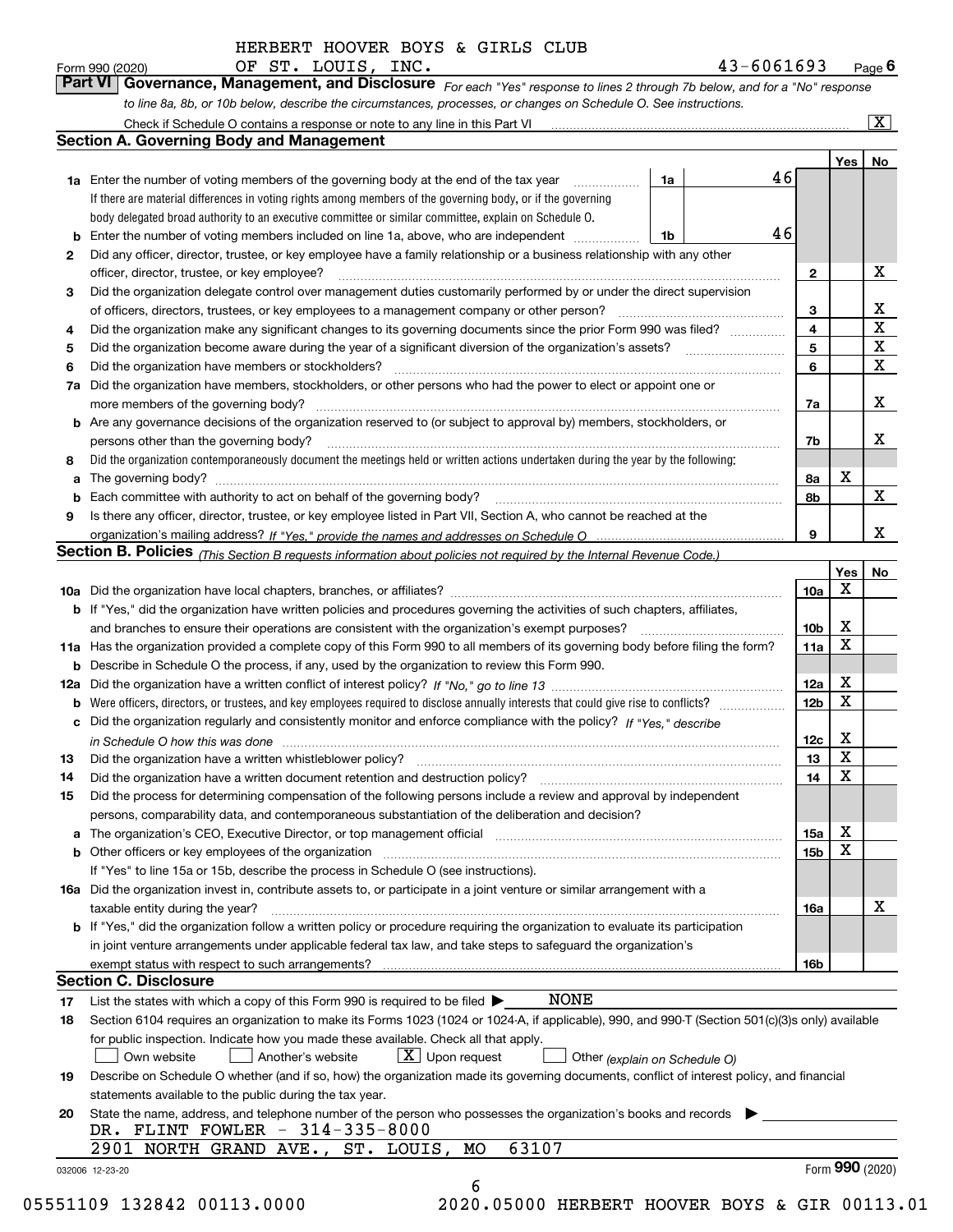| HERBERT HOOVER BOYS & GIRLS CLUB |  |  |  |
|----------------------------------|--|--|--|
|                                  |  |  |  |

 $\mathcal{L}^{\text{max}}$ 

### Form 990 (2020) OF ST. LOUIS, INC. 43-6061693 Page **7Part VII Compensation of Officers, Directors, Trustees, Key Employees, Highest Compensated Employees, and Independent Contractors**

Check if Schedule O contains a response or note to any line in this Part VII

**Section A. Officers, Directors, Trustees, Key Employees, and Highest Compensated Employees**

**1a**  Complete this table for all persons required to be listed. Report compensation for the calendar year ending with or within the organization's tax year. **•** List all of the organization's current officers, directors, trustees (whether individuals or organizations), regardless of amount of compensation.

Enter -0- in columns (D), (E), and (F) if no compensation was paid.

 $\bullet$  List all of the organization's  $\,$ current key employees, if any. See instructions for definition of "key employee."

**•** List the organization's five current highest compensated employees (other than an officer, director, trustee, or key employee) who received reportable compensation (Box 5 of Form W-2 and/or Box 7 of Form 1099-MISC) of more than \$100,000 from the organization and any related organizations.

**•** List all of the organization's former officers, key employees, and highest compensated employees who received more than \$100,000 of reportable compensation from the organization and any related organizations.

**former directors or trustees**  ¥ List all of the organization's that received, in the capacity as a former director or trustee of the organization, more than \$10,000 of reportable compensation from the organization and any related organizations.

See instructions for the order in which to list the persons above.

Check this box if neither the organization nor any related organization compensated any current officer, director, or trustee.  $\mathcal{L}^{\text{max}}$ 

| (A)                          | (B)                    |                               |                                                                  | (C)         |              |                                  |        | (D)                             | (E)             | (F)                            |
|------------------------------|------------------------|-------------------------------|------------------------------------------------------------------|-------------|--------------|----------------------------------|--------|---------------------------------|-----------------|--------------------------------|
| Name and title               | Average                |                               | (do not check more than one                                      |             | Position     |                                  |        | Reportable                      | Reportable      | Estimated                      |
|                              | hours per              |                               | box, unless person is both an<br>officer and a director/trustee) |             |              |                                  |        | compensation                    | compensation    | amount of                      |
|                              | week                   |                               |                                                                  |             |              |                                  |        | from                            | from related    | other                          |
|                              | (list any<br>hours for |                               |                                                                  |             |              |                                  |        | the                             | organizations   | compensation                   |
|                              | related                |                               |                                                                  |             |              |                                  |        | organization<br>(W-2/1099-MISC) | (W-2/1099-MISC) | from the<br>organization       |
|                              | organizations          |                               |                                                                  |             |              |                                  |        |                                 |                 | and related                    |
|                              | below                  | ndividual trustee or director | nstitutional trustee                                             |             | Key employee |                                  |        |                                 |                 | organizations                  |
|                              | line)                  |                               |                                                                  | Officer     |              | Highest compensated<br> employee | Former |                                 |                 |                                |
| DR. FLINT FOWLER<br>(1)      | 60.00                  |                               |                                                                  |             |              |                                  |        |                                 |                 |                                |
| EXECUTIVE DIRECTOR           | 0.05                   |                               |                                                                  | $\mathbf X$ |              |                                  |        | 188,979.                        | 0.              | 16,224.                        |
| RUTH L. LEDERMAN<br>(2)      | 40.00                  |                               |                                                                  |             |              |                                  |        |                                 |                 |                                |
| VICE PRESIDENT, RESOURCE DEV |                        |                               |                                                                  |             |              | X                                |        | 132,722.                        | $\mathbf{0}$ .  | 7,659.                         |
| REGINA KNAPP<br>(3)          | 40.00                  |                               |                                                                  |             |              |                                  |        |                                 |                 |                                |
| VICE PRESIDENT OF FINANCE    |                        |                               |                                                                  | $\mathbf X$ |              |                                  |        | 111,303.                        | $\mathbf 0$ .   | 14,271.                        |
| INDIGO SAMS<br>(4)           | 40.00                  |                               |                                                                  |             |              |                                  |        |                                 |                 |                                |
| VICE PRESIDENT, PROGRAMS     |                        |                               |                                                                  |             |              | X                                |        | 104,586.                        | $\mathbf 0$ .   | 16,403.                        |
| (5)<br>RENEE SEAMAN          | 40.00                  |                               |                                                                  |             |              |                                  |        |                                 |                 |                                |
| VICE PRESIDENT, HR & ADMIN   |                        |                               |                                                                  |             |              | X                                |        | 112,433.                        | $\mathbf{0}$ .  | 5,836.                         |
| LARRY E. PARRES<br>(6)       | 2.00                   |                               |                                                                  |             |              |                                  |        |                                 |                 |                                |
| CHAIR                        | 0.15                   | $\mathbf x$                   |                                                                  | $\mathbf X$ |              |                                  |        | 0.                              | 0.              | $\mathbf 0$ .                  |
| MARK J. BULANDA<br>(7)       | 2.00                   |                               |                                                                  |             |              |                                  |        |                                 |                 |                                |
| VICE CHAIR                   |                        | $\rm X$                       |                                                                  | $\mathbf X$ |              |                                  |        | 0.                              | 0.              | $\mathbf 0$ .                  |
| SUZIE SPENCE<br>(8)          | 2.00                   |                               |                                                                  |             |              |                                  |        |                                 |                 |                                |
| VICE CHAIR, DEVELOPMENT      | 0.05                   | $\mathbf X$                   |                                                                  | $\mathbf X$ |              |                                  |        | 0.                              | $\mathbf 0$ .   | $0_{.}$                        |
| (9) MATT REDENIUS            | 2.00                   |                               |                                                                  |             |              |                                  |        |                                 |                 |                                |
| <b>TREASURER</b>             |                        | X                             |                                                                  | X           |              |                                  |        | 0.                              | $\mathbf 0$ .   | $\mathbf 0$ .                  |
| (10) MARK E. STALLION        | 2.00                   |                               |                                                                  |             |              |                                  |        |                                 |                 |                                |
| <b>SECRETARY</b>             |                        | $\mathbf X$                   |                                                                  | $\mathbf X$ |              |                                  |        | 0.                              | 0.              | $\mathbf 0$ .                  |
| (11) MIKE ANDREW             | 2.00                   |                               |                                                                  |             |              |                                  |        |                                 |                 |                                |
| <b>BOARD MEMBER</b>          |                        | X                             |                                                                  |             |              |                                  |        | 0.                              | $\mathbf 0$ .   | $0_{.}$                        |
| (12) DAVID APLINGTON         | $\overline{2.00}$      |                               |                                                                  |             |              |                                  |        |                                 |                 |                                |
| <b>BOARD MEMBER</b>          |                        | $\rm X$                       |                                                                  |             |              |                                  |        | 0.                              | $\mathbf{0}$ .  | $\mathbf 0$ .                  |
| (13) BEN BEINFELD            | $\overline{2.00}$      |                               |                                                                  |             |              |                                  |        |                                 |                 |                                |
| <b>BOARD MEMBER</b>          |                        | X                             |                                                                  |             |              |                                  |        | 0.                              | 0.              | $\mathbf 0$ .                  |
| (14) GREGG BERDY, MD, FACS   | 2.00                   |                               |                                                                  |             |              |                                  |        |                                 |                 |                                |
| BOARD MEMBER                 |                        | $\mathbf X$                   |                                                                  |             |              |                                  |        | 0.                              | $\mathbf 0$ .   | $\mathbf 0$ .                  |
| (15) MARY M. BONACORSI       | 2.00                   |                               |                                                                  |             |              |                                  |        |                                 |                 |                                |
| BOARD MEMBER                 | 0.10                   | $\mathbf X$                   |                                                                  |             |              |                                  |        | 0.                              | $\mathbf 0$ .   | $\mathbf 0$ .                  |
| (16) LORENZO M. BOYD         | $\overline{2.00}$      |                               |                                                                  |             |              |                                  |        |                                 |                 |                                |
| BOARD MEMBER                 |                        | $\rm X$                       |                                                                  |             |              |                                  |        | 0.                              | 0.              | $\mathbf 0$ .                  |
| (17) JEN CALL                | 2.00                   |                               |                                                                  |             |              |                                  |        |                                 |                 |                                |
| BOARD MEMBER                 |                        | $\overline{\mathbf{X}}$       |                                                                  |             |              |                                  |        | 0.                              | $\mathbf 0$ .   | 0.<br>$\overline{\mathsf{on}}$ |

032007 12-23-20

Form (2020) **990**

05551109 132842 00113.0000 2020.05000 HERBERT HOOVER BOYS & GIR 00113.01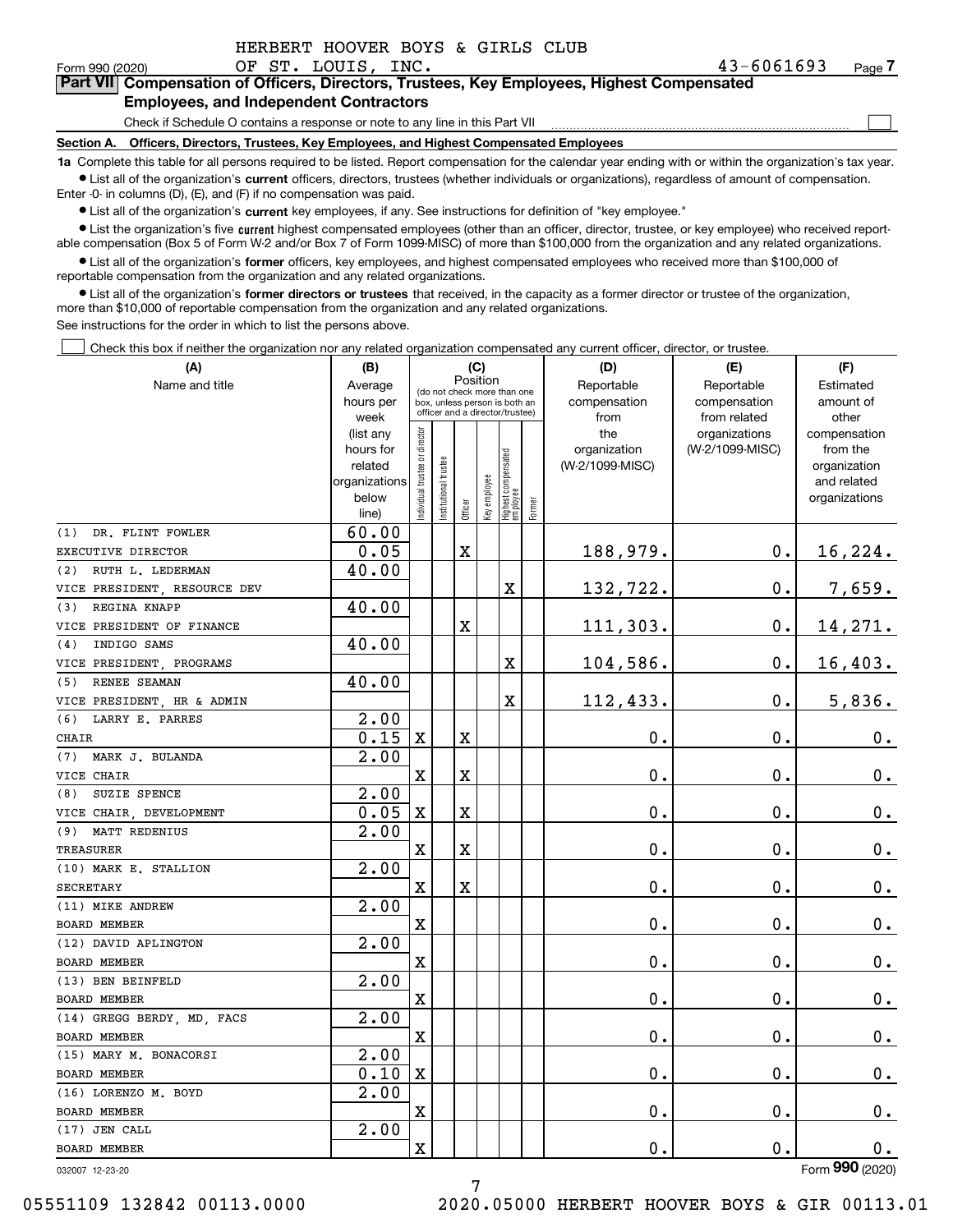**8**43-6061693

| OF ST. LOUIS,<br>Form 990 (2020)                                                                                                                     |                                                                                                    | INC.                          |                                                                                                                         |          |                     |                                  |        |                                                                                     | 43-6061693                                                                            |                  |              | Page 8                                                                                                             |
|------------------------------------------------------------------------------------------------------------------------------------------------------|----------------------------------------------------------------------------------------------------|-------------------------------|-------------------------------------------------------------------------------------------------------------------------|----------|---------------------|----------------------------------|--------|-------------------------------------------------------------------------------------|---------------------------------------------------------------------------------------|------------------|--------------|--------------------------------------------------------------------------------------------------------------------|
| <b>Part VII</b><br>Section A. Officers, Directors, Trustees, Key Employees, and Highest Compensated Employees (continued)                            |                                                                                                    |                               |                                                                                                                         |          |                     |                                  |        |                                                                                     |                                                                                       |                  |              |                                                                                                                    |
| (A)<br>Name and title                                                                                                                                | (B)<br>Average<br>hours per<br>week<br>(list any<br>hours for<br>related<br>organizations<br>below | ndividual trustee or director | (do not check more than one<br>box, unless person is both an<br>officer and a director/trustee)<br>nstitutional trustee | Position | (C)<br>əə/olduə /əy | Highest compensated<br> employee |        | (D)<br>Reportable<br>compensation<br>from<br>the<br>organization<br>(W-2/1099-MISC) | (E)<br>Reportable<br>compensation<br>from related<br>organizations<br>(W-2/1099-MISC) |                  |              | (F)<br>Estimated<br>amount of<br>other<br>compensation<br>from the<br>organization<br>and related<br>organizations |
|                                                                                                                                                      | line)                                                                                              |                               |                                                                                                                         | Officer  |                     |                                  | Former |                                                                                     |                                                                                       |                  |              |                                                                                                                    |
| (18) MARK C. DARRELL                                                                                                                                 | 2.00                                                                                               |                               |                                                                                                                         |          |                     |                                  |        |                                                                                     |                                                                                       |                  |              |                                                                                                                    |
| <b>BOARD MEMBER</b>                                                                                                                                  |                                                                                                    | X                             |                                                                                                                         |          |                     |                                  |        | 0.                                                                                  |                                                                                       | 0.               |              | $0$ .                                                                                                              |
| (19) JOHN FARMER                                                                                                                                     | 2.00                                                                                               |                               |                                                                                                                         |          |                     |                                  |        |                                                                                     |                                                                                       |                  |              |                                                                                                                    |
| BOARD MEMBER                                                                                                                                         | 0.10                                                                                               | X                             |                                                                                                                         |          |                     |                                  |        | 0.                                                                                  |                                                                                       | 0.               |              | 0.                                                                                                                 |
| (20) DANIEL S. FARRELL                                                                                                                               | 2.00                                                                                               |                               |                                                                                                                         |          |                     |                                  |        |                                                                                     |                                                                                       |                  |              |                                                                                                                    |
| <b>BOARD MEMBER</b>                                                                                                                                  |                                                                                                    | X                             |                                                                                                                         |          |                     |                                  |        | 0.                                                                                  |                                                                                       | 0.               |              | 0.                                                                                                                 |
| (21) LOGAN FINERTY                                                                                                                                   | 2.00                                                                                               |                               |                                                                                                                         |          |                     |                                  |        |                                                                                     |                                                                                       |                  |              |                                                                                                                    |
| BOARD MEMBER<br>(22) LAURA L. FREEMAN, PH.D.                                                                                                         | 2.00                                                                                               | X                             |                                                                                                                         |          |                     |                                  |        | 0.                                                                                  |                                                                                       | 0.               |              | 0.                                                                                                                 |
| BOARD MEMBER                                                                                                                                         |                                                                                                    | X                             |                                                                                                                         |          |                     |                                  |        | 0.                                                                                  |                                                                                       | 0.               |              | 0.                                                                                                                 |
| (23) CRYSTAL GALE, PH.D.                                                                                                                             | 2.00                                                                                               |                               |                                                                                                                         |          |                     |                                  |        |                                                                                     |                                                                                       |                  |              |                                                                                                                    |
| BOARD MEMBER                                                                                                                                         | 0.10                                                                                               | X                             |                                                                                                                         |          |                     |                                  |        | 0.                                                                                  |                                                                                       | 0.               |              | 0.                                                                                                                 |
| (24) CLIVE GRANNUM                                                                                                                                   | $\overline{2.00}$                                                                                  |                               |                                                                                                                         |          |                     |                                  |        |                                                                                     |                                                                                       |                  |              |                                                                                                                    |
| BOARD MEMBER                                                                                                                                         |                                                                                                    | X                             |                                                                                                                         |          |                     |                                  |        | 0.                                                                                  |                                                                                       | 0.               |              | 0.                                                                                                                 |
| (25) KEITH GROSZ                                                                                                                                     | 2.00                                                                                               |                               |                                                                                                                         |          |                     |                                  |        |                                                                                     |                                                                                       |                  |              |                                                                                                                    |
| <b>BOARD MEMBER</b>                                                                                                                                  |                                                                                                    | X                             |                                                                                                                         |          |                     |                                  |        | 0.                                                                                  |                                                                                       | 0.               |              | 0.                                                                                                                 |
| (26) LEAH REYNOLDS HARRIS                                                                                                                            | 2.00                                                                                               |                               |                                                                                                                         |          |                     |                                  |        |                                                                                     |                                                                                       |                  |              |                                                                                                                    |
| <b>BOARD MEMBER</b>                                                                                                                                  |                                                                                                    | $\mathbf X$                   |                                                                                                                         |          |                     |                                  |        | 0.                                                                                  |                                                                                       | 0.               |              | $0$ .                                                                                                              |
| 1b Subtotal                                                                                                                                          |                                                                                                    |                               |                                                                                                                         |          |                     |                                  |        | 650,023.                                                                            |                                                                                       | $\overline{0}$ . |              | 60,393.                                                                                                            |
| c Total from continuation sheets to Part VII, Section A <b>Constant Contact Part</b>                                                                 |                                                                                                    |                               |                                                                                                                         |          |                     |                                  |        | $\mathbf 0$ .                                                                       |                                                                                       | 0.               |              | 0.                                                                                                                 |
|                                                                                                                                                      |                                                                                                    |                               |                                                                                                                         |          |                     |                                  |        | 650,023.                                                                            |                                                                                       | 0.               |              | 60, 393.                                                                                                           |
| Total number of individuals (including but not limited to those listed above) who received more than \$100,000 of reportable<br>$\mathbf{2}$         |                                                                                                    |                               |                                                                                                                         |          |                     |                                  |        |                                                                                     |                                                                                       |                  |              |                                                                                                                    |
| compensation from the organization $\blacktriangleright$                                                                                             |                                                                                                    |                               |                                                                                                                         |          |                     |                                  |        |                                                                                     |                                                                                       |                  |              | 5                                                                                                                  |
|                                                                                                                                                      |                                                                                                    |                               |                                                                                                                         |          |                     |                                  |        |                                                                                     |                                                                                       |                  |              | No<br>Yes                                                                                                          |
| 3<br>Did the organization list any former officer, director, trustee, key employee, or highest compensated employee on                               |                                                                                                    |                               |                                                                                                                         |          |                     |                                  |        |                                                                                     |                                                                                       |                  |              |                                                                                                                    |
| line 1a? If "Yes," complete Schedule J for such individual manufactured contained and the line 1a? If "Yes," complete Schedule J for such individual |                                                                                                    |                               |                                                                                                                         |          |                     |                                  |        |                                                                                     |                                                                                       |                  | 3            | x                                                                                                                  |
| For any individual listed on line 1a, is the sum of reportable compensation and other compensation from the organization                             |                                                                                                    |                               |                                                                                                                         |          |                     |                                  |        |                                                                                     |                                                                                       |                  |              |                                                                                                                    |
|                                                                                                                                                      |                                                                                                    |                               |                                                                                                                         |          |                     |                                  |        |                                                                                     |                                                                                       |                  | 4            | х                                                                                                                  |
| Did any person listed on line 1a receive or accrue compensation from any unrelated organization or individual for services<br>5                      |                                                                                                    |                               |                                                                                                                         |          |                     |                                  |        |                                                                                     |                                                                                       |                  |              |                                                                                                                    |
| <b>Section B. Independent Contractors</b>                                                                                                            |                                                                                                    |                               |                                                                                                                         |          |                     |                                  |        |                                                                                     |                                                                                       |                  | 5            | x                                                                                                                  |
| Complete this table for your five highest compensated independent contractors that received more than \$100,000 of compensation from                 |                                                                                                    |                               |                                                                                                                         |          |                     |                                  |        |                                                                                     |                                                                                       |                  |              |                                                                                                                    |
| 1<br>the organization. Report compensation for the calendar year ending with or within the organization's tax year.                                  |                                                                                                    |                               |                                                                                                                         |          |                     |                                  |        |                                                                                     |                                                                                       |                  |              |                                                                                                                    |
| (A)                                                                                                                                                  |                                                                                                    |                               |                                                                                                                         |          |                     |                                  |        | (B)                                                                                 |                                                                                       |                  | (C)          |                                                                                                                    |
| Name and business address                                                                                                                            |                                                                                                    |                               |                                                                                                                         |          |                     |                                  |        | Description of services                                                             |                                                                                       |                  | Compensation |                                                                                                                    |
| EVNTIV LLC, 200 N BROADWAY, SUITE 1400,                                                                                                              |                                                                                                    |                               |                                                                                                                         |          |                     |                                  |        |                                                                                     |                                                                                       |                  |              |                                                                                                                    |
| MO 63102<br>ST. LOUIS ,                                                                                                                              |                                                                                                    |                               |                                                                                                                         |          |                     |                                  |        | <b>EVENT TECHNOLOGY</b>                                                             |                                                                                       |                  |              | 111,828.                                                                                                           |
|                                                                                                                                                      |                                                                                                    |                               |                                                                                                                         |          |                     |                                  |        |                                                                                     |                                                                                       |                  |              |                                                                                                                    |
|                                                                                                                                                      |                                                                                                    |                               |                                                                                                                         |          |                     |                                  |        |                                                                                     |                                                                                       |                  |              |                                                                                                                    |
|                                                                                                                                                      |                                                                                                    |                               |                                                                                                                         |          |                     |                                  |        |                                                                                     |                                                                                       |                  |              |                                                                                                                    |
|                                                                                                                                                      |                                                                                                    |                               |                                                                                                                         |          |                     |                                  |        |                                                                                     |                                                                                       |                  |              |                                                                                                                    |
|                                                                                                                                                      |                                                                                                    |                               |                                                                                                                         |          |                     |                                  |        |                                                                                     |                                                                                       |                  |              |                                                                                                                    |
|                                                                                                                                                      |                                                                                                    |                               |                                                                                                                         |          |                     |                                  |        |                                                                                     |                                                                                       |                  |              |                                                                                                                    |
|                                                                                                                                                      |                                                                                                    |                               |                                                                                                                         |          |                     |                                  |        |                                                                                     |                                                                                       |                  |              |                                                                                                                    |
|                                                                                                                                                      |                                                                                                    |                               |                                                                                                                         |          |                     |                                  |        |                                                                                     |                                                                                       |                  |              |                                                                                                                    |
| Total number of independent contractors (including but not limited to those listed above) who received more than<br>2                                |                                                                                                    |                               |                                                                                                                         |          |                     |                                  |        |                                                                                     |                                                                                       |                  |              |                                                                                                                    |
| \$100,000 of compensation from the organization<br>SEE PART VII, SECTION A CONTINUATION SHEETS                                                       |                                                                                                    |                               |                                                                                                                         |          |                     |                                  |        |                                                                                     |                                                                                       |                  |              | Form 990 (2020)                                                                                                    |
|                                                                                                                                                      |                                                                                                    |                               |                                                                                                                         |          |                     |                                  |        |                                                                                     |                                                                                       |                  |              |                                                                                                                    |

032008 12-23-20 SEE PART VII, SECTION A CONTINUATION SHEETS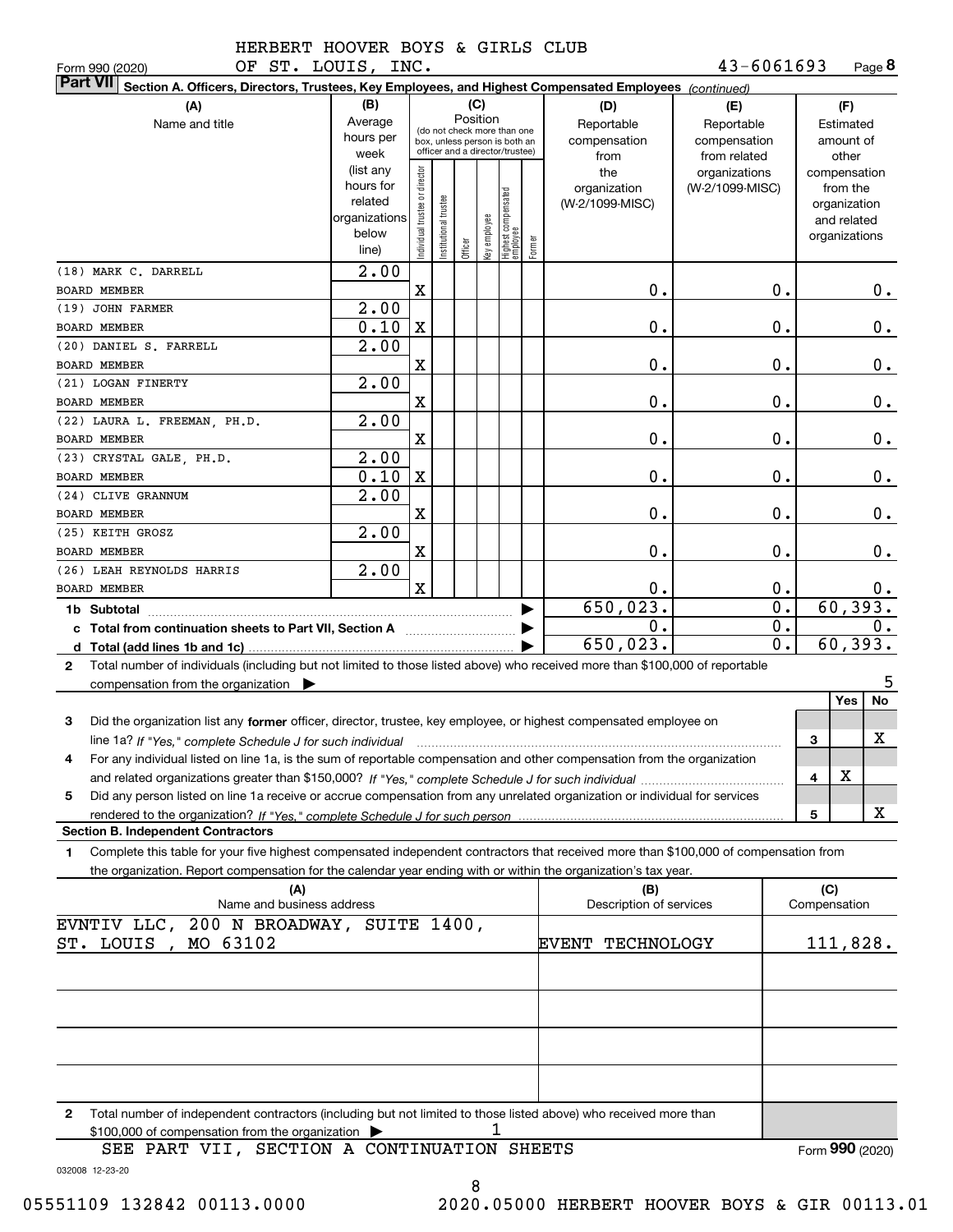OF ST. LOUIS, INC. 43-6061693

| Form 990                                                                                                                  | OF ST. LOUIS, INC.   |                                |                       |                        |              |                              |        |                 | $43 - 6061693$  |                             |
|---------------------------------------------------------------------------------------------------------------------------|----------------------|--------------------------------|-----------------------|------------------------|--------------|------------------------------|--------|-----------------|-----------------|-----------------------------|
| <b>Part VII</b><br>Section A. Officers, Directors, Trustees, Key Employees, and Highest Compensated Employees (continued) |                      |                                |                       |                        |              |                              |        |                 |                 |                             |
| (A)                                                                                                                       | (B)                  |                                |                       |                        | (C)          |                              |        | (D)             | (E)             | (F)                         |
| Name and title                                                                                                            | Average              |                                |                       | Position               |              |                              |        | Reportable      | Reportable      | Estimated                   |
|                                                                                                                           | hours                |                                |                       | (check all that apply) |              |                              |        | compensation    | compensation    | amount of                   |
|                                                                                                                           | per                  |                                |                       |                        |              |                              |        | from            | from related    | other                       |
|                                                                                                                           | week                 |                                |                       |                        |              |                              |        | the             | organizations   | compensation                |
|                                                                                                                           | (list any            |                                |                       |                        |              |                              |        | organization    | (W-2/1099-MISC) | from the                    |
|                                                                                                                           | hours for<br>related |                                |                       |                        |              |                              |        | (W-2/1099-MISC) |                 | organization<br>and related |
|                                                                                                                           | organizations        |                                |                       |                        |              |                              |        |                 |                 | organizations               |
|                                                                                                                           | below                | Individual trustee or director | Institutional trustee |                        |              | Highest compensated employee |        |                 |                 |                             |
|                                                                                                                           | line)                |                                |                       | Officer                | Key employee |                              | Former |                 |                 |                             |
| (27) SEAN JOE, PH.D.                                                                                                      | 2.00                 |                                |                       |                        |              |                              |        |                 |                 |                             |
| <b>BOARD MEMBER</b>                                                                                                       |                      | $\mathbf X$                    |                       |                        |              |                              |        | 0.              | 0.              | 0.                          |
| (28) PETER LAZAROFF                                                                                                       | 2.00                 |                                |                       |                        |              |                              |        |                 |                 |                             |
| BOARD MEMBER                                                                                                              |                      | X                              |                       |                        |              |                              |        | 0.              | 0.              | $\mathbf 0$ .               |
| (29) MARK LEVISON                                                                                                         | 2.00                 |                                |                       |                        |              |                              |        |                 |                 |                             |
| BOARD MEMBER                                                                                                              |                      | $\mathbf X$                    |                       |                        |              |                              |        | 0.              | 0.              | $0$ .                       |
| (30) AMY LEIFER, CFRE, MSOL                                                                                               | 2.00                 |                                |                       |                        |              |                              |        |                 |                 |                             |
| BOARD MEMBER                                                                                                              |                      | $\mathbf X$                    |                       |                        |              |                              |        | 0.              | 0.              | $\mathbf 0$ .               |
| (31) KEITH LUEKING                                                                                                        | 2.00                 |                                |                       |                        |              |                              |        |                 |                 |                             |
| <b>BOARD MEMBER</b>                                                                                                       | 0.05                 | $\mathbf X$                    |                       |                        |              |                              |        | 0.              | 0.              | $\mathbf 0$ .               |
| (32) DEBORAH MASSINGILL                                                                                                   | 2.00                 |                                |                       |                        |              |                              |        |                 |                 |                             |
| <b>BOARD MEMBER</b>                                                                                                       |                      | X                              |                       |                        |              |                              |        | 0.              | 0.              | $\mathbf 0$ .               |
| (33) JOHN MEARA                                                                                                           | 2.00                 |                                |                       |                        |              |                              |        |                 |                 |                             |
| BOARD MEMBER                                                                                                              |                      | X                              |                       |                        |              |                              |        | 0.              | 0.              | $0$ .                       |
| (34) RICHARD NIX, JR.                                                                                                     | 2.00                 |                                |                       |                        |              |                              |        |                 |                 |                             |
| <b>BOARD MEMBER</b>                                                                                                       |                      | $\mathbf X$                    |                       |                        |              |                              |        | 0.              | 0.              | $0$ .                       |
| (35) CHONDA NWAMU                                                                                                         | 2.00                 |                                |                       |                        |              |                              |        |                 |                 |                             |
| BOARD MEMBER                                                                                                              |                      | $\mathbf X$                    |                       |                        |              |                              |        | 0.              | 0.              | $0$ .                       |
| (36) EMILY PITTS                                                                                                          | 2.00                 |                                |                       |                        |              |                              |        |                 |                 |                             |
| BOARD MEMBER                                                                                                              |                      | X                              |                       |                        |              |                              |        | 0.              | 0.              | $0$ .                       |
| (37) DAVID QUELLER                                                                                                        | 2.00                 |                                |                       |                        |              |                              |        |                 |                 |                             |
| BOARD MEMBER                                                                                                              |                      | $\mathbf x$                    |                       |                        |              |                              |        | 0.              | 0.              | 0.                          |
| (38) NICK RAGONE                                                                                                          | 2.00                 |                                |                       |                        |              |                              |        |                 |                 |                             |
| <b>BOARD MEMBER</b>                                                                                                       |                      | X                              |                       |                        |              |                              |        | 0.              | 0.              | $0$ .                       |
| (39) MATT RENNER                                                                                                          | 2.00                 |                                |                       |                        |              |                              |        |                 |                 |                             |
| BOARD MEMBER                                                                                                              |                      | X                              |                       |                        |              |                              |        | $\mathbf 0$ .   | $\mathbf 0$ .   | $\mathbf 0$ .               |
| (40) MEGAN RIDGEWAY                                                                                                       | 2.00                 |                                |                       |                        |              |                              |        |                 |                 |                             |
| BOARD MEMBER                                                                                                              |                      | X                              |                       |                        |              |                              |        | $\mathbf 0$ .   | 0.              | 0.                          |
| (41) MICHELE SOWERS                                                                                                       | 2.00                 |                                |                       |                        |              |                              |        |                 |                 |                             |
| BOARD MEMBER                                                                                                              |                      | $\mathbf X$                    |                       |                        |              |                              |        | $\mathbf 0$ .   | 0.              | 0.                          |
| (42) DAVE TOUCHETTE                                                                                                       | 2.00                 |                                |                       |                        |              |                              |        |                 |                 |                             |
| BOARD MEMBER                                                                                                              |                      | X                              |                       |                        |              |                              |        | $\mathbf 0$ .   | 0.              | 0.                          |
| (43) A. KEITH TURNER                                                                                                      | 2.00                 |                                |                       |                        |              |                              |        |                 |                 |                             |
| BOARD MEMBER                                                                                                              |                      | X                              |                       |                        |              |                              |        | $\mathbf 0$ .   | 0.              | $0_{.}$                     |
| (44) LYNN ANN VOGEL                                                                                                       | 2.00                 |                                |                       |                        |              |                              |        |                 |                 |                             |
| BOARD MEMBER                                                                                                              |                      | X                              |                       |                        |              |                              |        | $\mathbf 0$ .   | 0.              | $0_{.}$                     |
| (45) KELVIN R. WESTBROOK                                                                                                  | 2.00                 | X                              |                       |                        |              |                              |        | $\mathbf 0$ .   |                 |                             |
| BOARD MEMBER<br>(46) T. WILLIAM WHITE                                                                                     | 2.00                 |                                |                       |                        |              |                              |        |                 | 0.              | $0_{.}$                     |
| BOARD MEMBER                                                                                                              |                      | X                              |                       |                        |              |                              |        | 0.              | 0.              | $0$ .                       |
|                                                                                                                           |                      |                                |                       |                        |              |                              |        |                 |                 |                             |
|                                                                                                                           |                      |                                |                       |                        |              |                              |        |                 |                 |                             |
|                                                                                                                           |                      |                                |                       |                        |              |                              |        |                 |                 |                             |

032201 04-01-20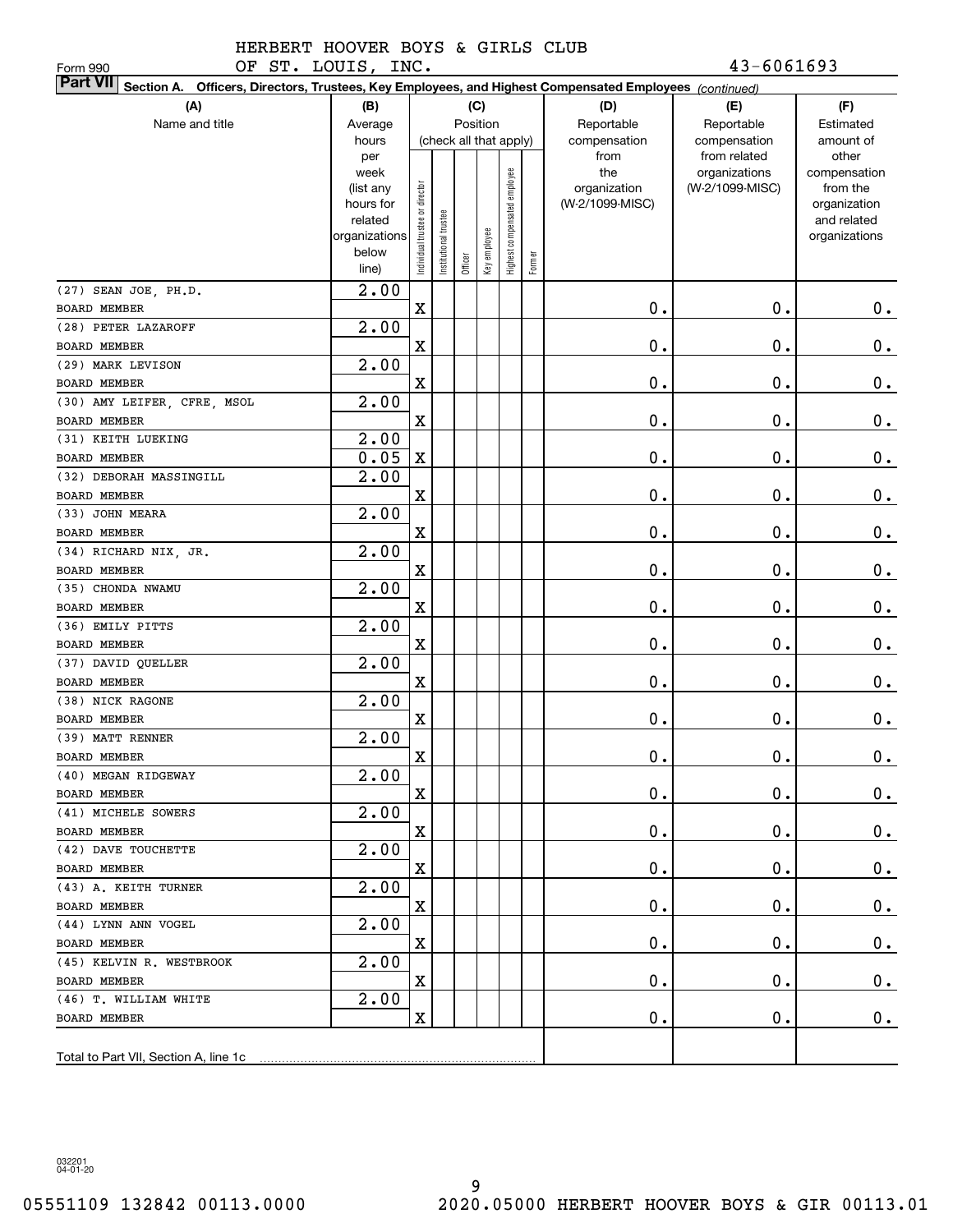| HERBERT HOOVER BOYS & GIRLS CLUB |  |  |            |
|----------------------------------|--|--|------------|
| OF ST. LOUIS, INC.               |  |  | 43-6061693 |

| OF ST. LOUIS, INC.<br>Form 990                                                                                            |                      |                                |                       |         |              |                              |        |                 | $43 - 6061693$  |                             |
|---------------------------------------------------------------------------------------------------------------------------|----------------------|--------------------------------|-----------------------|---------|--------------|------------------------------|--------|-----------------|-----------------|-----------------------------|
| <b>Part VII</b><br>Section A. Officers, Directors, Trustees, Key Employees, and Highest Compensated Employees (continued) |                      |                                |                       |         |              |                              |        |                 |                 |                             |
| (A)                                                                                                                       | (B)                  |                                |                       |         | (C)          |                              |        | (D)             | (E)             | (F)                         |
| Name and title                                                                                                            | Average              |                                |                       |         | Position     |                              |        | Reportable      | Reportable      | Estimated                   |
|                                                                                                                           | hours                |                                |                       |         |              | (check all that apply)       |        | compensation    | compensation    | amount of                   |
|                                                                                                                           | per                  |                                |                       |         |              |                              |        | from            | from related    | other                       |
|                                                                                                                           | week                 |                                |                       |         |              |                              |        | the             | organizations   | compensation                |
|                                                                                                                           | (list any            |                                |                       |         |              |                              |        | organization    | (W-2/1099-MISC) | from the                    |
|                                                                                                                           | hours for<br>related |                                |                       |         |              |                              |        | (W-2/1099-MISC) |                 | organization<br>and related |
|                                                                                                                           | organizations        | Individual trustee or director | Institutional trustee |         |              |                              |        |                 |                 | organizations               |
|                                                                                                                           | below                |                                |                       |         |              |                              |        |                 |                 |                             |
|                                                                                                                           | line)                |                                |                       | Officer | Key employee | Highest compensated employee | Former |                 |                 |                             |
| (47) ALAN WINSLOW                                                                                                         | 2.00                 |                                |                       |         |              |                              |        |                 |                 |                             |
| BOARD MEMBER                                                                                                              |                      | $\mathbf X$                    |                       |         |              |                              |        | $0$ .           | $0$ .           | 0.                          |
| (48) NANCY WOLFE                                                                                                          | 2.00                 |                                |                       |         |              |                              |        |                 |                 |                             |
| BOARD MEMBER                                                                                                              | 0.05                 | $\mathbf X$                    |                       |         |              |                              |        | $0$ .           | $\mathbf 0$ .   | $0_{.}$                     |
| (49) SUSAN YATES                                                                                                          | 2.00                 |                                |                       |         |              |                              |        |                 |                 |                             |
| <b>BOARD MEMBER</b>                                                                                                       |                      | $\mathbf X$                    |                       |         |              |                              |        | $0$ .           | $\mathbf 0$ .   | 0.                          |
| (50) AMADOU YATTASSAYE                                                                                                    | 2.00                 |                                |                       |         |              |                              |        |                 |                 |                             |
| <b>BOARD MEMBER</b>                                                                                                       |                      | X                              |                       |         |              |                              |        | $0$ .           | $\mathbf 0$ .   | 0.                          |
| (51) EVAN FOWLER                                                                                                          | 2.00                 |                                |                       |         |              |                              |        |                 |                 |                             |
| <b>BOARD MEMBER</b>                                                                                                       |                      | $\mathbf X$                    |                       |         |              |                              |        | $\mathbf 0$ .   | $\mathbf 0$ .   | $\mathbf 0$ .               |
|                                                                                                                           |                      |                                |                       |         |              |                              |        |                 |                 |                             |
|                                                                                                                           |                      |                                |                       |         |              |                              |        |                 |                 |                             |
|                                                                                                                           |                      |                                |                       |         |              |                              |        |                 |                 |                             |
|                                                                                                                           |                      |                                |                       |         |              |                              |        |                 |                 |                             |
|                                                                                                                           |                      |                                |                       |         |              |                              |        |                 |                 |                             |
|                                                                                                                           |                      |                                |                       |         |              |                              |        |                 |                 |                             |
|                                                                                                                           |                      |                                |                       |         |              |                              |        |                 |                 |                             |
|                                                                                                                           |                      |                                |                       |         |              |                              |        |                 |                 |                             |
|                                                                                                                           |                      |                                |                       |         |              |                              |        |                 |                 |                             |
|                                                                                                                           |                      |                                |                       |         |              |                              |        |                 |                 |                             |
|                                                                                                                           |                      |                                |                       |         |              |                              |        |                 |                 |                             |
|                                                                                                                           |                      |                                |                       |         |              |                              |        |                 |                 |                             |
|                                                                                                                           |                      |                                |                       |         |              |                              |        |                 |                 |                             |
|                                                                                                                           |                      |                                |                       |         |              |                              |        |                 |                 |                             |
|                                                                                                                           |                      |                                |                       |         |              |                              |        |                 |                 |                             |
|                                                                                                                           |                      |                                |                       |         |              |                              |        |                 |                 |                             |
|                                                                                                                           |                      |                                |                       |         |              |                              |        |                 |                 |                             |
|                                                                                                                           |                      |                                |                       |         |              |                              |        |                 |                 |                             |
|                                                                                                                           |                      |                                |                       |         |              |                              |        |                 |                 |                             |
|                                                                                                                           |                      |                                |                       |         |              |                              |        |                 |                 |                             |
|                                                                                                                           |                      |                                |                       |         |              |                              |        |                 |                 |                             |
|                                                                                                                           |                      |                                |                       |         |              |                              |        |                 |                 |                             |
|                                                                                                                           |                      |                                |                       |         |              |                              |        |                 |                 |                             |
|                                                                                                                           |                      |                                |                       |         |              |                              |        |                 |                 |                             |
|                                                                                                                           |                      |                                |                       |         |              |                              |        |                 |                 |                             |
|                                                                                                                           |                      |                                |                       |         |              |                              |        |                 |                 |                             |
|                                                                                                                           |                      |                                |                       |         |              |                              |        |                 |                 |                             |
|                                                                                                                           |                      |                                |                       |         |              |                              |        |                 |                 |                             |
|                                                                                                                           |                      |                                |                       |         |              |                              |        |                 |                 |                             |
|                                                                                                                           |                      |                                |                       |         |              |                              |        |                 |                 |                             |

032201 04-01-20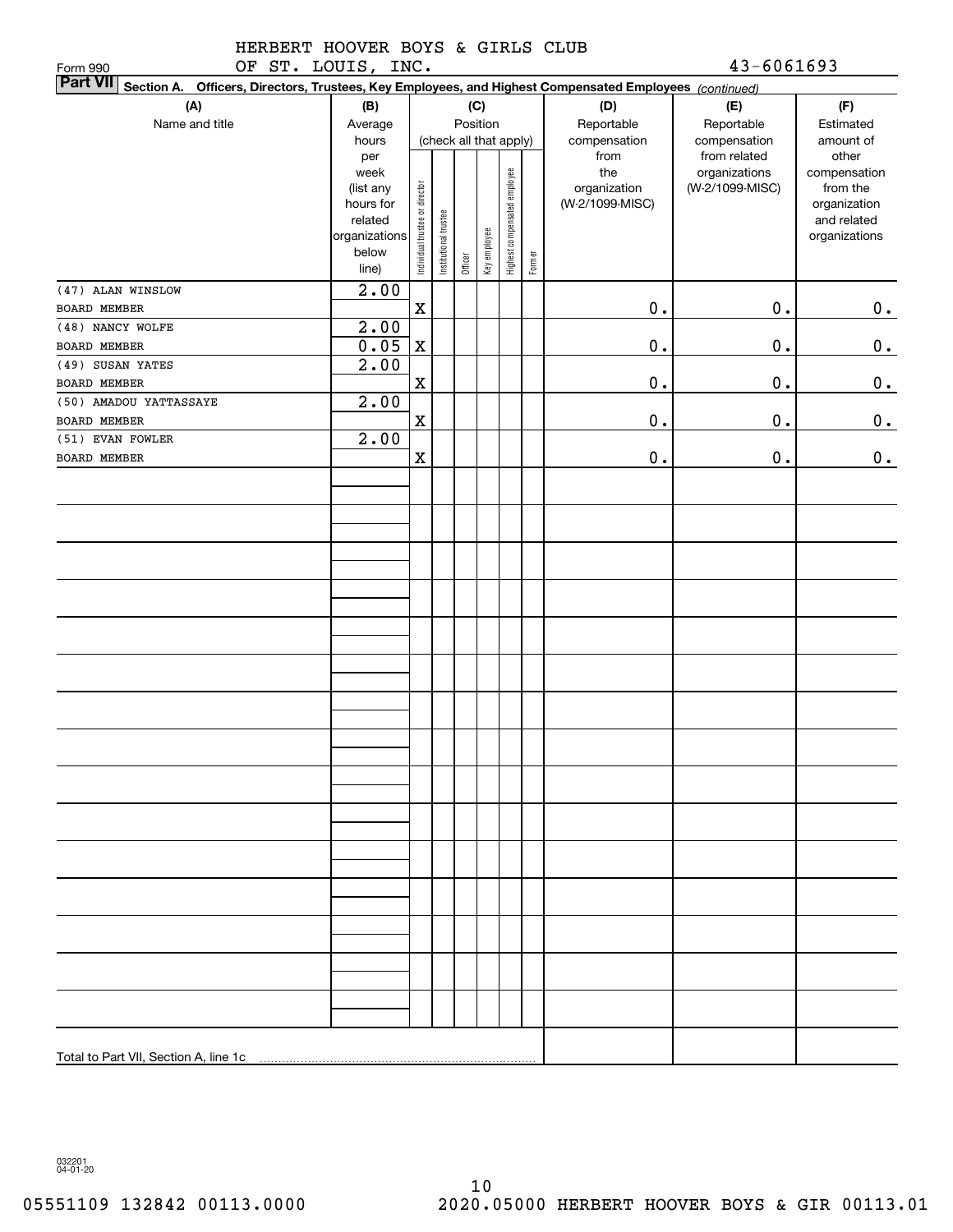|  | HLKBLKT. | HU) |
|--|----------|-----|
|  |          |     |

|                                                           | <b>Part VIII</b> |   | <b>Statement of Revenue</b>                                                                                           |                                      |                                  |                               |                                  |                                                           |                                                 |                                                                 |
|-----------------------------------------------------------|------------------|---|-----------------------------------------------------------------------------------------------------------------------|--------------------------------------|----------------------------------|-------------------------------|----------------------------------|-----------------------------------------------------------|-------------------------------------------------|-----------------------------------------------------------------|
|                                                           |                  |   | Check if Schedule O contains a response or note to any line in this Part VIII                                         |                                      |                                  |                               |                                  |                                                           |                                                 |                                                                 |
|                                                           |                  |   |                                                                                                                       |                                      |                                  |                               | (A)<br>Total revenue             | $\overline{(B)}$<br>Related or exempt<br>function revenue | $\overline{C}$<br>Unrelated<br>business revenue | (D)<br>Revenue excluded<br>from tax under<br>sections 512 - 514 |
|                                                           |                  |   | 1 a Federated campaigns                                                                                               |                                      | 1a                               | 417,754.                      |                                  |                                                           |                                                 |                                                                 |
| Contributions, Gifts, Grants<br>and Other Similar Amounts |                  |   | <b>b</b> Membership dues                                                                                              | $\ldots \ldots \ldots \ldots \ldots$ | 1 <sub>b</sub>                   | 9,317.                        |                                  |                                                           |                                                 |                                                                 |
|                                                           |                  |   | c Fundraising events                                                                                                  |                                      | 1 <sub>c</sub>                   | 562,308.                      |                                  |                                                           |                                                 |                                                                 |
|                                                           |                  |   | d Related organizations                                                                                               |                                      | 1 <sub>d</sub>                   | 38,546.                       |                                  |                                                           |                                                 |                                                                 |
|                                                           |                  |   | e Government grants (contributions)                                                                                   |                                      | 1e                               | 1,632,236.                    |                                  |                                                           |                                                 |                                                                 |
|                                                           |                  |   | f All other contributions, gifts, grants, and                                                                         |                                      |                                  |                               |                                  |                                                           |                                                 |                                                                 |
|                                                           |                  |   | similar amounts not included above                                                                                    |                                      | 1f                               |                               |                                  |                                                           |                                                 |                                                                 |
|                                                           |                  |   | g Noncash contributions included in lines 1a-1f                                                                       |                                      | $1g$ \$                          | $\frac{6,147,273.}{166,888.}$ |                                  |                                                           |                                                 |                                                                 |
|                                                           |                  |   |                                                                                                                       |                                      |                                  | $\blacktriangleright$         | 8,807,434.                       |                                                           |                                                 |                                                                 |
|                                                           |                  |   |                                                                                                                       |                                      |                                  | <b>Business Code</b>          |                                  |                                                           |                                                 |                                                                 |
|                                                           |                  |   | 2 a PROGRAM REVENUE                                                                                                   |                                      |                                  | 900099                        | 136,444.                         | 136,444.                                                  |                                                 |                                                                 |
| Program Service<br>Revenue                                |                  | b | <u> 1989 - Johann Barn, mars ann an t-Amhain Aonaich an t-Aonaich an t-Aonaich ann an t-Aonaich ann an t-Aonaich</u>  |                                      |                                  |                               |                                  |                                                           |                                                 |                                                                 |
|                                                           |                  | с | the contract of the contract of the contract of the contract of the contract of                                       |                                      |                                  |                               |                                  |                                                           |                                                 |                                                                 |
|                                                           |                  | d | <u> 1989 - Johann Barbara, martin amerikan basar dan berasal dalam basar dalam basar dalam basar dalam basar dala</u> |                                      |                                  |                               |                                  |                                                           |                                                 |                                                                 |
|                                                           |                  | e |                                                                                                                       |                                      |                                  |                               |                                  |                                                           |                                                 |                                                                 |
|                                                           |                  |   | f All other program service revenue                                                                                   |                                      |                                  |                               |                                  |                                                           |                                                 |                                                                 |
|                                                           |                  |   |                                                                                                                       |                                      |                                  | ▶                             | 136,444.                         |                                                           |                                                 |                                                                 |
|                                                           | 3                |   | Investment income (including dividends, interest, and                                                                 |                                      |                                  |                               |                                  |                                                           |                                                 |                                                                 |
|                                                           |                  |   |                                                                                                                       |                                      |                                  |                               | 288,734.                         |                                                           |                                                 | 288,734.                                                        |
|                                                           | 4                |   | Income from investment of tax-exempt bond proceeds                                                                    |                                      |                                  |                               |                                  |                                                           |                                                 |                                                                 |
|                                                           | 5                |   |                                                                                                                       |                                      |                                  |                               |                                  |                                                           |                                                 |                                                                 |
|                                                           |                  |   |                                                                                                                       |                                      | (i) Real<br>$\overline{2,800}$ . | (ii) Personal                 |                                  |                                                           |                                                 |                                                                 |
|                                                           |                  |   | 6 a Gross rents                                                                                                       | 6a                                   | 0.                               |                               |                                  |                                                           |                                                 |                                                                 |
|                                                           |                  |   | <b>b</b> Less: rental expenses                                                                                        | 6 <sub>b</sub><br>6c                 | 2,800.                           |                               |                                  |                                                           |                                                 |                                                                 |
|                                                           |                  |   | c Rental income or (loss)<br><b>d</b> Net rental income or (loss)                                                     |                                      |                                  |                               | 2,800.                           |                                                           |                                                 | 2,800.                                                          |
|                                                           |                  |   | 7 a Gross amount from sales of                                                                                        |                                      | (i) Securities                   | (ii) Other                    |                                  |                                                           |                                                 |                                                                 |
|                                                           |                  |   | assets other than inventory                                                                                           | 7a 3462925.                          |                                  |                               |                                  |                                                           |                                                 |                                                                 |
|                                                           |                  |   | <b>b</b> Less: cost or other basis                                                                                    |                                      |                                  |                               |                                  |                                                           |                                                 |                                                                 |
|                                                           |                  |   | and sales expenses                                                                                                    | 7b 3458402.                          |                                  |                               |                                  |                                                           |                                                 |                                                                 |
|                                                           |                  |   |                                                                                                                       |                                      |                                  |                               |                                  |                                                           |                                                 |                                                                 |
| Revenue                                                   |                  |   |                                                                                                                       |                                      |                                  | ▶                             | 4,523.                           |                                                           |                                                 | 4,523.                                                          |
|                                                           |                  |   | 8 a Gross income from fundraising events (not                                                                         |                                      |                                  |                               |                                  |                                                           |                                                 |                                                                 |
| <b>Othe</b>                                               |                  |   | $562,308$ . of<br>including \$                                                                                        |                                      |                                  |                               |                                  |                                                           |                                                 |                                                                 |
|                                                           |                  |   | contributions reported on line 1c). See                                                                               |                                      |                                  |                               |                                  |                                                           |                                                 |                                                                 |
|                                                           |                  |   |                                                                                                                       |                                      |                                  | 8a 182,916.                   |                                  |                                                           |                                                 |                                                                 |
|                                                           |                  |   |                                                                                                                       |                                      |                                  | $8b\overline{266, 353}$ .     |                                  |                                                           |                                                 |                                                                 |
|                                                           |                  |   | c Net income or (loss) from fundraising events                                                                        |                                      |                                  | ▶<br>.                        | $-83, 437.$                      |                                                           |                                                 | $-83,437.$                                                      |
|                                                           |                  |   | 9 a Gross income from gaming activities. See                                                                          |                                      |                                  |                               |                                  |                                                           |                                                 |                                                                 |
|                                                           |                  |   |                                                                                                                       |                                      | 9a                               |                               |                                  |                                                           |                                                 |                                                                 |
|                                                           |                  |   |                                                                                                                       |                                      | 9 <sub>b</sub>                   |                               |                                  |                                                           |                                                 |                                                                 |
|                                                           |                  |   | c Net income or (loss) from gaming activities                                                                         |                                      |                                  |                               |                                  |                                                           |                                                 |                                                                 |
|                                                           |                  |   | 10 a Gross sales of inventory, less returns                                                                           |                                      |                                  |                               |                                  |                                                           |                                                 |                                                                 |
|                                                           |                  |   |                                                                                                                       |                                      | 10a                              |                               |                                  |                                                           |                                                 |                                                                 |
|                                                           |                  |   | <b>b</b> Less: cost of goods sold                                                                                     |                                      | 10 <sub>b</sub>                  |                               |                                  |                                                           |                                                 |                                                                 |
|                                                           |                  |   | c Net income or (loss) from sales of inventory                                                                        |                                      |                                  | <b>Business Code</b>          |                                  |                                                           |                                                 |                                                                 |
|                                                           |                  |   | 11 a MISCELLANEOUS                                                                                                    |                                      |                                  | 900099                        | 109.                             |                                                           |                                                 | 109.                                                            |
|                                                           |                  | b | the control of the control of the control of                                                                          |                                      |                                  |                               |                                  |                                                           |                                                 |                                                                 |
|                                                           |                  | c |                                                                                                                       |                                      |                                  |                               |                                  |                                                           |                                                 |                                                                 |
| Miscellaneous<br>Revenue                                  |                  |   |                                                                                                                       |                                      |                                  |                               |                                  |                                                           |                                                 |                                                                 |
|                                                           |                  |   |                                                                                                                       |                                      |                                  | $\blacktriangleright$         | 109.                             |                                                           |                                                 |                                                                 |
|                                                           | 12               |   |                                                                                                                       |                                      |                                  |                               | $\blacktriangleright$ 9,156,607. | 136,444.                                                  | $0$ .                                           | 212,729.                                                        |
| 032009 12-23-20                                           |                  |   |                                                                                                                       |                                      |                                  |                               |                                  |                                                           |                                                 | Form 990 (2020)                                                 |

032009 12-23-20

11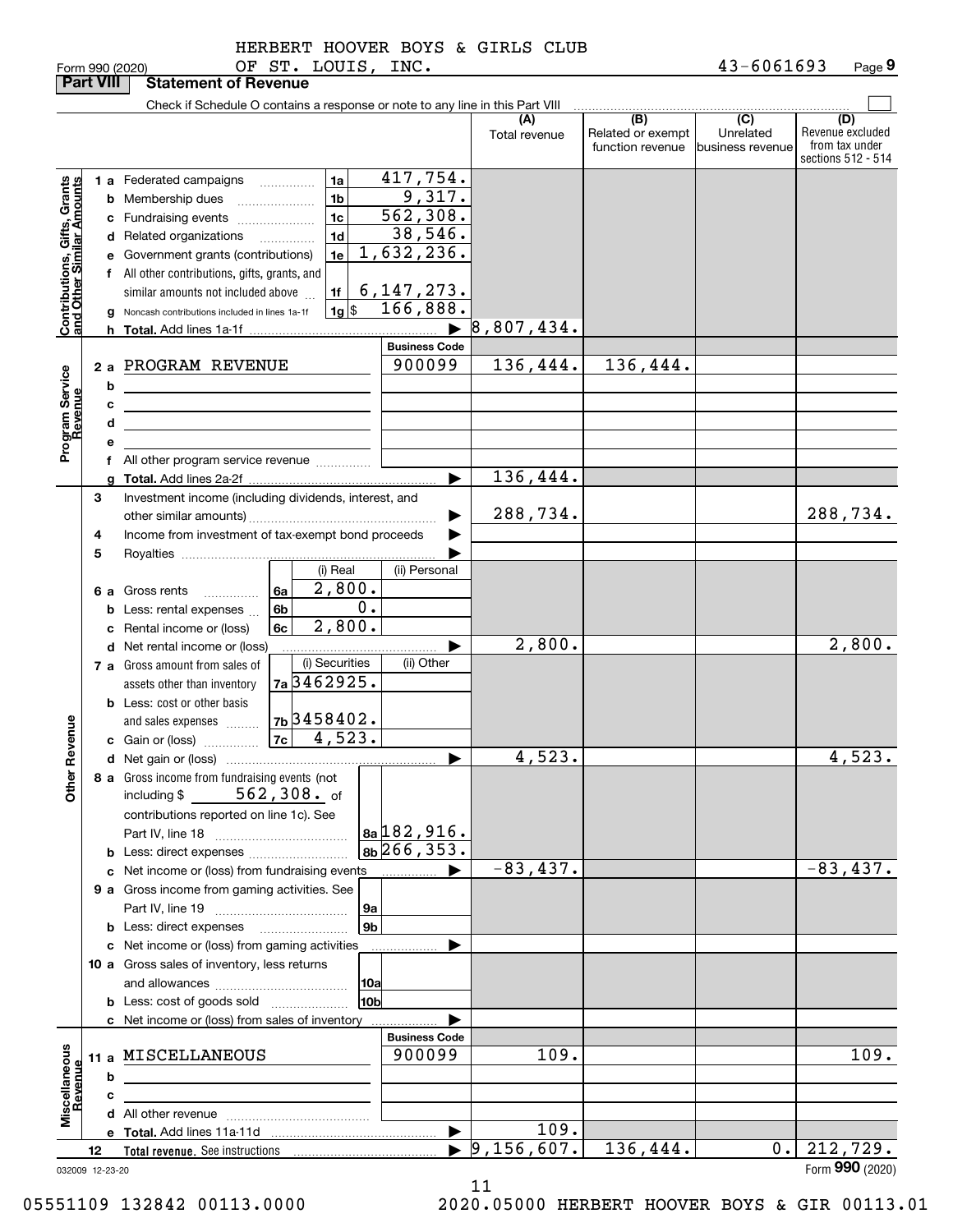Form 990 (2020) Page **Part IX Statement of Functional Expenses 10** OF ST. LOUIS, INC. 43-6061693

|              | Section 501(c)(3) and 501(c)(4) organizations must complete all columns. All other organizations must complete column (A).                                                                                 |                         |                                    |                                           |                                |
|--------------|------------------------------------------------------------------------------------------------------------------------------------------------------------------------------------------------------------|-------------------------|------------------------------------|-------------------------------------------|--------------------------------|
|              | Check if Schedule O contains a response or note to any line in this Part IX                                                                                                                                |                         |                                    |                                           |                                |
|              | Do not include amounts reported on lines 6b,<br>7b, 8b, 9b, and 10b of Part VIII.                                                                                                                          | (A)<br>Total expenses   | (B)<br>Program service<br>expenses | (C)<br>Management and<br>general expenses | (D)<br>Fundraising<br>expenses |
| 1.           | Grants and other assistance to domestic organizations                                                                                                                                                      |                         |                                    |                                           |                                |
|              | and domestic governments. See Part IV, line 21                                                                                                                                                             |                         |                                    |                                           |                                |
| $\mathbf{2}$ | Grants and other assistance to domestic                                                                                                                                                                    |                         |                                    |                                           |                                |
|              | individuals. See Part IV, line 22                                                                                                                                                                          |                         |                                    |                                           |                                |
| 3            | Grants and other assistance to foreign                                                                                                                                                                     |                         |                                    |                                           |                                |
|              | organizations, foreign governments, and foreign                                                                                                                                                            |                         |                                    |                                           |                                |
|              | individuals. See Part IV, lines 15 and 16                                                                                                                                                                  |                         |                                    |                                           |                                |
| 4            | Benefits paid to or for members                                                                                                                                                                            |                         |                                    |                                           |                                |
| 5            | Compensation of current officers, directors,                                                                                                                                                               |                         |                                    |                                           |                                |
|              | trustees, and key employees                                                                                                                                                                                | 330,778.                | 102,602.                           | 146,094.                                  | 82,082.                        |
| 6            | Compensation not included above to disqualified                                                                                                                                                            |                         |                                    |                                           |                                |
|              | persons (as defined under section 4958(f)(1)) and                                                                                                                                                          |                         |                                    |                                           |                                |
|              | persons described in section 4958(c)(3)(B)                                                                                                                                                                 |                         |                                    |                                           |                                |
| 7            |                                                                                                                                                                                                            | 4,835,862.              | 4,018,517.                         | 351,555.                                  | 465,790.                       |
| 8            | Pension plan accruals and contributions (include                                                                                                                                                           |                         |                                    |                                           |                                |
|              | section 401(k) and 403(b) employer contributions)                                                                                                                                                          |                         |                                    |                                           |                                |
| 9            |                                                                                                                                                                                                            | 488,685.                | 407,646.                           | 32,804.                                   | 48,235.                        |
| 10           |                                                                                                                                                                                                            | 427,023.                | 341,959.                           | 40,053.                                   | 45,011.                        |
| 11           | Fees for services (nonemployees):                                                                                                                                                                          |                         |                                    |                                           |                                |
|              |                                                                                                                                                                                                            | 76,653.                 | 76,653.                            |                                           |                                |
| b            |                                                                                                                                                                                                            | 54,036.                 | 24,069.                            | 29,967.                                   |                                |
| c            |                                                                                                                                                                                                            | 80,526.                 |                                    | 80,526.                                   |                                |
| d            |                                                                                                                                                                                                            |                         |                                    |                                           |                                |
| е            | Professional fundraising services. See Part IV, line 17                                                                                                                                                    | 7,181.                  |                                    |                                           | 7,181.                         |
| f            |                                                                                                                                                                                                            | 65,605.                 |                                    | 65,605.                                   |                                |
| g            | Other. (If line 11g amount exceeds 10% of line 25,                                                                                                                                                         |                         |                                    |                                           |                                |
|              | column (A) amount, list line 11g expenses on Sch 0.)                                                                                                                                                       |                         |                                    |                                           |                                |
| 12           |                                                                                                                                                                                                            | 45,277.                 | 6,730.                             | 37,497.                                   | 1,050.                         |
| 13           |                                                                                                                                                                                                            | $\overline{265, 423}$ . | 157,800.                           | 95,228.                                   | 12,395.                        |
| 14           |                                                                                                                                                                                                            | 185,318.                | 119, 716.                          | 49,522.                                   | 16,080.                        |
| 15           |                                                                                                                                                                                                            |                         |                                    |                                           |                                |
| 16           |                                                                                                                                                                                                            | 540,503.                | 518,057.                           | 22,446.                                   |                                |
| 17           |                                                                                                                                                                                                            | 12,816.                 | 8,764.                             | 3,630.                                    | 422.                           |
| 18           | Payments of travel or entertainment expenses                                                                                                                                                               |                         |                                    |                                           |                                |
|              | for any federal, state, or local public officials                                                                                                                                                          |                         |                                    |                                           |                                |
| 19           | Conferences, conventions, and meetings                                                                                                                                                                     | 26,632.                 | 13,948.                            | 12, 125.                                  | 559.                           |
| 20           | Interest                                                                                                                                                                                                   | 99,844.                 | 87,863.                            | 11,981.                                   |                                |
| 21           |                                                                                                                                                                                                            |                         |                                    |                                           |                                |
| 22           | Depreciation, depletion, and amortization                                                                                                                                                                  | 697,898.                | 655,923.                           | 41,975.                                   |                                |
| 23           | Insurance                                                                                                                                                                                                  | 195,829.                | 178,133.                           | 17,696.                                   |                                |
| 24           | Other expenses. Itemize expenses not covered<br>above (List miscellaneous expenses on line 24e. If<br>line 24e amount exceeds 10% of line 25, column (A)<br>amount, list line 24e expenses on Schedule O.) |                         |                                    |                                           |                                |
| a            | CONTRACTED SERVS & SPLY                                                                                                                                                                                    | 332,828.                | 290,461.                           | 34,093.                                   | 8,274.                         |
|              | MEMBERSHIP                                                                                                                                                                                                 | 53,611.                 | 11,542.                            | 41,817.                                   | 252.                           |
| c            |                                                                                                                                                                                                            |                         |                                    |                                           |                                |
| d            |                                                                                                                                                                                                            |                         |                                    |                                           |                                |
| е            | All other expenses                                                                                                                                                                                         |                         |                                    |                                           |                                |
| 25           | Total functional expenses. Add lines 1 through 24e                                                                                                                                                         | 8,822,328.              | 7,020,383.                         | 1, 114, 614.                              | 687,331.                       |
| 26           | Joint costs. Complete this line only if the organization                                                                                                                                                   |                         |                                    |                                           |                                |
|              | reported in column (B) joint costs from a combined                                                                                                                                                         |                         |                                    |                                           |                                |
|              | educational campaign and fundraising solicitation.                                                                                                                                                         |                         |                                    |                                           |                                |
|              | Check here $\blacktriangleright$<br>if following SOP 98-2 (ASC 958-720)                                                                                                                                    |                         |                                    |                                           |                                |

12

032010 12-23-20

Form (2020) **990**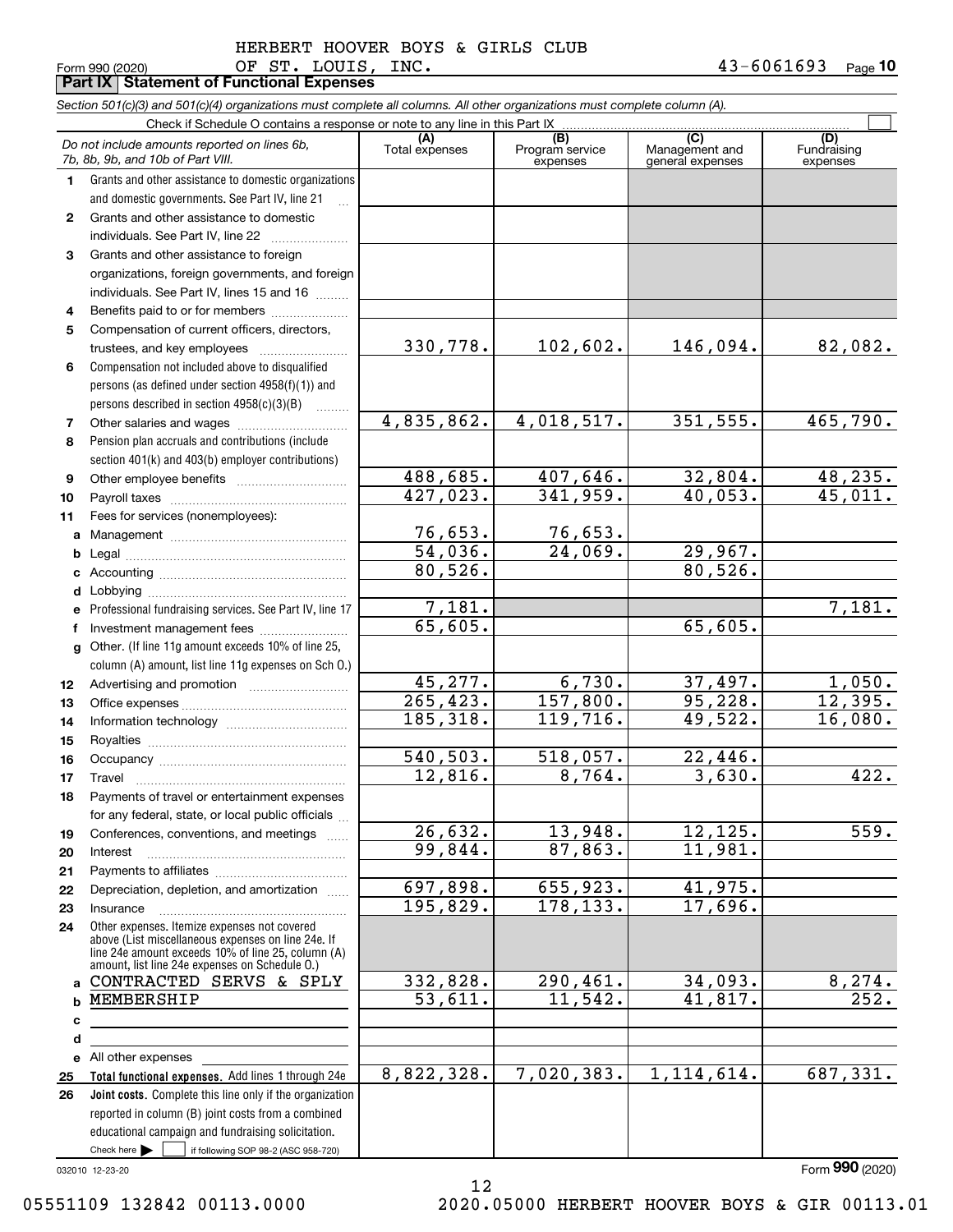HERBERT HOOVER BOYS & GIRLS CLUB

|                             |          |                                                                                                                                                                                                                               |             |                                  | (A)                              |              | (B)                                    |
|-----------------------------|----------|-------------------------------------------------------------------------------------------------------------------------------------------------------------------------------------------------------------------------------|-------------|----------------------------------|----------------------------------|--------------|----------------------------------------|
|                             |          |                                                                                                                                                                                                                               |             |                                  | Beginning of year                |              | End of year                            |
|                             | 1        |                                                                                                                                                                                                                               |             |                                  | $\overline{1,817.}$              | $\mathbf{1}$ | $\overline{321,054}$ .                 |
|                             | 2        |                                                                                                                                                                                                                               |             |                                  | 224,784.                         | $\mathbf 2$  | 438,857.                               |
|                             | з        |                                                                                                                                                                                                                               |             |                                  | $\overline{3,747,941}$ .         | 3            | 3, 191, 466.                           |
|                             | 4        |                                                                                                                                                                                                                               |             |                                  | 240,070.                         | 4            | $\overline{783,675}$ .                 |
|                             | 5        | Loans and other receivables from any current or former officer, director,                                                                                                                                                     |             |                                  |                                  |              |                                        |
|                             |          | trustee, key employee, creator or founder, substantial contributor, or 35%                                                                                                                                                    |             |                                  |                                  |              |                                        |
|                             |          | controlled entity or family member of any of these persons                                                                                                                                                                    |             |                                  |                                  | 5            |                                        |
|                             | 6        | Loans and other receivables from other disqualified persons (as defined                                                                                                                                                       |             |                                  |                                  |              |                                        |
|                             |          | under section $4958(f)(1)$ , and persons described in section $4958(c)(3)(B)$                                                                                                                                                 |             |                                  |                                  | 6            |                                        |
|                             | 7        |                                                                                                                                                                                                                               |             | $\overline{7}$                   |                                  |              |                                        |
| Assets                      | 8        |                                                                                                                                                                                                                               |             | 8                                |                                  |              |                                        |
|                             | 9        | Prepaid expenses and deferred charges                                                                                                                                                                                         | 40,303.     | 9                                | 35,843.                          |              |                                        |
|                             |          | <b>10a</b> Land, buildings, and equipment: cost or other                                                                                                                                                                      |             |                                  |                                  |              |                                        |
|                             |          | basis. Complete Part VI of Schedule D  10a                                                                                                                                                                                    |             | <u>23,504,531.</u><br>8,627,478. |                                  |              |                                        |
|                             |          | $\boxed{10b}$<br><b>b</b> Less: accumulated depreciation                                                                                                                                                                      | 14,626,235. | 10 <sub>c</sub>                  | $\frac{14,877,053.}{7,625,612.}$ |              |                                        |
|                             | 11       |                                                                                                                                                                                                                               | 7,422,388.  | 11                               |                                  |              |                                        |
|                             | 12       |                                                                                                                                                                                                                               |             | 12                               |                                  |              |                                        |
|                             | 13       | Investments - program-related. See Part IV, line 11                                                                                                                                                                           |             | 137,917.                         | 13                               | 118,774.     |                                        |
|                             | 14       |                                                                                                                                                                                                                               |             |                                  | 14                               |              |                                        |
|                             | 15       |                                                                                                                                                                                                                               |             | 15                               |                                  |              |                                        |
|                             | 16       |                                                                                                                                                                                                                               |             |                                  | 26, 441, 455.<br>477,650.        | 16           | $\overline{27,392,334}$ .<br>675, 134. |
|                             | 17       |                                                                                                                                                                                                                               |             |                                  |                                  | 17           |                                        |
|                             | 18       |                                                                                                                                                                                                                               |             | 18                               |                                  |              |                                        |
|                             | 19       | Deferred revenue manual contracts and contracts are all the manual contracts and contracts are all the contracts of the contracts of the contracts of the contracts of the contracts of the contracts of the contracts of the |             | 19                               |                                  |              |                                        |
|                             | 20<br>21 |                                                                                                                                                                                                                               |             |                                  |                                  | 20           |                                        |
|                             | 22       | Escrow or custodial account liability. Complete Part IV of Schedule D<br>Loans and other payables to any current or former officer, director,                                                                                 |             |                                  |                                  | 21           |                                        |
|                             |          | trustee, key employee, creator or founder, substantial contributor, or 35%                                                                                                                                                    |             |                                  |                                  |              |                                        |
| Liabilities                 |          | controlled entity or family member of any of these persons                                                                                                                                                                    |             |                                  |                                  | 22           |                                        |
|                             | 23       | Secured mortgages and notes payable to unrelated third parties                                                                                                                                                                |             | .                                | 2, 230, 861.                     | 23           | 2, 231, 218.                           |
|                             | 24       | Unsecured notes and loans payable to unrelated third parties                                                                                                                                                                  |             |                                  |                                  | 24           |                                        |
|                             | 25       | Other liabilities (including federal income tax, payables to related third                                                                                                                                                    |             |                                  |                                  |              |                                        |
|                             |          | parties, and other liabilities not included on lines 17-24). Complete Part X                                                                                                                                                  |             |                                  |                                  |              |                                        |
|                             |          | of Schedule D                                                                                                                                                                                                                 |             |                                  |                                  | 25           |                                        |
|                             | 26       | Total liabilities. Add lines 17 through 25                                                                                                                                                                                    |             |                                  | 2,708,511.                       | 26           | 2,906,352.                             |
|                             |          | Organizations that follow FASB ASC 958, check here $\blacktriangleright \boxed{X}$                                                                                                                                            |             |                                  |                                  |              |                                        |
|                             |          | and complete lines 27, 28, 32, and 33.                                                                                                                                                                                        |             |                                  |                                  |              |                                        |
|                             | 27       | Net assets without donor restrictions                                                                                                                                                                                         |             |                                  | 13,875,781.                      | 27           | 15,817,804.                            |
|                             | 28       |                                                                                                                                                                                                                               |             |                                  | 9,857,163.                       | 28           | 8,668,178.                             |
|                             |          | Organizations that do not follow FASB ASC 958, check here $\blacktriangleright$                                                                                                                                               |             |                                  |                                  |              |                                        |
|                             |          | and complete lines 29 through 33.                                                                                                                                                                                             |             |                                  |                                  |              |                                        |
| Net Assets or Fund Balances | 29       |                                                                                                                                                                                                                               |             |                                  |                                  | 29           |                                        |
|                             | 30       | Paid-in or capital surplus, or land, building, or equipment fund                                                                                                                                                              |             |                                  |                                  | 30           |                                        |
|                             | 31       | Retained earnings, endowment, accumulated income, or other funds                                                                                                                                                              |             | .                                |                                  | 31           |                                        |
|                             | 32       |                                                                                                                                                                                                                               |             |                                  | 23,732,944.                      | 32           | 24, 485, 982.                          |
|                             | 33       |                                                                                                                                                                                                                               |             |                                  | $\overline{26}$ , 441, 455.      | 33           | 27,392,334.                            |

Form (2020) **990**

032011 12-23-20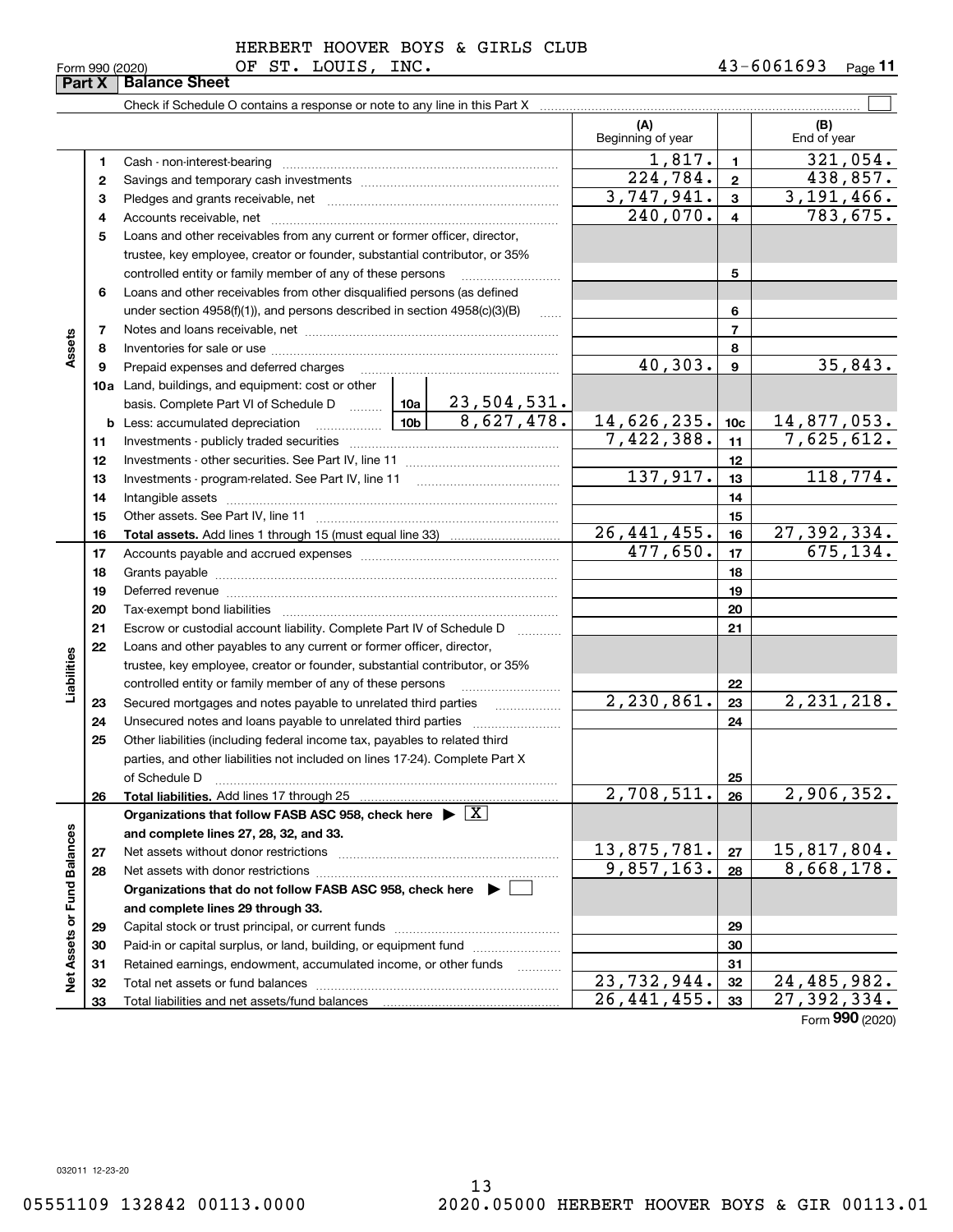| $43 - 6061693$<br>OF ST. LOUIS, INC.<br>Form 990 (2020)<br><b>Part XI</b><br><b>Reconciliation of Net Assets</b>                                                                                                                                     | $_{\text{Page}}$ 12   |
|------------------------------------------------------------------------------------------------------------------------------------------------------------------------------------------------------------------------------------------------------|-----------------------|
|                                                                                                                                                                                                                                                      |                       |
|                                                                                                                                                                                                                                                      |                       |
|                                                                                                                                                                                                                                                      |                       |
|                                                                                                                                                                                                                                                      |                       |
| 9,156,607.<br>1<br>1                                                                                                                                                                                                                                 |                       |
| 8,822,328.<br>Total expenses (must equal Part IX, column (A), line 25)<br>$\mathbf{2}$<br>2                                                                                                                                                          |                       |
| 334,279.<br>3<br>Revenue less expenses. Subtract line 2 from line 1<br>з                                                                                                                                                                             |                       |
| 23,732,944.<br>$\overline{\mathbf{4}}$<br>4                                                                                                                                                                                                          |                       |
| 418,759.<br>5<br>Net unrealized gains (losses) on investments [11] matter contracts and the state of the state of the state of the state of the state of the state of the state of the state of the state of the state of the state of the stat<br>5 |                       |
| 6<br>6                                                                                                                                                                                                                                               |                       |
| $\overline{7}$<br>Investment expenses www.communication.communication.com/www.communication.com/www.communication.com<br>7                                                                                                                           |                       |
| 8<br>8<br>Prior period adjustments                                                                                                                                                                                                                   |                       |
| $\mathbf{Q}$<br>Other changes in net assets or fund balances (explain on Schedule O)<br>9                                                                                                                                                            | 0.                    |
| Net assets or fund balances at end of year. Combine lines 3 through 9 (must equal Part X, line 32,<br>10                                                                                                                                             |                       |
| 24,485,982.<br>10<br>column (B))                                                                                                                                                                                                                     |                       |
| <b>Part XII</b> Financial Statements and Reporting                                                                                                                                                                                                   |                       |
|                                                                                                                                                                                                                                                      | $\overline{\text{X}}$ |
| <b>Yes</b>                                                                                                                                                                                                                                           | <b>No</b>             |
| $\boxed{\mathbf{X}}$ Accrual<br>Accounting method used to prepare the Form 990: <u>II</u> Cash<br>Other<br>1                                                                                                                                         |                       |
| If the organization changed its method of accounting from a prior year or checked "Other," explain in Schedule O.                                                                                                                                    |                       |
| 2a Were the organization's financial statements compiled or reviewed by an independent accountant?<br>2a                                                                                                                                             | х                     |
| If "Yes," check a box below to indicate whether the financial statements for the year were compiled or reviewed on a                                                                                                                                 |                       |
| separate basis, consolidated basis, or both:                                                                                                                                                                                                         |                       |
| Separate basis<br><b>Consolidated basis</b><br>Both consolidated and separate basis                                                                                                                                                                  |                       |
| Х<br>2 <sub>b</sub><br><b>b</b> Were the organization's financial statements audited by an independent accountant?                                                                                                                                   |                       |
| If "Yes," check a box below to indicate whether the financial statements for the year were audited on a separate basis,                                                                                                                              |                       |
| consolidated basis, or both:                                                                                                                                                                                                                         |                       |
| $\boxed{\textbf{X}}$ Consolidated basis<br>Both consolidated and separate basis<br>Separate basis                                                                                                                                                    |                       |
| c If "Yes" to line 2a or 2b, does the organization have a committee that assumes responsibility for oversight of the audit,                                                                                                                          |                       |
| Х<br>review, or compilation of its financial statements and selection of an independent accountant?<br>2c<br>.                                                                                                                                       |                       |
| If the organization changed either its oversight process or selection process during the tax year, explain on Schedule O.                                                                                                                            |                       |
| 3a As a result of a federal award, was the organization required to undergo an audit or audits as set forth in the Single Audit                                                                                                                      |                       |
| За                                                                                                                                                                                                                                                   | х                     |
| b If "Yes," did the organization undergo the required audit or audits? If the organization did not undergo the required audit                                                                                                                        |                       |
| 3b<br>$\Omega$                                                                                                                                                                                                                                       |                       |

Form (2020) **990**

032012 12-23-20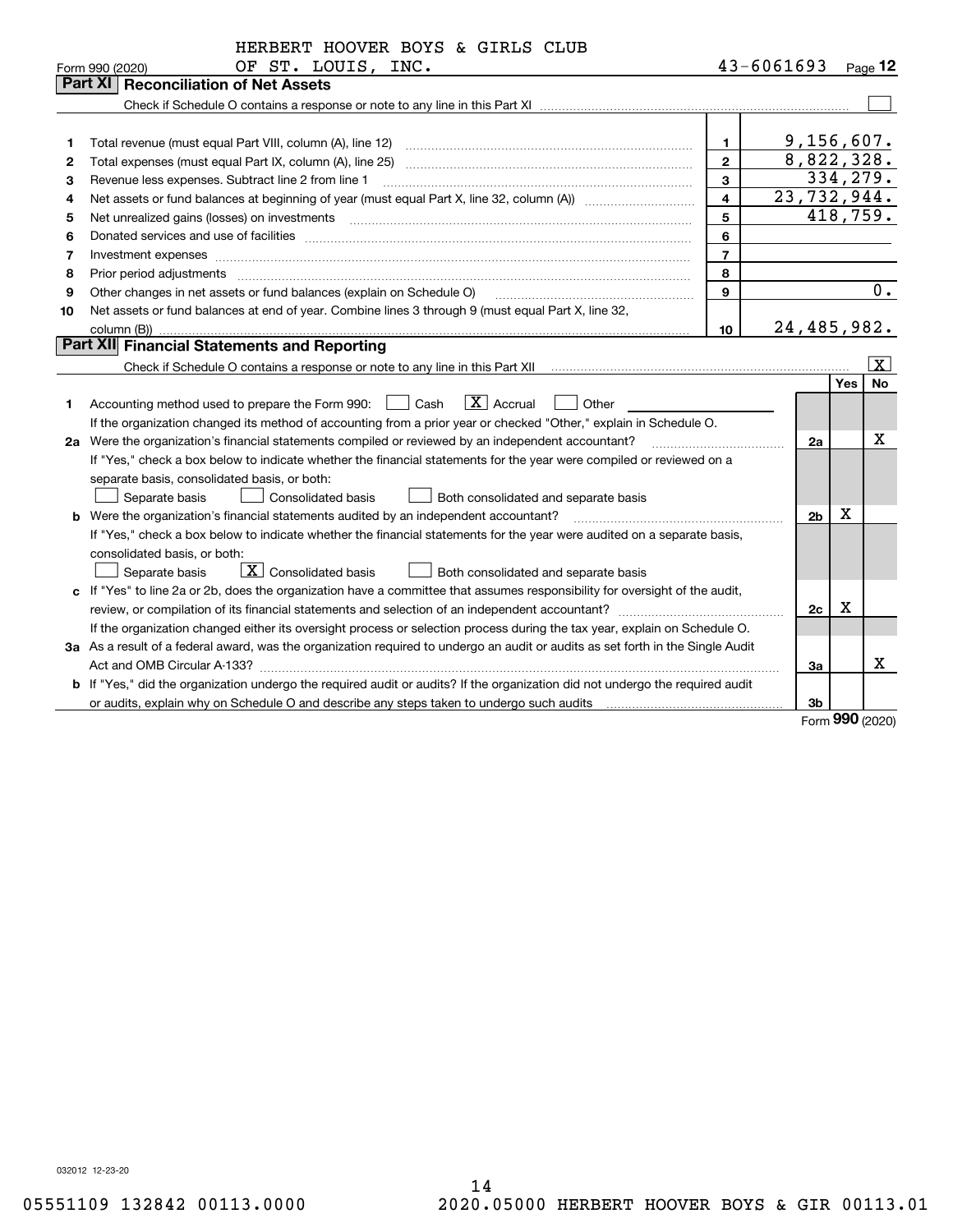|        | <b>SCHEDULE A</b>                                                                                                                                 |  |                                                                        |                                                                                                                                                                                                                                               |       |                                                                |                            |  | OMB No. 1545-0047                                           |  |  |  |
|--------|---------------------------------------------------------------------------------------------------------------------------------------------------|--|------------------------------------------------------------------------|-----------------------------------------------------------------------------------------------------------------------------------------------------------------------------------------------------------------------------------------------|-------|----------------------------------------------------------------|----------------------------|--|-------------------------------------------------------------|--|--|--|
|        | (Form 990 or 990-EZ)                                                                                                                              |  |                                                                        | <b>Public Charity Status and Public Support</b>                                                                                                                                                                                               |       |                                                                |                            |  |                                                             |  |  |  |
|        |                                                                                                                                                   |  |                                                                        | Complete if the organization is a section 501(c)(3) organization or a section<br>4947(a)(1) nonexempt charitable trust.                                                                                                                       |       |                                                                |                            |  |                                                             |  |  |  |
|        | Department of the Treasury<br>Internal Revenue Service                                                                                            |  |                                                                        | Attach to Form 990 or Form 990-EZ.                                                                                                                                                                                                            |       |                                                                |                            |  | <b>Open to Public</b>                                       |  |  |  |
|        | Name of the organization                                                                                                                          |  |                                                                        | Go to www.irs.gov/Form990 for instructions and the latest information.                                                                                                                                                                        |       |                                                                |                            |  | Inspection                                                  |  |  |  |
|        |                                                                                                                                                   |  | OF ST. LOUIS, INC.                                                     | HERBERT HOOVER BOYS & GIRLS CLUB                                                                                                                                                                                                              |       |                                                                |                            |  | <b>Employer identification number</b><br>43-6061693         |  |  |  |
| Part I |                                                                                                                                                   |  |                                                                        | Reason for Public Charity Status. (All organizations must complete this part.) See instructions.                                                                                                                                              |       |                                                                |                            |  |                                                             |  |  |  |
|        |                                                                                                                                                   |  |                                                                        | The organization is not a private foundation because it is: (For lines 1 through 12, check only one box.)                                                                                                                                     |       |                                                                |                            |  |                                                             |  |  |  |
| 1.     |                                                                                                                                                   |  |                                                                        | A church, convention of churches, or association of churches described in section 170(b)(1)(A)(i).                                                                                                                                            |       |                                                                |                            |  |                                                             |  |  |  |
| 2      |                                                                                                                                                   |  |                                                                        | A school described in section 170(b)(1)(A)(ii). (Attach Schedule E (Form 990 or 990-EZ).)                                                                                                                                                     |       |                                                                |                            |  |                                                             |  |  |  |
| 3      |                                                                                                                                                   |  |                                                                        | A hospital or a cooperative hospital service organization described in section $170(b)(1)(A)(iii)$ .                                                                                                                                          |       |                                                                |                            |  |                                                             |  |  |  |
| 4      |                                                                                                                                                   |  |                                                                        | A medical research organization operated in conjunction with a hospital described in section 170(b)(1)(A)(iii). Enter the hospital's name,                                                                                                    |       |                                                                |                            |  |                                                             |  |  |  |
|        | city, and state:                                                                                                                                  |  |                                                                        |                                                                                                                                                                                                                                               |       |                                                                |                            |  |                                                             |  |  |  |
| 5      |                                                                                                                                                   |  |                                                                        | An organization operated for the benefit of a college or university owned or operated by a governmental unit described in                                                                                                                     |       |                                                                |                            |  |                                                             |  |  |  |
|        | section 170(b)(1)(A)(iv). (Complete Part II.)<br>A federal, state, or local government or governmental unit described in section 170(b)(1)(A)(v). |  |                                                                        |                                                                                                                                                                                                                                               |       |                                                                |                            |  |                                                             |  |  |  |
| 6      |                                                                                                                                                   |  |                                                                        |                                                                                                                                                                                                                                               |       |                                                                |                            |  |                                                             |  |  |  |
| 7      | $\vert$ X $\vert$                                                                                                                                 |  |                                                                        | An organization that normally receives a substantial part of its support from a governmental unit or from the general public described in                                                                                                     |       |                                                                |                            |  |                                                             |  |  |  |
| 8      |                                                                                                                                                   |  | section 170(b)(1)(A)(vi). (Complete Part II.)                          | A community trust described in section 170(b)(1)(A)(vi). (Complete Part II.)                                                                                                                                                                  |       |                                                                |                            |  |                                                             |  |  |  |
| 9      |                                                                                                                                                   |  |                                                                        | An agricultural research organization described in section 170(b)(1)(A)(ix) operated in conjunction with a land-grant college                                                                                                                 |       |                                                                |                            |  |                                                             |  |  |  |
|        |                                                                                                                                                   |  |                                                                        | or university or a non-land-grant college of agriculture (see instructions). Enter the name, city, and state of the college or                                                                                                                |       |                                                                |                            |  |                                                             |  |  |  |
|        | university:                                                                                                                                       |  |                                                                        |                                                                                                                                                                                                                                               |       |                                                                |                            |  |                                                             |  |  |  |
| 10     |                                                                                                                                                   |  |                                                                        | An organization that normally receives (1) more than 33 1/3% of its support from contributions, membership fees, and gross receipts from                                                                                                      |       |                                                                |                            |  |                                                             |  |  |  |
|        |                                                                                                                                                   |  |                                                                        | activities related to its exempt functions, subject to certain exceptions; and (2) no more than 33 1/3% of its support from gross investment                                                                                                  |       |                                                                |                            |  |                                                             |  |  |  |
|        |                                                                                                                                                   |  |                                                                        | income and unrelated business taxable income (less section 511 tax) from businesses acquired by the organization after June 30, 1975.                                                                                                         |       |                                                                |                            |  |                                                             |  |  |  |
|        |                                                                                                                                                   |  | See section 509(a)(2). (Complete Part III.)                            |                                                                                                                                                                                                                                               |       |                                                                |                            |  |                                                             |  |  |  |
| 11     |                                                                                                                                                   |  |                                                                        | An organization organized and operated exclusively to test for public safety. See section 509(a)(4).                                                                                                                                          |       |                                                                |                            |  |                                                             |  |  |  |
| 12     |                                                                                                                                                   |  |                                                                        | An organization organized and operated exclusively for the benefit of, to perform the functions of, or to carry out the purposes of one or                                                                                                    |       |                                                                |                            |  |                                                             |  |  |  |
|        |                                                                                                                                                   |  |                                                                        | more publicly supported organizations described in section 509(a)(1) or section 509(a)(2). See section 509(a)(3). Check the box in                                                                                                            |       |                                                                |                            |  |                                                             |  |  |  |
| a      |                                                                                                                                                   |  |                                                                        | lines 12a through 12d that describes the type of supporting organization and complete lines 12e, 12f, and 12g.<br>Type I. A supporting organization operated, supervised, or controlled by its supported organization(s), typically by giving |       |                                                                |                            |  |                                                             |  |  |  |
|        |                                                                                                                                                   |  |                                                                        | the supported organization(s) the power to regularly appoint or elect a majority of the directors or trustees of the supporting                                                                                                               |       |                                                                |                            |  |                                                             |  |  |  |
|        |                                                                                                                                                   |  | organization. You must complete Part IV, Sections A and B.             |                                                                                                                                                                                                                                               |       |                                                                |                            |  |                                                             |  |  |  |
| b      |                                                                                                                                                   |  |                                                                        | Type II. A supporting organization supervised or controlled in connection with its supported organization(s), by having                                                                                                                       |       |                                                                |                            |  |                                                             |  |  |  |
|        |                                                                                                                                                   |  |                                                                        | control or management of the supporting organization vested in the same persons that control or manage the supported                                                                                                                          |       |                                                                |                            |  |                                                             |  |  |  |
|        |                                                                                                                                                   |  | organization(s). You must complete Part IV, Sections A and C.          |                                                                                                                                                                                                                                               |       |                                                                |                            |  |                                                             |  |  |  |
| с      |                                                                                                                                                   |  |                                                                        | Type III functionally integrated. A supporting organization operated in connection with, and functionally integrated with,                                                                                                                    |       |                                                                |                            |  |                                                             |  |  |  |
|        |                                                                                                                                                   |  |                                                                        | its supported organization(s) (see instructions). You must complete Part IV, Sections A, D, and E.                                                                                                                                            |       |                                                                |                            |  |                                                             |  |  |  |
| d      |                                                                                                                                                   |  |                                                                        | Type III non-functionally integrated. A supporting organization operated in connection with its supported organization(s)                                                                                                                     |       |                                                                |                            |  |                                                             |  |  |  |
|        |                                                                                                                                                   |  |                                                                        | that is not functionally integrated. The organization generally must satisfy a distribution requirement and an attentiveness<br>requirement (see instructions). You must complete Part IV, Sections A and D, and Part V.                      |       |                                                                |                            |  |                                                             |  |  |  |
| е      |                                                                                                                                                   |  |                                                                        | Check this box if the organization received a written determination from the IRS that it is a Type I, Type II, Type III                                                                                                                       |       |                                                                |                            |  |                                                             |  |  |  |
|        |                                                                                                                                                   |  |                                                                        | functionally integrated, or Type III non-functionally integrated supporting organization.                                                                                                                                                     |       |                                                                |                            |  |                                                             |  |  |  |
| Ť.     | Enter the number of supported organizations                                                                                                       |  |                                                                        |                                                                                                                                                                                                                                               |       |                                                                |                            |  |                                                             |  |  |  |
|        |                                                                                                                                                   |  | Provide the following information about the supported organization(s). |                                                                                                                                                                                                                                               |       |                                                                |                            |  |                                                             |  |  |  |
|        | (i) Name of supported                                                                                                                             |  | (ii) $EIN$                                                             | (iii) Type of organization<br>(described on lines 1-10                                                                                                                                                                                        |       | (iv) Is the organization listed<br>in your governing document? | (v) Amount of monetary     |  | (vi) Amount of other                                        |  |  |  |
|        | organization                                                                                                                                      |  |                                                                        | above (see instructions))                                                                                                                                                                                                                     | Yes   | No                                                             | support (see instructions) |  | support (see instructions)                                  |  |  |  |
|        |                                                                                                                                                   |  |                                                                        |                                                                                                                                                                                                                                               |       |                                                                |                            |  |                                                             |  |  |  |
|        |                                                                                                                                                   |  |                                                                        |                                                                                                                                                                                                                                               |       |                                                                |                            |  |                                                             |  |  |  |
|        |                                                                                                                                                   |  |                                                                        |                                                                                                                                                                                                                                               |       |                                                                |                            |  |                                                             |  |  |  |
|        |                                                                                                                                                   |  |                                                                        |                                                                                                                                                                                                                                               |       |                                                                |                            |  |                                                             |  |  |  |
|        |                                                                                                                                                   |  |                                                                        |                                                                                                                                                                                                                                               |       |                                                                |                            |  |                                                             |  |  |  |
|        |                                                                                                                                                   |  |                                                                        |                                                                                                                                                                                                                                               |       |                                                                |                            |  |                                                             |  |  |  |
|        |                                                                                                                                                   |  |                                                                        |                                                                                                                                                                                                                                               |       |                                                                |                            |  |                                                             |  |  |  |
|        |                                                                                                                                                   |  |                                                                        |                                                                                                                                                                                                                                               |       |                                                                |                            |  |                                                             |  |  |  |
|        |                                                                                                                                                   |  |                                                                        |                                                                                                                                                                                                                                               |       |                                                                |                            |  |                                                             |  |  |  |
| Total  |                                                                                                                                                   |  |                                                                        | $f_{\text{av}}$ $F_{\text{av}}$ $000 - y$                                                                                                                                                                                                     | 000E2 |                                                                |                            |  | $A / F_{\text{extra}}$ 000 $A$ <sub>2</sub> 000 $F$ 7) 0000 |  |  |  |

LHA For Paperwork Reduction Act Notice, see the Instructions for Form 990 or 990-EZ. <sub>032021</sub> o1-25-21 Schedule A (Form 990 or 990-EZ) 2020 15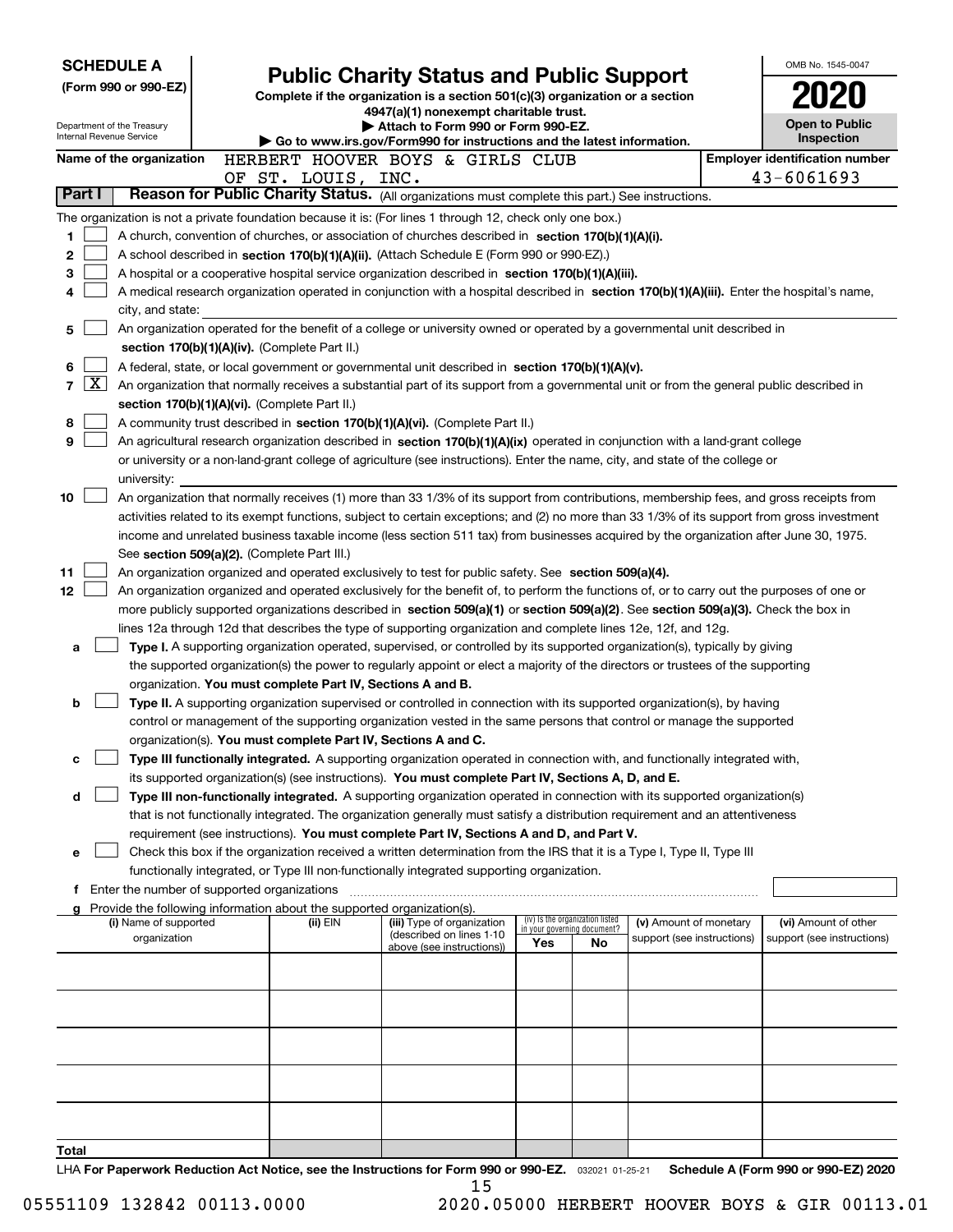### Schedule A (Form 990 or 990-EZ) 2020 Page OF ST. LOUIS, INC. 43-6061693

43-6061693 Page 2

(Complete only if you checked the box on line 5, 7, or 8 of Part I or if the organization failed to qualify under Part III. If the organization fails to qualify under the tests listed below, please complete Part III.) **Part II Support Schedule for Organizations Described in Sections 170(b)(1)(A)(iv) and 170(b)(1)(A)(vi)**

|    | <b>Section A. Public Support</b>                                                                                                                                                                                                                 |          |                   |            |            |                                      |                                          |  |  |  |
|----|--------------------------------------------------------------------------------------------------------------------------------------------------------------------------------------------------------------------------------------------------|----------|-------------------|------------|------------|--------------------------------------|------------------------------------------|--|--|--|
|    | Calendar year (or fiscal year beginning in) $\blacktriangleright$                                                                                                                                                                                | (a) 2016 | (b) 2017          | $(c)$ 2018 | $(d)$ 2019 | (e) 2020                             | (f) Total                                |  |  |  |
|    | 1 Gifts, grants, contributions, and                                                                                                                                                                                                              |          |                   |            |            |                                      |                                          |  |  |  |
|    | membership fees received. (Do not                                                                                                                                                                                                                |          |                   |            |            |                                      |                                          |  |  |  |
|    | include any "unusual grants.")                                                                                                                                                                                                                   |          | 6464210.10975637. | 9079309.   | 9763258.   |                                      | 8807434.45089848.                        |  |  |  |
|    | 2 Tax revenues levied for the organ-                                                                                                                                                                                                             |          |                   |            |            |                                      |                                          |  |  |  |
|    | ization's benefit and either paid to                                                                                                                                                                                                             |          |                   |            |            |                                      |                                          |  |  |  |
|    | or expended on its behalf                                                                                                                                                                                                                        |          |                   |            |            |                                      |                                          |  |  |  |
|    | 3 The value of services or facilities                                                                                                                                                                                                            |          |                   |            |            |                                      |                                          |  |  |  |
|    | furnished by a governmental unit to                                                                                                                                                                                                              |          |                   |            |            |                                      |                                          |  |  |  |
|    | the organization without charge                                                                                                                                                                                                                  |          |                   |            |            |                                      |                                          |  |  |  |
|    | 4 Total. Add lines 1 through 3                                                                                                                                                                                                                   |          | 6464210.10975637. | 9079309.   | 9763258.   |                                      | 8807434.45089848.                        |  |  |  |
| 5. | The portion of total contributions                                                                                                                                                                                                               |          |                   |            |            |                                      |                                          |  |  |  |
|    | by each person (other than a                                                                                                                                                                                                                     |          |                   |            |            |                                      |                                          |  |  |  |
|    | governmental unit or publicly                                                                                                                                                                                                                    |          |                   |            |            |                                      |                                          |  |  |  |
|    | supported organization) included                                                                                                                                                                                                                 |          |                   |            |            |                                      |                                          |  |  |  |
|    | on line 1 that exceeds 2% of the                                                                                                                                                                                                                 |          |                   |            |            |                                      |                                          |  |  |  |
|    | amount shown on line 11,                                                                                                                                                                                                                         |          |                   |            |            |                                      |                                          |  |  |  |
|    | column (f)                                                                                                                                                                                                                                       |          |                   |            |            |                                      | 6147952.                                 |  |  |  |
|    | 6 Public support. Subtract line 5 from line 4.                                                                                                                                                                                                   |          |                   |            |            |                                      | 38941896.                                |  |  |  |
|    | <b>Section B. Total Support</b>                                                                                                                                                                                                                  |          |                   |            |            |                                      |                                          |  |  |  |
|    | Calendar year (or fiscal year beginning in)                                                                                                                                                                                                      | (a) 2016 | (b) 2017          | $(c)$ 2018 | $(d)$ 2019 | (e) 2020                             | (f) Total                                |  |  |  |
|    | <b>7</b> Amounts from line 4                                                                                                                                                                                                                     |          | 6464210.10975637. | 9079309.   | 9763258.   |                                      | 8807434.45089848.                        |  |  |  |
|    | 8 Gross income from interest,                                                                                                                                                                                                                    |          |                   |            |            |                                      |                                          |  |  |  |
|    | dividends, payments received on                                                                                                                                                                                                                  |          |                   |            |            |                                      |                                          |  |  |  |
|    | securities loans, rents, royalties,                                                                                                                                                                                                              |          |                   |            |            |                                      |                                          |  |  |  |
|    | and income from similar sources                                                                                                                                                                                                                  | 77,505.  | 112,770.          | 268, 327.  | 327, 360.  | 291,534.                             | 1077496.                                 |  |  |  |
|    | 9 Net income from unrelated business                                                                                                                                                                                                             |          |                   |            |            |                                      |                                          |  |  |  |
|    | activities, whether or not the                                                                                                                                                                                                                   |          |                   |            |            |                                      |                                          |  |  |  |
|    | business is regularly carried on                                                                                                                                                                                                                 |          |                   |            |            |                                      |                                          |  |  |  |
|    | <b>10</b> Other income. Do not include gain                                                                                                                                                                                                      |          |                   |            |            |                                      |                                          |  |  |  |
|    | or loss from the sale of capital                                                                                                                                                                                                                 |          |                   |            |            |                                      |                                          |  |  |  |
|    | assets (Explain in Part VI.)                                                                                                                                                                                                                     |          |                   |            |            |                                      |                                          |  |  |  |
|    | 11 Total support. Add lines 7 through 10                                                                                                                                                                                                         |          |                   |            |            |                                      | 46167344.                                |  |  |  |
|    | <b>12</b> Gross receipts from related activities, etc. (see instructions)                                                                                                                                                                        |          |                   |            |            | 12                                   | 1,901,394.                               |  |  |  |
|    | 13 First 5 years. If the Form 990 is for the organization's first, second, third, fourth, or fifth tax year as a section 501(c)(3)                                                                                                               |          |                   |            |            |                                      |                                          |  |  |  |
|    | organization, check this box and stop here manufactured and according to the state of the state of the state of the state of the state of the state of the state of the state of the state of the state of the state of the st                   |          |                   |            |            |                                      |                                          |  |  |  |
|    | <b>Section C. Computation of Public Support Percentage</b>                                                                                                                                                                                       |          |                   |            |            |                                      |                                          |  |  |  |
|    | 14 Public support percentage for 2020 (line 6, column (f), divided by line 11, column (f) <i>mummumumum</i>                                                                                                                                      |          |                   |            |            | 14                                   | 84.35<br>%                               |  |  |  |
|    |                                                                                                                                                                                                                                                  |          |                   |            |            | 15                                   | 81.49<br>$\%$                            |  |  |  |
|    | 16a 33 1/3% support test - 2020. If the organization did not check the box on line 13, and line 14 is 33 1/3% or more, check this box and                                                                                                        |          |                   |            |            |                                      |                                          |  |  |  |
|    | stop here. The organization qualifies as a publicly supported organization                                                                                                                                                                       |          |                   |            |            |                                      | $\blacktriangleright$ $\boxed{\text{X}}$ |  |  |  |
|    | b 33 1/3% support test - 2019. If the organization did not check a box on line 13 or 16a, and line 15 is 33 1/3% or more, check this box                                                                                                         |          |                   |            |            |                                      |                                          |  |  |  |
|    | and stop here. The organization qualifies as a publicly supported organization                                                                                                                                                                   |          |                   |            |            |                                      |                                          |  |  |  |
|    | 17a 10% -facts-and-circumstances test - 2020. If the organization did not check a box on line 13, 16a, or 16b, and line 14 is 10% or more,                                                                                                       |          |                   |            |            |                                      |                                          |  |  |  |
|    |                                                                                                                                                                                                                                                  |          |                   |            |            |                                      |                                          |  |  |  |
|    | and if the organization meets the facts-and-circumstances test, check this box and stop here. Explain in Part VI how the organization<br>meets the facts-and-circumstances test. The organization qualifies as a publicly supported organization |          |                   |            |            |                                      |                                          |  |  |  |
|    | <b>b 10% -facts-and-circumstances test - 2019.</b> If the organization did not check a box on line 13, 16a, 16b, or 17a, and line 15 is 10% or                                                                                                   |          |                   |            |            |                                      |                                          |  |  |  |
|    | more, and if the organization meets the facts-and-circumstances test, check this box and stop here. Explain in Part VI how the                                                                                                                   |          |                   |            |            |                                      |                                          |  |  |  |
|    | organization meets the facts-and-circumstances test. The organization qualifies as a publicly supported organization                                                                                                                             |          |                   |            |            |                                      |                                          |  |  |  |
| 18 | Private foundation. If the organization did not check a box on line 13, 16a, 16b, 17a, or 17b, check this box and see instructions                                                                                                               |          |                   |            |            |                                      |                                          |  |  |  |
|    |                                                                                                                                                                                                                                                  |          |                   |            |            | Schedule A (Form 990 or 990-F7) 2020 |                                          |  |  |  |

**Schedule A (Form 990 or 990-EZ) 2020**

032022 01-25-21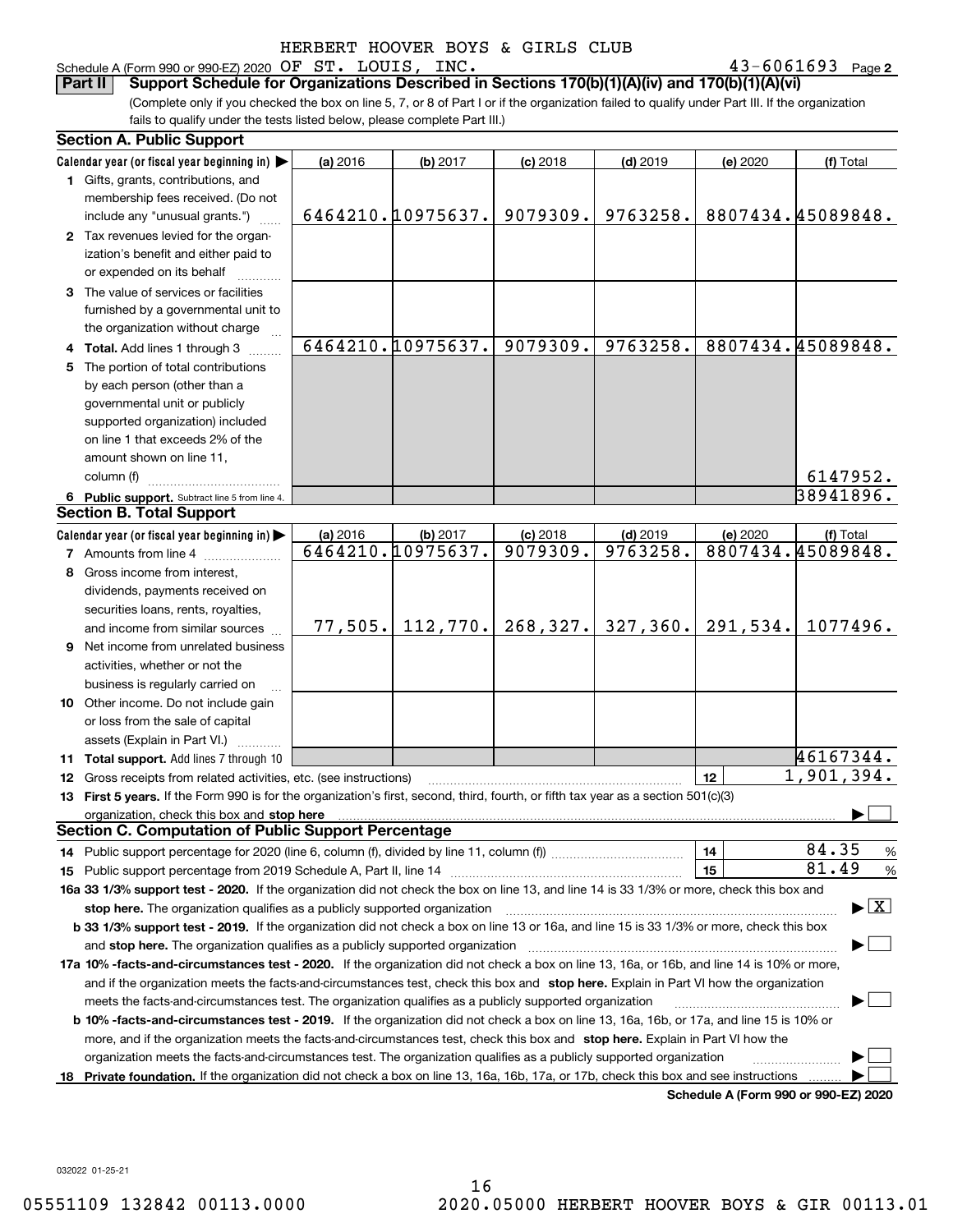Schedule A (Form 990 or 990-EZ) 2020 Page OF ST. LOUIS, INC. 43-6061693

**Part III Support Schedule for Organizations Described in Section 509(a)(2)** 

(Complete only if you checked the box on line 10 of Part I or if the organization failed to qualify under Part II. If the organization fails to qualify under the tests listed below, please complete Part II.)

|    | <b>Section A. Public Support</b>                                                                                                                                                                |          |          |            |            |          |                                      |
|----|-------------------------------------------------------------------------------------------------------------------------------------------------------------------------------------------------|----------|----------|------------|------------|----------|--------------------------------------|
|    | Calendar year (or fiscal year beginning in) $\blacktriangleright$                                                                                                                               | (a) 2016 | (b) 2017 | $(c)$ 2018 | $(d)$ 2019 | (e) 2020 | (f) Total                            |
|    | 1 Gifts, grants, contributions, and                                                                                                                                                             |          |          |            |            |          |                                      |
|    | membership fees received. (Do not                                                                                                                                                               |          |          |            |            |          |                                      |
|    | include any "unusual grants.")                                                                                                                                                                  |          |          |            |            |          |                                      |
|    | <b>2</b> Gross receipts from admissions,<br>merchandise sold or services per-<br>formed, or facilities furnished in<br>any activity that is related to the<br>organization's tax-exempt purpose |          |          |            |            |          |                                      |
|    | 3 Gross receipts from activities that<br>are not an unrelated trade or bus-                                                                                                                     |          |          |            |            |          |                                      |
|    | iness under section 513                                                                                                                                                                         |          |          |            |            |          |                                      |
|    | 4 Tax revenues levied for the organ-<br>ization's benefit and either paid to                                                                                                                    |          |          |            |            |          |                                      |
|    | or expended on its behalf<br>.                                                                                                                                                                  |          |          |            |            |          |                                      |
|    | 5 The value of services or facilities<br>furnished by a governmental unit to<br>the organization without charge                                                                                 |          |          |            |            |          |                                      |
|    |                                                                                                                                                                                                 |          |          |            |            |          |                                      |
|    | <b>6 Total.</b> Add lines 1 through 5<br>7a Amounts included on lines 1, 2, and<br>3 received from disqualified persons                                                                         |          |          |            |            |          |                                      |
|    | <b>b</b> Amounts included on lines 2 and 3 received<br>from other than disqualified persons that<br>exceed the greater of \$5,000 or 1% of the<br>amount on line 13 for the year                |          |          |            |            |          |                                      |
|    | c Add lines 7a and 7b                                                                                                                                                                           |          |          |            |            |          |                                      |
|    | 8 Public support. (Subtract line 7c from line 6.)                                                                                                                                               |          |          |            |            |          |                                      |
|    | <b>Section B. Total Support</b>                                                                                                                                                                 |          |          |            |            |          |                                      |
|    | Calendar year (or fiscal year beginning in)                                                                                                                                                     | (a) 2016 | (b) 2017 | $(c)$ 2018 | $(d)$ 2019 | (e) 2020 | (f) Total                            |
|    | 9 Amounts from line 6<br>10a Gross income from interest,                                                                                                                                        |          |          |            |            |          |                                      |
|    | dividends, payments received on<br>securities loans, rents, royalties,<br>and income from similar sources                                                                                       |          |          |            |            |          |                                      |
|    | <b>b</b> Unrelated business taxable income<br>(less section 511 taxes) from businesses<br>acquired after June 30, 1975                                                                          |          |          |            |            |          |                                      |
|    | c Add lines 10a and 10b                                                                                                                                                                         |          |          |            |            |          |                                      |
|    | 11 Net income from unrelated business<br>activities not included in line 10b,<br>whether or not the business is<br>regularly carried on                                                         |          |          |            |            |          |                                      |
|    | <b>12</b> Other income. Do not include gain<br>or loss from the sale of capital<br>assets (Explain in Part VI.)                                                                                 |          |          |            |            |          |                                      |
|    | <b>13</b> Total support. (Add lines 9, 10c, 11, and 12.)                                                                                                                                        |          |          |            |            |          |                                      |
|    | 14 First 5 years. If the Form 990 is for the organization's first, second, third, fourth, or fifth tax year as a section 501(c)(3) organization,                                                |          |          |            |            |          |                                      |
|    | check this box and stop here measurements are constructed as the state of the state of the state of the state o                                                                                 |          |          |            |            |          |                                      |
|    | Section C. Computation of Public Support Percentage                                                                                                                                             |          |          |            |            |          |                                      |
|    |                                                                                                                                                                                                 |          |          |            |            | 15       | %                                    |
|    | 16 Public support percentage from 2019 Schedule A, Part III, line 15                                                                                                                            |          |          |            |            | 16       | %                                    |
|    | <b>Section D. Computation of Investment Income Percentage</b>                                                                                                                                   |          |          |            |            |          |                                      |
|    | 17 Investment income percentage for 2020 (line 10c, column (f), divided by line 13, column (f))<br>18 Investment income percentage from 2019 Schedule A, Part III, line 17                      |          |          |            |            | 17<br>18 | %<br>%                               |
|    | 19a 33 1/3% support tests - 2020. If the organization did not check the box on line 14, and line 15 is more than 33 1/3%, and line 17 is not                                                    |          |          |            |            |          |                                      |
|    | more than 33 1/3%, check this box and stop here. The organization qualifies as a publicly supported organization                                                                                |          |          |            |            |          | $\sim$ 1                             |
|    | b 33 1/3% support tests - 2019. If the organization did not check a box on line 14 or line 19a, and line 16 is more than 33 1/3%, and                                                           |          |          |            |            |          |                                      |
|    | line 18 is not more than 33 1/3%, check this box and stop here. The organization qualifies as a publicly supported organization                                                                 |          |          |            |            |          |                                      |
| 20 | <b>Private foundation.</b> If the organization did not check a box on line 14, 19a, or 19b, check this box and see instructions                                                                 |          |          |            |            |          |                                      |
|    | 032023 01-25-21                                                                                                                                                                                 |          |          |            |            |          | Schedule A (Form 990 or 990-EZ) 2020 |
|    |                                                                                                                                                                                                 |          | 17       |            |            |          |                                      |

05551109 132842 00113.0000 2020.05000 HERBERT HOOVER BOYS & GIR 00113.01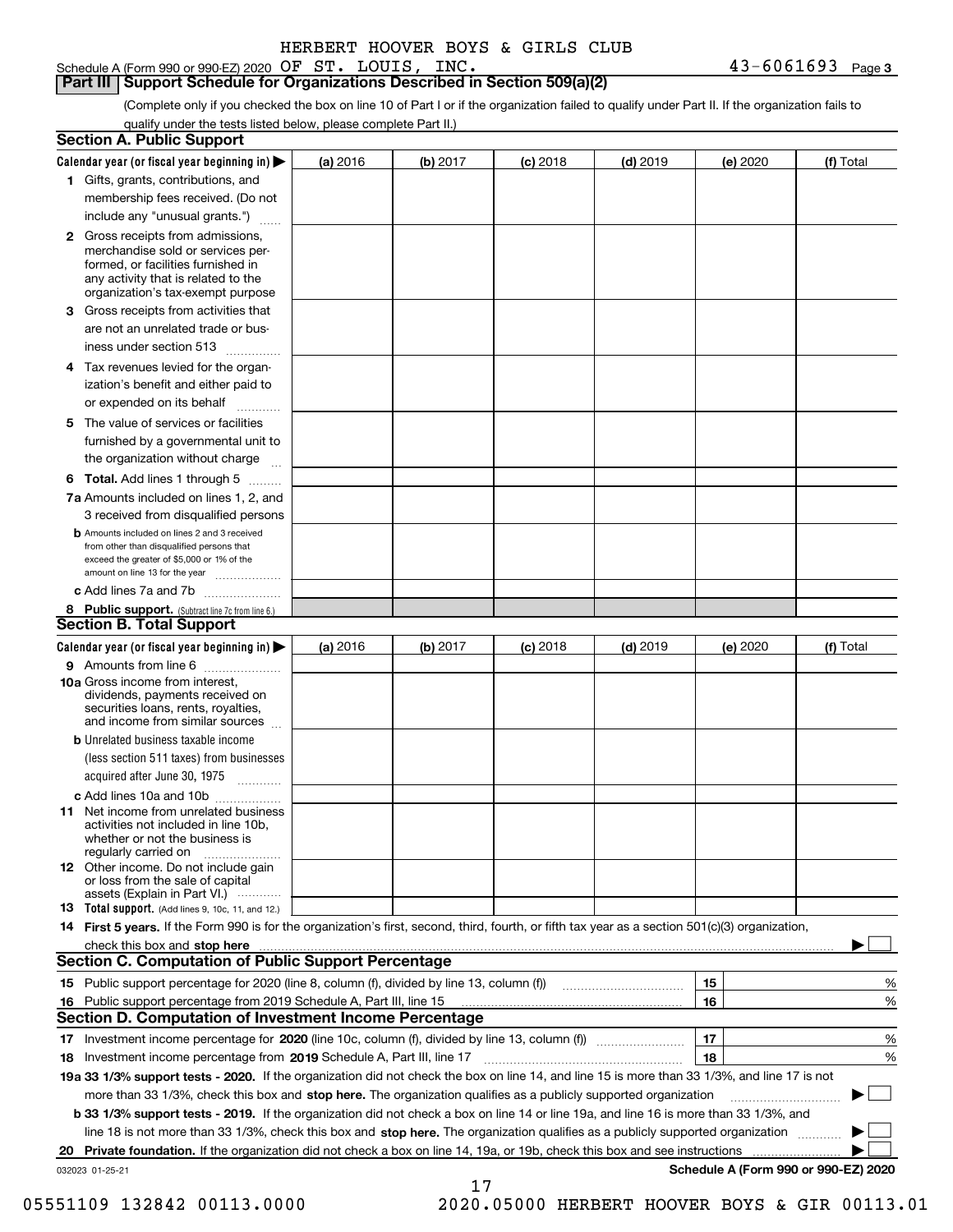# **Part IV Supporting Organizations**

(Complete only if you checked a box in line 12 on Part I. If you checked box 12a, Part I, complete Sections A and B. If you checked box 12b, Part I, complete Sections A and C. If you checked box 12c, Part I, complete Sections A, D, and E. If you checked box 12d, Part I, complete Sections A and D, and complete Part V.)

### **Section A. All Supporting Organizations**

- **1** Are all of the organization's supported organizations listed by name in the organization's governing documents? If "No," describe in **Part VI** how the supported organizations are designated. If designated by *class or purpose, describe the designation. If historic and continuing relationship, explain.*
- **2** Did the organization have any supported organization that does not have an IRS determination of status under section 509(a)(1) or (2)? If "Yes," explain in Part VI how the organization determined that the supported *organization was described in section 509(a)(1) or (2).*
- **3a** Did the organization have a supported organization described in section 501(c)(4), (5), or (6)? If "Yes," answer *lines 3b and 3c below.*
- **b** Did the organization confirm that each supported organization qualified under section 501(c)(4), (5), or (6) and satisfied the public support tests under section 509(a)(2)? If "Yes," describe in **Part VI** when and how the *organization made the determination.*
- **c**Did the organization ensure that all support to such organizations was used exclusively for section 170(c)(2)(B) purposes? If "Yes," explain in **Part VI** what controls the organization put in place to ensure such use.
- **4a***If* Was any supported organization not organized in the United States ("foreign supported organization")? *"Yes," and if you checked box 12a or 12b in Part I, answer lines 4b and 4c below.*
- **b** Did the organization have ultimate control and discretion in deciding whether to make grants to the foreign supported organization? If "Yes," describe in **Part VI** how the organization had such control and discretion *despite being controlled or supervised by or in connection with its supported organizations.*
- **c** Did the organization support any foreign supported organization that does not have an IRS determination under sections 501(c)(3) and 509(a)(1) or (2)? If "Yes," explain in **Part VI** what controls the organization used *to ensure that all support to the foreign supported organization was used exclusively for section 170(c)(2)(B) purposes.*
- **5a** Did the organization add, substitute, or remove any supported organizations during the tax year? If "Yes," answer lines 5b and 5c below (if applicable). Also, provide detail in **Part VI,** including (i) the names and EIN *numbers of the supported organizations added, substituted, or removed; (ii) the reasons for each such action; (iii) the authority under the organization's organizing document authorizing such action; and (iv) how the action was accomplished (such as by amendment to the organizing document).*
- **b** Type I or Type II only. Was any added or substituted supported organization part of a class already designated in the organization's organizing document?
- **cSubstitutions only.**  Was the substitution the result of an event beyond the organization's control?
- **6** Did the organization provide support (whether in the form of grants or the provision of services or facilities) to **Part VI.** *If "Yes," provide detail in* support or benefit one or more of the filing organization's supported organizations? anyone other than (i) its supported organizations, (ii) individuals that are part of the charitable class benefited by one or more of its supported organizations, or (iii) other supporting organizations that also
- **7**Did the organization provide a grant, loan, compensation, or other similar payment to a substantial contributor *If "Yes," complete Part I of Schedule L (Form 990 or 990-EZ).* regard to a substantial contributor? (as defined in section 4958(c)(3)(C)), a family member of a substantial contributor, or a 35% controlled entity with
- **8** Did the organization make a loan to a disqualified person (as defined in section 4958) not described in line 7? *If "Yes," complete Part I of Schedule L (Form 990 or 990-EZ).*
- **9a** Was the organization controlled directly or indirectly at any time during the tax year by one or more in section 509(a)(1) or (2))? If "Yes," *provide detail in* <code>Part VI.</code> disqualified persons, as defined in section 4946 (other than foundation managers and organizations described
- **b** Did one or more disqualified persons (as defined in line 9a) hold a controlling interest in any entity in which the supporting organization had an interest? If "Yes," provide detail in P**art VI**.
- **c**Did a disqualified person (as defined in line 9a) have an ownership interest in, or derive any personal benefit from, assets in which the supporting organization also had an interest? If "Yes," provide detail in P**art VI.**
- **10a** Was the organization subject to the excess business holdings rules of section 4943 because of section supporting organizations)? If "Yes," answer line 10b below. 4943(f) (regarding certain Type II supporting organizations, and all Type III non-functionally integrated
- **b** Did the organization have any excess business holdings in the tax year? (Use Schedule C, Form 4720, to *determine whether the organization had excess business holdings.)*

18

032024 01-25-21

**Schedule A (Form 990 or 990-EZ) 2020**

**1**

**2**

**3a**

**3b**

**3c**

**4a**

**4b**

**4c**

**5a**

**5b5c**

**6**

**7**

**8**

**9a**

**9b**

**9c**

**10a**

**10b**

**YesNo**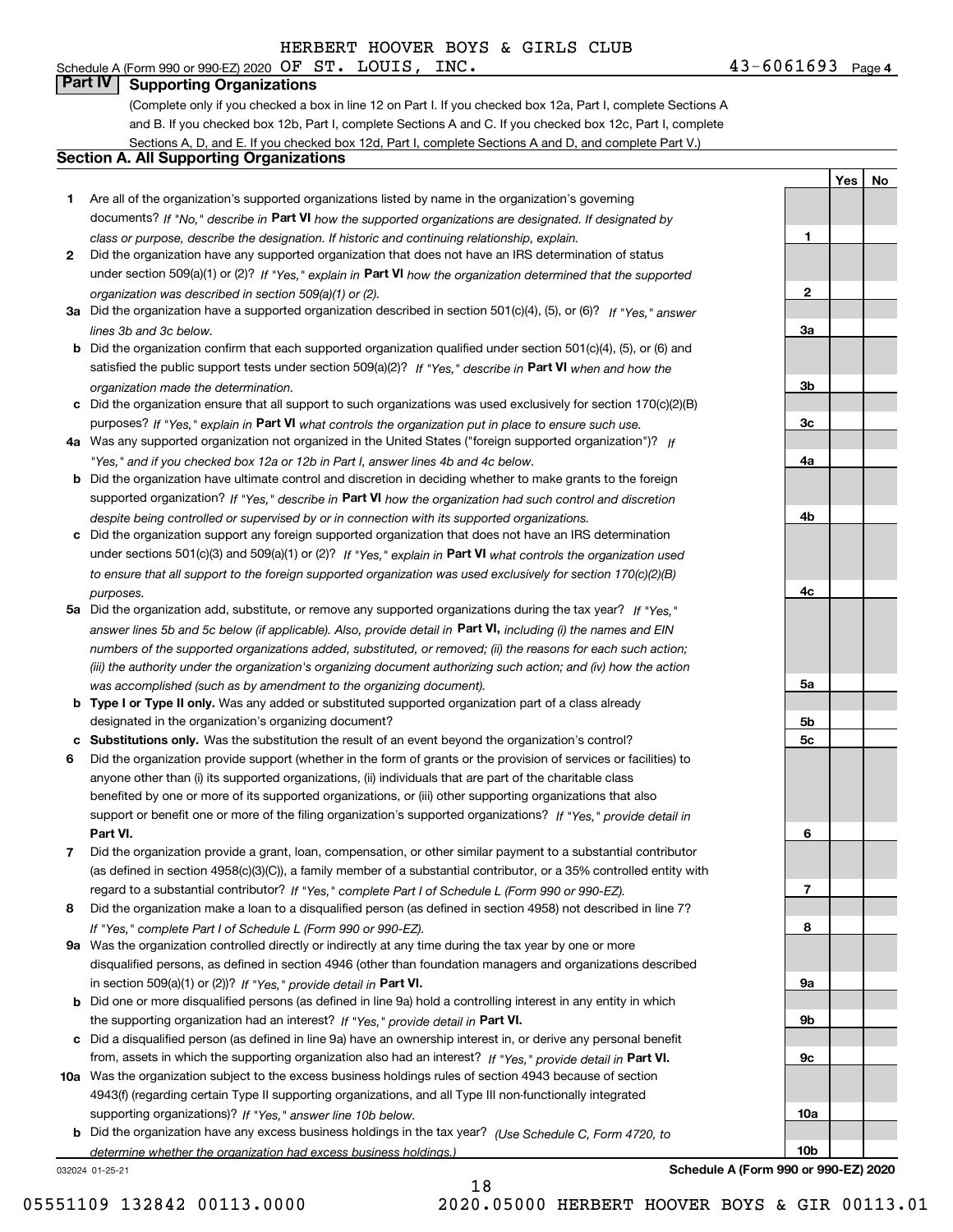Schedule A (Form 990 or 990-EZ) 2020 Page OF ST. LOUIS, INC. 43-6061693 **Part IV Supporting Organizations** *(continued)*

032025 01-25-21 **11** Has the organization accepted a gift or contribution from any of the following persons? **a**A person who directly or indirectly controls, either alone or together with persons described in lines 11b and **b** A family member of a person described in line 11a above? **c** A 35% controlled entity of a person described in line 11a or 11b above? If "Yes" to line 11a, 11b, or 11c, provide **11a11bPart VI. 11c Yes No 12** Did the organization operate for the benefit of any supported organization other than the supported directors, or trustees at all times during the tax year? If "No," describe in **Part VI** how the supported organization(s) **12Part VI**  *how providing such benefit carried out the purposes of the supported organization(s) that operated,* **Yes No 1** Were a majority of the organization's directors or trustees during the tax year also a majority of the directors or trustees of each of the organization's supported organization(s)? If "No," describe in **Part VI** how control **1Yes No 1** Did the organization provide to each of its supported organizations, by the last day of the fifth month of the **2** Were any of the organization's officers, directors, or trustees either (i) appointed or elected by the supported **3123**organization(s) or (ii) serving on the governing body of a supported organization? If "No," explain in **Part VI** how income or assets at all times during the tax year? If "Yes," describe in **Part VI** the role the organization's **12Answer lines 2a and 2b below. Yes No** Activities Test. **3** Parent of Supported Organizations. Answer lines 3a and 3b below. Check the box next to the method that the organization used to satisfy the Integral Part Test during the year (see instructions). **abclinupy** The organization satisfied the Activities Test. Complete line 2 below. The organization is the parent of each of its supported organizations. *Complete* line 3 *below.* The organization supported a governmental entity. *Describe in* Part **VI** *how you supported a governmental entity (see instruction<u>s).</u>* **a** Did substantially all of the organization's activities during the tax year directly further the exempt purposes of **b** Did the activities described in line 2a, above, constitute activities that, but for the organization's involvement, **a** Did the organization have the power to regularly appoint or elect a majority of the officers, directors, or **b** Did the organization exercise a substantial degree of direction over the policies, programs, and activities of each the supported organization(s) to which the organization was responsive? If "Yes," then in **Part VI identify those supported organizations and explain**  *how these activities directly furthered their exempt purposes,* **2a 2b3a3bPart VI**  *the reasons for the organization's position that its supported organization(s) would have engaged in* trustees of each of the supported organizations? If "Yes" or "No" provide details in **Part VI.** of its supported organizations? If "Yes," describe in Part VI the role played by the organization in this regard. **Schedule A (Form 990 or 990-EZ) 2020** *detail in effectively operated, supervised, or controlled the organization's activities. If the organization had more than one supported organization, describe how the powers to appoint and/or remove officers, directors, or trustees were allocated among the supported organizations and what conditions or restrictions, if any, applied to such powers during the tax year. If "Yes," explain in* organization(s) that operated, supervised, or controlled the supporting organization? *supervised, or controlled the supporting organization. or management of the supporting organization was vested in the same persons that controlled or managed the supported organization(s). the organization maintained a close and continuous working relationship with the supported organization(s). supported organizations played in this regard. how the organization was responsive to those supported organizations, and how the organization determined that these activities constituted substantially all of its activities.* one or more of the organization's supported organization(s) would have been engaged in? If "Yes," e*xplain in these activities but for the organization's involvement.* 11c below, the governing body of a supported organization? Did the governing body, members of the governing body, officers acting in their official capacity, or membership of one or more supported organizations have the power to regularly appoint or elect at least a majority of the organization's officers, organization's tax year, (i) a written notice describing the type and amount of support provided during the prior tax year, (ii) a copy of the Form 990 that was most recently filed as of the date of notification, and (iii) copies of the organization's governing documents in effect on the date of notification, to the extent not previously provided? By reason of the relationship described in line 2, above, did the organization's supported organizations have a significant voice in the organization's investment policies and in directing the use of the organization's **Section B. Type I Supporting Organizations Section C. Type II Supporting Organizations Section D. All Type III Supporting Organizations Section E. Type III Functionally Integrated Supporting Organizations**  $\mathcal{L}^{\text{max}}$  $\mathcal{L}^{\text{max}}$ 19

05551109 132842 00113.0000 2020.05000 HERBERT HOOVER BOYS & GIR 00113.01

**Yes**

**No**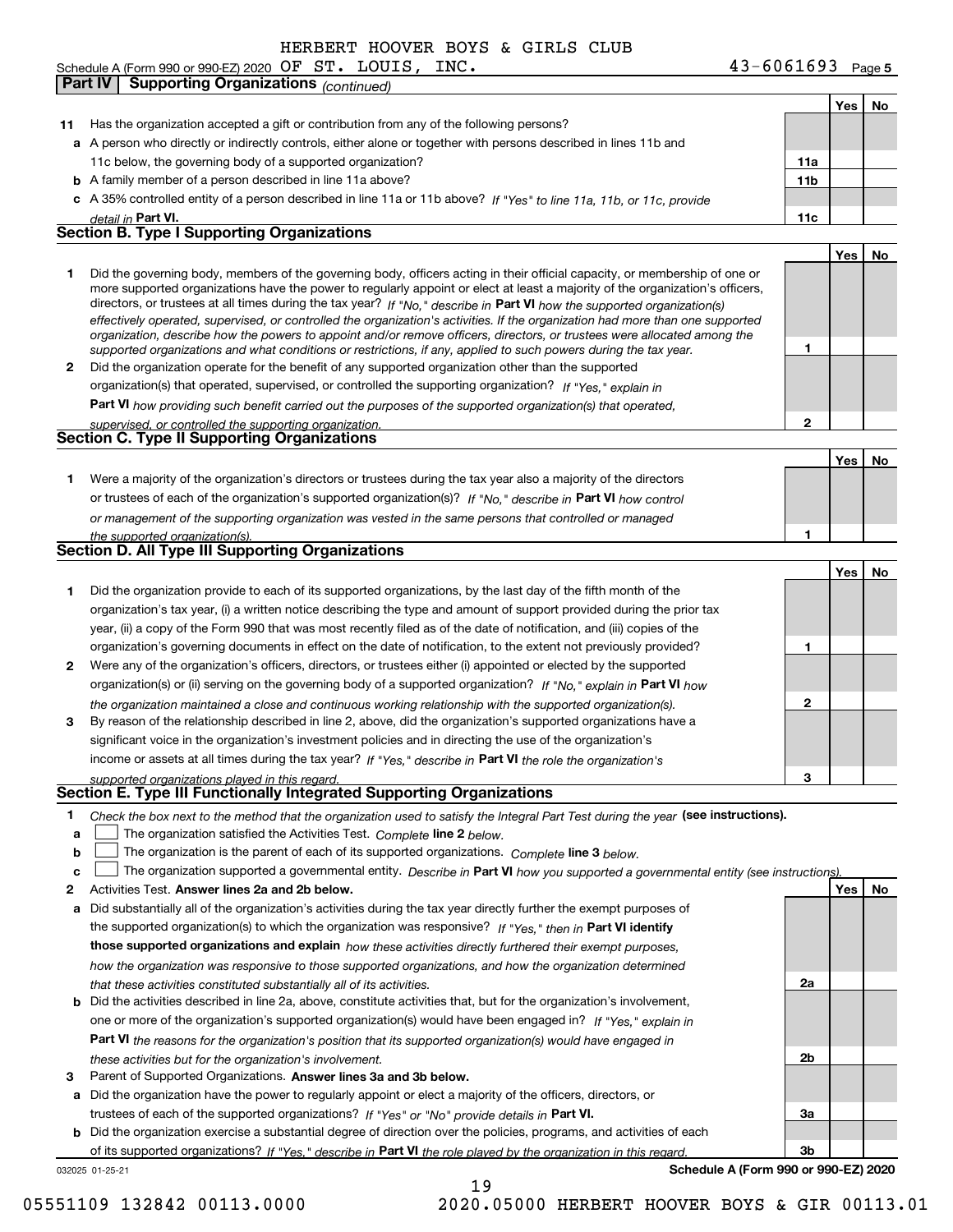### **1Part VI** Check here if the organization satisfied the Integral Part Test as a qualifying trust on Nov. 20, 1970 ( explain in Part **VI**). See instructions. **Section A - Adjusted Net Income 123** Other gross income (see instructions) **456** Portion of operating expenses paid or incurred for production or **7** Other expenses (see instructions) **8** Adjusted Net Income (subtract lines 5, 6, and 7 from line 4) **8 8 1234567Section B - Minimum Asset Amount 1**Aggregate fair market value of all non-exempt-use assets (see **2**Acquisition indebtedness applicable to non-exempt-use assets **3** Subtract line 2 from line 1d. **4**Cash deemed held for exempt use. Enter 0.015 of line 3 (for greater amount, **5** Net value of non-exempt-use assets (subtract line 4 from line 3) **678a** Average monthly value of securities **b** Average monthly cash balances **c**Fair market value of other non-exempt-use assets **dTotal**  (add lines 1a, 1b, and 1c) **eDiscount** claimed for blockage or other factors **1a1b1c1d2345678**(explain in detail in Part VI): **Minimum Asset Amount**  (add line 7 to line 6) **Section C - Distributable Amount 12**Enter 0.85 of line 1. **3456123456Distributable Amount.** Subtract line 5 from line 4, unless subject to Schedule A (Form 990 or 990-EZ) 2020 Page OF ST. LOUIS, INC. 43-6061693 All other Type III non-functionally integrated supporting organizations must complete Sections A through E. (B) Current Year (optional)(A) Prior Year Net short-term capital gain Recoveries of prior-year distributions Add lines 1 through 3. Depreciation and depletion collection of gross income or for management, conservation, or maintenance of property held for production of income (see instructions) (B) Current Year (optional)(A) Prior Year instructions for short tax year or assets held for part of year): see instructions). Multiply line 5 by 0.035. Recoveries of prior-year distributions Current Year Adjusted net income for prior year (from Section A, line 8, column A) Minimum asset amount for prior year (from Section B, line 8, column A) Enter greater of line 2 or line 3. Income tax imposed in prior year emergency temporary reduction (see instructions). **Part V Type III Non-Functionally Integrated 509(a)(3) Supporting Organizations**   $\mathcal{L}^{\text{max}}$

**7**Check here if the current year is the organization's first as a non-functionally integrated Type III supporting organization (see instructions). $\mathcal{L}^{\text{max}}$ 

**Schedule A (Form 990 or 990-EZ) 2020**

032026 01-25-21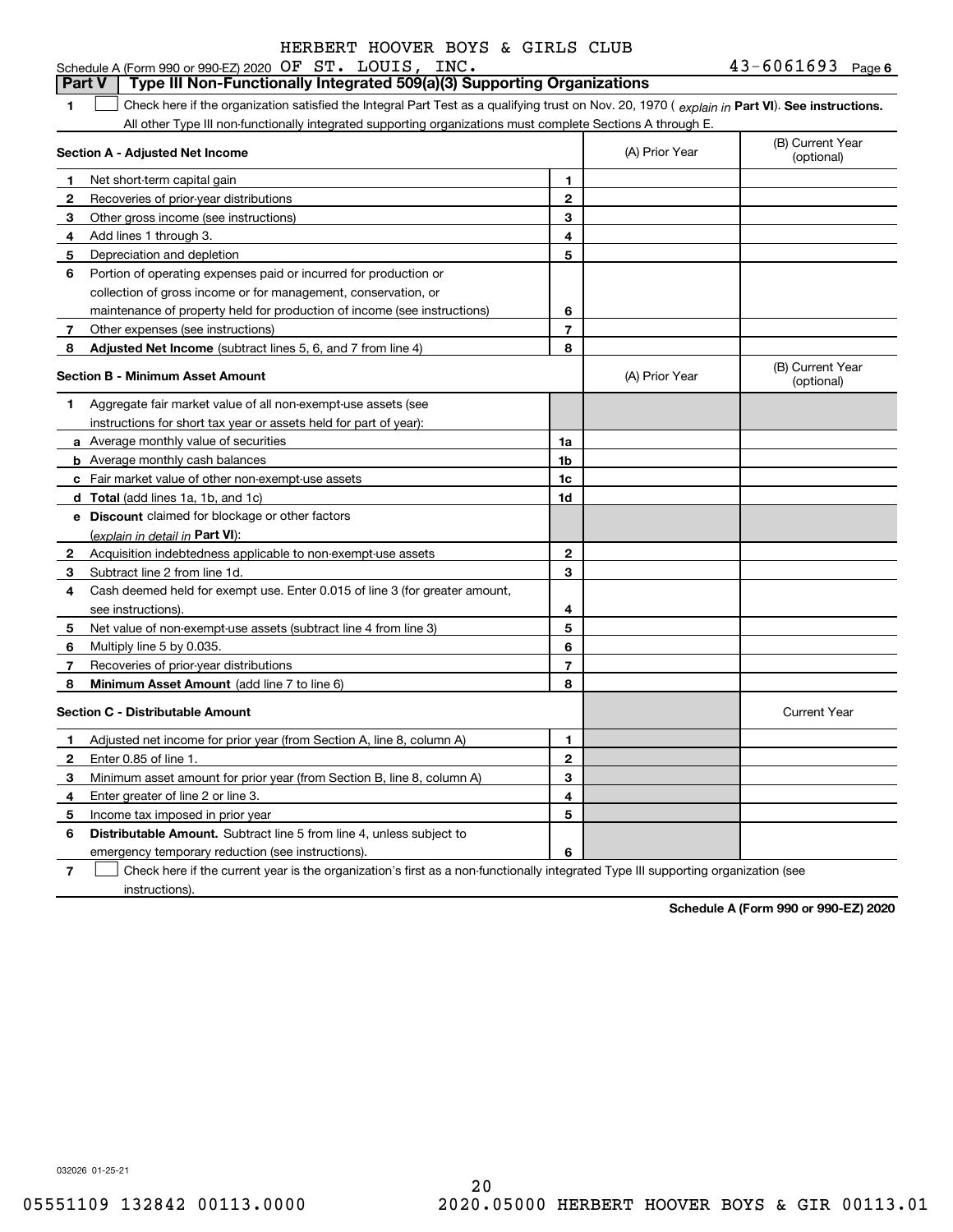|               | Schedule A (Form 990 or 990-EZ) 2020 OF ST. LOUIS, INC.                                                                    |                             |                                       |        | $43 - 6061693$ Page 7                   |  |
|---------------|----------------------------------------------------------------------------------------------------------------------------|-----------------------------|---------------------------------------|--------|-----------------------------------------|--|
| <b>Part V</b> | Type III Non-Functionally Integrated 509(a)(3) Supporting Organizations (continued)                                        |                             |                                       |        |                                         |  |
|               | <b>Section D - Distributions</b>                                                                                           |                             |                                       |        | <b>Current Year</b>                     |  |
| 1.            | Amounts paid to supported organizations to accomplish exempt purposes                                                      |                             |                                       | 1.     |                                         |  |
| 2             | Amounts paid to perform activity that directly furthers exempt purposes of supported                                       |                             |                                       |        |                                         |  |
|               | organizations, in excess of income from activity                                                                           |                             |                                       | 2<br>3 |                                         |  |
| 3             | Administrative expenses paid to accomplish exempt purposes of supported organizations                                      |                             |                                       | 4      |                                         |  |
| 4<br>5        | Amounts paid to acquire exempt-use assets                                                                                  |                             | 5                                     |        |                                         |  |
| 6             | Qualified set-aside amounts (prior IRS approval required - provide details in Part VI)                                     |                             |                                       | 6      |                                         |  |
| 7             | Other distributions ( <i>describe in</i> Part VI). See instructions.<br>Total annual distributions. Add lines 1 through 6. |                             |                                       | 7      |                                         |  |
| 8             | Distributions to attentive supported organizations to which the organization is responsive                                 |                             |                                       |        |                                         |  |
|               | (provide details in Part VI). See instructions.                                                                            |                             |                                       | 8      |                                         |  |
| 9             | Distributable amount for 2020 from Section C, line 6                                                                       |                             |                                       | 9      |                                         |  |
| 10            | Line 8 amount divided by line 9 amount                                                                                     |                             |                                       | 10     |                                         |  |
|               |                                                                                                                            | (i)                         | (ii)                                  |        | (iii)                                   |  |
|               | <b>Section E - Distribution Allocations</b> (see instructions)                                                             | <b>Excess Distributions</b> | <b>Underdistributions</b><br>Pre-2020 |        | <b>Distributable</b><br>Amount for 2020 |  |
| 1             | Distributable amount for 2020 from Section C, line 6                                                                       |                             |                                       |        |                                         |  |
| 2             | Underdistributions, if any, for years prior to 2020 (reason-                                                               |                             |                                       |        |                                         |  |
|               | able cause required $\cdot$ explain in Part VI). See instructions.                                                         |                             |                                       |        |                                         |  |
| З.            | Excess distributions carryover, if any, to 2020                                                                            |                             |                                       |        |                                         |  |
|               | <b>a</b> From 2015                                                                                                         |                             |                                       |        |                                         |  |
|               | $b$ From 2016                                                                                                              |                             |                                       |        |                                         |  |
|               | $c$ From 2017                                                                                                              |                             |                                       |        |                                         |  |
|               | d From 2018                                                                                                                |                             |                                       |        |                                         |  |
|               | e From 2019                                                                                                                |                             |                                       |        |                                         |  |
|               | f Total of lines 3a through 3e                                                                                             |                             |                                       |        |                                         |  |
|               | g Applied to underdistributions of prior years                                                                             |                             |                                       |        |                                         |  |
|               | <b>h</b> Applied to 2020 distributable amount                                                                              |                             |                                       |        |                                         |  |
|               | Carryover from 2015 not applied (see instructions)                                                                         |                             |                                       |        |                                         |  |
|               | Remainder. Subtract lines 3g, 3h, and 3i from line 3f.                                                                     |                             |                                       |        |                                         |  |
| 4             | Distributions for 2020 from Section D.                                                                                     |                             |                                       |        |                                         |  |
|               | \$<br>line $7:$                                                                                                            |                             |                                       |        |                                         |  |
|               | a Applied to underdistributions of prior years                                                                             |                             |                                       |        |                                         |  |
|               | <b>b</b> Applied to 2020 distributable amount                                                                              |                             |                                       |        |                                         |  |
|               | <b>c</b> Remainder. Subtract lines 4a and 4b from line 4.                                                                  |                             |                                       |        |                                         |  |
|               | Remaining underdistributions for years prior to 2020, if                                                                   |                             |                                       |        |                                         |  |
|               | any. Subtract lines 3g and 4a from line 2. For result greater                                                              |                             |                                       |        |                                         |  |
|               | than zero, explain in Part VI. See instructions.                                                                           |                             |                                       |        |                                         |  |
| 6             | Remaining underdistributions for 2020. Subtract lines 3h                                                                   |                             |                                       |        |                                         |  |
|               | and 4b from line 1. For result greater than zero, explain in                                                               |                             |                                       |        |                                         |  |
|               | <b>Part VI.</b> See instructions.                                                                                          |                             |                                       |        |                                         |  |
| 7             | Excess distributions carryover to 2021. Add lines 3j<br>and 4c.                                                            |                             |                                       |        |                                         |  |
| 8             | Breakdown of line 7:                                                                                                       |                             |                                       |        |                                         |  |
|               | a Excess from 2016                                                                                                         |                             |                                       |        |                                         |  |
|               | <b>b</b> Excess from 2017                                                                                                  |                             |                                       |        |                                         |  |
|               | c Excess from 2018                                                                                                         |                             |                                       |        |                                         |  |
|               | d Excess from 2019                                                                                                         |                             |                                       |        |                                         |  |
|               | e Excess from 2020                                                                                                         |                             |                                       |        |                                         |  |
|               |                                                                                                                            |                             |                                       |        |                                         |  |

**Schedule A (Form 990 or 990-EZ) 2020**

032027 01-25-21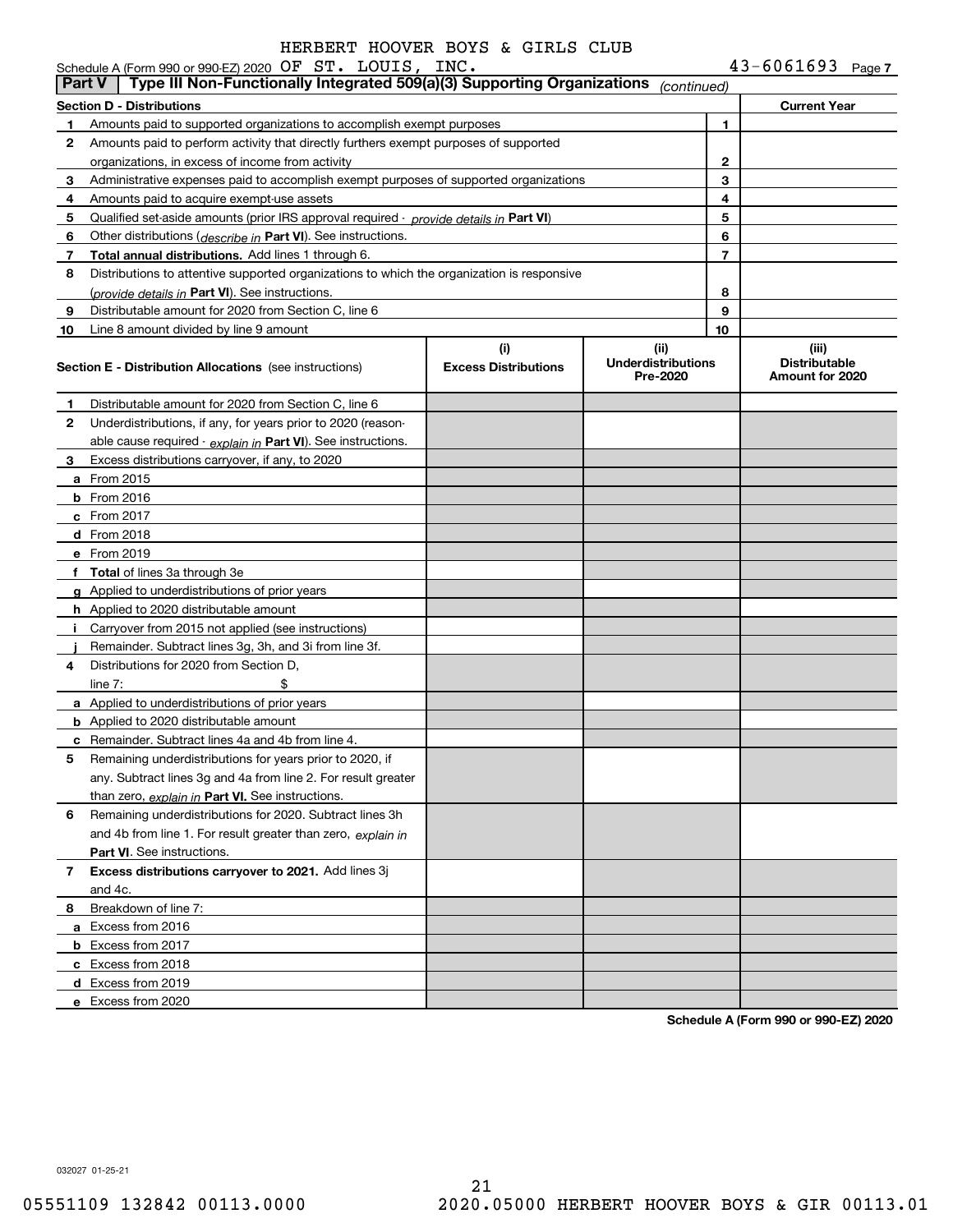|                 |                                                                                                                                                        | HERBERT HOOVER BOYS & GIRLS CLUB |    |  |                                                                                                                                                                                                                                                                                                                                                                                                                                   |
|-----------------|--------------------------------------------------------------------------------------------------------------------------------------------------------|----------------------------------|----|--|-----------------------------------------------------------------------------------------------------------------------------------------------------------------------------------------------------------------------------------------------------------------------------------------------------------------------------------------------------------------------------------------------------------------------------------|
| <b>Part VI</b>  | Schedule A (Form 990 or 990-EZ) 2020 OF ST. LOUIS, INC.                                                                                                |                                  |    |  | $43 - 6061693$ Page 8                                                                                                                                                                                                                                                                                                                                                                                                             |
|                 | Section D, lines 5, 6, and 8; and Part V, Section E, lines 2, 5, and 6. Also complete this part for any additional information.<br>(See instructions.) |                                  |    |  | Supplemental Information. Provide the explanations required by Part II, line 10; Part II, line 17a or 17b; Part III, line 12;<br>Part IV, Section A, lines 1, 2, 3b, 3c, 4b, 4c, 5a, 6, 9a, 9b, 9c, 11a, 11b, and 11c; Part IV, Section B, lines 1 and 2; Part IV, Section C,<br>line 1; Part IV, Section D, lines 2 and 3; Part IV, Section E, lines 1c, 2a, 2b, 3a, and 3b; Part V, line 1; Part V, Section B, line 1e; Part V, |
|                 |                                                                                                                                                        |                                  |    |  |                                                                                                                                                                                                                                                                                                                                                                                                                                   |
|                 |                                                                                                                                                        |                                  |    |  |                                                                                                                                                                                                                                                                                                                                                                                                                                   |
|                 |                                                                                                                                                        |                                  |    |  |                                                                                                                                                                                                                                                                                                                                                                                                                                   |
|                 |                                                                                                                                                        |                                  |    |  |                                                                                                                                                                                                                                                                                                                                                                                                                                   |
|                 |                                                                                                                                                        |                                  |    |  |                                                                                                                                                                                                                                                                                                                                                                                                                                   |
|                 |                                                                                                                                                        |                                  |    |  |                                                                                                                                                                                                                                                                                                                                                                                                                                   |
|                 |                                                                                                                                                        |                                  |    |  |                                                                                                                                                                                                                                                                                                                                                                                                                                   |
|                 |                                                                                                                                                        |                                  |    |  |                                                                                                                                                                                                                                                                                                                                                                                                                                   |
|                 |                                                                                                                                                        |                                  |    |  |                                                                                                                                                                                                                                                                                                                                                                                                                                   |
|                 |                                                                                                                                                        |                                  |    |  |                                                                                                                                                                                                                                                                                                                                                                                                                                   |
|                 |                                                                                                                                                        |                                  |    |  |                                                                                                                                                                                                                                                                                                                                                                                                                                   |
|                 |                                                                                                                                                        |                                  |    |  |                                                                                                                                                                                                                                                                                                                                                                                                                                   |
|                 |                                                                                                                                                        |                                  |    |  |                                                                                                                                                                                                                                                                                                                                                                                                                                   |
|                 |                                                                                                                                                        |                                  |    |  |                                                                                                                                                                                                                                                                                                                                                                                                                                   |
|                 |                                                                                                                                                        |                                  |    |  |                                                                                                                                                                                                                                                                                                                                                                                                                                   |
|                 |                                                                                                                                                        |                                  |    |  |                                                                                                                                                                                                                                                                                                                                                                                                                                   |
|                 |                                                                                                                                                        |                                  |    |  |                                                                                                                                                                                                                                                                                                                                                                                                                                   |
|                 |                                                                                                                                                        |                                  |    |  |                                                                                                                                                                                                                                                                                                                                                                                                                                   |
|                 |                                                                                                                                                        |                                  |    |  |                                                                                                                                                                                                                                                                                                                                                                                                                                   |
|                 |                                                                                                                                                        |                                  |    |  |                                                                                                                                                                                                                                                                                                                                                                                                                                   |
|                 |                                                                                                                                                        |                                  |    |  |                                                                                                                                                                                                                                                                                                                                                                                                                                   |
|                 |                                                                                                                                                        |                                  |    |  |                                                                                                                                                                                                                                                                                                                                                                                                                                   |
|                 |                                                                                                                                                        |                                  |    |  |                                                                                                                                                                                                                                                                                                                                                                                                                                   |
|                 |                                                                                                                                                        |                                  |    |  |                                                                                                                                                                                                                                                                                                                                                                                                                                   |
|                 |                                                                                                                                                        |                                  |    |  |                                                                                                                                                                                                                                                                                                                                                                                                                                   |
|                 |                                                                                                                                                        |                                  |    |  |                                                                                                                                                                                                                                                                                                                                                                                                                                   |
|                 |                                                                                                                                                        |                                  |    |  |                                                                                                                                                                                                                                                                                                                                                                                                                                   |
|                 |                                                                                                                                                        |                                  |    |  |                                                                                                                                                                                                                                                                                                                                                                                                                                   |
| 032028 01-25-21 |                                                                                                                                                        |                                  | 22 |  | Schedule A (Form 990 or 990-EZ) 2020                                                                                                                                                                                                                                                                                                                                                                                              |
|                 |                                                                                                                                                        |                                  |    |  |                                                                                                                                                                                                                                                                                                                                                                                                                                   |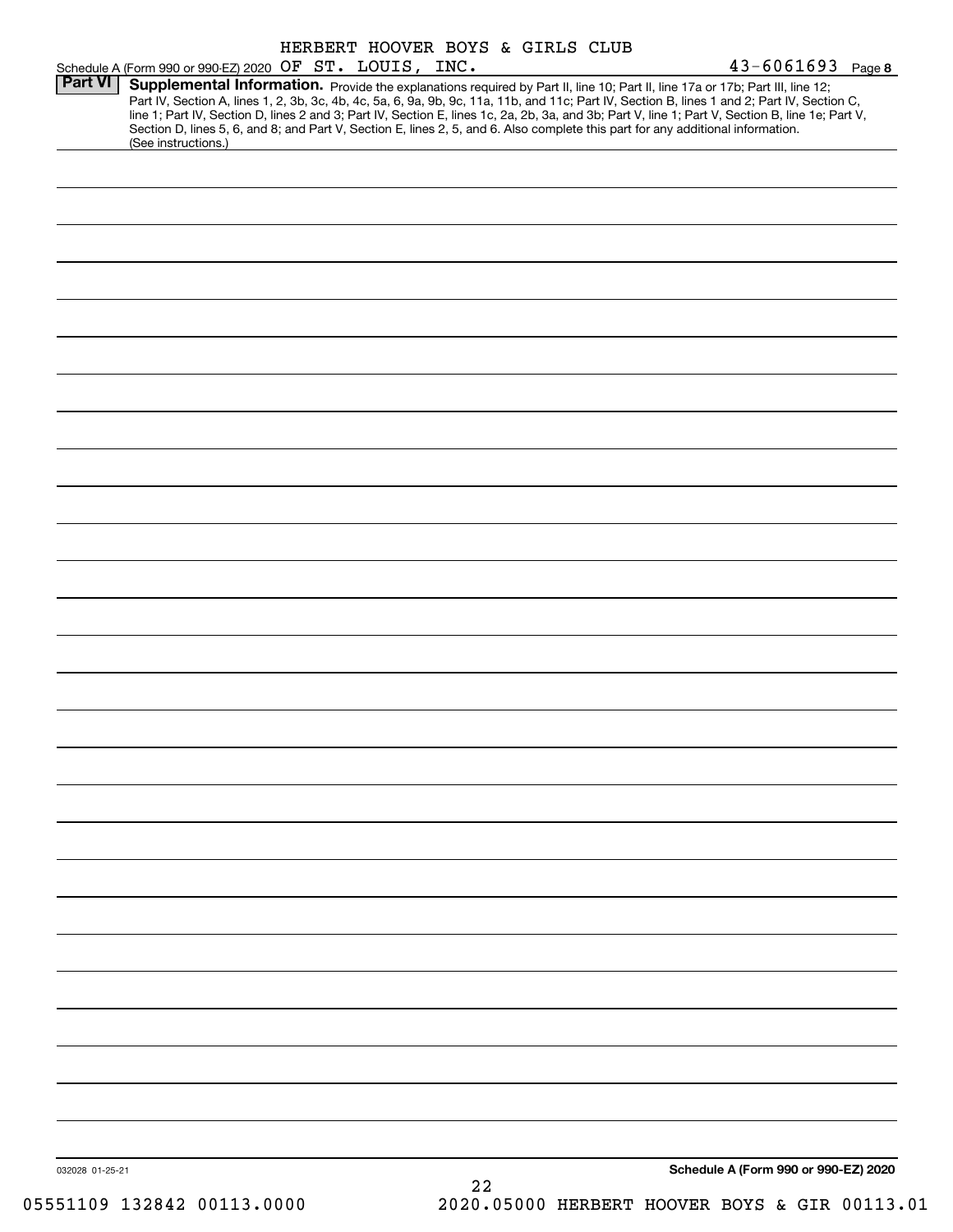|  |  | <b>Schedule B</b> |
|--|--|-------------------|
|--|--|-------------------|

Department of the Treasury Internal Revenue Service **(Form 990, 990-EZ, or 990-PF)**

**Organization type** (check one):

|  |  | ** PUBLIC DISCLOSURE COPY ** |  |  |
|--|--|------------------------------|--|--|
|--|--|------------------------------|--|--|

# **Schedule of Contributors**

**| Attach to Form 990, Form 990-EZ, or Form 990-PF. | Go to www.irs.gov/Form990 for the latest information.** OMB No. 1545-0047

**2020**

**Employer identification number**

| Name of the organization |                                  |  |  |
|--------------------------|----------------------------------|--|--|
|                          | HERBERT HOOVER BOYS & GIRLS CLUB |  |  |
|                          | OF ST. LOUIS, INC.               |  |  |

 $43 - 6061693$ 

| Filers of:         | Section:                                                                    |
|--------------------|-----------------------------------------------------------------------------|
| Form 990 or 990-EZ | $ \mathbf{X} $ 501(c)( 3) (enter number) organization                       |
|                    | $4947(a)(1)$ nonexempt charitable trust not treated as a private foundation |
|                    | 527 political organization                                                  |
| Form 990-PF        | 501(c)(3) exempt private foundation                                         |
|                    | 4947(a)(1) nonexempt charitable trust treated as a private foundation       |
|                    | 501(c)(3) taxable private foundation                                        |

Check if your organization is covered by the **General Rule** or a **Special Rule. Note:**  Only a section 501(c)(7), (8), or (10) organization can check boxes for both the General Rule and a Special Rule. See instructions.

### **General Rule**

 $\mathcal{L}^{\text{max}}$ 

For an organization filing Form 990, 990-EZ, or 990-PF that received, during the year, contributions totaling \$5,000 or more (in money or property) from any one contributor. Complete Parts I and II. See instructions for determining a contributor's total contributions.

### **Special Rules**

any one contributor, during the year, total contributions of the greater of  $\,$  (1) \$5,000; or **(2)** 2% of the amount on (i) Form 990, Part VIII, line 1h;  $\boxed{\textbf{X}}$  For an organization described in section 501(c)(3) filing Form 990 or 990-EZ that met the 33 1/3% support test of the regulations under sections 509(a)(1) and 170(b)(1)(A)(vi), that checked Schedule A (Form 990 or 990-EZ), Part II, line 13, 16a, or 16b, and that received from or (ii) Form 990-EZ, line 1. Complete Parts I and II.

For an organization described in section 501(c)(7), (8), or (10) filing Form 990 or 990-EZ that received from any one contributor, during the year, total contributions of more than \$1,000 exclusively for religious, charitable, scientific, literary, or educational purposes, or for the prevention of cruelty to children or animals. Complete Parts I (entering "N/A" in column (b) instead of the contributor name and address), II, and III.  $\mathcal{L}^{\text{max}}$ 

purpose. Don't complete any of the parts unless the **General Rule** applies to this organization because it received *nonexclusively* year, contributions <sub>exclusively</sub> for religious, charitable, etc., purposes, but no such contributions totaled more than \$1,000. If this box is checked, enter here the total contributions that were received during the year for an  $\;$ exclusively religious, charitable, etc., For an organization described in section 501(c)(7), (8), or (10) filing Form 990 or 990-EZ that received from any one contributor, during the religious, charitable, etc., contributions totaling \$5,000 or more during the year  $\Box$ — $\Box$   $\Box$  $\mathcal{L}^{\text{max}}$ 

**Caution:**  An organization that isn't covered by the General Rule and/or the Special Rules doesn't file Schedule B (Form 990, 990-EZ, or 990-PF),  **must** but it answer "No" on Part IV, line 2, of its Form 990; or check the box on line H of its Form 990-EZ or on its Form 990-PF, Part I, line 2, to certify that it doesn't meet the filing requirements of Schedule B (Form 990, 990-EZ, or 990-PF).

**For Paperwork Reduction Act Notice, see the instructions for Form 990, 990-EZ, or 990-PF. Schedule B (Form 990, 990-EZ, or 990-PF) (2020)** LHA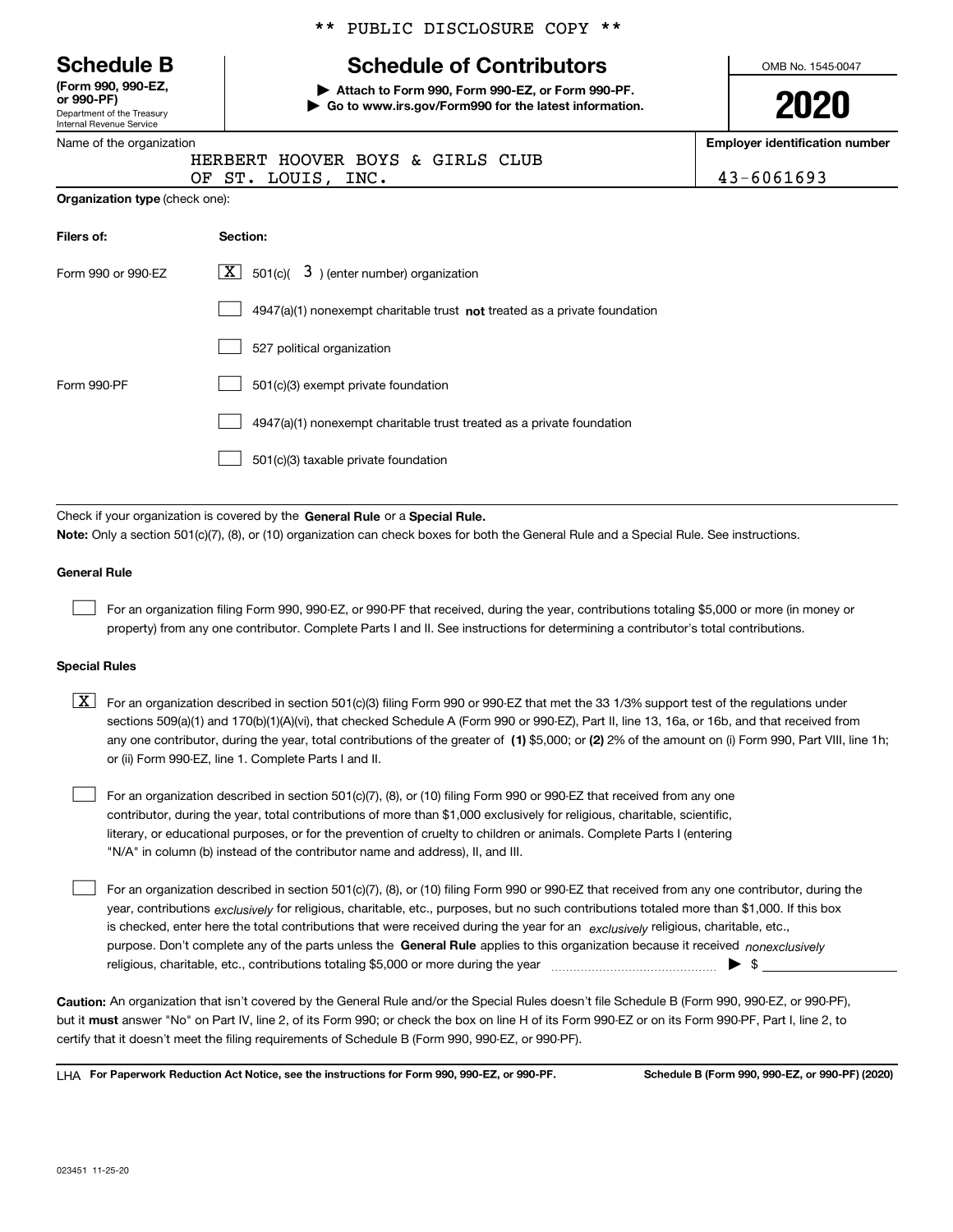### Schedule B (Form 990, 990-EZ, or 990-PF) (2020) **Page 2** Page 2

Name of organization

Chedule B (Form 990, 990-EZ, or 990-PF) (2020)<br> **2Page 2**<br> **2PARERT HOOVER BOYS & GIRLS CLUB**<br> **2PART I** Contributors (see instructions). Use duplicate copies of Part I if additional space is needed.<br>
2PART I Contributors HERBERT HOOVER BOYS & GIRLS CLUB OF ST. LOUIS, INC. 43-6061693

Contributors (see instructions). Use duplicate copies of Part I if additional space is needed.

| (b)<br>(a)<br>No.<br>Name, address, and ZIP + 4 | (c)<br><b>Total contributions</b> | (d)                                                                                                                                                            |
|-------------------------------------------------|-----------------------------------|----------------------------------------------------------------------------------------------------------------------------------------------------------------|
|                                                 |                                   | Type of contribution                                                                                                                                           |
| 1                                               | 939,034.<br>$$\mathbb{S}$$        | $\overline{\mathbf{X}}$<br>Person<br>Payroll<br>Noncash<br>(Complete Part II for<br>noncash contributions.)                                                    |
| (b)<br>(a)<br>No.<br>Name, address, and ZIP + 4 | (c)<br><b>Total contributions</b> | (d)<br>Type of contribution                                                                                                                                    |
| 2                                               | 417,754.<br>\$                    | $\overline{\mathbf{X}}$<br>Person<br>Payroll<br>Noncash<br>(Complete Part II for<br>noncash contributions.)                                                    |
| (b)<br>(a)<br>No.<br>Name, address, and ZIP + 4 | (c)<br><b>Total contributions</b> | (d)<br>Type of contribution                                                                                                                                    |
| 3                                               | 377,122.<br>$\frac{1}{2}$         | $\overline{\mathbf{X}}$<br>Person<br>Payroll<br><b>Noncash</b><br>(Complete Part II for<br>noncash contributions.)                                             |
| (b)<br>(a)<br>No.<br>Name, address, and ZIP + 4 | (c)<br><b>Total contributions</b> | (d)<br>Type of contribution                                                                                                                                    |
| 4                                               | 305,000.<br>\$                    | $\overline{\mathbf{X}}$<br>Person<br>Payroll<br><b>Noncash</b><br>(Complete Part II for<br>noncash contributions.)                                             |
| (b)<br>(a)<br>No.<br>Name, address, and ZIP + 4 | (c)<br><b>Total contributions</b> | (d)<br>Type of contribution                                                                                                                                    |
| 5                                               | 208,907.<br>\$                    | $\overline{\mathbf{X}}$<br>Person<br>Payroll<br>Noncash<br>(Complete Part II for<br>noncash contributions.)                                                    |
| (b)<br>(a)<br>No.<br>Name, address, and ZIP + 4 | (c)<br><b>Total contributions</b> | (d)<br>Type of contribution                                                                                                                                    |
| 6<br>023452 11-25-20                            | 336,575.<br>\$                    | $\overline{\mathbf{X}}$<br>Person<br>Payroll<br>Noncash<br>(Complete Part II for<br>noncash contributions.)<br>Schedule B (Form 990, 990-EZ, or 990-PF) (2020) |

05551109 132842 00113.0000 2020.05000 HERBERT HOOVER BOYS & GIR 00113.01

24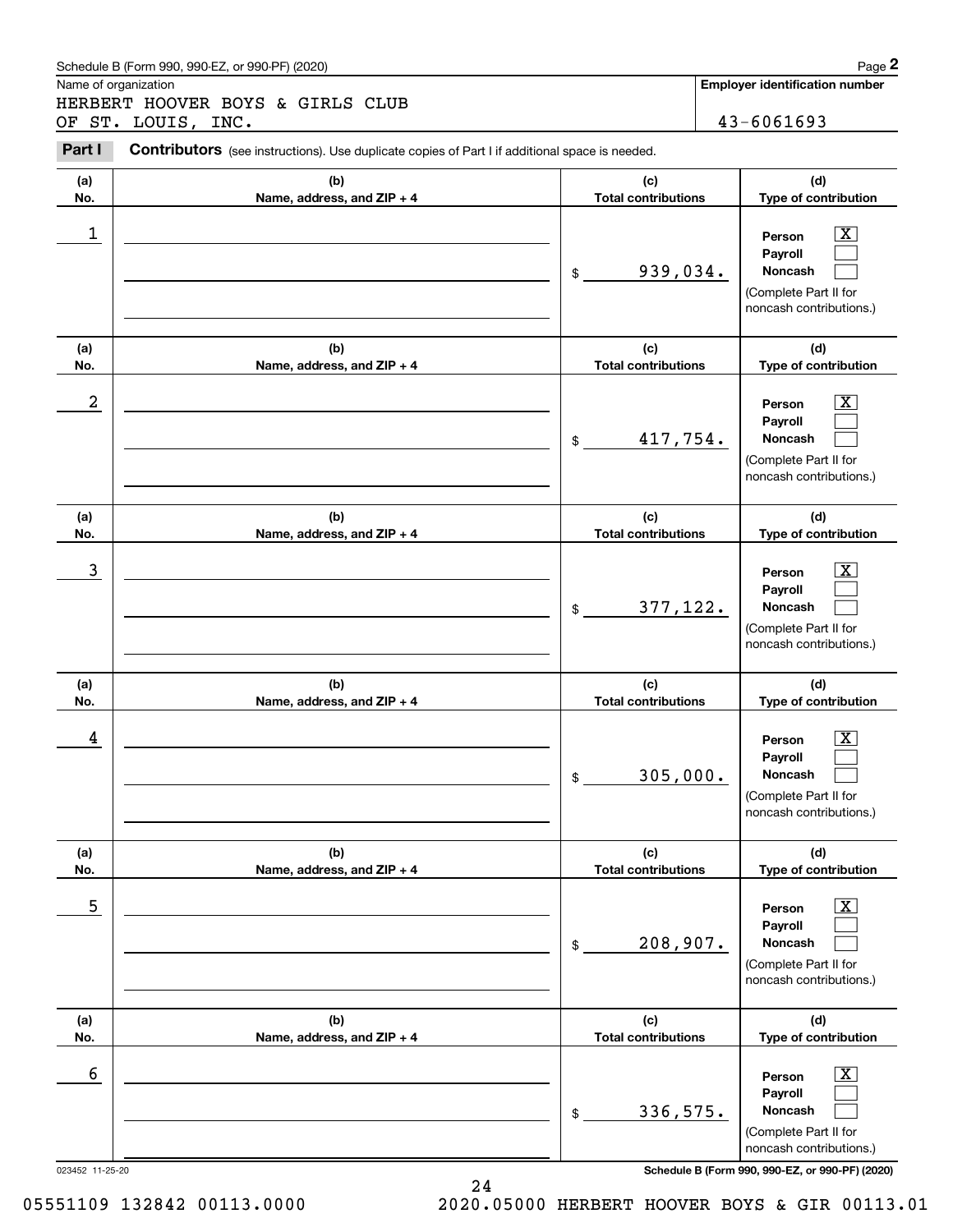### Schedule B (Form 990, 990-EZ, or 990-PF) (2020) **Page 2** Page 2

Name of organization

Chedule B (Form 990, 990-EZ, or 990-PF) (2020)<br> **2Page 2**<br> **2PARERT HOOVER BOYS & GIRLS CLUB**<br> **2PART I** Contributors (see instructions). Use duplicate copies of Part I if additional space is needed.<br>
2PART I Contributors HERBERT HOOVER BOYS & GIRLS CLUB OF ST. LOUIS, INC. 43-6061693

Contributors (see instructions). Use duplicate copies of Part I if additional space is needed.

| (a)             | (b)                        | (c)                        | (d)                                                                                                                                 |
|-----------------|----------------------------|----------------------------|-------------------------------------------------------------------------------------------------------------------------------------|
| No.             | Name, address, and ZIP + 4 | <b>Total contributions</b> | Type of contribution                                                                                                                |
| 7               |                            | 399,989.<br>$\frac{1}{2}$  | X<br>Person<br>Payroll<br>Noncash<br>(Complete Part II for<br>noncash contributions.)                                               |
| (a)             | (b)                        | (c)                        | (d)                                                                                                                                 |
| No.             | Name, address, and ZIP + 4 | <b>Total contributions</b> | Type of contribution                                                                                                                |
| 8               |                            | 450,582.<br>$\frac{1}{2}$  | Х,<br>Person<br>Payroll<br>Noncash<br>(Complete Part II for<br>noncash contributions.)                                              |
| (a)             | (b)                        | (c)                        | (d)                                                                                                                                 |
| No.             | Name, address, and ZIP + 4 | <b>Total contributions</b> | Type of contribution                                                                                                                |
| 9               |                            | 289,723.<br>$\frac{1}{2}$  | Х,<br>Person<br>Payroll<br>Noncash<br>(Complete Part II for<br>noncash contributions.)                                              |
| (a)             | (b)                        | (c)                        | (d)                                                                                                                                 |
| No.             | Name, address, and ZIP + 4 | <b>Total contributions</b> | Type of contribution                                                                                                                |
| 10              |                            | 200, 167.<br>$\frac{1}{2}$ | X<br>Person<br>Payroll<br>Noncash<br>(Complete Part II for<br>noncash contributions.)                                               |
| (a)             | (b)                        | (c)                        | (d)                                                                                                                                 |
| No.             | Name, address, and ZIP + 4 | <b>Total contributions</b> | Type of contribution                                                                                                                |
|                 |                            | \$                         | Person<br>Payroll<br>Noncash<br>(Complete Part II for<br>noncash contributions.)                                                    |
| (a)             | (b)                        | (c)                        | (d)                                                                                                                                 |
| No.             | Name, address, and ZIP + 4 | <b>Total contributions</b> | Type of contribution                                                                                                                |
| 023452 11-25-20 |                            | \$                         | Person<br>Payroll<br>Noncash<br>(Complete Part II for<br>noncash contributions.)<br>Schedule B (Form 990, 990-EZ, or 990-PF) (2020) |

25

05551109 132842 00113.0000 2020.05000 HERBERT HOOVER BOYS & GIR 00113.01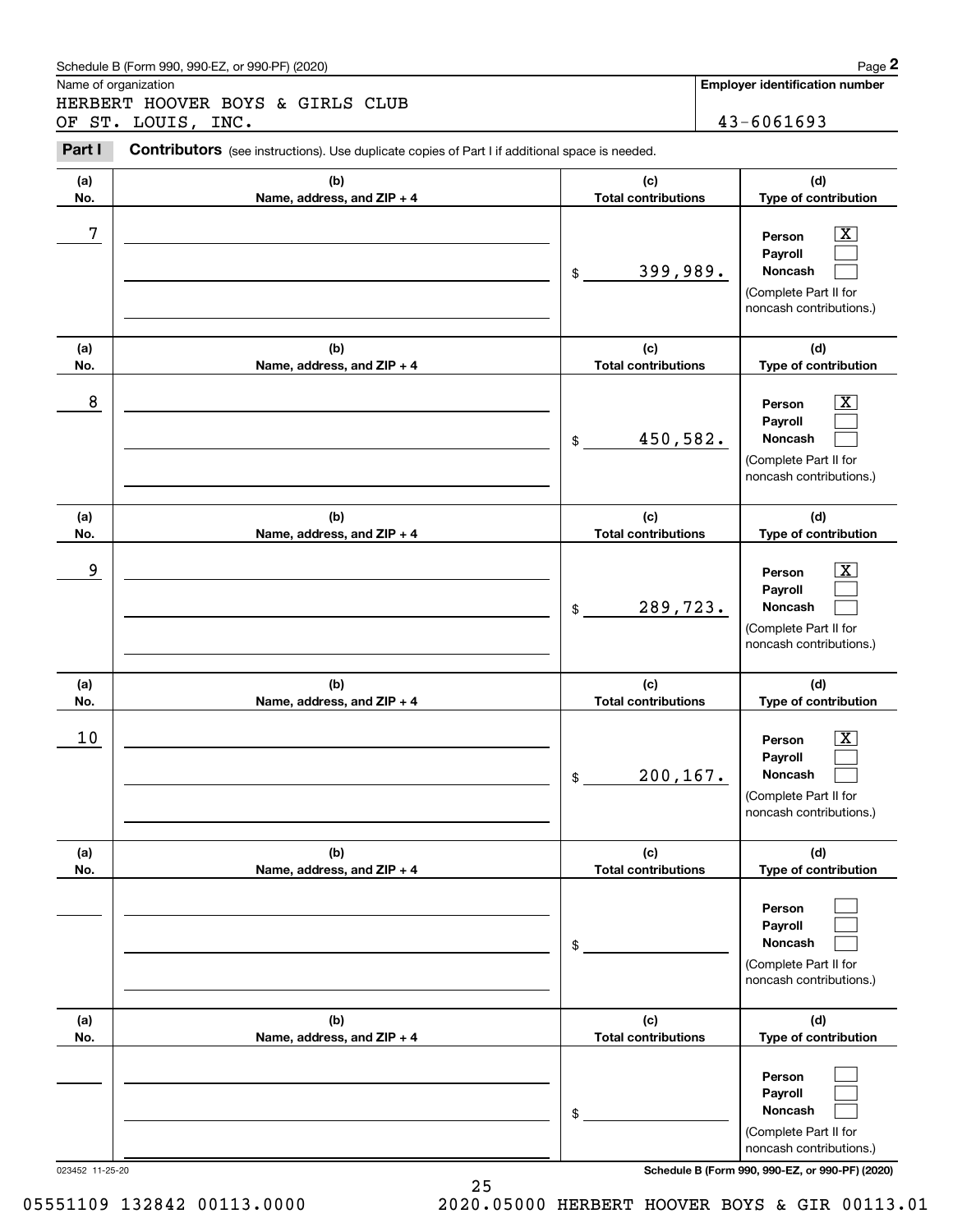|                              | Schedule B (Form 990, 990-EZ, or 990-PF) (2020)                                                     |                                                                                                                                                                                                                                                                                                                                 | Page 3                                          |
|------------------------------|-----------------------------------------------------------------------------------------------------|---------------------------------------------------------------------------------------------------------------------------------------------------------------------------------------------------------------------------------------------------------------------------------------------------------------------------------|-------------------------------------------------|
| Name of organization         | HERBERT HOOVER BOYS & GIRLS CLUB                                                                    |                                                                                                                                                                                                                                                                                                                                 | <b>Employer identification number</b>           |
|                              | OF ST. LOUIS, INC.                                                                                  |                                                                                                                                                                                                                                                                                                                                 | 43-6061693                                      |
| Part II                      | Noncash Property (see instructions). Use duplicate copies of Part II if additional space is needed. |                                                                                                                                                                                                                                                                                                                                 |                                                 |
| (a)<br>No.<br>from<br>Part I | (b)<br>Description of noncash property given                                                        | (c)                                                                                                                                                                                                                                                                                                                             | (d)<br>Date received                            |
|                              |                                                                                                     | $$\circ$$                                                                                                                                                                                                                                                                                                                       |                                                 |
| (a)<br>No.<br>from<br>Part I | (b)<br>Description of noncash property given                                                        | FMV (or estimate)<br>(See instructions.)<br>(c)<br>FMV (or estimate)<br>(See instructions.)<br>\$<br>(c)<br>FMV (or estimate)<br>(See instructions.)<br>\$<br>(c)<br>FMV (or estimate)<br>(See instructions.)<br>\$<br>(c)<br>FMV (or estimate)<br>(See instructions.)<br>\$<br>(c)<br>FMV (or estimate)<br>(See instructions.) | (d)<br>Date received                            |
|                              |                                                                                                     |                                                                                                                                                                                                                                                                                                                                 |                                                 |
| (a)<br>No.<br>from<br>Part I | (b)<br>Description of noncash property given                                                        |                                                                                                                                                                                                                                                                                                                                 | (d)<br>Date received                            |
|                              |                                                                                                     |                                                                                                                                                                                                                                                                                                                                 |                                                 |
| (a)<br>No.<br>from<br>Part I | (b)<br>Description of noncash property given                                                        |                                                                                                                                                                                                                                                                                                                                 | (d)<br>Date received                            |
|                              |                                                                                                     |                                                                                                                                                                                                                                                                                                                                 |                                                 |
| (a)<br>No.<br>from<br>Part I | (b)<br>Description of noncash property given                                                        | (b)                                                                                                                                                                                                                                                                                                                             | (d)<br>Date received                            |
|                              |                                                                                                     |                                                                                                                                                                                                                                                                                                                                 |                                                 |
| (a)<br>No.<br>from<br>Part I | Description of noncash property given                                                               |                                                                                                                                                                                                                                                                                                                                 | (d)<br>Date received                            |
|                              |                                                                                                     | \$                                                                                                                                                                                                                                                                                                                              |                                                 |
| 023453 11-25-20              |                                                                                                     |                                                                                                                                                                                                                                                                                                                                 | Schedule B (Form 990, 990-EZ, or 990-PF) (2020) |

26

05551109 132842 00113.0000 2020.05000 HERBERT HOOVER BOYS & GIR 00113.01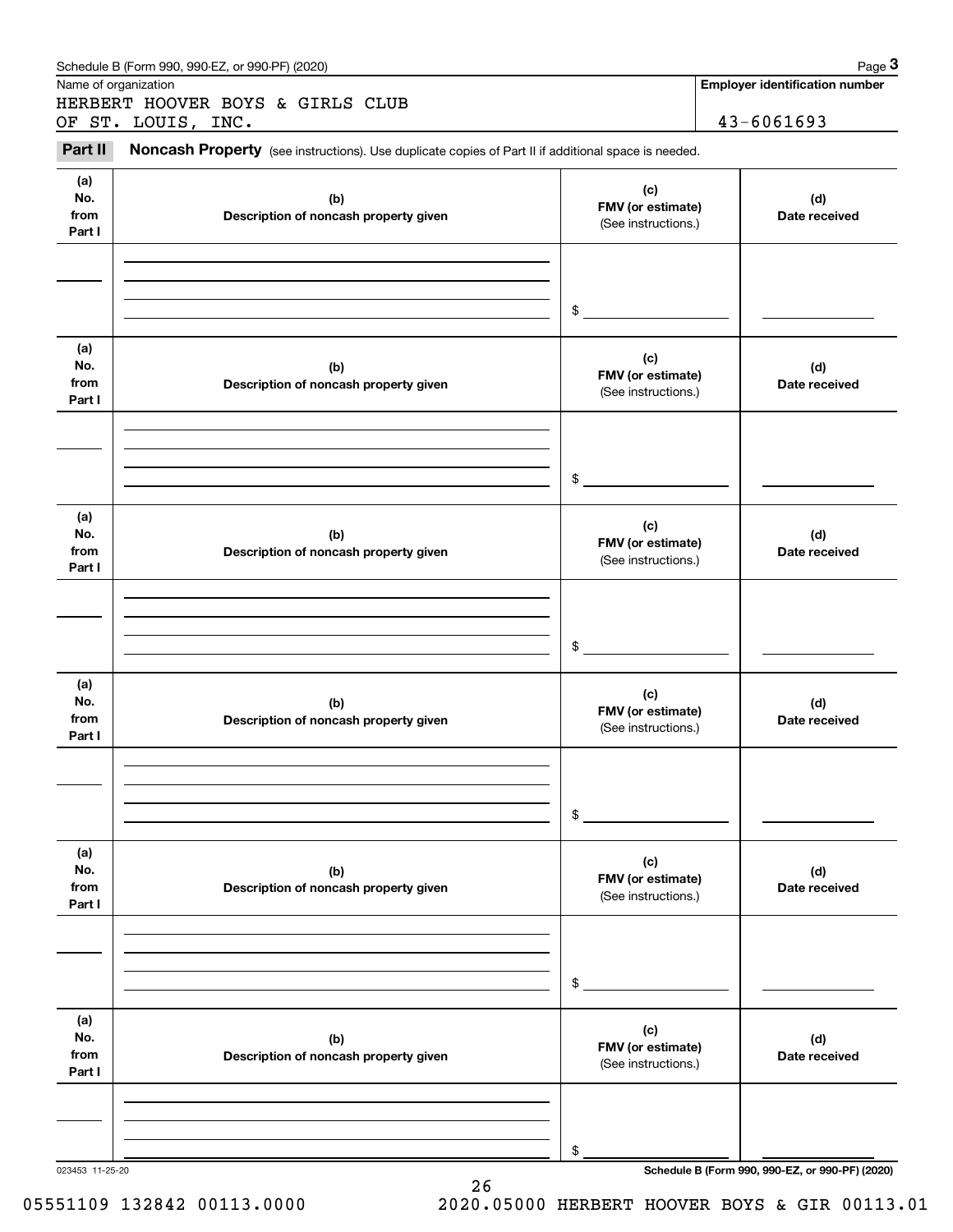|                           | Schedule B (Form 990, 990-EZ, or 990-PF) (2020)                                                                                                                                 |                                          | Page 4                                                                                                                                                         |  |  |  |  |  |
|---------------------------|---------------------------------------------------------------------------------------------------------------------------------------------------------------------------------|------------------------------------------|----------------------------------------------------------------------------------------------------------------------------------------------------------------|--|--|--|--|--|
|                           | Name of organization                                                                                                                                                            |                                          | <b>Employer identification number</b>                                                                                                                          |  |  |  |  |  |
|                           | HERBERT HOOVER BOYS & GIRLS CLUB                                                                                                                                                |                                          |                                                                                                                                                                |  |  |  |  |  |
|                           | OF ST. LOUIS, INC.                                                                                                                                                              |                                          | 43-6061693                                                                                                                                                     |  |  |  |  |  |
| <b>Part III</b>           | from any one contributor. Complete columns (a) through (e) and the following line entry. For organizations                                                                      |                                          | Exclusively religious, charitable, etc., contributions to organizations described in section 501(c)(7), (8), or (10) that total more than \$1,000 for the year |  |  |  |  |  |
|                           | completing Part III, enter the total of exclusively religious, charitable, etc., contributions of $$1,000$ or less for the year. (Enter this info. once.) $\blacktriangleright$ |                                          |                                                                                                                                                                |  |  |  |  |  |
|                           | Use duplicate copies of Part III if additional space is needed.                                                                                                                 |                                          |                                                                                                                                                                |  |  |  |  |  |
| (a) No.<br>from<br>Part I | (b) Purpose of gift                                                                                                                                                             | (c) Use of gift                          | (d) Description of how gift is held                                                                                                                            |  |  |  |  |  |
|                           |                                                                                                                                                                                 |                                          |                                                                                                                                                                |  |  |  |  |  |
|                           |                                                                                                                                                                                 | (e) Transfer of gift                     |                                                                                                                                                                |  |  |  |  |  |
|                           |                                                                                                                                                                                 |                                          |                                                                                                                                                                |  |  |  |  |  |
|                           | Transferee's name, address, and $ZIP + 4$                                                                                                                                       |                                          | Relationship of transferor to transferee                                                                                                                       |  |  |  |  |  |
|                           |                                                                                                                                                                                 |                                          |                                                                                                                                                                |  |  |  |  |  |
|                           |                                                                                                                                                                                 |                                          |                                                                                                                                                                |  |  |  |  |  |
|                           |                                                                                                                                                                                 |                                          |                                                                                                                                                                |  |  |  |  |  |
| (a) No.                   |                                                                                                                                                                                 |                                          |                                                                                                                                                                |  |  |  |  |  |
| from<br>Part I            | (b) Purpose of gift                                                                                                                                                             | (c) Use of gift                          | (d) Description of how gift is held                                                                                                                            |  |  |  |  |  |
|                           |                                                                                                                                                                                 |                                          |                                                                                                                                                                |  |  |  |  |  |
|                           |                                                                                                                                                                                 |                                          |                                                                                                                                                                |  |  |  |  |  |
|                           |                                                                                                                                                                                 |                                          |                                                                                                                                                                |  |  |  |  |  |
|                           |                                                                                                                                                                                 |                                          |                                                                                                                                                                |  |  |  |  |  |
|                           | (e) Transfer of gift                                                                                                                                                            |                                          |                                                                                                                                                                |  |  |  |  |  |
|                           |                                                                                                                                                                                 |                                          |                                                                                                                                                                |  |  |  |  |  |
|                           | Transferee's name, address, and $ZIP + 4$                                                                                                                                       |                                          | Relationship of transferor to transferee                                                                                                                       |  |  |  |  |  |
|                           |                                                                                                                                                                                 |                                          |                                                                                                                                                                |  |  |  |  |  |
|                           |                                                                                                                                                                                 |                                          |                                                                                                                                                                |  |  |  |  |  |
|                           |                                                                                                                                                                                 |                                          |                                                                                                                                                                |  |  |  |  |  |
|                           |                                                                                                                                                                                 |                                          |                                                                                                                                                                |  |  |  |  |  |
| (a) No.<br>from           | (b) Purpose of gift                                                                                                                                                             | (c) Use of gift                          | (d) Description of how gift is held                                                                                                                            |  |  |  |  |  |
| Part I                    |                                                                                                                                                                                 |                                          |                                                                                                                                                                |  |  |  |  |  |
|                           |                                                                                                                                                                                 |                                          |                                                                                                                                                                |  |  |  |  |  |
|                           |                                                                                                                                                                                 |                                          |                                                                                                                                                                |  |  |  |  |  |
|                           |                                                                                                                                                                                 |                                          |                                                                                                                                                                |  |  |  |  |  |
|                           |                                                                                                                                                                                 |                                          |                                                                                                                                                                |  |  |  |  |  |
|                           | (e) Transfer of gift                                                                                                                                                            |                                          |                                                                                                                                                                |  |  |  |  |  |
|                           | Transferee's name, address, and ZIP + 4                                                                                                                                         | Relationship of transferor to transferee |                                                                                                                                                                |  |  |  |  |  |
|                           |                                                                                                                                                                                 |                                          |                                                                                                                                                                |  |  |  |  |  |
|                           |                                                                                                                                                                                 |                                          |                                                                                                                                                                |  |  |  |  |  |
|                           |                                                                                                                                                                                 |                                          |                                                                                                                                                                |  |  |  |  |  |
|                           |                                                                                                                                                                                 |                                          |                                                                                                                                                                |  |  |  |  |  |
| (a) No.<br>from           | (b) Purpose of gift                                                                                                                                                             | (c) Use of gift                          | (d) Description of how gift is held                                                                                                                            |  |  |  |  |  |
| Part I                    |                                                                                                                                                                                 |                                          |                                                                                                                                                                |  |  |  |  |  |
|                           |                                                                                                                                                                                 |                                          |                                                                                                                                                                |  |  |  |  |  |
|                           |                                                                                                                                                                                 |                                          |                                                                                                                                                                |  |  |  |  |  |
|                           |                                                                                                                                                                                 |                                          |                                                                                                                                                                |  |  |  |  |  |
|                           |                                                                                                                                                                                 |                                          |                                                                                                                                                                |  |  |  |  |  |
|                           |                                                                                                                                                                                 | (e) Transfer of gift                     |                                                                                                                                                                |  |  |  |  |  |
|                           |                                                                                                                                                                                 |                                          |                                                                                                                                                                |  |  |  |  |  |
|                           | Transferee's name, address, and $ZIP + 4$                                                                                                                                       |                                          | Relationship of transferor to transferee                                                                                                                       |  |  |  |  |  |
|                           |                                                                                                                                                                                 |                                          |                                                                                                                                                                |  |  |  |  |  |
|                           |                                                                                                                                                                                 |                                          |                                                                                                                                                                |  |  |  |  |  |
|                           |                                                                                                                                                                                 |                                          |                                                                                                                                                                |  |  |  |  |  |
| 023454 11-25-20           |                                                                                                                                                                                 |                                          | Schedule B (Form 990, 990-EZ, or 990-PF) (2020)                                                                                                                |  |  |  |  |  |
|                           |                                                                                                                                                                                 | 27                                       |                                                                                                                                                                |  |  |  |  |  |

<sup>05551109 132842 00113.0000 2020.05000</sup> HERBERT HOOVER BOYS & GIR 00113.01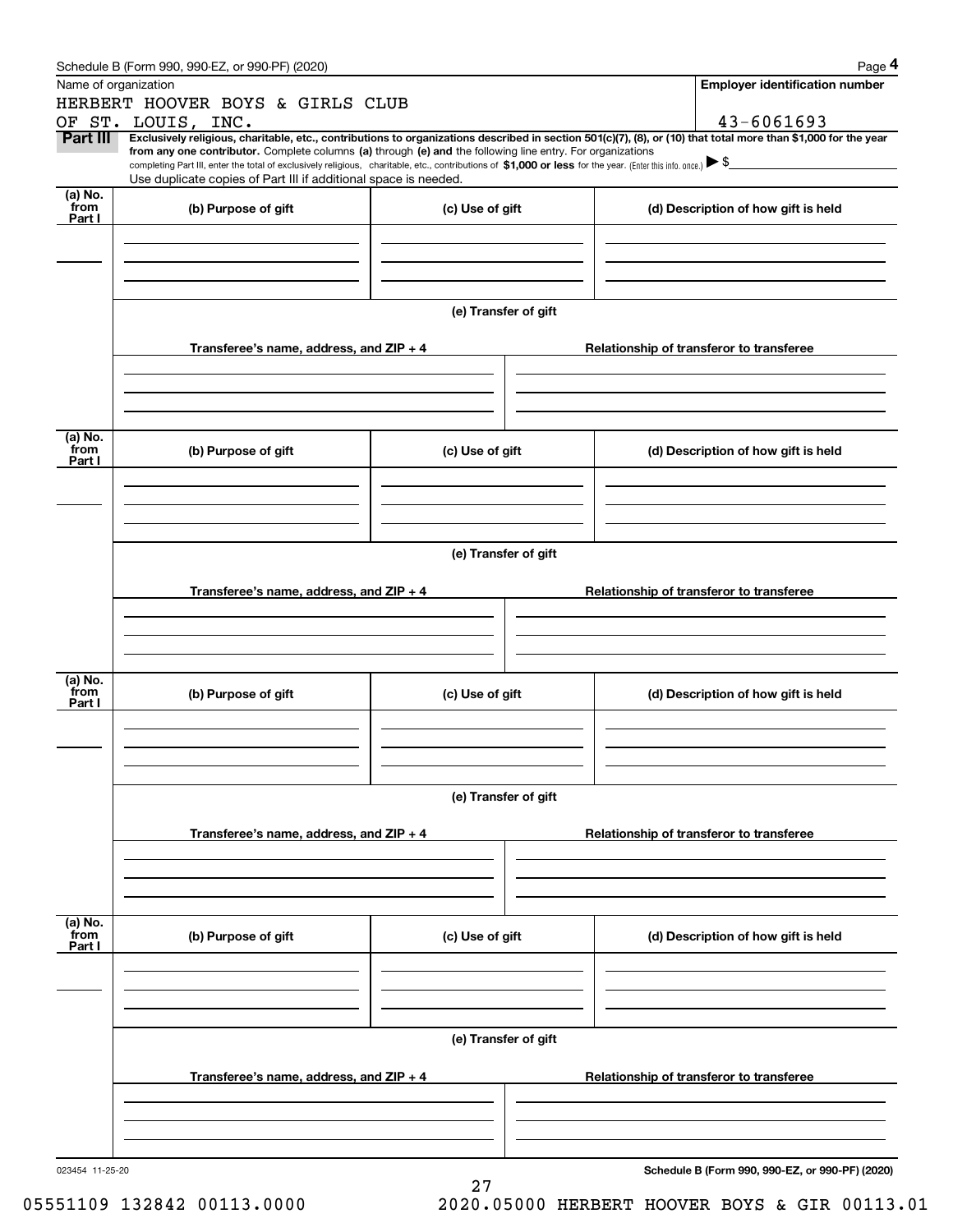|         | <b>SCHEDULE D</b>                                      |                                                                                                                                                                     | OMB No. 1545-0047                                                                                                                                                                                                              |                          |                                       |  |
|---------|--------------------------------------------------------|---------------------------------------------------------------------------------------------------------------------------------------------------------------------|--------------------------------------------------------------------------------------------------------------------------------------------------------------------------------------------------------------------------------|--------------------------|---------------------------------------|--|
|         | (Form 990)                                             |                                                                                                                                                                     | <b>Supplemental Financial Statements</b><br>Complete if the organization answered "Yes" on Form 990,<br>Part IV, line 6, 7, 8, 9, 10, 11a, 11b, 11c, 11d, 11e, 11f, 12a, or 12b.                                               |                          |                                       |  |
|         | Department of the Treasury<br>Internal Revenue Service |                                                                                                                                                                     | Attach to Form 990.<br>Go to www.irs.gov/Form990 for instructions and the latest information.                                                                                                                                  |                          | Open to Public<br>Inspection          |  |
|         | Name of the organization                               | HERBERT HOOVER BOYS & GIRLS CLUB                                                                                                                                    |                                                                                                                                                                                                                                |                          | <b>Employer identification number</b> |  |
|         |                                                        | OF ST. LOUIS, INC.                                                                                                                                                  |                                                                                                                                                                                                                                |                          | 43-6061693                            |  |
| Part I  |                                                        |                                                                                                                                                                     | Organizations Maintaining Donor Advised Funds or Other Similar Funds or Accounts. Complete if the                                                                                                                              |                          |                                       |  |
|         |                                                        | organization answered "Yes" on Form 990, Part IV, line 6.                                                                                                           |                                                                                                                                                                                                                                |                          |                                       |  |
|         |                                                        |                                                                                                                                                                     | (a) Donor advised funds                                                                                                                                                                                                        |                          | (b) Funds and other accounts          |  |
| 1       |                                                        |                                                                                                                                                                     |                                                                                                                                                                                                                                |                          |                                       |  |
| 2       |                                                        | Aggregate value of contributions to (during year)                                                                                                                   |                                                                                                                                                                                                                                |                          |                                       |  |
| з       |                                                        |                                                                                                                                                                     |                                                                                                                                                                                                                                |                          |                                       |  |
| 4       |                                                        |                                                                                                                                                                     |                                                                                                                                                                                                                                |                          |                                       |  |
| 5       |                                                        |                                                                                                                                                                     | Did the organization inform all donors and donor advisors in writing that the assets held in donor advised funds                                                                                                               |                          |                                       |  |
|         |                                                        |                                                                                                                                                                     |                                                                                                                                                                                                                                |                          | Yes<br>No                             |  |
| 6       |                                                        |                                                                                                                                                                     | Did the organization inform all grantees, donors, and donor advisors in writing that grant funds can be used only                                                                                                              |                          |                                       |  |
|         |                                                        |                                                                                                                                                                     | for charitable purposes and not for the benefit of the donor or donor advisor, or for any other purpose conferring                                                                                                             |                          |                                       |  |
| Part II | impermissible private benefit?                         |                                                                                                                                                                     | Conservation Easements. Complete if the organization answered "Yes" on Form 990, Part IV, line 7.                                                                                                                              |                          | Yes<br>No                             |  |
|         |                                                        |                                                                                                                                                                     |                                                                                                                                                                                                                                |                          |                                       |  |
| 1       |                                                        | Purpose(s) of conservation easements held by the organization (check all that apply).<br>Preservation of land for public use (for example, recreation or education) | Preservation of a historically important land area                                                                                                                                                                             |                          |                                       |  |
|         |                                                        | Protection of natural habitat                                                                                                                                       | Preservation of a certified historic structure                                                                                                                                                                                 |                          |                                       |  |
|         |                                                        | Preservation of open space                                                                                                                                          |                                                                                                                                                                                                                                |                          |                                       |  |
| 2       |                                                        |                                                                                                                                                                     | Complete lines 2a through 2d if the organization held a qualified conservation contribution in the form of a conservation easement on the last                                                                                 |                          |                                       |  |
|         | day of the tax year.                                   |                                                                                                                                                                     |                                                                                                                                                                                                                                |                          | Held at the End of the Tax Year       |  |
| а       |                                                        |                                                                                                                                                                     |                                                                                                                                                                                                                                | 2a                       |                                       |  |
| b       |                                                        | Total acreage restricted by conservation easements                                                                                                                  |                                                                                                                                                                                                                                | 2 <sub>b</sub>           |                                       |  |
| с       |                                                        |                                                                                                                                                                     | Number of conservation easements on a certified historic structure included in (a) manufacture included in (a)                                                                                                                 | 2c                       |                                       |  |
|         |                                                        |                                                                                                                                                                     | d Number of conservation easements included in (c) acquired after 7/25/06, and not on a historic structure                                                                                                                     |                          |                                       |  |
|         |                                                        |                                                                                                                                                                     | listed in the National Register [[11] matter contract the National Register of the National Register [11] matter of the National Register [11] matter of the National Register [11] matter of the National Register [11] matte | 2d                       |                                       |  |
| 3       |                                                        |                                                                                                                                                                     | Number of conservation easements modified, transferred, released, extinguished, or terminated by the organization during the tax                                                                                               |                          |                                       |  |
|         | year                                                   |                                                                                                                                                                     |                                                                                                                                                                                                                                |                          |                                       |  |
| 4       |                                                        | Number of states where property subject to conservation easement is located $\blacktriangleright$                                                                   |                                                                                                                                                                                                                                |                          |                                       |  |
| 5       |                                                        | Does the organization have a written policy regarding the periodic monitoring, inspection, handling of                                                              |                                                                                                                                                                                                                                |                          |                                       |  |
|         |                                                        | violations, and enforcement of the conservation easements it holds?                                                                                                 |                                                                                                                                                                                                                                |                          | Yes<br>No                             |  |
| 6       |                                                        |                                                                                                                                                                     | Staff and volunteer hours devoted to monitoring, inspecting, handling of violations, and enforcing conservation easements during the year                                                                                      |                          |                                       |  |
|         |                                                        |                                                                                                                                                                     |                                                                                                                                                                                                                                |                          |                                       |  |
| 7       |                                                        |                                                                                                                                                                     | Amount of expenses incurred in monitoring, inspecting, handling of violations, and enforcing conservation easements during the year                                                                                            |                          |                                       |  |
| 8       | $\blacktriangleright$ \$                               |                                                                                                                                                                     | Does each conservation easement reported on line 2(d) above satisfy the requirements of section 170(h)(4)(B)(i)                                                                                                                |                          |                                       |  |
|         |                                                        |                                                                                                                                                                     |                                                                                                                                                                                                                                |                          | Yes<br>No                             |  |
| 9       |                                                        |                                                                                                                                                                     | In Part XIII, describe how the organization reports conservation easements in its revenue and expense statement and                                                                                                            |                          |                                       |  |
|         |                                                        |                                                                                                                                                                     | balance sheet, and include, if applicable, the text of the footnote to the organization's financial statements that describes the                                                                                              |                          |                                       |  |
|         |                                                        | organization's accounting for conservation easements.                                                                                                               |                                                                                                                                                                                                                                |                          |                                       |  |
|         | Part III                                               |                                                                                                                                                                     | Organizations Maintaining Collections of Art, Historical Treasures, or Other Similar Assets.                                                                                                                                   |                          |                                       |  |
|         |                                                        | Complete if the organization answered "Yes" on Form 990, Part IV, line 8.                                                                                           |                                                                                                                                                                                                                                |                          |                                       |  |
|         |                                                        |                                                                                                                                                                     | 1a If the organization elected, as permitted under FASB ASC 958, not to report in its revenue statement and balance sheet works                                                                                                |                          |                                       |  |
|         |                                                        |                                                                                                                                                                     | of art, historical treasures, or other similar assets held for public exhibition, education, or research in furtherance of public                                                                                              |                          |                                       |  |
|         |                                                        |                                                                                                                                                                     | service, provide in Part XIII the text of the footnote to its financial statements that describes these items.                                                                                                                 |                          |                                       |  |
|         |                                                        |                                                                                                                                                                     | <b>b</b> If the organization elected, as permitted under FASB ASC 958, to report in its revenue statement and balance sheet works of                                                                                           |                          |                                       |  |
|         |                                                        |                                                                                                                                                                     | art, historical treasures, or other similar assets held for public exhibition, education, or research in furtherance of public service,                                                                                        |                          |                                       |  |
|         |                                                        | provide the following amounts relating to these items:                                                                                                              |                                                                                                                                                                                                                                |                          |                                       |  |
|         |                                                        |                                                                                                                                                                     |                                                                                                                                                                                                                                | $\blacktriangleright$ \$ |                                       |  |
|         |                                                        | (ii) Assets included in Form 990, Part X                                                                                                                            |                                                                                                                                                                                                                                |                          | $\bullet \quad \bullet \quad \bullet$ |  |
| 2       |                                                        |                                                                                                                                                                     | If the organization received or held works of art, historical treasures, or other similar assets for financial gain, provide                                                                                                   |                          |                                       |  |
|         |                                                        | the following amounts required to be reported under FASB ASC 958 relating to these items:                                                                           |                                                                                                                                                                                                                                |                          |                                       |  |
|         |                                                        |                                                                                                                                                                     |                                                                                                                                                                                                                                | - \$                     |                                       |  |
|         |                                                        | LHA For Paperwork Reduction Act Notice, see the Instructions for Form 990.                                                                                          | b Assets included in Form 990, Part X [11] matter and the content of the Assets included in Form 990, Part X [11] matter and the content of the Assets included in Form 990, Part X [11] matter and the content of the Assets  | $\blacktriangleright$ \$ | Schedule D (Form 990) 2020            |  |
|         |                                                        |                                                                                                                                                                     |                                                                                                                                                                                                                                |                          |                                       |  |
|         | 032051 12-01-20                                        |                                                                                                                                                                     | 28                                                                                                                                                                                                                             |                          |                                       |  |

|     | 40 |  |                               |  |  |
|-----|----|--|-------------------------------|--|--|
| ، م |    |  | $\cap$ $\Gamma$ $\cap$ $\cap$ |  |  |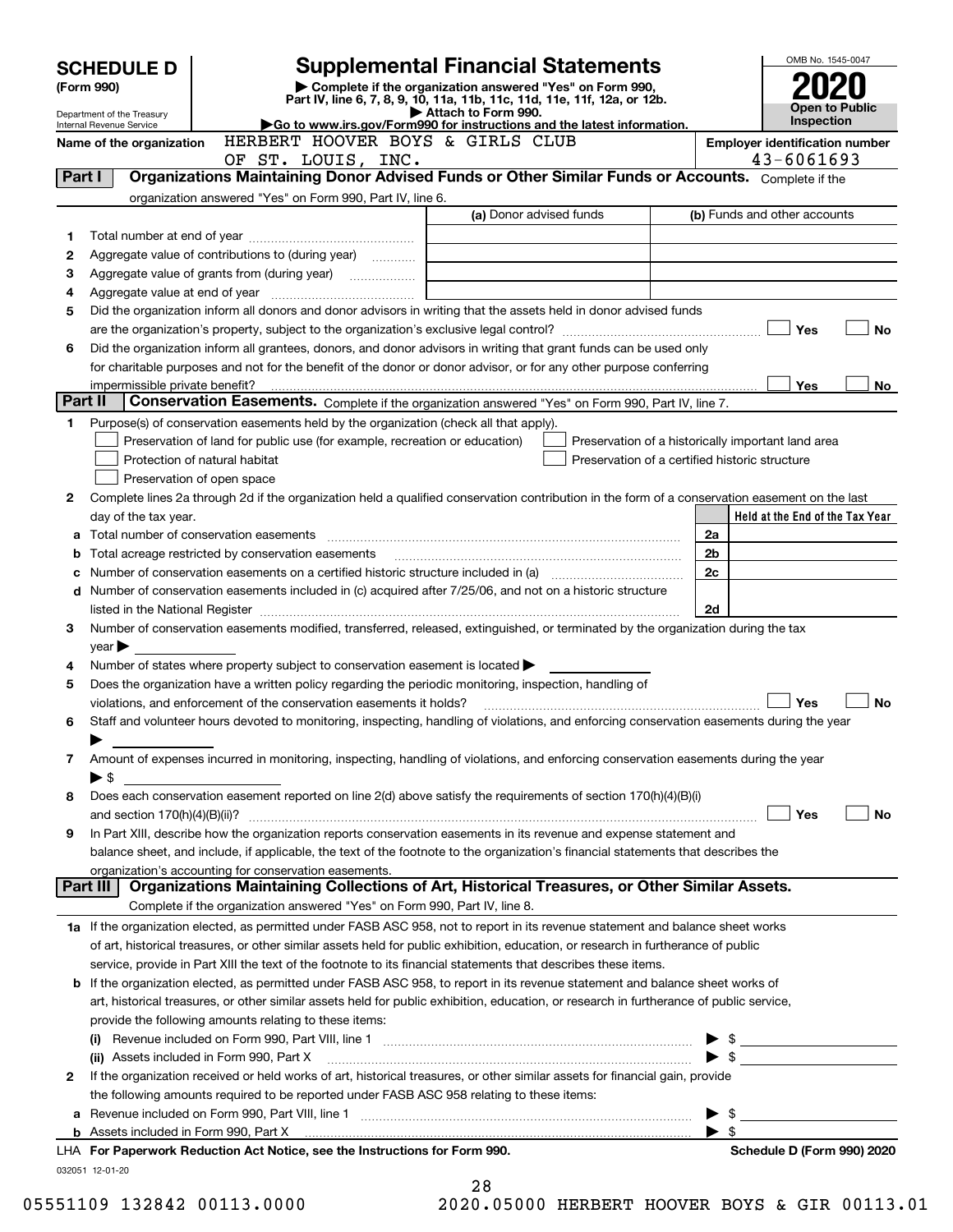|               |                                                                                                                                                                                                                                | HERBERT HOOVER BOYS & GIRLS CLUB |                |                                                                                                                                                                                                                               |                 |              |                      |                |                                                 |
|---------------|--------------------------------------------------------------------------------------------------------------------------------------------------------------------------------------------------------------------------------|----------------------------------|----------------|-------------------------------------------------------------------------------------------------------------------------------------------------------------------------------------------------------------------------------|-----------------|--------------|----------------------|----------------|-------------------------------------------------|
|               | Schedule D (Form 990) 2020                                                                                                                                                                                                     | OF ST. LOUIS, INC.               |                |                                                                                                                                                                                                                               |                 |              |                      |                | $43 - 6061693$ Page 2                           |
|               | Part III<br>Organizations Maintaining Collections of Art, Historical Treasures, or Other Similar Assets (continued)                                                                                                            |                                  |                |                                                                                                                                                                                                                               |                 |              |                      |                |                                                 |
| 3             | Using the organization's acquisition, accession, and other records, check any of the following that make significant use of its                                                                                                |                                  |                |                                                                                                                                                                                                                               |                 |              |                      |                |                                                 |
|               | collection items (check all that apply):                                                                                                                                                                                       |                                  |                |                                                                                                                                                                                                                               |                 |              |                      |                |                                                 |
| a             | Public exhibition                                                                                                                                                                                                              |                                  |                | Loan or exchange program                                                                                                                                                                                                      |                 |              |                      |                |                                                 |
| b             | Scholarly research                                                                                                                                                                                                             |                                  |                | Other and the contract of the contract of the contract of the contract of the contract of the contract of the contract of the contract of the contract of the contract of the contract of the contract of the contract of the |                 |              |                      |                |                                                 |
| c             | Preservation for future generations                                                                                                                                                                                            |                                  |                |                                                                                                                                                                                                                               |                 |              |                      |                |                                                 |
|               | Provide a description of the organization's collections and explain how they further the organization's exempt purpose in Part XIII.                                                                                           |                                  |                |                                                                                                                                                                                                                               |                 |              |                      |                |                                                 |
| 5             | During the year, did the organization solicit or receive donations of art, historical treasures, or other similar assets                                                                                                       |                                  |                |                                                                                                                                                                                                                               |                 |              |                      |                |                                                 |
|               |                                                                                                                                                                                                                                |                                  |                |                                                                                                                                                                                                                               |                 |              |                      | Yes            | No                                              |
|               | <b>Part IV</b><br>Escrow and Custodial Arrangements. Complete if the organization answered "Yes" on Form 990, Part IV, line 9, or                                                                                              |                                  |                |                                                                                                                                                                                                                               |                 |              |                      |                |                                                 |
|               | reported an amount on Form 990, Part X, line 21.                                                                                                                                                                               |                                  |                |                                                                                                                                                                                                                               |                 |              |                      |                |                                                 |
|               | 1a Is the organization an agent, trustee, custodian or other intermediary for contributions or other assets not included                                                                                                       |                                  |                |                                                                                                                                                                                                                               |                 |              |                      |                |                                                 |
|               |                                                                                                                                                                                                                                |                                  |                |                                                                                                                                                                                                                               |                 |              |                      | Yes            | <b>No</b>                                       |
|               | b If "Yes," explain the arrangement in Part XIII and complete the following table:                                                                                                                                             |                                  |                |                                                                                                                                                                                                                               |                 |              |                      |                |                                                 |
|               |                                                                                                                                                                                                                                |                                  |                |                                                                                                                                                                                                                               |                 |              |                      | Amount         |                                                 |
|               | c Beginning balance measurements and the contract of the contract of the contract of the contract of the contract of the contract of the contract of the contract of the contract of the contract of the contract of the contr |                                  |                |                                                                                                                                                                                                                               |                 | 1c           |                      |                |                                                 |
|               |                                                                                                                                                                                                                                |                                  |                |                                                                                                                                                                                                                               |                 | 1d           |                      |                |                                                 |
|               | e Distributions during the year manufactured and continuum and control of the control of the control of the control of the control of the control of the control of the control of the control of the control of the control o |                                  |                |                                                                                                                                                                                                                               |                 | 1e           |                      |                |                                                 |
| Ť.            | Ending balance manufactured and contract and contract and contract and contract and contract and contract and contract and contract and contract and contract and contract and contract and contract and contract and contract |                                  |                |                                                                                                                                                                                                                               |                 | 1f           |                      |                |                                                 |
|               | 2a Did the organization include an amount on Form 990, Part X, line 21, for escrow or custodial account liability?                                                                                                             |                                  |                |                                                                                                                                                                                                                               |                 |              |                      | Yes            | No                                              |
|               | <b>b</b> If "Yes," explain the arrangement in Part XIII. Check here if the explanation has been provided on Part XIII                                                                                                          |                                  |                |                                                                                                                                                                                                                               |                 |              |                      |                |                                                 |
| <b>Part V</b> | Endowment Funds. Complete if the organization answered "Yes" on Form 990, Part IV, line 10.                                                                                                                                    |                                  |                |                                                                                                                                                                                                                               |                 |              |                      |                |                                                 |
|               |                                                                                                                                                                                                                                | (a) Current year                 | (b) Prior year | (c) Two years back                                                                                                                                                                                                            |                 |              | (d) Three years back |                | (e) Four years back                             |
|               | 1a Beginning of year balance                                                                                                                                                                                                   | 5, 313, 012.                     | 4,596,707.     | 5,022,567.                                                                                                                                                                                                                    |                 |              | 2,660,917.           |                | 2,627,408.                                      |
|               |                                                                                                                                                                                                                                |                                  |                |                                                                                                                                                                                                                               |                 |              | 2,055,250.           |                | 6,078.                                          |
|               | c Net investment earnings, gains, and losses                                                                                                                                                                                   | 521,262.                         | 853,484.       | $-312, 272.$                                                                                                                                                                                                                  |                 |              | 416,611.             |                | 138,490.                                        |
|               |                                                                                                                                                                                                                                |                                  |                |                                                                                                                                                                                                                               |                 |              |                      |                |                                                 |
|               | e Other expenditures for facilities                                                                                                                                                                                            |                                  |                |                                                                                                                                                                                                                               |                 |              |                      |                |                                                 |
|               | and programs                                                                                                                                                                                                                   | 166, 426.                        | 137,179.       |                                                                                                                                                                                                                               | 113,588.        |              | 110,211.             |                | 111,059.                                        |
|               | f Administrative expenses                                                                                                                                                                                                      |                                  |                |                                                                                                                                                                                                                               |                 |              |                      |                |                                                 |
|               | <b>g</b> End of year balance                                                                                                                                                                                                   | 5,667,848.                       | 5,313,012.     | 4,596,707.                                                                                                                                                                                                                    |                 |              | 5,022,567.           |                | 2,660,917.                                      |
| 2             | Provide the estimated percentage of the current year end balance (line 1g, column (a)) held as:                                                                                                                                |                                  |                |                                                                                                                                                                                                                               |                 |              |                      |                |                                                 |
|               | a Board designated or quasi-endowment >                                                                                                                                                                                        |                                  | %              |                                                                                                                                                                                                                               |                 |              |                      |                |                                                 |
|               | <b>b</b> Permanent endowment $\triangleright$ 77.2800                                                                                                                                                                          | %                                |                |                                                                                                                                                                                                                               |                 |              |                      |                |                                                 |
|               | c Term endowment $\blacktriangleright$ 22.7200                                                                                                                                                                                 | %                                |                |                                                                                                                                                                                                                               |                 |              |                      |                |                                                 |
|               | The percentages on lines 2a, 2b, and 2c should equal 100%.                                                                                                                                                                     |                                  |                |                                                                                                                                                                                                                               |                 |              |                      |                |                                                 |
|               | 3a Are there endowment funds not in the possession of the organization that are held and administered for the organization                                                                                                     |                                  |                |                                                                                                                                                                                                                               |                 |              |                      |                |                                                 |
|               | by:                                                                                                                                                                                                                            |                                  |                |                                                                                                                                                                                                                               |                 |              |                      |                | Yes<br>No                                       |
|               | (i)                                                                                                                                                                                                                            |                                  |                |                                                                                                                                                                                                                               |                 |              |                      | 3a(i)          | X                                               |
|               |                                                                                                                                                                                                                                |                                  |                |                                                                                                                                                                                                                               |                 |              |                      | 3a(ii)         | X                                               |
|               |                                                                                                                                                                                                                                |                                  |                |                                                                                                                                                                                                                               |                 |              |                      | 3b             |                                                 |
| 4             | Describe in Part XIII the intended uses of the organization's endowment funds.<br><b>Part VI</b>                                                                                                                               |                                  |                |                                                                                                                                                                                                                               |                 |              |                      |                |                                                 |
|               | Land, Buildings, and Equipment.                                                                                                                                                                                                |                                  |                |                                                                                                                                                                                                                               |                 |              |                      |                |                                                 |
|               | Complete if the organization answered "Yes" on Form 990, Part IV, line 11a. See Form 990, Part X, line 10.                                                                                                                     |                                  |                |                                                                                                                                                                                                                               |                 |              |                      |                |                                                 |
|               | Description of property                                                                                                                                                                                                        | (a) Cost or other                |                | (b) Cost or other                                                                                                                                                                                                             | (c) Accumulated |              |                      | (d) Book value |                                                 |
|               |                                                                                                                                                                                                                                | basis (investment)               | basis (other)  |                                                                                                                                                                                                                               |                 | depreciation |                      |                |                                                 |
|               |                                                                                                                                                                                                                                |                                  |                | 1,209,866.                                                                                                                                                                                                                    |                 |              |                      |                | 1,209,866.                                      |
|               |                                                                                                                                                                                                                                |                                  |                | 19,908,041.                                                                                                                                                                                                                   |                 | 6,970,194.   |                      |                | 12,937,847.                                     |
|               |                                                                                                                                                                                                                                |                                  |                |                                                                                                                                                                                                                               |                 |              |                      |                |                                                 |
|               |                                                                                                                                                                                                                                |                                  |                | 2, 144, 594.                                                                                                                                                                                                                  |                 | 1,537,523.   |                      |                | 607,071.                                        |
|               |                                                                                                                                                                                                                                |                                  |                | 242,030.                                                                                                                                                                                                                      |                 | 119,761.     |                      |                | 122,269.                                        |
|               |                                                                                                                                                                                                                                |                                  |                |                                                                                                                                                                                                                               |                 |              |                      |                | 14,877,053.<br>$1.14 \text{ N}$ (Ferm 000) 0000 |

**Schedule D (Form 990) 2020**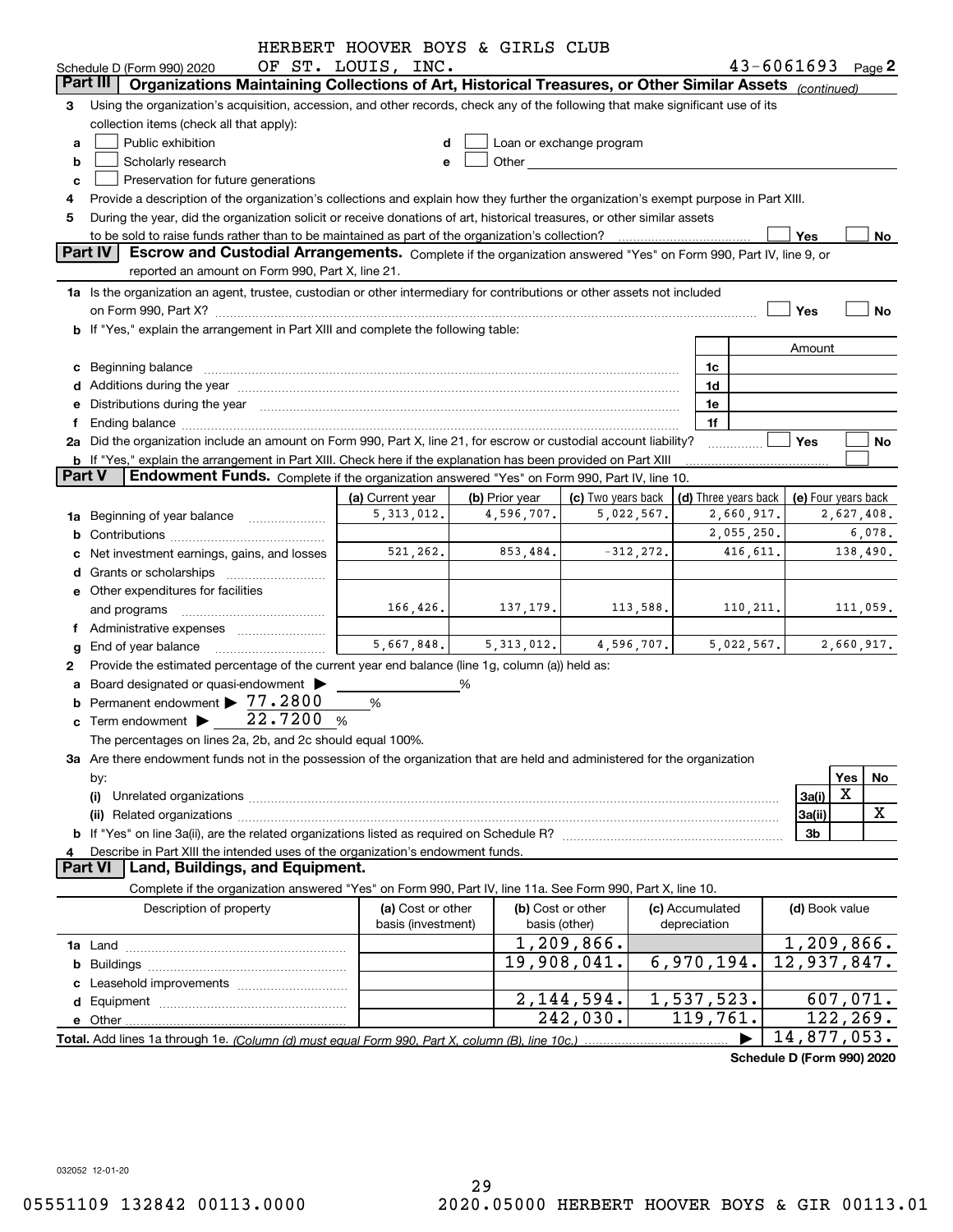| HERBERT HOOVER BOYS & GIRLS CLUB |  |  |  |
|----------------------------------|--|--|--|
|                                  |  |  |  |

| OF ST. LOUIS, INC.<br>Schedule D (Form 990) 2020                                                                              |                 |                                                           | $43 - 6061693$ Page 3 |
|-------------------------------------------------------------------------------------------------------------------------------|-----------------|-----------------------------------------------------------|-----------------------|
| Part VII Investments - Other Securities.                                                                                      |                 |                                                           |                       |
| Complete if the organization answered "Yes" on Form 990, Part IV, line 11b. See Form 990, Part X, line 12.                    |                 |                                                           |                       |
| (a) Description of security or category (including name of security)                                                          | (b) Book value  | (c) Method of valuation: Cost or end-of-year market value |                       |
| (1) Financial derivatives                                                                                                     |                 |                                                           |                       |
|                                                                                                                               |                 |                                                           |                       |
| $(3)$ Other                                                                                                                   |                 |                                                           |                       |
| (A)                                                                                                                           |                 |                                                           |                       |
| (B)                                                                                                                           |                 |                                                           |                       |
| (C)                                                                                                                           |                 |                                                           |                       |
| (D)                                                                                                                           |                 |                                                           |                       |
| (E)                                                                                                                           |                 |                                                           |                       |
| (F)                                                                                                                           |                 |                                                           |                       |
| (G)                                                                                                                           |                 |                                                           |                       |
| (H)                                                                                                                           |                 |                                                           |                       |
| Total. (Col. (b) must equal Form 990, Part X, col. (B) line 12.)                                                              |                 |                                                           |                       |
| Part VIII Investments - Program Related.                                                                                      |                 |                                                           |                       |
| Complete if the organization answered "Yes" on Form 990, Part IV, line 11c. See Form 990, Part X, line 13.                    |                 |                                                           |                       |
| (a) Description of investment                                                                                                 | (b) Book value  | (c) Method of valuation: Cost or end-of-year market value |                       |
| (1)                                                                                                                           |                 |                                                           |                       |
| (2)                                                                                                                           |                 |                                                           |                       |
| (3)                                                                                                                           |                 |                                                           |                       |
| (4)                                                                                                                           |                 |                                                           |                       |
| (5)                                                                                                                           |                 |                                                           |                       |
| (6)                                                                                                                           |                 |                                                           |                       |
| (7)                                                                                                                           |                 |                                                           |                       |
| (8)                                                                                                                           |                 |                                                           |                       |
| (9)                                                                                                                           |                 |                                                           |                       |
| <b>Total.</b> (Col. (b) must equal Form 990, Part X, col. (B) line 13.)<br>Part IX<br><b>Other Assets.</b>                    |                 |                                                           |                       |
|                                                                                                                               |                 |                                                           |                       |
| Complete if the organization answered "Yes" on Form 990, Part IV, line 11d. See Form 990, Part X, line 15.                    | (a) Description |                                                           | (b) Book value        |
|                                                                                                                               |                 |                                                           |                       |
| (1)                                                                                                                           |                 |                                                           |                       |
| (2)                                                                                                                           |                 |                                                           |                       |
| (3)                                                                                                                           |                 |                                                           |                       |
| (4)                                                                                                                           |                 |                                                           |                       |
| (5)                                                                                                                           |                 |                                                           |                       |
| (6)                                                                                                                           |                 |                                                           |                       |
| (7)                                                                                                                           |                 |                                                           |                       |
| (8)                                                                                                                           |                 |                                                           |                       |
| (9)                                                                                                                           |                 |                                                           |                       |
| <b>Other Liabilities.</b><br>Part X                                                                                           |                 |                                                           |                       |
| Complete if the organization answered "Yes" on Form 990, Part IV, line 11e or 11f. See Form 990, Part X, line 25.             |                 |                                                           |                       |
| (a) Description of liability                                                                                                  |                 |                                                           | (b) Book value        |
| 1.<br>Federal income taxes<br>(1)                                                                                             |                 |                                                           |                       |
|                                                                                                                               |                 |                                                           |                       |
| (2)                                                                                                                           |                 |                                                           |                       |
| (3)<br>(4)                                                                                                                    |                 |                                                           |                       |
|                                                                                                                               |                 |                                                           |                       |
| (5)                                                                                                                           |                 |                                                           |                       |
| (6)                                                                                                                           |                 |                                                           |                       |
| (7)                                                                                                                           |                 |                                                           |                       |
| (8)                                                                                                                           |                 |                                                           |                       |
| (9)                                                                                                                           |                 |                                                           |                       |
| Total. (Column (b) must equal Form 990. Part X, col. (B) line 25.)<br>upoortoin tax pooitions, in Dart VIII, provide the taxt |                 |                                                           |                       |

**2.** Liability for uncertain tax positions. In Part XIII, provide the text of the footnote to the organization's financial statements that reports the organization's liability for uncertain tax positions under FASB ASC 740. Check here if the text of the footnote has been provided in Part XIII

**Schedule D (Form 990) 2020**

 $\mathcal{L}^{\text{max}}$ 

032053 12-01-20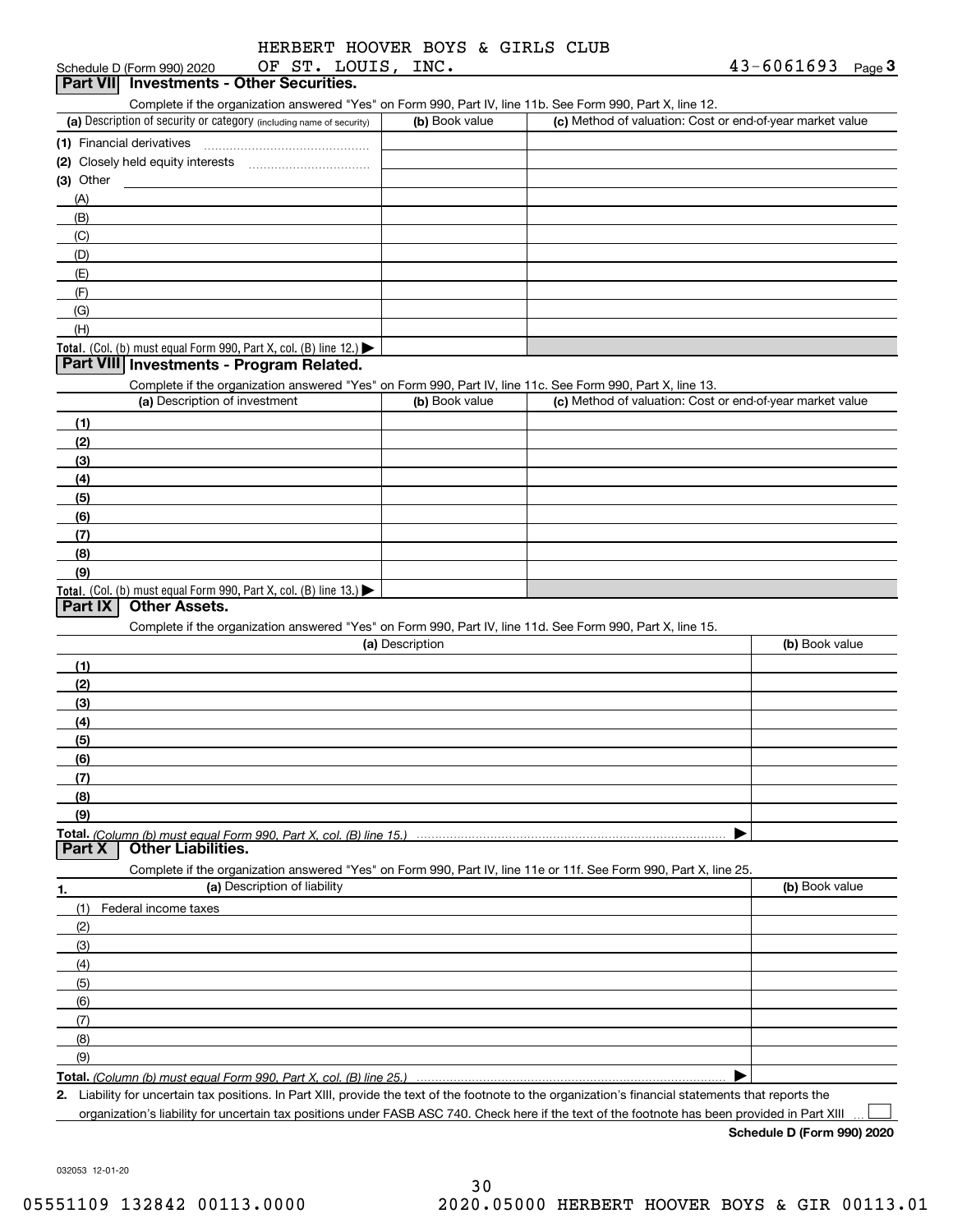|    | HERBERT HOOVER BOYS & GIRLS CLUB                                                                                      |                |          |                |                       |
|----|-----------------------------------------------------------------------------------------------------------------------|----------------|----------|----------------|-----------------------|
|    | OF ST. LOUIS, INC.<br>Schedule D (Form 990) 2020                                                                      |                |          |                | $43 - 6061693$ Page 4 |
|    | Reconciliation of Revenue per Audited Financial Statements With Revenue per Return.<br><b>Part XI</b>                 |                |          |                |                       |
|    | Complete if the organization answered "Yes" on Form 990, Part IV, line 12a.                                           |                |          |                |                       |
| 1  | Total revenue, gains, and other support per audited financial statements                                              |                |          | $\mathbf 1$    | 9,509,761.            |
| 2  | Amounts included on line 1 but not on Form 990, Part VIII, line 12:                                                   |                |          |                |                       |
| a  | Net unrealized gains (losses) on investments [11] matter contracts and the unrealized gains (losses) on investments   | 2a             | 418,759. |                |                       |
|    |                                                                                                                       | 2 <sub>b</sub> |          |                |                       |
|    |                                                                                                                       | 2c             |          |                |                       |
| d  | Other (Describe in Part XIII.) <b>Construction Contract Construction</b> Chern Construction Construction Construction | 2d             |          |                |                       |
| e  | Add lines 2a through 2d                                                                                               |                |          | 2e             | 418,759.              |
| з  |                                                                                                                       |                |          | $\mathbf{R}$   | 9,091,002.            |
| 4  | Amounts included on Form 990, Part VIII, line 12, but not on line 1:                                                  |                |          |                |                       |
| a  |                                                                                                                       | 4a             | 65,605.  |                |                       |
| b  |                                                                                                                       | 4b             |          |                |                       |
|    | Add lines 4a and 4b                                                                                                   | 4c             | 65,605.  |                |                       |
| 5  |                                                                                                                       |                | 5        | 9,156,607.     |                       |
|    | Part XII   Reconciliation of Expenses per Audited Financial Statements With Expenses per Return.                      |                |          |                |                       |
|    | Complete if the organization answered "Yes" on Form 990, Part IV, line 12a.                                           |                |          |                |                       |
| 1  | Total expenses and losses per audited financial statements                                                            |                |          | $\blacksquare$ | 8,756,723.            |
| 2  | Amounts included on line 1 but not on Form 990, Part IX, line 25:                                                     |                |          |                |                       |
| a  |                                                                                                                       | 2a             |          |                |                       |
| b  |                                                                                                                       | 2 <sub>b</sub> |          |                |                       |
|    |                                                                                                                       | 2c             |          |                |                       |
|    |                                                                                                                       | 2d             |          |                |                       |
|    |                                                                                                                       |                |          | 2e             |                       |
| 3  |                                                                                                                       |                |          | $\mathbf{R}$   | 8,756,723.            |
| 4  | Amounts included on Form 990, Part IX, line 25, but not on line 1:                                                    |                |          |                |                       |
| a  |                                                                                                                       | 4a             | 65,605.  |                |                       |
| b  | Other (Describe in Part XIII.)                                                                                        | 4 <sub>h</sub> |          |                |                       |
| C. | Add lines 4a and 4b                                                                                                   |                |          | 4с             | 65,605.               |
|    |                                                                                                                       |                |          | 5              | 8,822,328.            |
|    | Part XIII Supplemental Information.                                                                                   |                |          |                |                       |

Provide the descriptions required for Part II, lines 3, 5, and 9; Part III, lines 1a and 4; Part IV, lines 1b and 2b; Part V, line 4; Part X, line 2; Part XI, lines 2d and 4b; and Part XII, lines 2d and 4b. Also complete this part to provide any additional information.

### PART V, LINE 4:

|  |  |  |  |  |  | ENDOWMENT FUNDS GO TOWARDS CHARACTER AND LEADERSHIP PROGRAMS, MENTORING |  |  |
|--|--|--|--|--|--|-------------------------------------------------------------------------|--|--|
|--|--|--|--|--|--|-------------------------------------------------------------------------|--|--|

31

PROGRAMS, TECHNOLOGY PROGRAMS AND EDUCATION AND CAREER DEVELOPMENT.

032054 12-01-20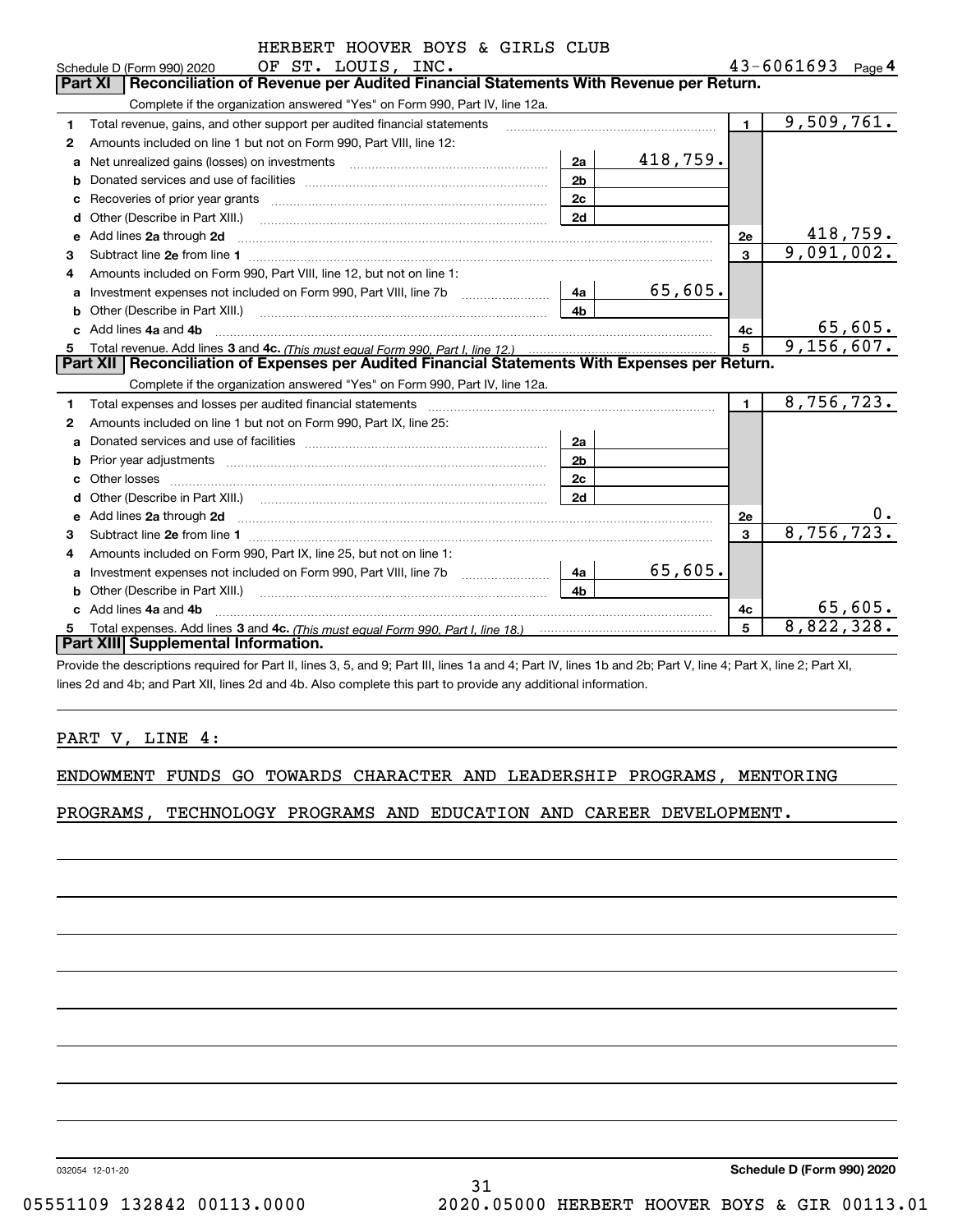| <b>SCHEDULE G</b>                                                                                                                             |                                  | <b>Supplemental Information Regarding Fundraising or Gaming Activities</b>                                                                                                                                                                                                                                                                                                                                                                                                                                                                         |                                                                            |    |                                                                            |                                                                            | OMB No. 1545-0047                                       |
|-----------------------------------------------------------------------------------------------------------------------------------------------|----------------------------------|----------------------------------------------------------------------------------------------------------------------------------------------------------------------------------------------------------------------------------------------------------------------------------------------------------------------------------------------------------------------------------------------------------------------------------------------------------------------------------------------------------------------------------------------------|----------------------------------------------------------------------------|----|----------------------------------------------------------------------------|----------------------------------------------------------------------------|---------------------------------------------------------|
| (Form 990 or 990-EZ)                                                                                                                          |                                  | Complete if the organization answered "Yes" on Form 990, Part IV, line 17, 18, or 19, or if the<br>organization entered more than \$15,000 on Form 990-EZ, line 6a.                                                                                                                                                                                                                                                                                                                                                                                |                                                                            |    |                                                                            |                                                                            |                                                         |
| Department of the Treasury                                                                                                                    |                                  | Attach to Form 990 or Form 990-EZ.                                                                                                                                                                                                                                                                                                                                                                                                                                                                                                                 |                                                                            |    |                                                                            |                                                                            | <b>Open to Public</b>                                   |
| Internal Revenue Service                                                                                                                      |                                  | Go to www.irs.gov/Form990 for instructions and the latest information.                                                                                                                                                                                                                                                                                                                                                                                                                                                                             |                                                                            |    |                                                                            |                                                                            | Inspection                                              |
| Name of the organization                                                                                                                      |                                  | HERBERT HOOVER BOYS & GIRLS CLUB<br>OF ST. LOUIS, INC.                                                                                                                                                                                                                                                                                                                                                                                                                                                                                             |                                                                            |    |                                                                            | 43-6061693                                                                 | <b>Employer identification number</b>                   |
| Part I                                                                                                                                        | required to complete this part.  | Fundraising Activities. Complete if the organization answered "Yes" on Form 990, Part IV, line 17. Form 990-EZ filers are not                                                                                                                                                                                                                                                                                                                                                                                                                      |                                                                            |    |                                                                            |                                                                            |                                                         |
| Mail solicitations<br>a<br>b<br>Phone solicitations<br>с<br>In-person solicitations<br>d<br>compensated at least \$5,000 by the organization. | Internet and email solicitations | 1 Indicate whether the organization raised funds through any of the following activities. Check all that apply.<br>e<br>f<br>Special fundraising events<br>g<br>2 a Did the organization have a written or oral agreement with any individual (including officers, directors, trustees, or<br>key employees listed in Form 990, Part VII) or entity in connection with professional fundraising services?<br>b If "Yes," list the 10 highest paid individuals or entities (fundraisers) pursuant to agreements under which the fundraiser is to be |                                                                            |    | Solicitation of non-government grants<br>Solicitation of government grants | <b>Yes</b>                                                                 | <b>No</b>                                               |
| (i) Name and address of individual<br>or entity (fundraiser)                                                                                  |                                  | (ii) Activity                                                                                                                                                                                                                                                                                                                                                                                                                                                                                                                                      | (iii) Did<br>fundraiser<br>have custody<br>or control of<br>contributions? |    | (iv) Gross receipts<br>from activity                                       | (v) Amount paid<br>to (or retained by)<br>fundraiser<br>listed in col. (i) | (vi) Amount paid<br>to (or retained by)<br>organization |
|                                                                                                                                               |                                  |                                                                                                                                                                                                                                                                                                                                                                                                                                                                                                                                                    | Yes                                                                        | No |                                                                            |                                                                            |                                                         |
|                                                                                                                                               |                                  |                                                                                                                                                                                                                                                                                                                                                                                                                                                                                                                                                    |                                                                            |    |                                                                            |                                                                            |                                                         |
|                                                                                                                                               |                                  |                                                                                                                                                                                                                                                                                                                                                                                                                                                                                                                                                    |                                                                            |    |                                                                            |                                                                            |                                                         |
|                                                                                                                                               |                                  |                                                                                                                                                                                                                                                                                                                                                                                                                                                                                                                                                    |                                                                            |    |                                                                            |                                                                            |                                                         |
|                                                                                                                                               |                                  |                                                                                                                                                                                                                                                                                                                                                                                                                                                                                                                                                    |                                                                            |    |                                                                            |                                                                            |                                                         |
|                                                                                                                                               |                                  |                                                                                                                                                                                                                                                                                                                                                                                                                                                                                                                                                    |                                                                            |    |                                                                            |                                                                            |                                                         |
|                                                                                                                                               |                                  |                                                                                                                                                                                                                                                                                                                                                                                                                                                                                                                                                    |                                                                            |    |                                                                            |                                                                            |                                                         |
|                                                                                                                                               |                                  |                                                                                                                                                                                                                                                                                                                                                                                                                                                                                                                                                    |                                                                            |    |                                                                            |                                                                            |                                                         |
|                                                                                                                                               |                                  |                                                                                                                                                                                                                                                                                                                                                                                                                                                                                                                                                    |                                                                            |    |                                                                            |                                                                            |                                                         |
|                                                                                                                                               |                                  |                                                                                                                                                                                                                                                                                                                                                                                                                                                                                                                                                    |                                                                            |    |                                                                            |                                                                            |                                                         |
|                                                                                                                                               |                                  |                                                                                                                                                                                                                                                                                                                                                                                                                                                                                                                                                    |                                                                            |    |                                                                            |                                                                            |                                                         |
|                                                                                                                                               |                                  |                                                                                                                                                                                                                                                                                                                                                                                                                                                                                                                                                    |                                                                            |    |                                                                            |                                                                            |                                                         |
| Total<br>or licensing.                                                                                                                        |                                  | 3 List all states in which the organization is registered or licensed to solicit contributions or has been notified it is exempt from registration                                                                                                                                                                                                                                                                                                                                                                                                 |                                                                            |    |                                                                            |                                                                            |                                                         |
|                                                                                                                                               |                                  |                                                                                                                                                                                                                                                                                                                                                                                                                                                                                                                                                    |                                                                            |    |                                                                            |                                                                            |                                                         |
|                                                                                                                                               |                                  |                                                                                                                                                                                                                                                                                                                                                                                                                                                                                                                                                    |                                                                            |    |                                                                            |                                                                            |                                                         |
|                                                                                                                                               |                                  |                                                                                                                                                                                                                                                                                                                                                                                                                                                                                                                                                    |                                                                            |    |                                                                            |                                                                            |                                                         |
|                                                                                                                                               |                                  |                                                                                                                                                                                                                                                                                                                                                                                                                                                                                                                                                    |                                                                            |    |                                                                            |                                                                            |                                                         |
|                                                                                                                                               |                                  |                                                                                                                                                                                                                                                                                                                                                                                                                                                                                                                                                    |                                                                            |    |                                                                            |                                                                            |                                                         |
|                                                                                                                                               |                                  |                                                                                                                                                                                                                                                                                                                                                                                                                                                                                                                                                    |                                                                            |    |                                                                            |                                                                            |                                                         |
|                                                                                                                                               |                                  | LHA For Paperwork Reduction Act Notice, see the Instructions for Form 990 or 990-EZ.                                                                                                                                                                                                                                                                                                                                                                                                                                                               |                                                                            |    |                                                                            |                                                                            | Schedule G (Form 990 or 990-EZ) 2020                    |

032081 11-25-20

32 05551109 132842 00113.0000 2020.05000 HERBERT HOOVER BOYS & GIR 00113.01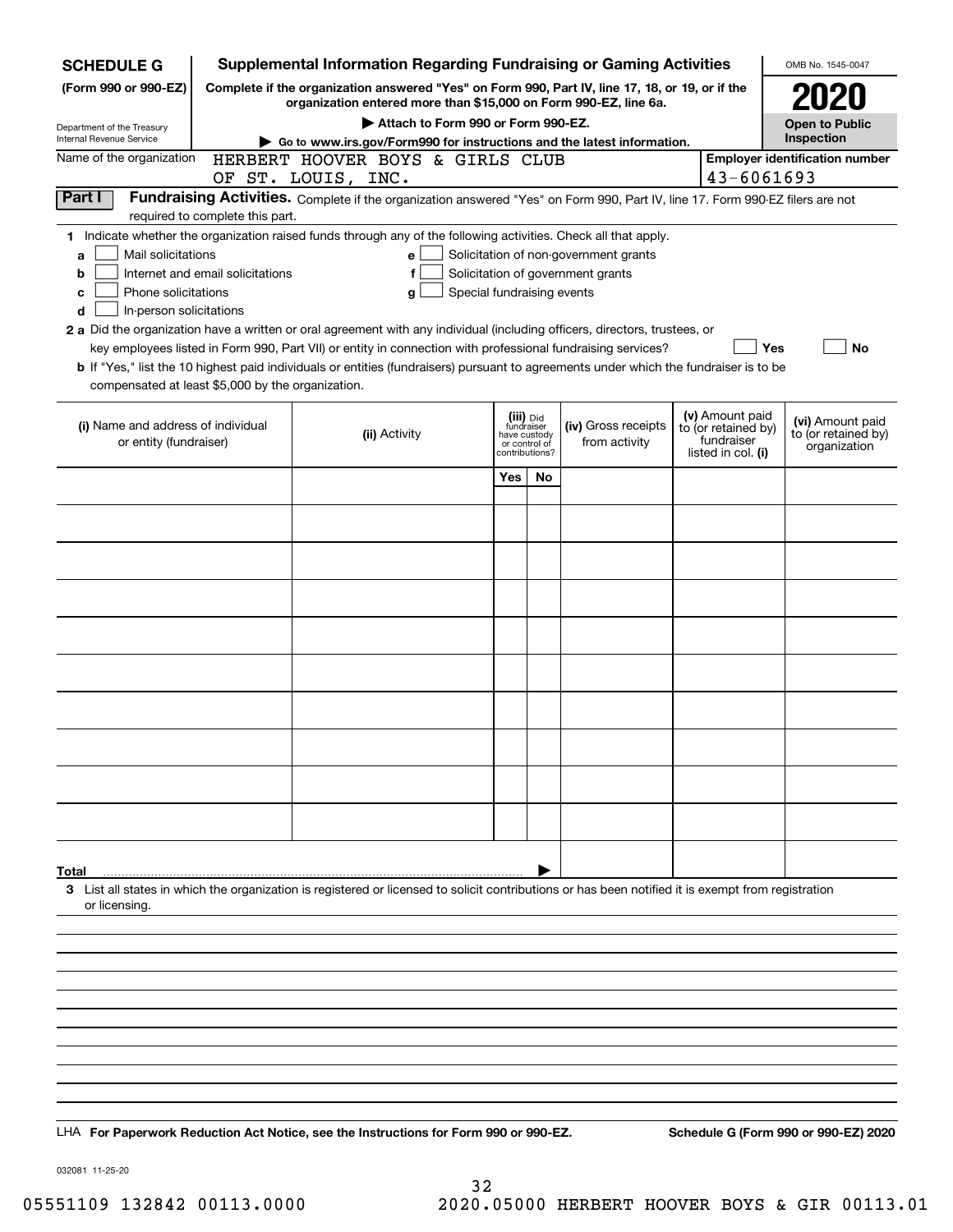### **2** Schedule G (Form 990 or 990-EZ) 2020 Page OF ST. LOUIS, INC. 43-6061693

**Part II** | Fundraising Events. Complete if the organization answered "Yes" on Form 990, Part IV, line 18, or reported more than \$15,000 of fundraising event contributions and gross income on Form 990-EZ, lines 1 and 6b. List events with gross receipts greater than \$5,000.

|                 |          | or iuridiaising event contributions and gross income on Form 990-EZ, lines T and 6D. List events with gross receipts greater than \$5,000. |                   |                         |                  |                            |
|-----------------|----------|--------------------------------------------------------------------------------------------------------------------------------------------|-------------------|-------------------------|------------------|----------------------------|
|                 |          |                                                                                                                                            | (a) Event #1      | $(b)$ Event #2          | (c) Other events | (d) Total events           |
|                 |          |                                                                                                                                            |                   | <b>DINNER</b>           |                  | (add col. (a) through      |
|                 |          |                                                                                                                                            | <b>GOLF EVENT</b> | <b>AUCTION</b>          | 2                | col. (c)                   |
|                 |          |                                                                                                                                            | (event type)      | (event type)            | (total number)   |                            |
|                 |          |                                                                                                                                            |                   |                         |                  |                            |
| Revenue         | 1        |                                                                                                                                            | 289,666.          | 379,194.                | 76,364.          | 745,224.                   |
|                 |          |                                                                                                                                            |                   |                         |                  |                            |
|                 |          |                                                                                                                                            | 148,000.          | 337,944.                | 76,364.          | 562,308.                   |
|                 |          |                                                                                                                                            |                   |                         |                  |                            |
|                 | 3        | Gross income (line 1 minus line 2)                                                                                                         | 141,666.          | 41,250.                 |                  | 182,916.                   |
|                 |          |                                                                                                                                            |                   |                         |                  |                            |
|                 | 4        | Cash prizes                                                                                                                                |                   |                         |                  |                            |
|                 |          |                                                                                                                                            |                   |                         |                  |                            |
|                 | 5        |                                                                                                                                            | 50,982.           |                         |                  | 50,982.                    |
|                 |          |                                                                                                                                            |                   |                         |                  |                            |
|                 | 6        |                                                                                                                                            |                   |                         |                  |                            |
| Direct Expenses |          |                                                                                                                                            |                   |                         |                  |                            |
|                 |          | 7 Food and beverages                                                                                                                       | 44,484.           | 25,886.                 |                  | 70,370.                    |
|                 |          |                                                                                                                                            |                   |                         |                  |                            |
|                 | 8        |                                                                                                                                            |                   |                         |                  |                            |
|                 | 9        |                                                                                                                                            | 6,437.            | 118,956.                | 19,608.          | 145,001.                   |
|                 | 10       | Direct expense summary. Add lines 4 through 9 in column (d)                                                                                |                   |                         |                  | 266, 353.                  |
|                 |          | 11 Net income summary. Subtract line 10 from line 3, column (d)                                                                            |                   |                         |                  | $-83,437.$                 |
|                 | Part III | Gaming. Complete if the organization answered "Yes" on Form 990, Part IV, line 19, or reported more than                                   |                   |                         |                  |                            |
|                 |          | \$15,000 on Form 990-EZ, line 6a.                                                                                                          |                   |                         |                  |                            |
|                 |          |                                                                                                                                            | (a) Bingo         | (b) Pull tabs/instant   | (c) Other gaming | (d) Total gaming (add      |
|                 |          |                                                                                                                                            |                   | bingo/progressive bingo |                  | col. (a) through col. (c)) |
| Revenue         |          |                                                                                                                                            |                   |                         |                  |                            |
|                 | 1        |                                                                                                                                            |                   |                         |                  |                            |
|                 |          |                                                                                                                                            |                   |                         |                  |                            |
|                 | 2        |                                                                                                                                            |                   |                         |                  |                            |
|                 |          |                                                                                                                                            |                   |                         |                  |                            |
|                 | 3        |                                                                                                                                            |                   |                         |                  |                            |
| Direct Expenses |          |                                                                                                                                            |                   |                         |                  |                            |
|                 | 4        |                                                                                                                                            |                   |                         |                  |                            |
|                 |          |                                                                                                                                            |                   |                         |                  |                            |
|                 |          | 5 Other direct expenses                                                                                                                    |                   |                         |                  |                            |
|                 |          |                                                                                                                                            | Yes<br>%          | Yes<br>%                | Yes<br>%         |                            |
|                 | 6.       | Volunteer labor                                                                                                                            | No                | No                      | No               |                            |
|                 |          |                                                                                                                                            |                   |                         |                  |                            |
|                 | 7        | Direct expense summary. Add lines 2 through 5 in column (d)                                                                                |                   |                         |                  |                            |
|                 |          |                                                                                                                                            |                   |                         |                  |                            |
|                 | 8        |                                                                                                                                            |                   |                         |                  |                            |
|                 |          |                                                                                                                                            |                   |                         |                  |                            |
| 9               |          |                                                                                                                                            |                   |                         |                  |                            |
|                 |          | Enter the state(s) in which the organization conducts gaming activities:                                                                   |                   |                         |                  |                            |
|                 |          |                                                                                                                                            |                   |                         |                  | Yes<br>No                  |
|                 |          | <b>b</b> If "No," explain:                                                                                                                 |                   |                         |                  |                            |
|                 |          |                                                                                                                                            |                   |                         |                  |                            |
|                 |          |                                                                                                                                            |                   |                         |                  |                            |
|                 |          |                                                                                                                                            |                   |                         |                  | Yes<br>No                  |
|                 |          |                                                                                                                                            |                   |                         |                  |                            |
|                 |          |                                                                                                                                            |                   |                         |                  |                            |
|                 |          |                                                                                                                                            |                   |                         |                  |                            |

**Schedule G (Form 990 or 990-EZ) 2020**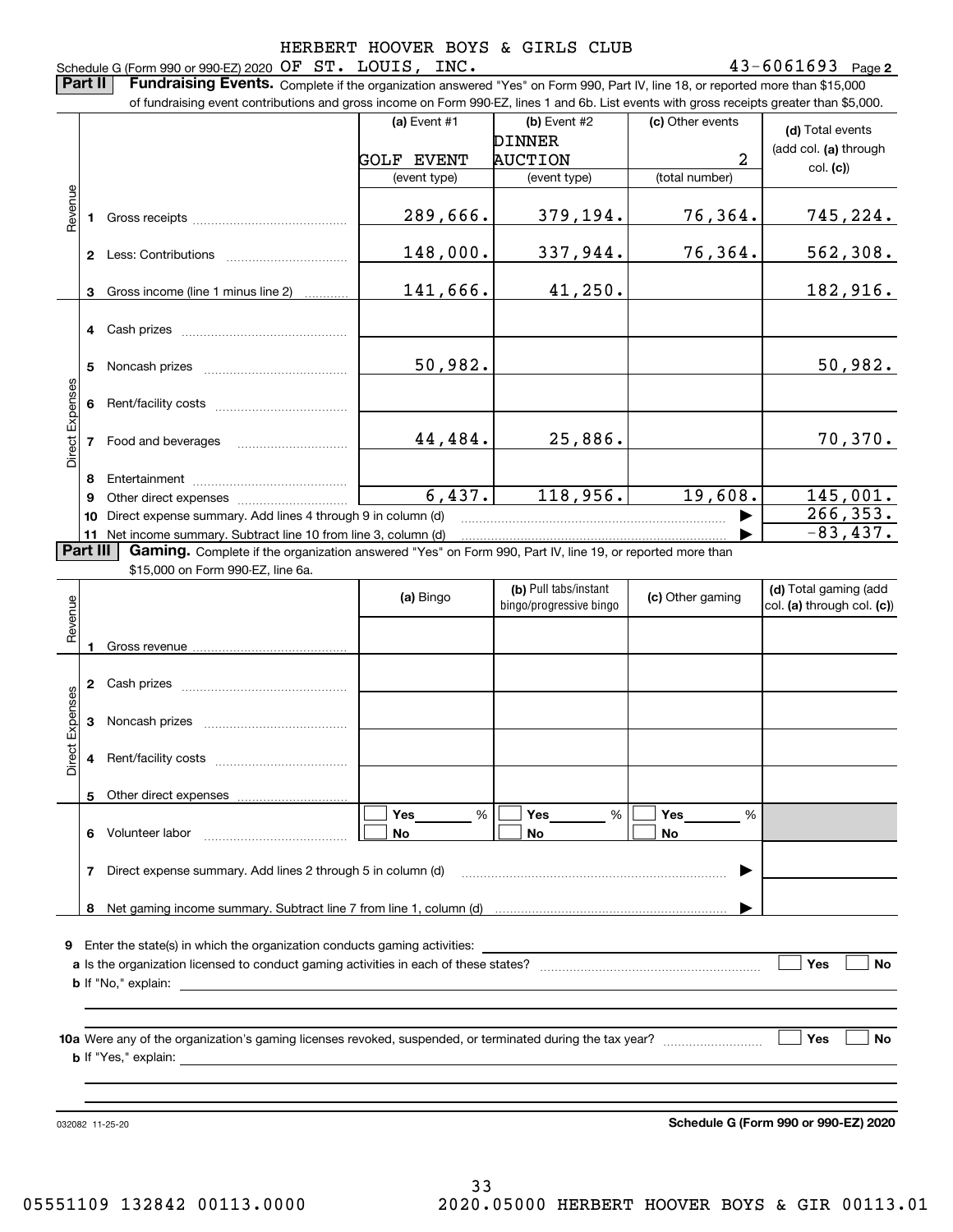|    | HERBERT HOOVER BOYS & GIRLS CLUB                                                                                                                                                                                                         |                 |        |
|----|------------------------------------------------------------------------------------------------------------------------------------------------------------------------------------------------------------------------------------------|-----------------|--------|
|    | Schedule G (Form 990 or 990-EZ) 2020 OF ST. LOUIS, INC.                                                                                                                                                                                  | $43 - 6061693$  | Page 3 |
|    | 12 Is the organization a grantor, beneficiary or trustee of a trust, or a member of a partnership or other entity formed                                                                                                                 | Yes             | No     |
|    |                                                                                                                                                                                                                                          | Yes             | No     |
|    | 13 Indicate the percentage of gaming activity conducted in:                                                                                                                                                                              |                 |        |
|    |                                                                                                                                                                                                                                          | <b>13a</b>      | %      |
|    | <b>b</b> An outside facility <i>www.communicality www.communicality.communicality www.communicality www.communicality.com</i>                                                                                                            | 13 <sub>b</sub> | %      |
|    | 14 Enter the name and address of the person who prepares the organization's gaming/special events books and records:                                                                                                                     |                 |        |
|    | Name $\triangleright$ $\underbrace{\phantom{aaaaa}}$                                                                                                                                                                                     |                 |        |
|    |                                                                                                                                                                                                                                          |                 |        |
|    | 15a Does the organization have a contract with a third party from whom the organization receives gaming revenue?                                                                                                                         | Yes             | No     |
|    |                                                                                                                                                                                                                                          |                 |        |
|    | of gaming revenue retained by the third party $\triangleright$ \$                                                                                                                                                                        |                 |        |
|    | c If "Yes," enter name and address of the third party:                                                                                                                                                                                   |                 |        |
|    |                                                                                                                                                                                                                                          |                 |        |
|    |                                                                                                                                                                                                                                          |                 |        |
| 16 | Gaming manager information:                                                                                                                                                                                                              |                 |        |
|    | Name $\blacktriangleright$ $\lrcorner$                                                                                                                                                                                                   |                 |        |
|    | Gaming manager compensation > \$                                                                                                                                                                                                         |                 |        |
|    | Description of services provided states and the service of the services of the services provided states are serviced to the service of the services provided states are service of the services of the services of the service           |                 |        |
|    |                                                                                                                                                                                                                                          |                 |        |
|    |                                                                                                                                                                                                                                          |                 |        |
|    | Director/officer<br>Employee<br>Independent contractor                                                                                                                                                                                   |                 |        |
|    | 17 Mandatory distributions:                                                                                                                                                                                                              |                 |        |
|    | a Is the organization required under state law to make charitable distributions from the gaming proceeds to                                                                                                                              |                 |        |
|    | retain the state gaming license?                                                                                                                                                                                                         | Yes             | No     |
|    | <b>b</b> Enter the amount of distributions required under state law to be distributed to other exempt organizations or spent in the                                                                                                      |                 |        |
|    | organization's own exempt activities during the tax year $\triangleright$ \$<br><b>Part IV</b><br>Supplemental Information. Provide the explanations required by Part I, line 2b, columns (iii) and (v); and Part III, lines 9, 9b, 10b, |                 |        |
|    | 15b, 15c, 16, and 17b, as applicable. Also provide any additional information. See instructions.                                                                                                                                         |                 |        |
|    |                                                                                                                                                                                                                                          |                 |        |
|    |                                                                                                                                                                                                                                          |                 |        |
|    |                                                                                                                                                                                                                                          |                 |        |
|    |                                                                                                                                                                                                                                          |                 |        |
|    |                                                                                                                                                                                                                                          |                 |        |
|    |                                                                                                                                                                                                                                          |                 |        |
|    |                                                                                                                                                                                                                                          |                 |        |
|    |                                                                                                                                                                                                                                          |                 |        |
|    |                                                                                                                                                                                                                                          |                 |        |
|    |                                                                                                                                                                                                                                          |                 |        |
|    |                                                                                                                                                                                                                                          |                 |        |
|    |                                                                                                                                                                                                                                          |                 |        |
|    |                                                                                                                                                                                                                                          |                 |        |
|    | Schedule G (Form 990 or 990-EZ) 2020<br>032083 11-25-20<br>34                                                                                                                                                                            |                 |        |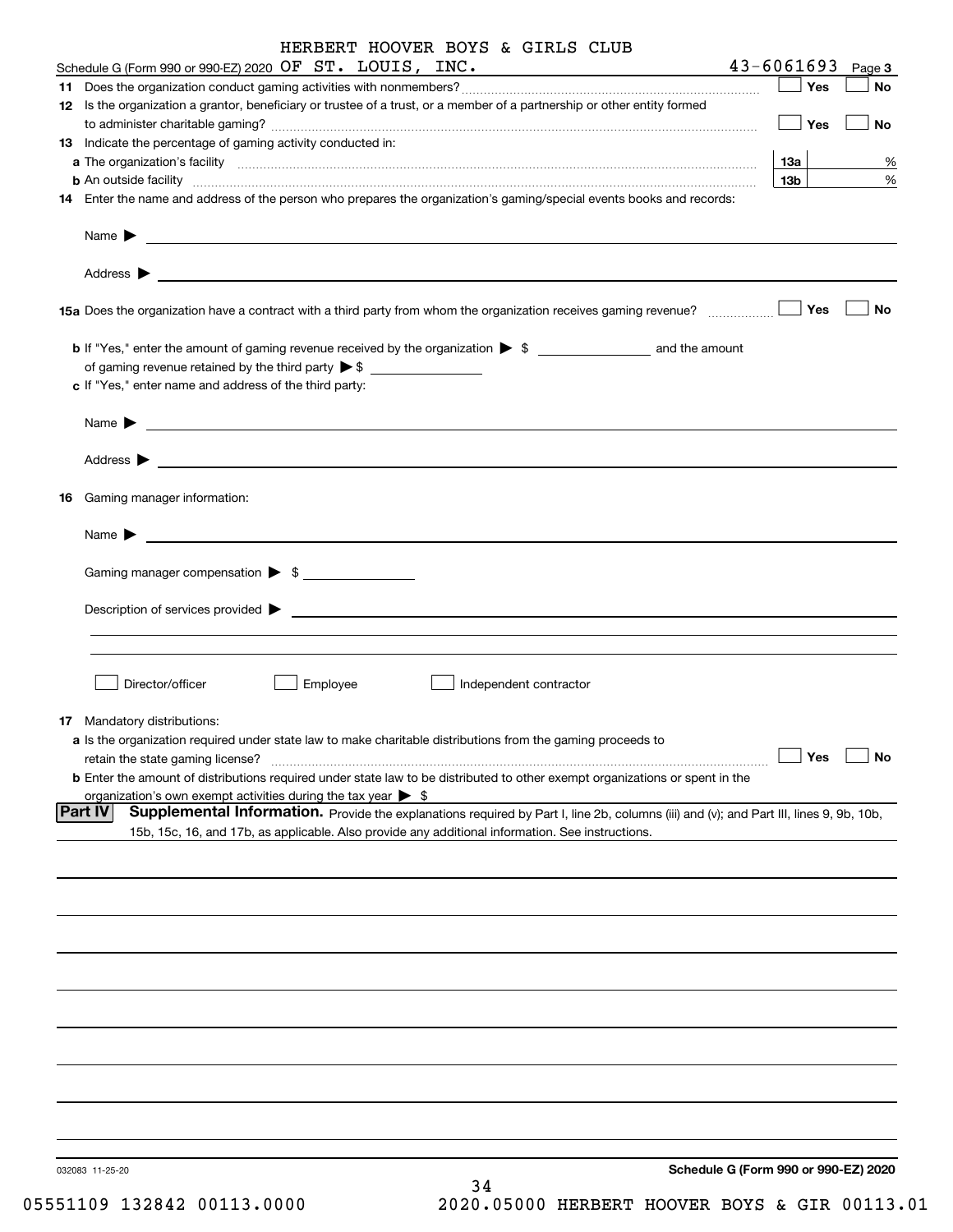|                                                                                             | HERBERT HOOVER BOYS & GIRLS CLUB |  |                    |                                 |  |
|---------------------------------------------------------------------------------------------|----------------------------------|--|--------------------|---------------------------------|--|
| Schedule G (Form 990 or 990-EZ) OF ST. LOU.<br>Part IV Supplemental Information (continued) |                                  |  | OF ST. LOUIS, INC. | 43-6061693 Page 4               |  |
|                                                                                             |                                  |  |                    |                                 |  |
|                                                                                             |                                  |  |                    |                                 |  |
|                                                                                             |                                  |  |                    |                                 |  |
|                                                                                             |                                  |  |                    |                                 |  |
|                                                                                             |                                  |  |                    |                                 |  |
|                                                                                             |                                  |  |                    |                                 |  |
|                                                                                             |                                  |  |                    |                                 |  |
|                                                                                             |                                  |  |                    |                                 |  |
|                                                                                             |                                  |  |                    |                                 |  |
|                                                                                             |                                  |  |                    |                                 |  |
|                                                                                             |                                  |  |                    |                                 |  |
|                                                                                             |                                  |  |                    |                                 |  |
|                                                                                             |                                  |  |                    |                                 |  |
|                                                                                             |                                  |  |                    |                                 |  |
|                                                                                             |                                  |  |                    |                                 |  |
|                                                                                             |                                  |  |                    |                                 |  |
|                                                                                             |                                  |  |                    |                                 |  |
|                                                                                             |                                  |  |                    |                                 |  |
|                                                                                             |                                  |  |                    |                                 |  |
|                                                                                             |                                  |  |                    |                                 |  |
|                                                                                             |                                  |  |                    |                                 |  |
|                                                                                             |                                  |  |                    |                                 |  |
|                                                                                             |                                  |  |                    |                                 |  |
|                                                                                             |                                  |  |                    |                                 |  |
|                                                                                             |                                  |  |                    |                                 |  |
|                                                                                             |                                  |  |                    |                                 |  |
|                                                                                             |                                  |  |                    |                                 |  |
|                                                                                             |                                  |  |                    |                                 |  |
|                                                                                             |                                  |  |                    |                                 |  |
|                                                                                             |                                  |  |                    |                                 |  |
|                                                                                             |                                  |  |                    |                                 |  |
|                                                                                             |                                  |  |                    |                                 |  |
|                                                                                             |                                  |  |                    |                                 |  |
|                                                                                             |                                  |  |                    |                                 |  |
|                                                                                             |                                  |  |                    |                                 |  |
|                                                                                             |                                  |  |                    |                                 |  |
|                                                                                             |                                  |  |                    |                                 |  |
|                                                                                             |                                  |  |                    |                                 |  |
|                                                                                             |                                  |  |                    |                                 |  |
|                                                                                             |                                  |  |                    |                                 |  |
|                                                                                             |                                  |  |                    |                                 |  |
|                                                                                             |                                  |  |                    |                                 |  |
|                                                                                             |                                  |  |                    | Schedule G (Form 990 or 990-EZ) |  |
|                                                                                             |                                  |  |                    |                                 |  |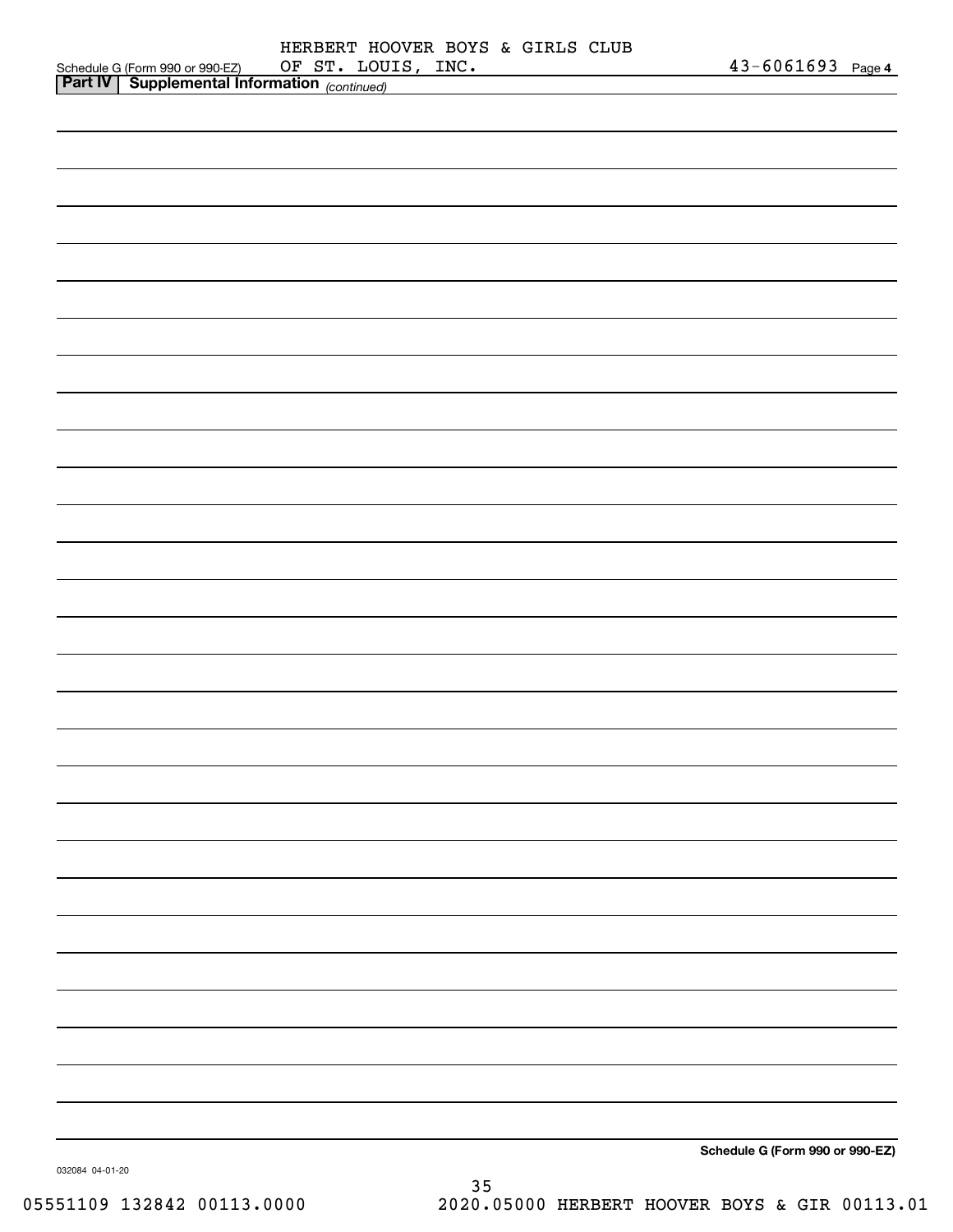|    | <b>SCHEDULE J</b>                       | <b>Compensation Information</b>                                                                                        | OMB No. 1545-0047                     |     |             |
|----|-----------------------------------------|------------------------------------------------------------------------------------------------------------------------|---------------------------------------|-----|-------------|
|    | (Form 990)                              | For certain Officers, Directors, Trustees, Key Employees, and Highest                                                  |                                       |     |             |
|    |                                         | <b>Compensated Employees</b>                                                                                           | 2020                                  |     |             |
|    | Department of the Treasury              | Complete if the organization answered "Yes" on Form 990, Part IV, line 23.<br>Attach to Form 990.                      | <b>Open to Public</b>                 |     |             |
|    | Internal Revenue Service                | Go to www.irs.gov/Form990 for instructions and the latest information.                                                 | Inspection                            |     |             |
|    | Name of the organization                | HERBERT HOOVER BOYS & GIRLS CLUB                                                                                       | <b>Employer identification number</b> |     |             |
|    |                                         | OF ST. LOUIS, INC.                                                                                                     | 43-6061693                            |     |             |
|    | Part I                                  | <b>Questions Regarding Compensation</b>                                                                                |                                       |     |             |
|    |                                         |                                                                                                                        |                                       | Yes | No          |
|    |                                         | Check the appropriate box(es) if the organization provided any of the following to or for a person listed on Form 990, |                                       |     |             |
|    |                                         | Part VII, Section A, line 1a. Complete Part III to provide any relevant information regarding these items.             |                                       |     |             |
|    | First-class or charter travel           | Housing allowance or residence for personal use                                                                        |                                       |     |             |
|    | Travel for companions                   | Payments for business use of personal residence                                                                        |                                       |     |             |
|    |                                         | Health or social club dues or initiation fees<br>Tax indemnification and gross-up payments                             |                                       |     |             |
|    |                                         | Discretionary spending account<br>Personal services (such as maid, chauffeur, chef)                                    |                                       |     |             |
|    |                                         |                                                                                                                        |                                       |     |             |
|    |                                         | <b>b</b> If any of the boxes on line 1a are checked, did the organization follow a written policy regarding payment or |                                       | X   |             |
|    |                                         | reimbursement or provision of all of the expenses described above? If "No," complete Part III to explain               | 1b                                    |     |             |
| 2  |                                         | Did the organization require substantiation prior to reimbursing or allowing expenses incurred by all directors,       | $\mathbf{2}$                          | X   |             |
|    |                                         |                                                                                                                        |                                       |     |             |
| з  |                                         | Indicate which, if any, of the following the organization used to establish the compensation of the organization's     |                                       |     |             |
|    |                                         | CEO/Executive Director. Check all that apply. Do not check any boxes for methods used by a related organization to     |                                       |     |             |
|    |                                         | establish compensation of the CEO/Executive Director, but explain in Part III.                                         |                                       |     |             |
|    | $X$ Compensation committee              | Written employment contract                                                                                            |                                       |     |             |
|    |                                         | $X$ Compensation survey or study<br>Independent compensation consultant                                                |                                       |     |             |
|    |                                         | $\boxed{\textbf{X}}$ Approval by the board or compensation committee<br>Form 990 of other organizations                |                                       |     |             |
|    |                                         |                                                                                                                        |                                       |     |             |
| 4  |                                         | During the year, did any person listed on Form 990, Part VII, Section A, line 1a, with respect to the filing           |                                       |     |             |
|    | organization or a related organization: |                                                                                                                        |                                       |     |             |
| а  |                                         | Receive a severance payment or change-of-control payment?                                                              | 4a                                    |     | х           |
| b  |                                         | Participate in or receive payment from a supplemental nonqualified retirement plan?                                    | 4b                                    |     | X           |
| c  |                                         | Participate in or receive payment from an equity-based compensation arrangement?                                       | 4c                                    |     | X           |
|    |                                         | If "Yes" to any of lines 4a-c, list the persons and provide the applicable amounts for each item in Part III.          |                                       |     |             |
|    |                                         |                                                                                                                        |                                       |     |             |
|    |                                         | Only section 501(c)(3), 501(c)(4), and 501(c)(29) organizations must complete lines 5-9.                               |                                       |     |             |
|    |                                         | For persons listed on Form 990, Part VII, Section A, line 1a, did the organization pay or accrue any compensation      |                                       |     |             |
|    | contingent on the revenues of:          |                                                                                                                        |                                       |     |             |
| a  |                                         |                                                                                                                        | 5a                                    |     | x           |
|    |                                         |                                                                                                                        | 5b                                    |     | X           |
|    |                                         | If "Yes" on line 5a or 5b, describe in Part III.                                                                       |                                       |     |             |
| 6. |                                         | For persons listed on Form 990, Part VII, Section A, line 1a, did the organization pay or accrue any compensation      |                                       |     |             |
|    | contingent on the net earnings of:      |                                                                                                                        |                                       |     |             |
| a  |                                         |                                                                                                                        | 6a                                    |     | x           |
|    |                                         |                                                                                                                        | 6b                                    |     | $\mathbf X$ |
|    |                                         | If "Yes" on line 6a or 6b, describe in Part III.                                                                       |                                       |     |             |
|    |                                         | 7 For persons listed on Form 990, Part VII, Section A, line 1a, did the organization provide any nonfixed payments     |                                       |     |             |
|    |                                         |                                                                                                                        | 7                                     |     | х           |
| 8  |                                         | Were any amounts reported on Form 990, Part VII, paid or accrued pursuant to a contract that was subject to the        |                                       |     |             |
|    |                                         | initial contract exception described in Regulations section 53.4958-4(a)(3)? If "Yes," describe in Part III            | 8                                     |     | х           |
| 9  |                                         | If "Yes" on line 8, did the organization also follow the rebuttable presumption procedure described in                 |                                       |     |             |
|    | Regulations section 53.4958-6(c)?       |                                                                                                                        | 9                                     |     |             |
|    |                                         | LHA For Paperwork Reduction Act Notice, see the Instructions for Form 990.                                             | Schedule J (Form 990) 2020            |     |             |

032111 12-07-20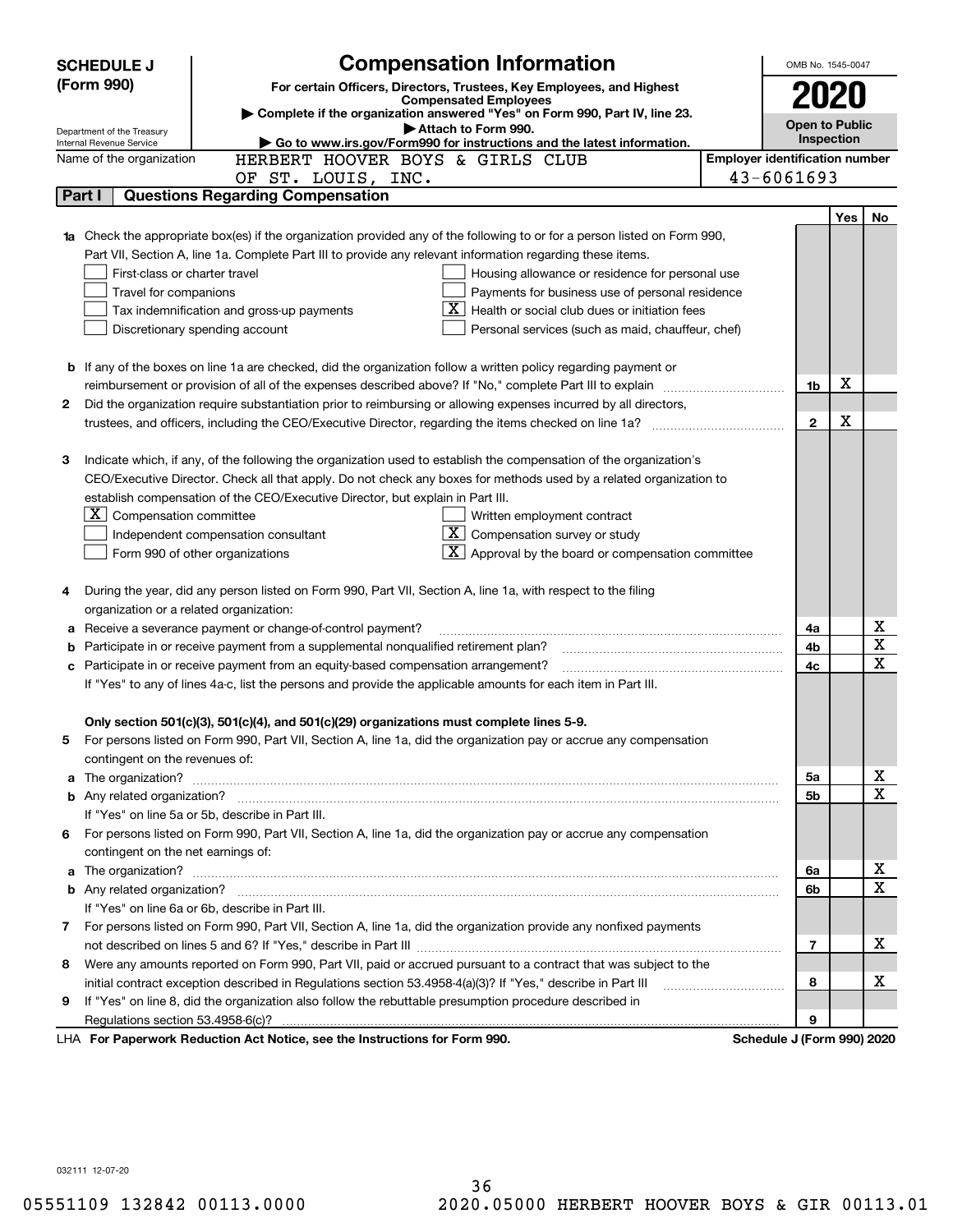OF ST. LOUIS, INC.

**Part II Officers, Directors, Trustees, Key Employees, and Highest Compensated Employees.**  Schedule J (Form 990) 2020 Page Use duplicate copies if additional space is needed.

For each individual whose compensation must be reported on Schedule J, report compensation from the organization on row (i) and from related organizations, described in the instructions, on row (ii). Do not list any individuals that aren't listed on Form 990, Part VII.

**Note:**  The sum of columns (B)(i)-(iii) for each listed individual must equal the total amount of Form 990, Part VII, Section A, line 1a, applicable column (D) and (E) amounts for that individual.

|                      |             |                          | (B) Breakdown of W-2 and/or 1099-MISC compensation |                                           | (C) Retirement and             | (D) Nontaxable<br>benefits | (E) Total of columns | (F) Compensation                                           |
|----------------------|-------------|--------------------------|----------------------------------------------------|-------------------------------------------|--------------------------------|----------------------------|----------------------|------------------------------------------------------------|
| (A) Name and Title   |             | (i) Base<br>compensation | (ii) Bonus &<br>incentive<br>compensation          | (iii) Other<br>reportable<br>compensation | other deferred<br>compensation |                            | $(B)(i)-(D)$         | in column (B)<br>reported as deferred<br>on prior Form 990 |
| (1) DR. FLINT FOWLER | (i)         | 188,979.                 | $\overline{0}$ .                                   | $\overline{0}$ .                          | 10,400.                        | 5,824.                     | 205, 203.            | 0.                                                         |
| EXECUTIVE DIRECTOR   | (ii)        | $\overline{0}$ .         | $\overline{\mathfrak{0}}$ .                        | $\overline{\mathfrak{0}}$ .               | $\overline{0}$ .               | $\overline{0}$ .           | $\overline{0}$ .     | $\overline{0}$ .                                           |
|                      | (i)         |                          |                                                    |                                           |                                |                            |                      |                                                            |
|                      | (ii)        |                          |                                                    |                                           |                                |                            |                      |                                                            |
|                      | (i)         |                          |                                                    |                                           |                                |                            |                      |                                                            |
|                      | (ii)        |                          |                                                    |                                           |                                |                            |                      |                                                            |
|                      | (i)         |                          |                                                    |                                           |                                |                            |                      |                                                            |
|                      | (ii)        |                          |                                                    |                                           |                                |                            |                      |                                                            |
|                      | (i)         |                          |                                                    |                                           |                                |                            |                      |                                                            |
|                      | (ii)        |                          |                                                    |                                           |                                |                            |                      |                                                            |
|                      | (i)         |                          |                                                    |                                           |                                |                            |                      |                                                            |
|                      | (ii)        |                          |                                                    |                                           |                                |                            |                      |                                                            |
|                      | (i)         |                          |                                                    |                                           |                                |                            |                      |                                                            |
|                      | (ii)        |                          |                                                    |                                           |                                |                            |                      |                                                            |
|                      | $(\sf{i})$  |                          |                                                    |                                           |                                |                            |                      |                                                            |
|                      | (ii)        |                          |                                                    |                                           |                                |                            |                      |                                                            |
|                      | (i)         |                          |                                                    |                                           |                                |                            |                      |                                                            |
|                      | (ii)<br>(i) |                          |                                                    |                                           |                                |                            |                      |                                                            |
|                      | (ii)        |                          |                                                    |                                           |                                |                            |                      |                                                            |
|                      | (i)         |                          |                                                    |                                           |                                |                            |                      |                                                            |
|                      | (ii)        |                          |                                                    |                                           |                                |                            |                      |                                                            |
|                      | (i)         |                          |                                                    |                                           |                                |                            |                      |                                                            |
|                      | (ii)        |                          |                                                    |                                           |                                |                            |                      |                                                            |
|                      | (i)         |                          |                                                    |                                           |                                |                            |                      |                                                            |
|                      | (ii)        |                          |                                                    |                                           |                                |                            |                      |                                                            |
|                      | (i)         |                          |                                                    |                                           |                                |                            |                      |                                                            |
|                      | (ii)        |                          |                                                    |                                           |                                |                            |                      |                                                            |
|                      | (i)         |                          |                                                    |                                           |                                |                            |                      |                                                            |
|                      | (ii)        |                          |                                                    |                                           |                                |                            |                      |                                                            |
|                      | (i)         |                          |                                                    |                                           |                                |                            |                      |                                                            |
|                      | (ii)        |                          |                                                    |                                           |                                |                            |                      |                                                            |

**Schedule J (Form 990) 2020**

**2**

43-6061693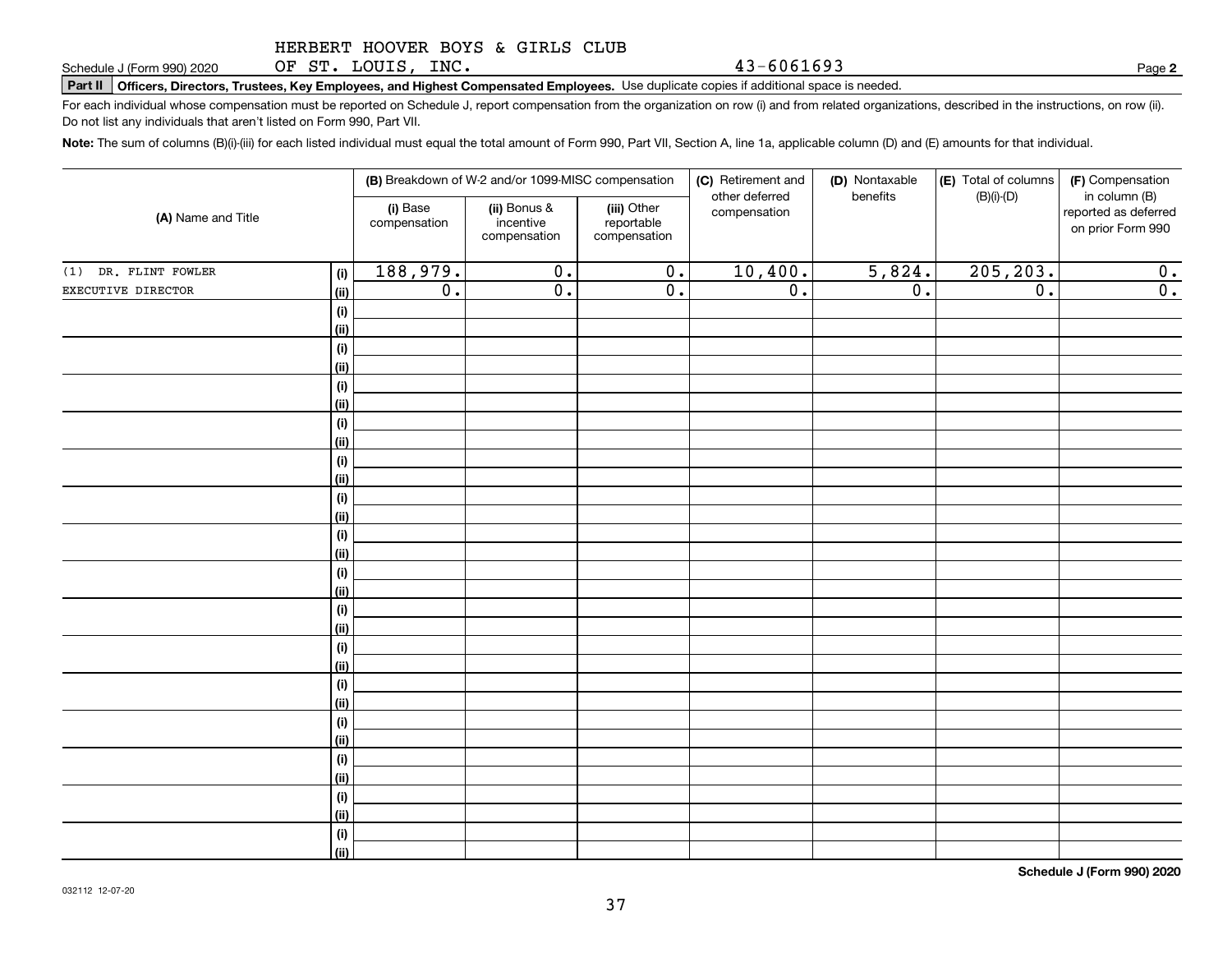### **Part III Supplemental Information**

Schedule J (Form 990) 2020 OF ST. LOUIS, INC.<br>Part III Supplemental Information<br>Provide the information, explanation, or descriptions required for Part I, lines 1a, 1b, 3, 4a, 4b, 4c, 5a, 5b, 6a, 6b, 7, and 8, and for Part

### PART I, LINE 1A:

THE EXECUTIVE DIRECTOR IS PROVIDED A MEMBERSHIP TO A SOCIAL CLUB IN ORDER

TO HOLD BUSINESS LUNCHES, MEETINGS, ETC. RELATED TO THE HERBERT HOOVER BOYS

### AND GIRLS CLUB.

**Schedule J (Form 990) 2020**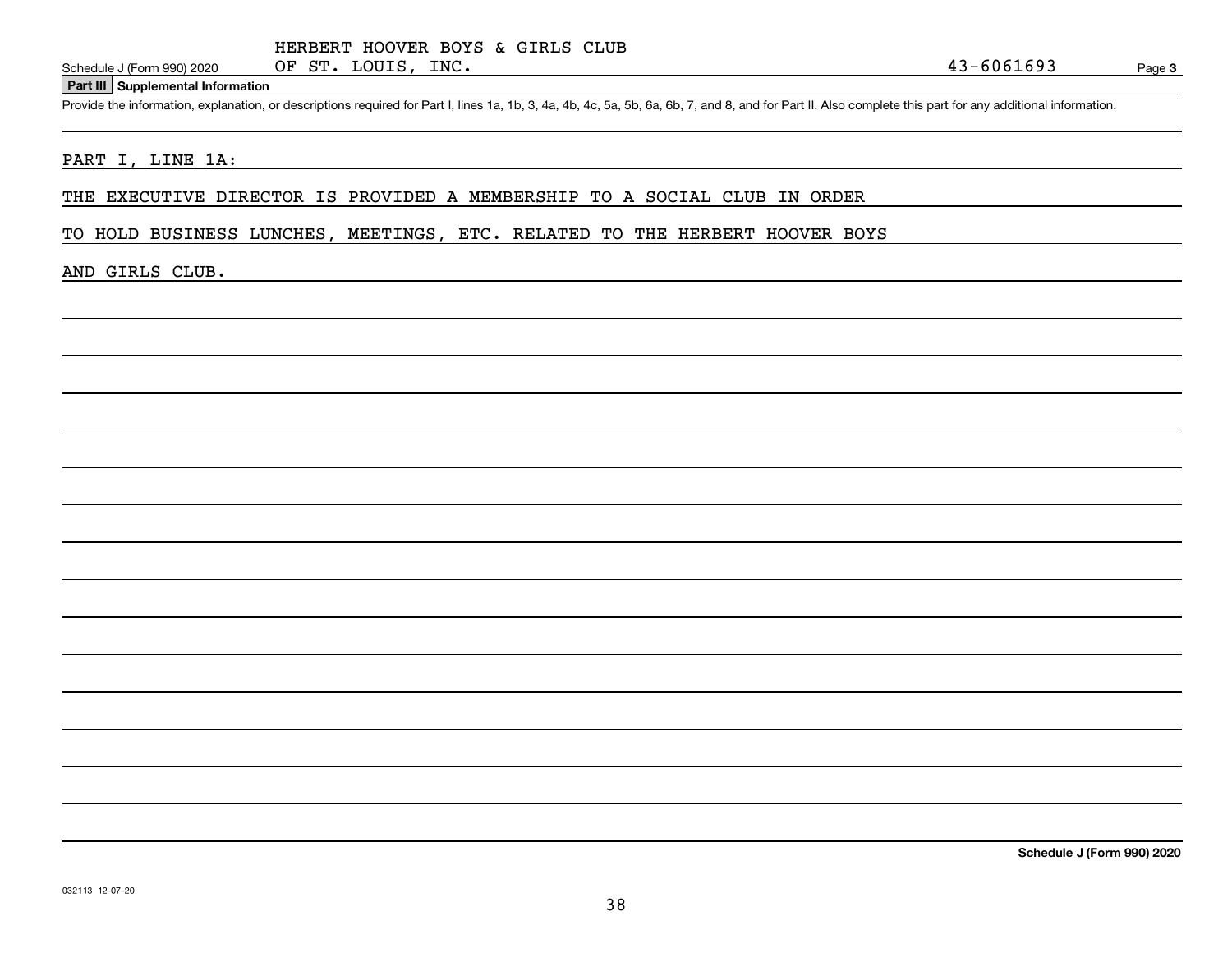| > Complete if the organizations answered "Yes" on Form 990, Part IV, lines 29 or 30.<br>Attach to Form 990.<br>Department of the Treasury<br>Internal Revenue Service<br>Go to www.irs.gov/Form990 for instructions and the latest information.<br>Name of the organization<br>HERBERT HOOVER BOYS & GIRLS CLUB<br>OF ST. LOUIS, INC. | <b>2020</b><br><b>Open to Public</b><br>Inspection<br><b>Employer identification number</b><br>43-6061693<br>(d)<br>Method of determining |     |    |
|---------------------------------------------------------------------------------------------------------------------------------------------------------------------------------------------------------------------------------------------------------------------------------------------------------------------------------------|-------------------------------------------------------------------------------------------------------------------------------------------|-----|----|
|                                                                                                                                                                                                                                                                                                                                       |                                                                                                                                           |     |    |
|                                                                                                                                                                                                                                                                                                                                       |                                                                                                                                           |     |    |
|                                                                                                                                                                                                                                                                                                                                       |                                                                                                                                           |     |    |
| <b>Types of Property</b><br>Part I                                                                                                                                                                                                                                                                                                    |                                                                                                                                           |     |    |
| (c)<br>(a)<br>(b)<br>Noncash contribution<br>Number of<br>Check if<br>amounts reported on<br>contributions or<br>applicable<br>items contributed Form 990, Part VIII, line 1g                                                                                                                                                         | noncash contribution amounts                                                                                                              |     |    |
| 1                                                                                                                                                                                                                                                                                                                                     |                                                                                                                                           |     |    |
| 2<br>Art - Historical treasures                                                                                                                                                                                                                                                                                                       |                                                                                                                                           |     |    |
| 3                                                                                                                                                                                                                                                                                                                                     |                                                                                                                                           |     |    |
| 4                                                                                                                                                                                                                                                                                                                                     |                                                                                                                                           |     |    |
| Clothing and household goods<br>5                                                                                                                                                                                                                                                                                                     |                                                                                                                                           |     |    |
| 6                                                                                                                                                                                                                                                                                                                                     |                                                                                                                                           |     |    |
| 7                                                                                                                                                                                                                                                                                                                                     |                                                                                                                                           |     |    |
| 8                                                                                                                                                                                                                                                                                                                                     |                                                                                                                                           |     |    |
| $\mathbf X$<br>115,906. MARKET VALUE<br>10<br>9                                                                                                                                                                                                                                                                                       |                                                                                                                                           |     |    |
| Securities - Closely held stock<br>10                                                                                                                                                                                                                                                                                                 |                                                                                                                                           |     |    |
| Securities - Partnership, LLC, or<br>11                                                                                                                                                                                                                                                                                               |                                                                                                                                           |     |    |
| trust interests                                                                                                                                                                                                                                                                                                                       |                                                                                                                                           |     |    |
| 12                                                                                                                                                                                                                                                                                                                                    |                                                                                                                                           |     |    |
| Qualified conservation contribution -<br>13                                                                                                                                                                                                                                                                                           |                                                                                                                                           |     |    |
| Historic structures                                                                                                                                                                                                                                                                                                                   |                                                                                                                                           |     |    |
| Qualified conservation contribution - Other<br>14                                                                                                                                                                                                                                                                                     |                                                                                                                                           |     |    |
| Real estate - Residential<br>15                                                                                                                                                                                                                                                                                                       |                                                                                                                                           |     |    |
| Real estate - Commercial<br>16                                                                                                                                                                                                                                                                                                        |                                                                                                                                           |     |    |
| 17                                                                                                                                                                                                                                                                                                                                    |                                                                                                                                           |     |    |
| 18                                                                                                                                                                                                                                                                                                                                    |                                                                                                                                           |     |    |
| 19                                                                                                                                                                                                                                                                                                                                    |                                                                                                                                           |     |    |
| 20                                                                                                                                                                                                                                                                                                                                    |                                                                                                                                           |     |    |
| 21                                                                                                                                                                                                                                                                                                                                    |                                                                                                                                           |     |    |
| 22                                                                                                                                                                                                                                                                                                                                    |                                                                                                                                           |     |    |
| 23                                                                                                                                                                                                                                                                                                                                    |                                                                                                                                           |     |    |
| 24<br>Archeological artifacts                                                                                                                                                                                                                                                                                                         |                                                                                                                                           |     |    |
| 50,982.FMV<br>72<br>X<br><b>AUCTION ITEMS</b><br>Other<br>25                                                                                                                                                                                                                                                                          |                                                                                                                                           |     |    |
| Other<br>26                                                                                                                                                                                                                                                                                                                           |                                                                                                                                           |     |    |
| Other<br>27<br>▸                                                                                                                                                                                                                                                                                                                      |                                                                                                                                           |     |    |
| Other<br>28                                                                                                                                                                                                                                                                                                                           |                                                                                                                                           |     |    |
| Number of Forms 8283 received by the organization during the tax year for contributions<br>29                                                                                                                                                                                                                                         |                                                                                                                                           |     |    |
| for which the organization completed Form 8283, Part V, Donee Acknowledgement<br>29                                                                                                                                                                                                                                                   |                                                                                                                                           |     |    |
|                                                                                                                                                                                                                                                                                                                                       |                                                                                                                                           | Yes | No |
| 30a During the year, did the organization receive by contribution any property reported in Part I, lines 1 through 28, that it                                                                                                                                                                                                        |                                                                                                                                           |     |    |
| must hold for at least three years from the date of the initial contribution, and which isn't required to be used for                                                                                                                                                                                                                 |                                                                                                                                           |     |    |
| exempt purposes for the entire holding period?                                                                                                                                                                                                                                                                                        | <b>30a</b>                                                                                                                                |     | х  |
| <b>b</b> If "Yes," describe the arrangement in Part II.                                                                                                                                                                                                                                                                               |                                                                                                                                           |     |    |
| Does the organization have a gift acceptance policy that requires the review of any nonstandard contributions?<br>31                                                                                                                                                                                                                  | 31                                                                                                                                        |     | х  |
| 32a Does the organization hire or use third parties or related organizations to solicit, process, or sell noncash                                                                                                                                                                                                                     |                                                                                                                                           |     |    |
| contributions?                                                                                                                                                                                                                                                                                                                        | 32a                                                                                                                                       |     | x  |
| <b>b</b> If "Yes," describe in Part II.                                                                                                                                                                                                                                                                                               |                                                                                                                                           |     |    |
| If the organization didn't report an amount in column (c) for a type of property for which column (a) is checked,<br>33                                                                                                                                                                                                               |                                                                                                                                           |     |    |
| describe in Part II.                                                                                                                                                                                                                                                                                                                  |                                                                                                                                           |     |    |
| For Paperwork Reduction Act Notice, see the Instructions for Form 990.<br>LHA                                                                                                                                                                                                                                                         | Schedule M (Form 990) 2020                                                                                                                |     |    |

032141 11-23-20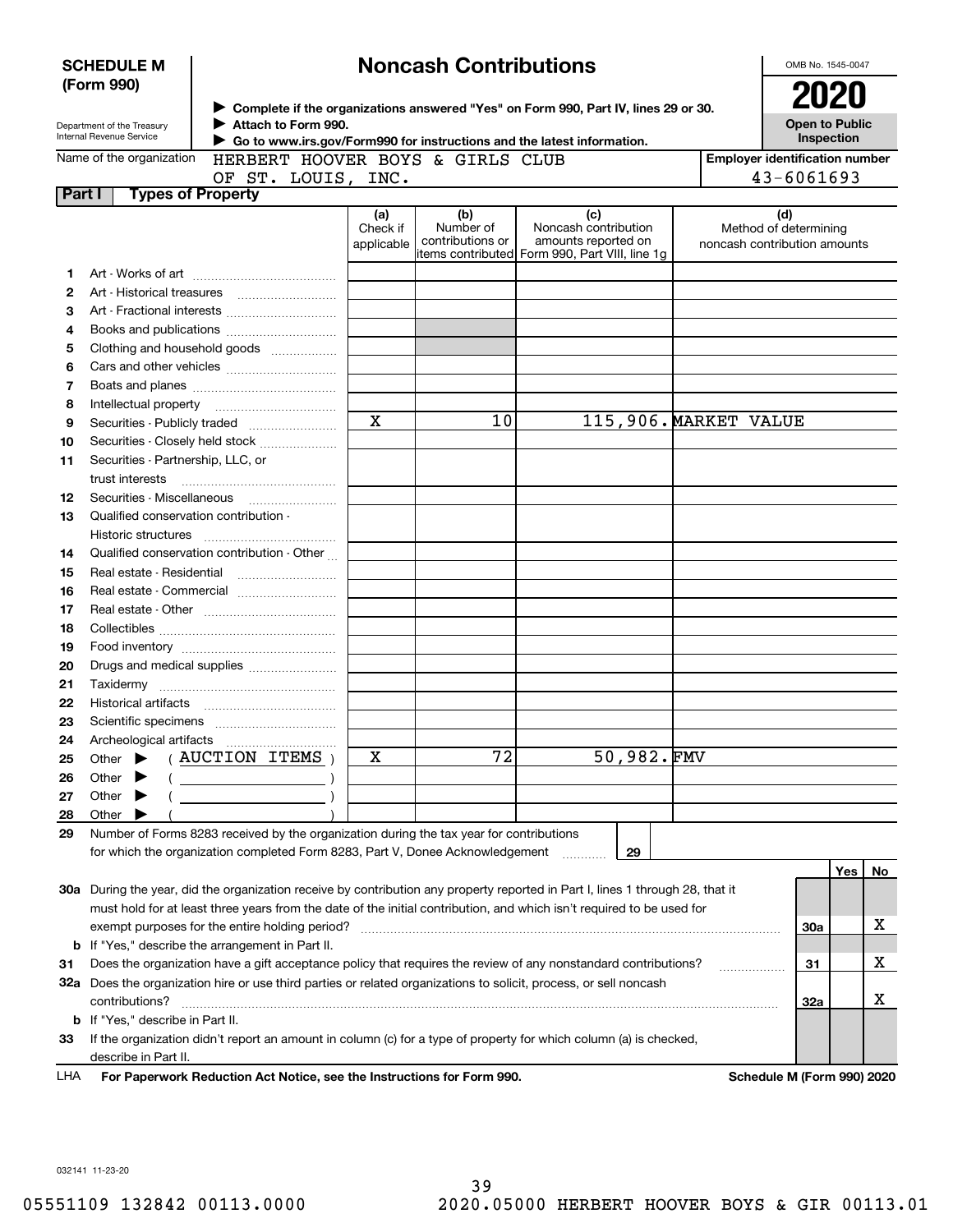|                 |                            | HERBERT HOOVER BOYS & GIRLS CLUB<br>OF ST. LOUIS, INC. |  |  | 43-6061693                                                                                                                                                                       |        |
|-----------------|----------------------------|--------------------------------------------------------|--|--|----------------------------------------------------------------------------------------------------------------------------------------------------------------------------------|--------|
| <b>Part II</b>  | Schedule M (Form 990) 2020 |                                                        |  |  | Supplemental Information. Provide the information required by Part I, lines 30b, 32b, and 33, and whether the organization                                                       | Page 2 |
|                 |                            |                                                        |  |  |                                                                                                                                                                                  |        |
|                 |                            |                                                        |  |  | is reporting in Part I, column (b), the number of contributions, the number of items received, or a combination of both. Also complete this part for any additional information. |        |
|                 |                            |                                                        |  |  |                                                                                                                                                                                  |        |
|                 |                            |                                                        |  |  |                                                                                                                                                                                  |        |
|                 |                            |                                                        |  |  |                                                                                                                                                                                  |        |
|                 |                            |                                                        |  |  |                                                                                                                                                                                  |        |
|                 |                            |                                                        |  |  |                                                                                                                                                                                  |        |
|                 |                            |                                                        |  |  |                                                                                                                                                                                  |        |
|                 |                            |                                                        |  |  |                                                                                                                                                                                  |        |
|                 |                            |                                                        |  |  |                                                                                                                                                                                  |        |
|                 |                            |                                                        |  |  |                                                                                                                                                                                  |        |
|                 |                            |                                                        |  |  |                                                                                                                                                                                  |        |
|                 |                            |                                                        |  |  |                                                                                                                                                                                  |        |
|                 |                            |                                                        |  |  |                                                                                                                                                                                  |        |
|                 |                            |                                                        |  |  |                                                                                                                                                                                  |        |
|                 |                            |                                                        |  |  |                                                                                                                                                                                  |        |
|                 |                            |                                                        |  |  |                                                                                                                                                                                  |        |
|                 |                            |                                                        |  |  |                                                                                                                                                                                  |        |
|                 |                            |                                                        |  |  |                                                                                                                                                                                  |        |
|                 |                            |                                                        |  |  |                                                                                                                                                                                  |        |
|                 |                            |                                                        |  |  |                                                                                                                                                                                  |        |
|                 |                            |                                                        |  |  |                                                                                                                                                                                  |        |
|                 |                            |                                                        |  |  |                                                                                                                                                                                  |        |
|                 |                            |                                                        |  |  |                                                                                                                                                                                  |        |
|                 |                            |                                                        |  |  |                                                                                                                                                                                  |        |
|                 |                            |                                                        |  |  |                                                                                                                                                                                  |        |
|                 |                            |                                                        |  |  |                                                                                                                                                                                  |        |
|                 |                            |                                                        |  |  |                                                                                                                                                                                  |        |
|                 |                            |                                                        |  |  |                                                                                                                                                                                  |        |
|                 |                            |                                                        |  |  |                                                                                                                                                                                  |        |
|                 |                            |                                                        |  |  |                                                                                                                                                                                  |        |
|                 |                            |                                                        |  |  |                                                                                                                                                                                  |        |
|                 |                            |                                                        |  |  |                                                                                                                                                                                  |        |
|                 |                            |                                                        |  |  |                                                                                                                                                                                  |        |
|                 |                            |                                                        |  |  |                                                                                                                                                                                  |        |
|                 |                            |                                                        |  |  |                                                                                                                                                                                  |        |
|                 |                            |                                                        |  |  |                                                                                                                                                                                  |        |
|                 |                            |                                                        |  |  |                                                                                                                                                                                  |        |
|                 |                            |                                                        |  |  |                                                                                                                                                                                  |        |
|                 |                            |                                                        |  |  |                                                                                                                                                                                  |        |
|                 |                            |                                                        |  |  |                                                                                                                                                                                  |        |
|                 |                            |                                                        |  |  |                                                                                                                                                                                  |        |
|                 |                            |                                                        |  |  |                                                                                                                                                                                  |        |
|                 |                            |                                                        |  |  |                                                                                                                                                                                  |        |
|                 |                            |                                                        |  |  |                                                                                                                                                                                  |        |
|                 |                            |                                                        |  |  |                                                                                                                                                                                  |        |
|                 |                            |                                                        |  |  |                                                                                                                                                                                  |        |
|                 |                            |                                                        |  |  |                                                                                                                                                                                  |        |
|                 |                            |                                                        |  |  |                                                                                                                                                                                  |        |
|                 |                            |                                                        |  |  |                                                                                                                                                                                  |        |
|                 |                            |                                                        |  |  |                                                                                                                                                                                  |        |
|                 |                            |                                                        |  |  |                                                                                                                                                                                  |        |
|                 |                            |                                                        |  |  |                                                                                                                                                                                  |        |
|                 |                            |                                                        |  |  |                                                                                                                                                                                  |        |
|                 |                            |                                                        |  |  |                                                                                                                                                                                  |        |
|                 |                            |                                                        |  |  |                                                                                                                                                                                  |        |
|                 |                            |                                                        |  |  |                                                                                                                                                                                  |        |
|                 |                            |                                                        |  |  |                                                                                                                                                                                  |        |
|                 |                            |                                                        |  |  |                                                                                                                                                                                  |        |
|                 |                            |                                                        |  |  |                                                                                                                                                                                  |        |
|                 |                            |                                                        |  |  |                                                                                                                                                                                  |        |
|                 |                            |                                                        |  |  |                                                                                                                                                                                  |        |
| 032142 11-23-20 |                            |                                                        |  |  | Schedule M (Form 990) 2020                                                                                                                                                       |        |

05551109 132842 00113.0000 2020.05000 HERBERT HOOVER BOYS & GIR 00113.01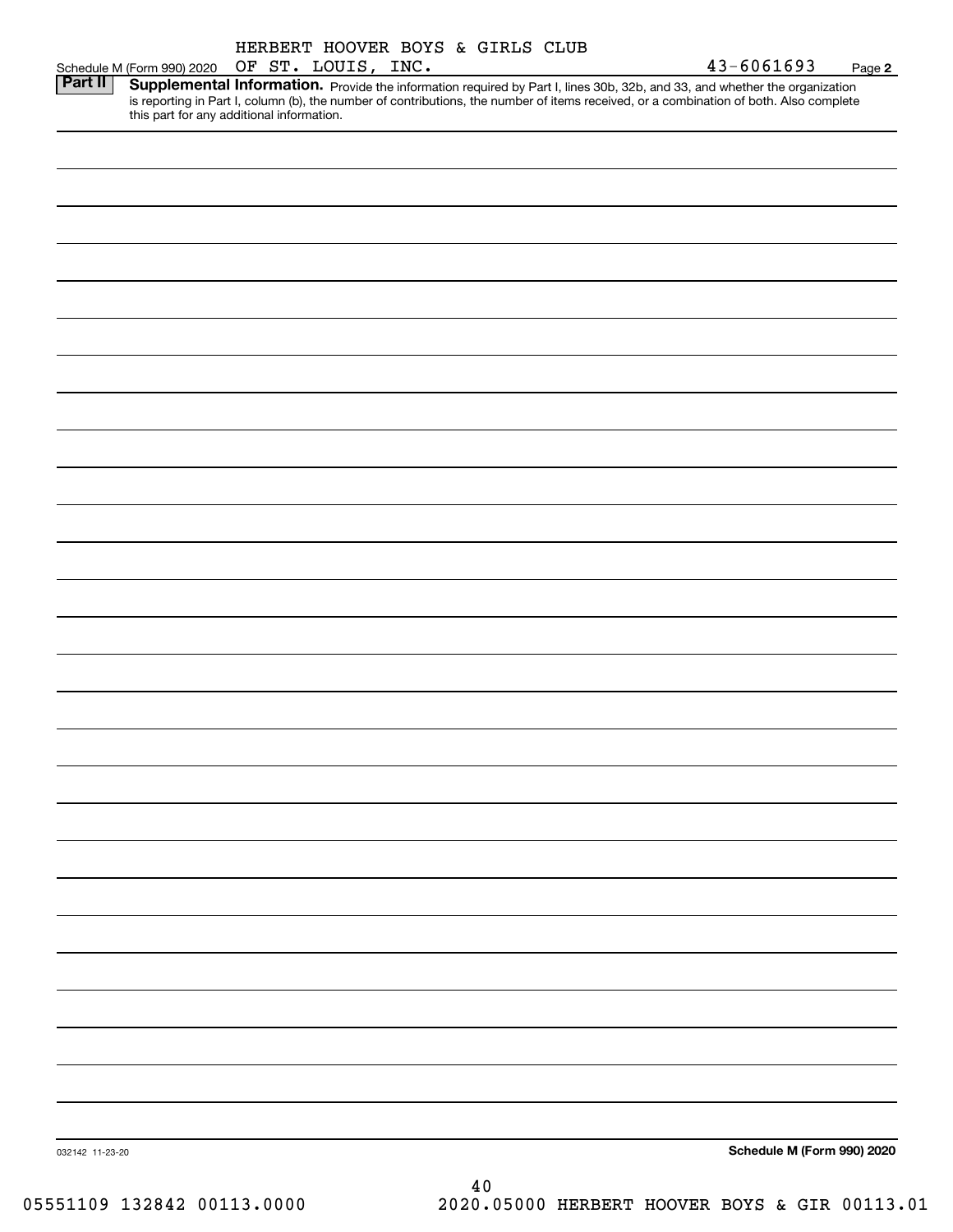**(Form 990 or 990-EZ)**

Department of the Treasury Internal Revenue Service Name of the organization

### OMB No. 1545-0047 **Complete to provide information for responses to specific questions on Form 990 or 990-EZ or to provide any additional information. | Attach to Form 990 or 990-EZ. | Go to www.irs.gov/Form990 for the latest information. SCHEDULE O Supplemental Information to Form 990 or 990-EZ**



OF ST. LOUIS, INC. 43-6061693 HERBERT HOOVER BOYS & GIRLS CLUB

FORM 990, PART III, LINE 1, DESCRIPTION OF ORGANIZATION MISSION:

COMMUNITY.

FORM 990, PART III, LINE 4D, OTHER PROGRAM SERVICES:

21ST CENTURY COMMUNITY LEARNING CENTERS, HAZELWOOD EAST HIGH SCHOOL,

SOUTHEAST MIDDLE SCHOOL, O'FALLON PARK RECREATION COMPLEX, FERGUSON

CLUB, RIVERVIEW GARDENS CLUB, LEE HAMILTON ELEMENTARY SCHOOL CLUB, ST.

LOUIS INTERNSHIP PROGRAM, FERGUSON TEEN CENTER OF EXCELLENCE, HAZELWOOD

EAST ELEMENTARY SCHOOL.

EXPENSES \$ 3,484,136. INCLUDING GRANTS OF \$ 0. REVENUE \$ 20,067.

FORM 990, PART VI, SECTION A, LINE 8B:

THE EXECUTIVE COMMITTEE DOES NOT HAVE THE AUTHORITY OF ACT ON BEHALF OF THE BOARD OF DIRECTORS.

FORM 990, PART VI, SECTION B, LINE 11B:

THE RETURN IS PREPARED BY AN INDEPENDENT PUBLIC ACCOUNTING FIRM. THE

RETURN IS REVIEWED BY THE BOARD TREASURER. THE RETURN IS THEN MADE

AVAILABLE TO THE ENTIRE BOARD PRIOR TO FILING.

FORM 990, PART VI, SECTION B, LINE 12C:

THE BOARD OF DIRECTORS AND ALL EMPLOYEES ARE REQUIRED TO SIGN A CONFLICT OF

INTEREST POLICY ON AN ANNUAL BASIS. THE EXECUTIVE DIRECTOR REVIEWS

INFORMATION CONTAINED IN THE SIGNED STATEMENTS TO MONITOR POTENTIAL

CONFLICTS THAT COULD ARISE. ANY CONFLICTS ARE BROUGHT TO THE ATTENTION OF

THE BOARD CHAIR FOR RESOLUTION AND POTENTIAL DISCUSSION AT THE UPCOMING

032211 11-20-20 LHA For Paperwork Reduction Act Notice, see the Instructions for Form 990 or 990-EZ. Schedule O (Form 990 or 990-EZ) 2020

41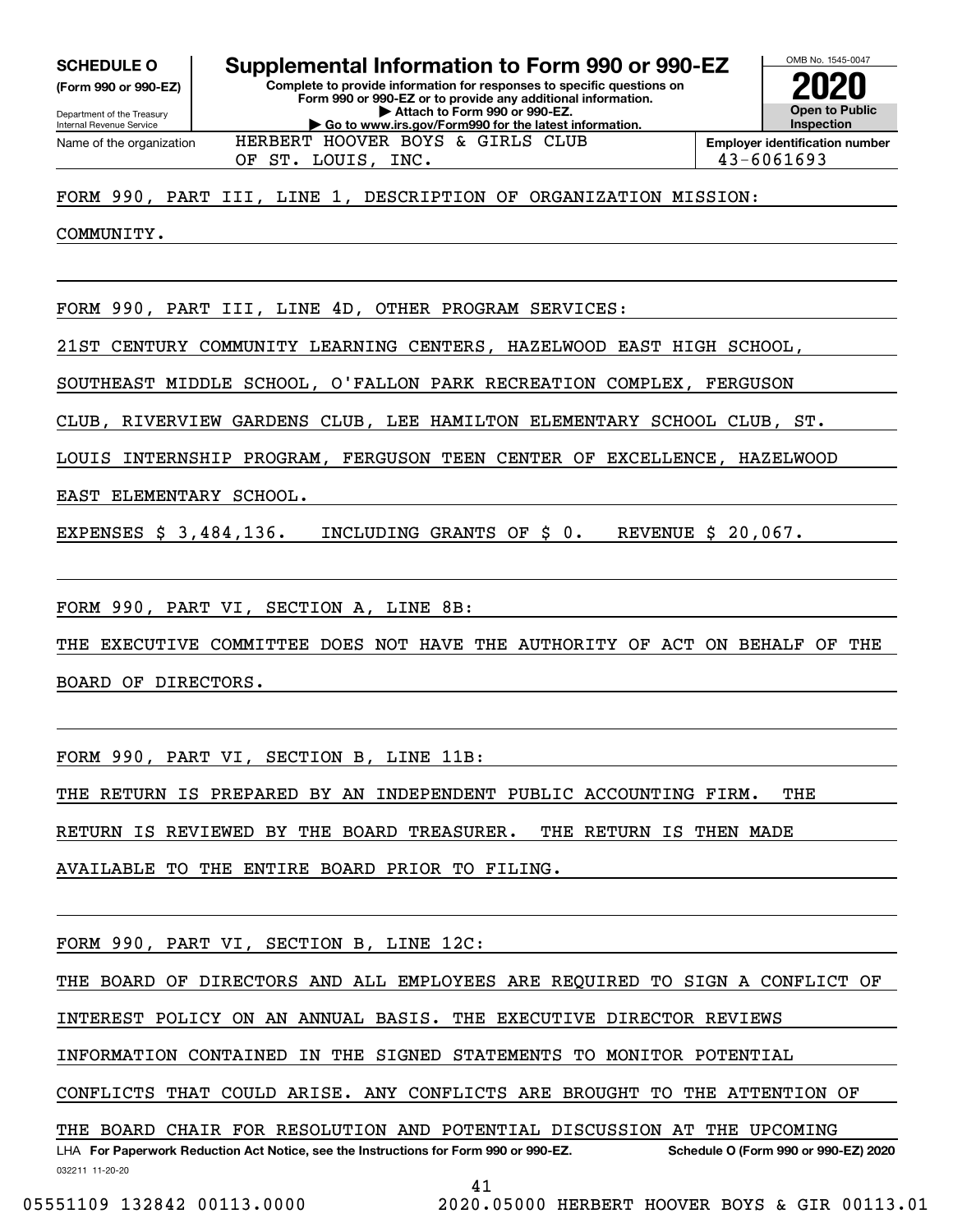| Schedule O (Form 990 or 990-EZ) 2020<br>Page 2                                     |                                                         |  |  |  |  |  |  |  |
|------------------------------------------------------------------------------------|---------------------------------------------------------|--|--|--|--|--|--|--|
| Name of the organization HERBERT HOOVER BOYS & GIRLS CLUB<br>OF ST.<br>LOUIS, INC. | <b>Employer identification number</b><br>$43 - 6061693$ |  |  |  |  |  |  |  |
| BOARD MEETING. IF THE BOARD CHAIR IS CONSIDERED TO HAVE A REAL OR PERCEIVED        |                                                         |  |  |  |  |  |  |  |
| THE DECISION FOR THE EXISTENCE OF A CONFLICT IS<br>INTEREST,<br>CONFLICT OF        |                                                         |  |  |  |  |  |  |  |
| DELEGATED TO THE VICE CHAIR. ANY PERSON WHO IS UNDER CONSIDERATION OF              |                                                         |  |  |  |  |  |  |  |
| CONFLICT IS PRECLUDING FROM PARTICIPATING IN DISCUSSIONS AND<br>BEING<br>IN        |                                                         |  |  |  |  |  |  |  |
| DECISIONS<br>THE<br>MATTER.<br>0N                                                  |                                                         |  |  |  |  |  |  |  |

FORM 990, PART VI, SECTION B, LINE 15:

THE EXECUTIVE COMMITTEE OF THE BOARD OF DIRECTORS DETERMINES THE COMPENSATION FOR THE EXECUTIVE DIRECTOR BASED ON AN INDEPENDENT ANALYSIS, DONE BY THE BOYS AND GIRLS CLUBS OF AMERICA (BGCA), THAT REVIEWS RELEVANT SALARY SURVEYS AND COMPARABLE POSITIONS REGIONALLY AND NATIONALLY. THE SALARY DECISIONS OF THE EXECUTIVE COMMITTEE ARE DOCUMENTED IN THE EMPLOYEE'S PERMANENT FILE. THE ANALYSIS FOR THE EXECUTIVE DIRECTOR IS COMPLETED PERIODICALLY BY THE BOARD OF DIRECTORS, WHILE THE ANALYSIS FOR THE COMPENSATION FOR ALL OTHER OFFICERS AND EMPLOYEES, ALSO PREPARED BY BGCA, WAS LAST PERFORMED DURING 2016.

FORM 990, PART VI, SECTION C, LINE 19:

WE MAKE OUR GOVERNING DOCUMENTS, CONFLCIT OF INTEREST POLICY AND FINANCIAL

STATEMENTS AVAILABLE TO THE PUBLIC UPON REQUEST.

FORM 990, PART XII, LINE 2C

NO CHANGE FROM PRIOR YEAR.

032212 11-20-20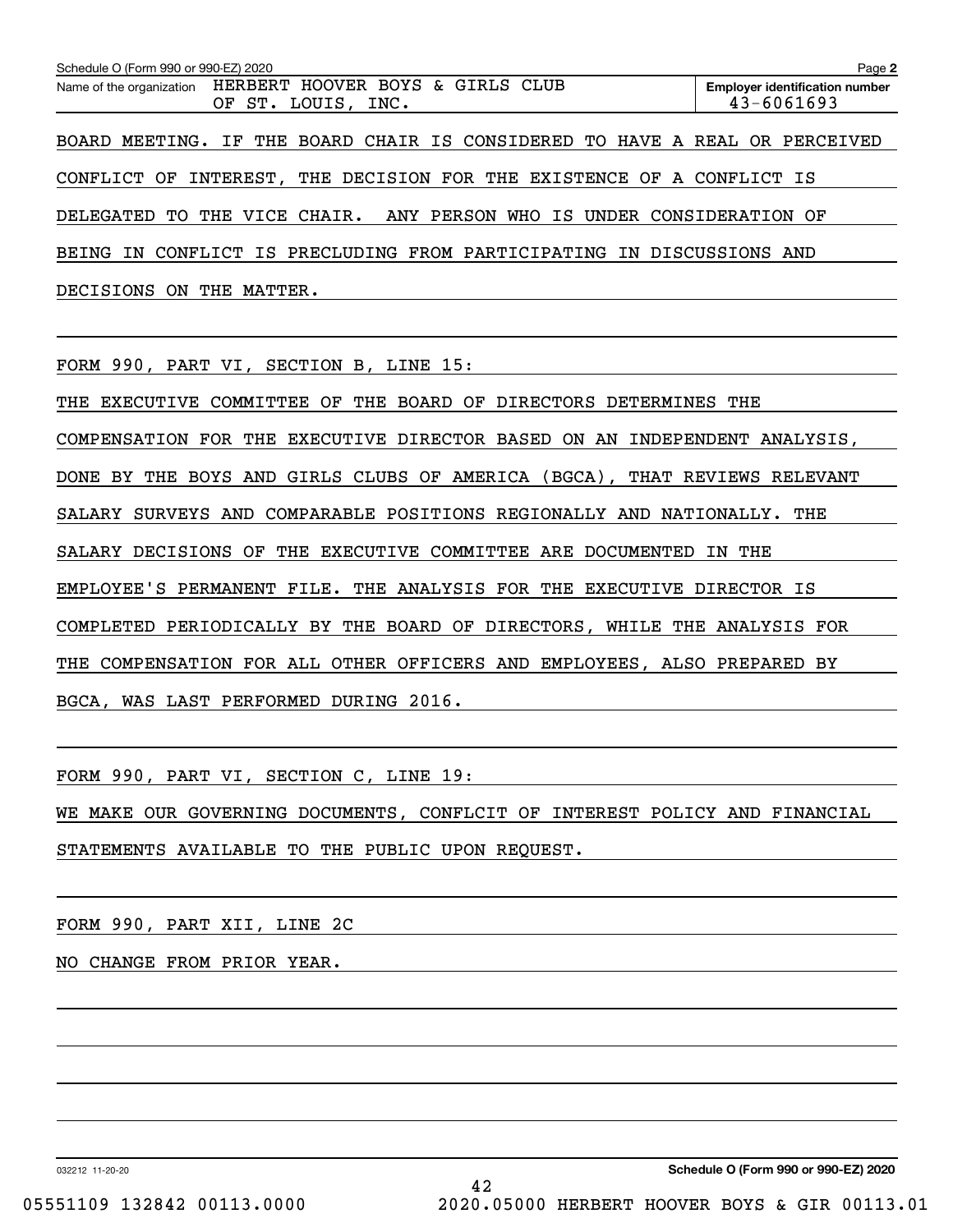| <b>SCHEDULE R</b><br>(Form 990)<br>Department of the Treasury                |                                                                                                                                                                                                                    | <b>Related Organizations and Unrelated Partnerships</b><br>Complete if the organization answered "Yes" on Form 990, Part IV, line 33, 34, 35b, 36, or 37.<br>Attach to Form 990. | OMB No. 1545-0047<br>2020<br>Open to Public         |                                                                   |                                                          |                                            |                                     |                                                            |
|------------------------------------------------------------------------------|--------------------------------------------------------------------------------------------------------------------------------------------------------------------------------------------------------------------|----------------------------------------------------------------------------------------------------------------------------------------------------------------------------------|-----------------------------------------------------|-------------------------------------------------------------------|----------------------------------------------------------|--------------------------------------------|-------------------------------------|------------------------------------------------------------|
| Internal Revenue Service<br>Name of the organization                         | OF ST. LOUIS, INC.                                                                                                                                                                                                 | Go to www.irs.gov/Form990 for instructions and the latest information.<br>HERBERT HOOVER BOYS & GIRLS CLUB                                                                       |                                                     | Inspection<br><b>Employer identification number</b><br>43-6061693 |                                                          |                                            |                                     |                                                            |
| Part I                                                                       | Identification of Disregarded Entities. Complete if the organization answered "Yes" on Form 990, Part IV, line 33.                                                                                                 |                                                                                                                                                                                  |                                                     |                                                                   |                                                          |                                            |                                     |                                                            |
|                                                                              | (a)<br>Name, address, and EIN (if applicable)<br>of disregarded entity                                                                                                                                             | (b)<br>Primary activity                                                                                                                                                          | (c)<br>Legal domicile (state or<br>foreign country) | (d)<br>Total income                                               | (e)<br>End-of-year assets                                |                                            | (f)<br>Direct controlling<br>entity |                                                            |
|                                                                              |                                                                                                                                                                                                                    |                                                                                                                                                                                  |                                                     |                                                                   |                                                          |                                            |                                     |                                                            |
|                                                                              |                                                                                                                                                                                                                    |                                                                                                                                                                                  |                                                     |                                                                   |                                                          |                                            |                                     |                                                            |
| Part II                                                                      | Identification of Related Tax-Exempt Organizations. Complete if the organization answered "Yes" on Form 990, Part IV, line 34, because it had one or more related tax-exempt<br>organizations during the tax year. |                                                                                                                                                                                  |                                                     |                                                                   |                                                          |                                            |                                     |                                                            |
|                                                                              | (a)<br>Name, address, and EIN<br>of related organization                                                                                                                                                           | (b)<br>Primary activity                                                                                                                                                          | (c)<br>Legal domicile (state or<br>foreign country) | (d)<br><b>Exempt Code</b><br>section                              | (e)<br>Public charity<br>status (if section<br>501(c)(3) | (f)<br>Direct controlling<br>entity        | Yes                                 | $(g)$<br>Section 512(b)(13)<br>controlled<br>entity?<br>No |
| 2901 N. GRAND AVENUE<br>ST. LOUIS, MO 63107                                  | ADAMS PARK COMMUNITY CENTER - 43-1888292                                                                                                                                                                           | TO SUPPORT HHBGC OF STL                                                                                                                                                          | MISSOURI                                            | 501(C)(3)                                                         | LINE 12A. I                                              | <b>HERBERT HOOVER</b><br>BOYS & GIRLS CLUB | x                                   |                                                            |
| MENTOR ST. LOUIS - 43-1713228<br>2901 N. GRAND AVENUE<br>ST. LOUIS, MO 63107 |                                                                                                                                                                                                                    | MENTOR YOUTH                                                                                                                                                                     | MISSOURI                                            | 501(C)(3)                                                         | LINE 7                                                   | <b>HERBERT HOOVER</b><br>BOYS & GIRLS CLUB | X                                   |                                                            |
|                                                                              |                                                                                                                                                                                                                    |                                                                                                                                                                                  |                                                     |                                                                   |                                                          |                                            |                                     |                                                            |
|                                                                              |                                                                                                                                                                                                                    |                                                                                                                                                                                  |                                                     |                                                                   |                                                          |                                            |                                     |                                                            |

**For Paperwork Reduction Act Notice, see the Instructions for Form 990. Schedule R (Form 990) 2020**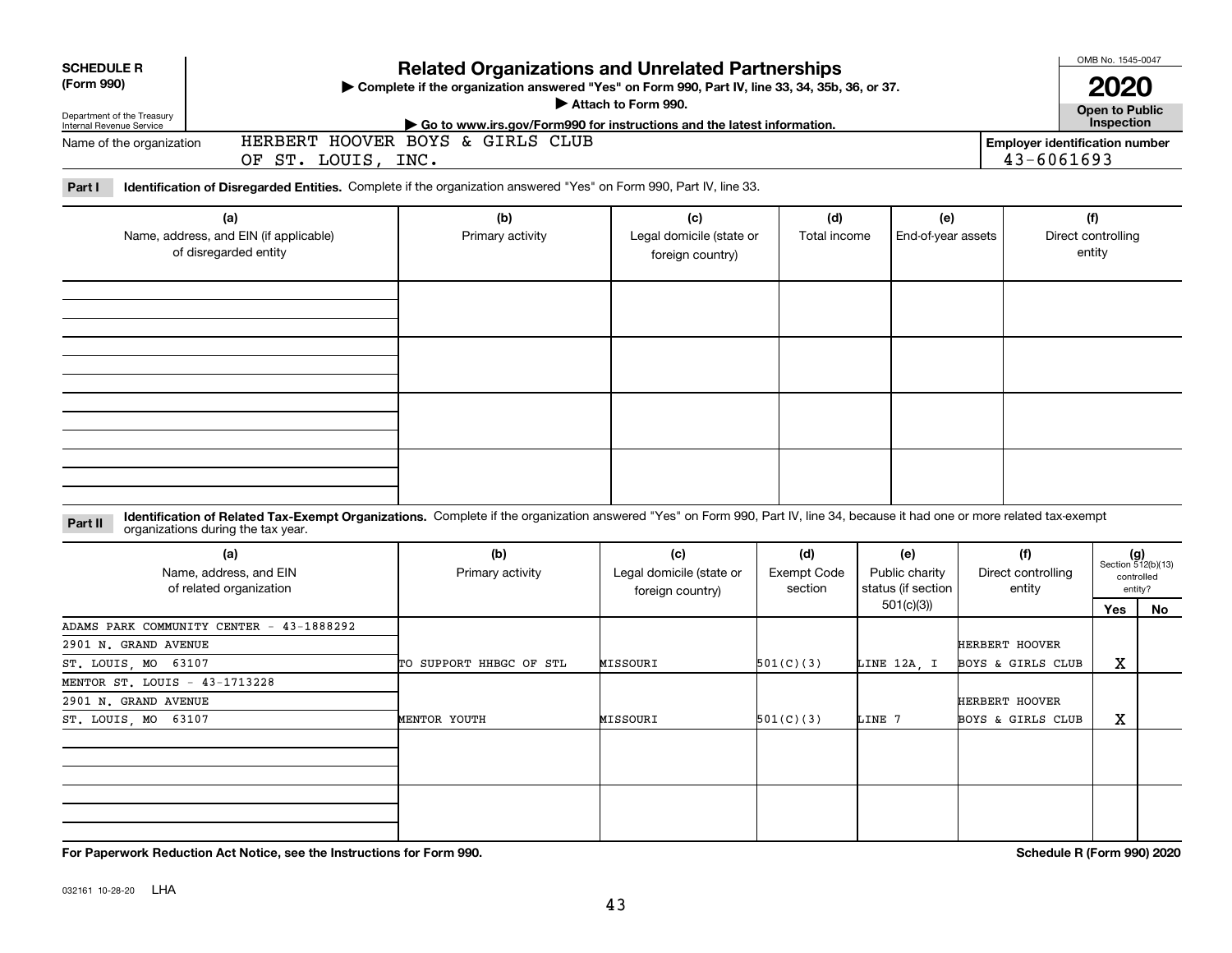|  | HERBERT HOOVER BOYS & GIRLS CLUB |  |  |  |  |  |
|--|----------------------------------|--|--|--|--|--|
|--|----------------------------------|--|--|--|--|--|

Schedule R (Form 990) 2020 Page OF ST. LOUIS, INC. 43-6061693

**2**

**Identification of Related Organizations Taxable as a Partnership.** Complete if the organization answered "Yes" on Form 990, Part IV, line 34, because it had one or more related **Part III** organizations treated as a partnership during the tax year.

| (a)                                               | (b)              | (c)                  | (d)                | (e)                                                                 | (f)            | (g)                   |         | (h)              | (i)                                                       | (i) | (k)                                                       |
|---------------------------------------------------|------------------|----------------------|--------------------|---------------------------------------------------------------------|----------------|-----------------------|---------|------------------|-----------------------------------------------------------|-----|-----------------------------------------------------------|
| Name, address, and EIN<br>of related organization | Primary activity | Legal<br>domicile    | Direct controlling | Predominant income                                                  | Share of total | Share of              |         | Disproportionate | Code V-UBI                                                |     | General or Percentage<br>managing<br>partner?<br>partner? |
|                                                   |                  | (state or<br>foreign | entity             | related, unrelated,<br>excluded from tax under<br>sections 512-514) | income         | end-of-year<br>assets |         | allocations?     | amount in box<br>20 of Schedule<br>K-1 (Form 1065) Yes No |     |                                                           |
|                                                   |                  | country)             |                    |                                                                     |                |                       | Yes $ $ | No               |                                                           |     |                                                           |
|                                                   |                  |                      |                    |                                                                     |                |                       |         |                  |                                                           |     |                                                           |
|                                                   |                  |                      |                    |                                                                     |                |                       |         |                  |                                                           |     |                                                           |
|                                                   |                  |                      |                    |                                                                     |                |                       |         |                  |                                                           |     |                                                           |
|                                                   |                  |                      |                    |                                                                     |                |                       |         |                  |                                                           |     |                                                           |
|                                                   |                  |                      |                    |                                                                     |                |                       |         |                  |                                                           |     |                                                           |
|                                                   |                  |                      |                    |                                                                     |                |                       |         |                  |                                                           |     |                                                           |
|                                                   |                  |                      |                    |                                                                     |                |                       |         |                  |                                                           |     |                                                           |
|                                                   |                  |                      |                    |                                                                     |                |                       |         |                  |                                                           |     |                                                           |
|                                                   |                  |                      |                    |                                                                     |                |                       |         |                  |                                                           |     |                                                           |
|                                                   |                  |                      |                    |                                                                     |                |                       |         |                  |                                                           |     |                                                           |
|                                                   |                  |                      |                    |                                                                     |                |                       |         |                  |                                                           |     |                                                           |
|                                                   |                  |                      |                    |                                                                     |                |                       |         |                  |                                                           |     |                                                           |
|                                                   |                  |                      |                    |                                                                     |                |                       |         |                  |                                                           |     |                                                           |
|                                                   |                  |                      |                    |                                                                     |                |                       |         |                  |                                                           |     |                                                           |
|                                                   |                  |                      |                    |                                                                     |                |                       |         |                  |                                                           |     |                                                           |
|                                                   |                  |                      |                    |                                                                     |                |                       |         |                  |                                                           |     |                                                           |
|                                                   |                  |                      |                    |                                                                     |                |                       |         |                  |                                                           |     |                                                           |

**Identification of Related Organizations Taxable as a Corporation or Trust.** Complete if the organization answered "Yes" on Form 990, Part IV, line 34, because it had one or more related **Part IV** organizations treated as a corporation or trust during the tax year.

| (a)<br>Name, address, and EIN<br>of related organization | (b)<br>Primary activity | (c)<br>Legal domicile<br>(state or<br>foreign | (d)<br>Direct controlling<br>entity | (e)<br>Type of entity<br>(C corp, S corp,<br>or trust) | (f)<br>Share of total<br>income | (g)<br>Share of<br>end-of-year<br>assets | (h)<br>Percentage<br>ownership | $\begin{array}{c} \textbf{(i)}\\ \text{Section}\\ 512 \text{(b)} \text{(13)}\\ \text{controlled}\\ \text{entity?} \end{array}$ |  |
|----------------------------------------------------------|-------------------------|-----------------------------------------------|-------------------------------------|--------------------------------------------------------|---------------------------------|------------------------------------------|--------------------------------|--------------------------------------------------------------------------------------------------------------------------------|--|
|                                                          |                         | country)                                      |                                     |                                                        |                                 |                                          |                                | Yes No                                                                                                                         |  |
|                                                          |                         |                                               |                                     |                                                        |                                 |                                          |                                |                                                                                                                                |  |
|                                                          |                         |                                               |                                     |                                                        |                                 |                                          |                                |                                                                                                                                |  |
|                                                          |                         |                                               |                                     |                                                        |                                 |                                          |                                |                                                                                                                                |  |
|                                                          |                         |                                               |                                     |                                                        |                                 |                                          |                                |                                                                                                                                |  |
|                                                          |                         |                                               |                                     |                                                        |                                 |                                          |                                |                                                                                                                                |  |
|                                                          |                         |                                               |                                     |                                                        |                                 |                                          |                                |                                                                                                                                |  |
|                                                          |                         |                                               |                                     |                                                        |                                 |                                          |                                |                                                                                                                                |  |
|                                                          |                         |                                               |                                     |                                                        |                                 |                                          |                                |                                                                                                                                |  |
|                                                          |                         |                                               |                                     |                                                        |                                 |                                          |                                |                                                                                                                                |  |
|                                                          |                         |                                               |                                     |                                                        |                                 |                                          |                                |                                                                                                                                |  |
|                                                          |                         |                                               |                                     |                                                        |                                 |                                          |                                |                                                                                                                                |  |
|                                                          |                         |                                               |                                     |                                                        |                                 |                                          |                                |                                                                                                                                |  |
|                                                          |                         |                                               |                                     |                                                        |                                 |                                          |                                |                                                                                                                                |  |
|                                                          |                         |                                               |                                     |                                                        |                                 |                                          |                                |                                                                                                                                |  |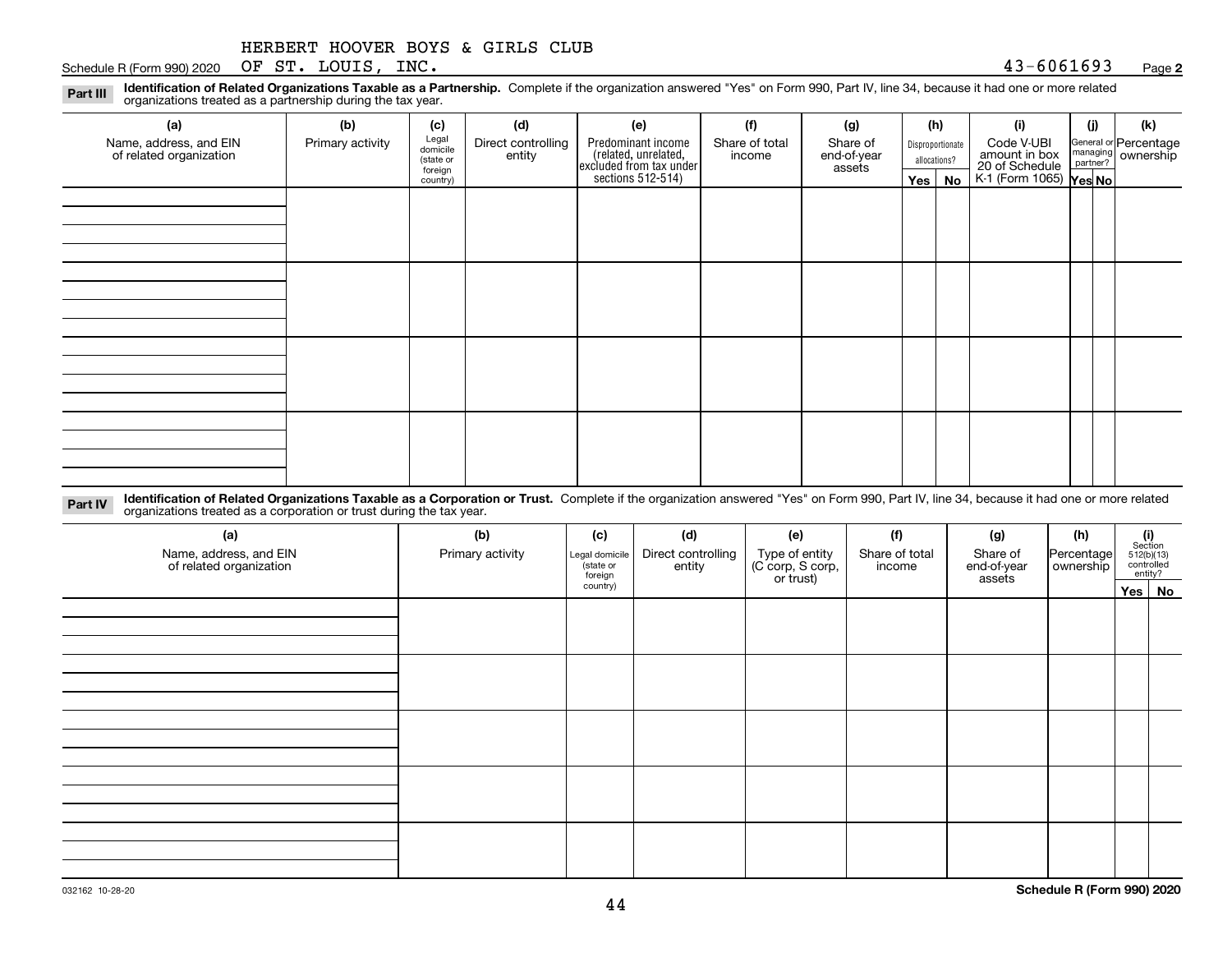Schedule R (Form 990) 2020 Page OF ST. LOUIS, INC. 43-6061693

|  |  | Part V Transactions With Related Organizations. Complete if the organization answered "Yes" on Form 990, Part IV, line 34, 35b, or 36. |  |  |  |
|--|--|----------------------------------------------------------------------------------------------------------------------------------------|--|--|--|
|--|--|----------------------------------------------------------------------------------------------------------------------------------------|--|--|--|

| Note: Complete line 1 if any entity is listed in Parts II, III, or IV of this schedule.                                                                                                                                        |                | Yes | <b>No</b> |
|--------------------------------------------------------------------------------------------------------------------------------------------------------------------------------------------------------------------------------|----------------|-----|-----------|
| 1 During the tax year, did the organization engage in any of the following transactions with one or more related organizations listed in Parts II-IV?                                                                          |                |     |           |
|                                                                                                                                                                                                                                | 1a             |     | X         |
|                                                                                                                                                                                                                                | 1b             |     | X         |
| c Gift, grant, or capital contribution from related organization(s) matches contains and content and contribution from related organization(s) matches contains and contribution from related organization(s) matches contains | 1c             | x   |           |
| d Loans or loan guarantees to or for related organization(s) committion contracts are constructed as a control or contract or contract or contract or contract or contract or contract or contract or contract or contract or  | 1 <sub>d</sub> |     | X         |
|                                                                                                                                                                                                                                | 1e             |     | X         |
|                                                                                                                                                                                                                                |                |     |           |
| f Dividends from related organization(s) manufactured contains and contained a series of the contact of the contact of the contact of the contact of the contact of the contact of the contact of the contact of the contact o | 1f             |     | X         |
| g Sale of assets to related organization(s) www.assettion.com/www.assettion.com/www.assettion.com/www.assettion.com/www.assettion.com/www.assettion.com/www.assettion.com/www.assettion.com/www.assettion.com/www.assettion.co | 1a             |     | X         |
| h Purchase of assets from related organization(s) manufactured and content and content and content and content and content and content and content and content and content and content and content and content and content and | 1 <sub>h</sub> |     | X         |
| Exchange of assets with related organization(s) www.assettion.com/www.assettion.com/www.assettion.com/www.assettion.com/www.assettion.com/www.assettion.com/www.assettion.com/www.assettion.com/www.assettion.com/www.assettio | 1i.            |     | X         |
|                                                                                                                                                                                                                                | 1i.            | х   |           |
|                                                                                                                                                                                                                                |                |     |           |
| k Lease of facilities, equipment, or other assets from related organization(s) manufaction content and content to the content of facilities, equipment, or other assets from related organization(s) manufaction content and c | 1k             |     | X         |
| Performance of services or membership or fundraising solicitations for related organization(s)                                                                                                                                 | 11             | X   |           |
| m Performance of services or membership or fundraising solicitations by related organization(s)                                                                                                                                | 1 <sub>m</sub> |     | X         |
|                                                                                                                                                                                                                                | 1n             | X   |           |
| <b>o</b> Sharing of paid employees with related organization(s)                                                                                                                                                                | 1o             |     | X         |
|                                                                                                                                                                                                                                |                |     |           |
|                                                                                                                                                                                                                                | 1p             |     | X         |
|                                                                                                                                                                                                                                | 1a             |     | X         |
|                                                                                                                                                                                                                                |                |     |           |
| r Other transfer of cash or property to related organization(s)                                                                                                                                                                | 1r             |     | х         |
|                                                                                                                                                                                                                                |                |     | X         |

**2**If the answer to any of the above is "Yes," see the instructions for information on who must complete this line, including covered relationships and transaction thresholds.

| (a)<br>Name of related organization | (b)<br>Transaction<br>type (a-s) | (c)<br>Amount involved | (d)<br>Method of determining amount involved |
|-------------------------------------|----------------------------------|------------------------|----------------------------------------------|
| (1)                                 |                                  |                        |                                              |
| (2)                                 |                                  |                        |                                              |
| (3)                                 |                                  |                        |                                              |
| (4)                                 |                                  |                        |                                              |
| (5)                                 |                                  |                        |                                              |
| (6)                                 |                                  |                        |                                              |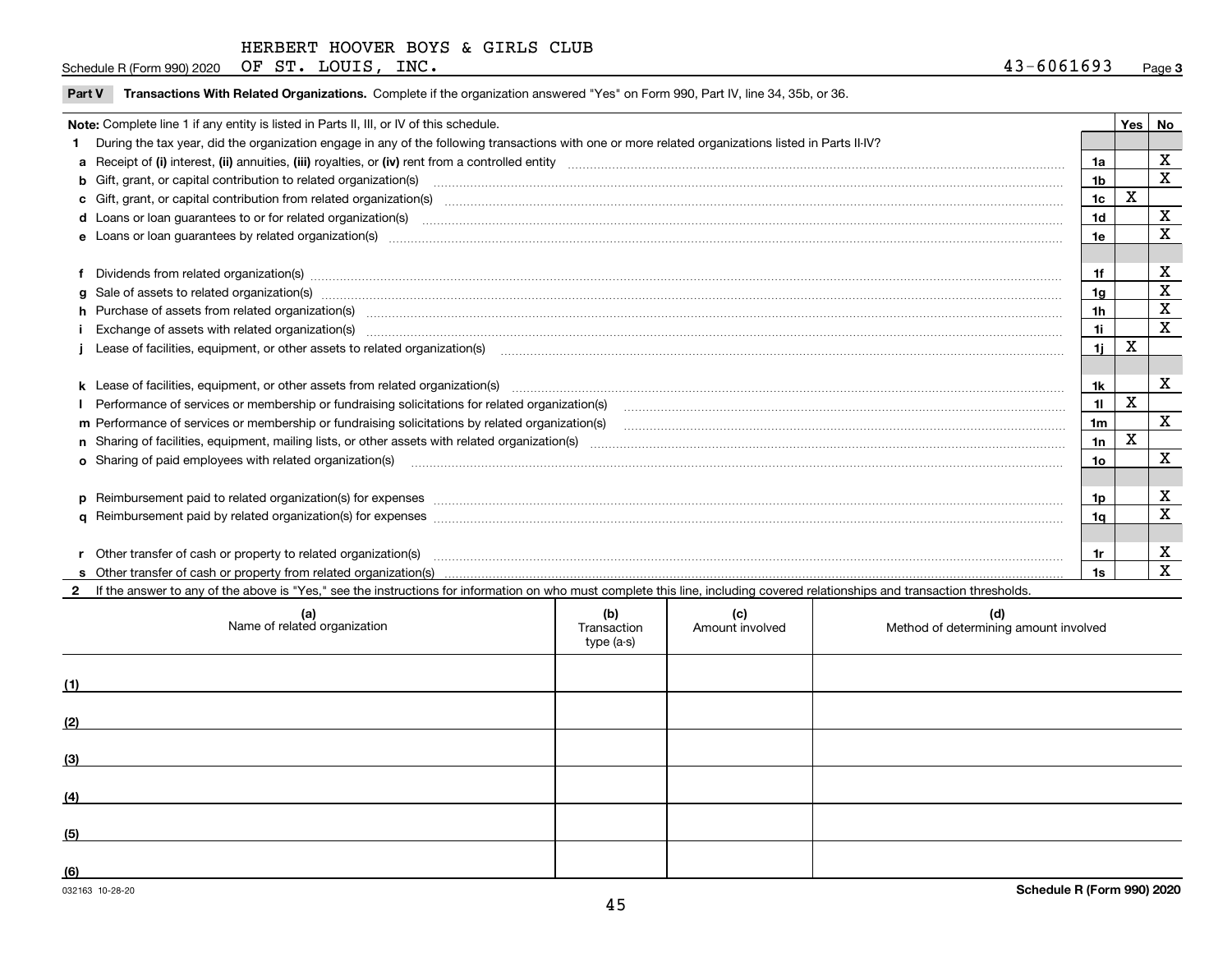Schedule R (Form 990) 2020 Page OF ST. LOUIS, INC. 43-6061693

**Part VI Unrelated Organizations Taxable as a Partnership. Complete if the organization answered "Yes" on Form 990, Part IV, line 37.** 

Provide the following information for each entity taxed as a partnership through which the organization conducted more than five percent of its activities (measured by total assets or gross revenue) that was not a related organization. See instructions regarding exclusion for certain investment partnerships.

| (a)<br>Name, address, and EIN<br>of entity | (b)<br>Primary activity | (c)<br>Legal domicile<br>(state or foreign<br>country) | (d)<br>Predominant income<br>(related, unrelated,<br>excluded from tax under<br>sections 512-514) | $\begin{array}{c} \textbf{(e)}\\ \text{Are all} \\ \text{partners sec.}\\ 501(c)(3)\\ \text{orgs.?} \end{array}$<br>$Yes$ No | (f)<br>Share of<br>total<br>income | (g)<br>Share of<br>end-of-year<br>assets | (h)<br>Dispropor-<br>tionate<br>allocations?<br>Yes No | (i)<br>Code V-UBI<br>amount in box 20 managing<br>of Schedule K-1 partner? ownership<br>(Form 1065)<br>ves No | (i)<br>Yes No | (k) |
|--------------------------------------------|-------------------------|--------------------------------------------------------|---------------------------------------------------------------------------------------------------|------------------------------------------------------------------------------------------------------------------------------|------------------------------------|------------------------------------------|--------------------------------------------------------|---------------------------------------------------------------------------------------------------------------|---------------|-----|
|                                            |                         |                                                        |                                                                                                   |                                                                                                                              |                                    |                                          |                                                        |                                                                                                               |               |     |
|                                            |                         |                                                        |                                                                                                   |                                                                                                                              |                                    |                                          |                                                        |                                                                                                               |               |     |
|                                            |                         |                                                        |                                                                                                   |                                                                                                                              |                                    |                                          |                                                        |                                                                                                               |               |     |
|                                            |                         |                                                        |                                                                                                   |                                                                                                                              |                                    |                                          |                                                        |                                                                                                               |               |     |
|                                            |                         |                                                        |                                                                                                   |                                                                                                                              |                                    |                                          |                                                        |                                                                                                               |               |     |
|                                            |                         |                                                        |                                                                                                   |                                                                                                                              |                                    |                                          |                                                        |                                                                                                               |               |     |
|                                            |                         |                                                        |                                                                                                   |                                                                                                                              |                                    |                                          |                                                        |                                                                                                               |               |     |
|                                            |                         |                                                        |                                                                                                   |                                                                                                                              |                                    |                                          |                                                        |                                                                                                               |               |     |

**Schedule R (Form 990) 2020**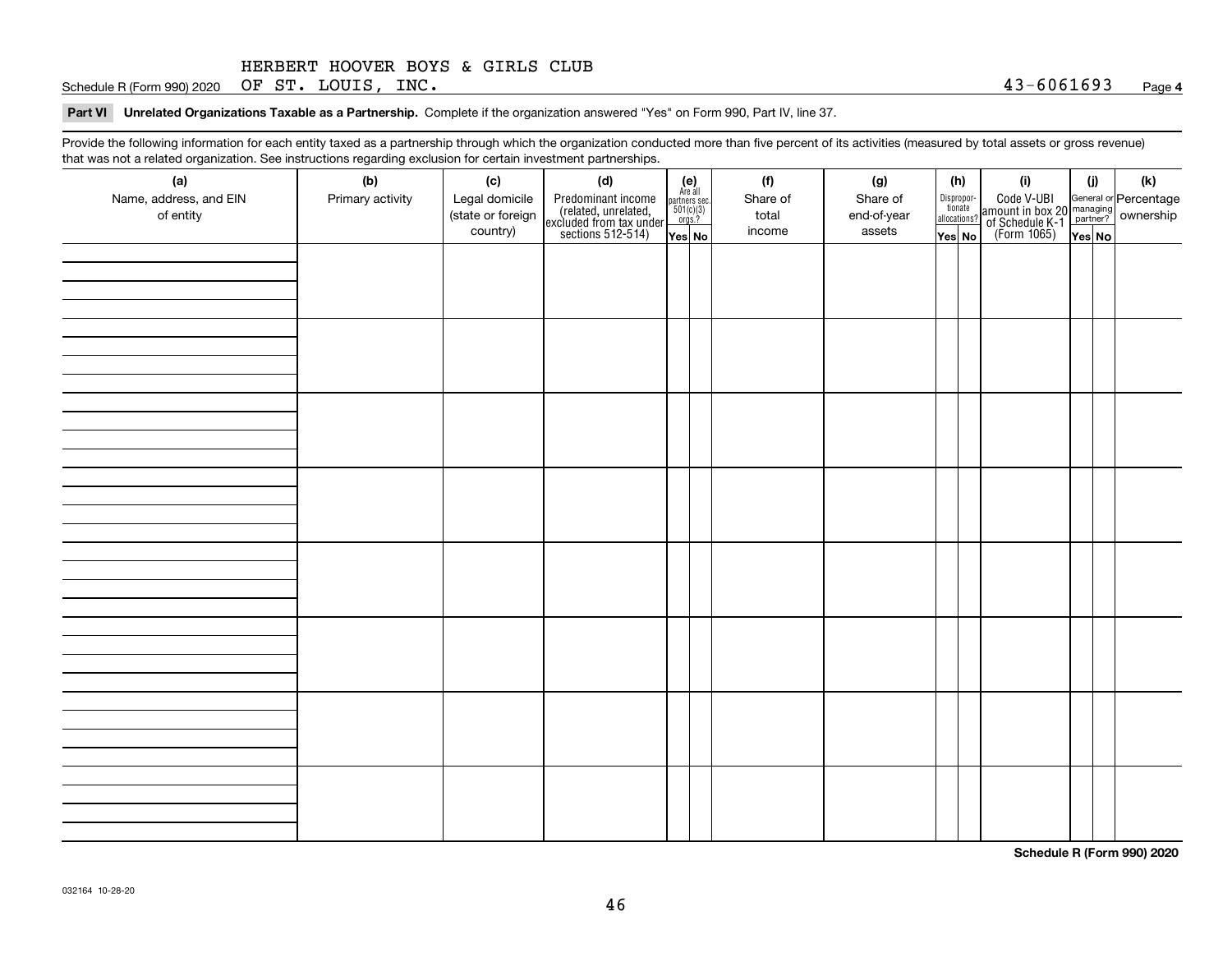**Part VII Supplemental Information**

Provide additional information for responses to questions on Schedule R. See instructions.

**Schedule R (Form 990) 2020**

032165 10-28-20